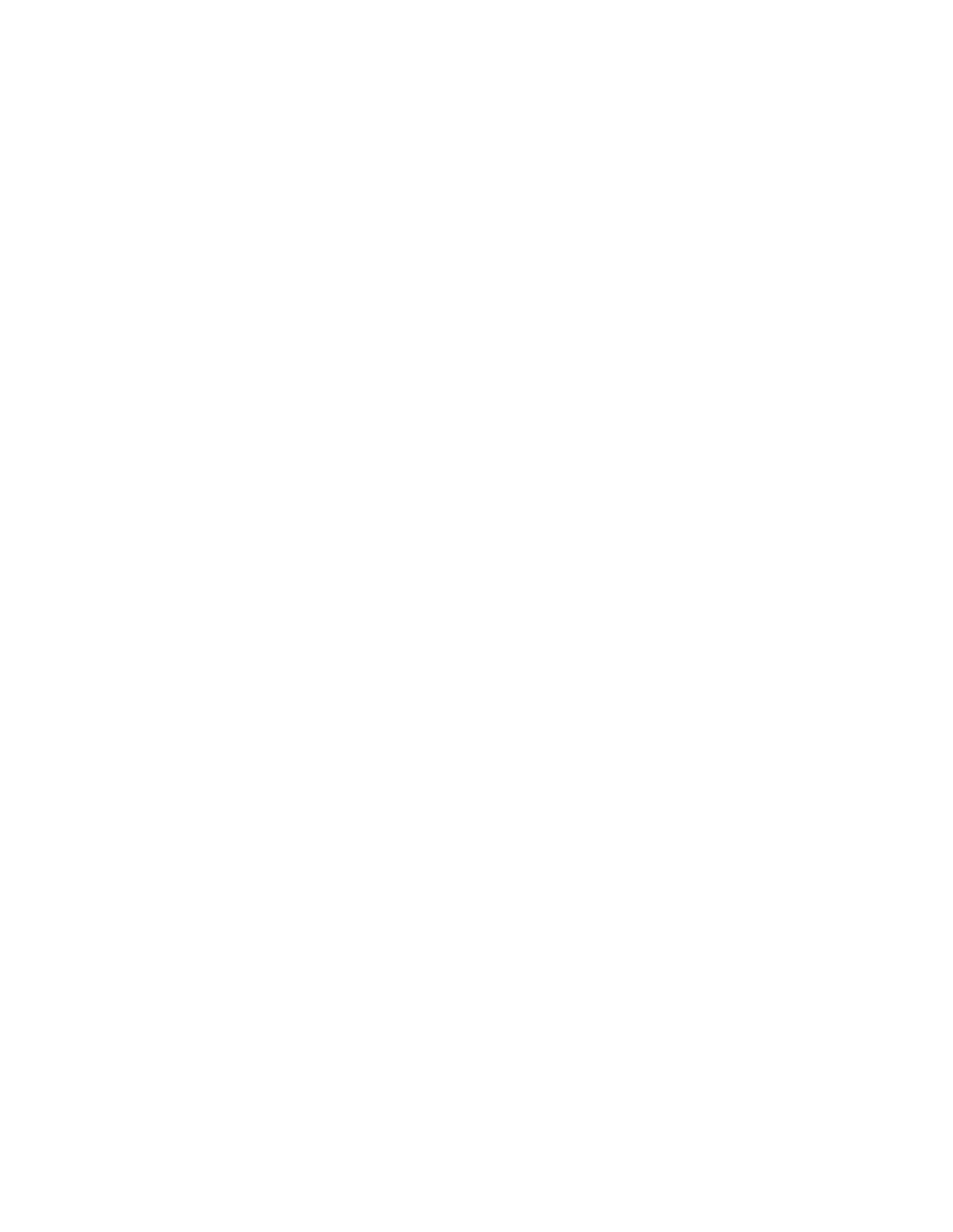# **CARDIOVASCULAR DISEASE RISK FACTOR TRENDS IN MIDDLESEX-LONDON (2001-2007): A COMMUNITY HEALTH STATUS REPORT**





**December, 2008**

For information, please contact

Evelyn Crosse Health Unit Epidemiologist Research, Education, Evaluation and Development (REED) Services Middlesex-London Health Unit 50 King Street, London, Ontario, N6A 5L7 Phone: 519-663-5317 ext. 2481 Fax: 519-432-9430 Email: evelyn.crosse@mlhu.on.ca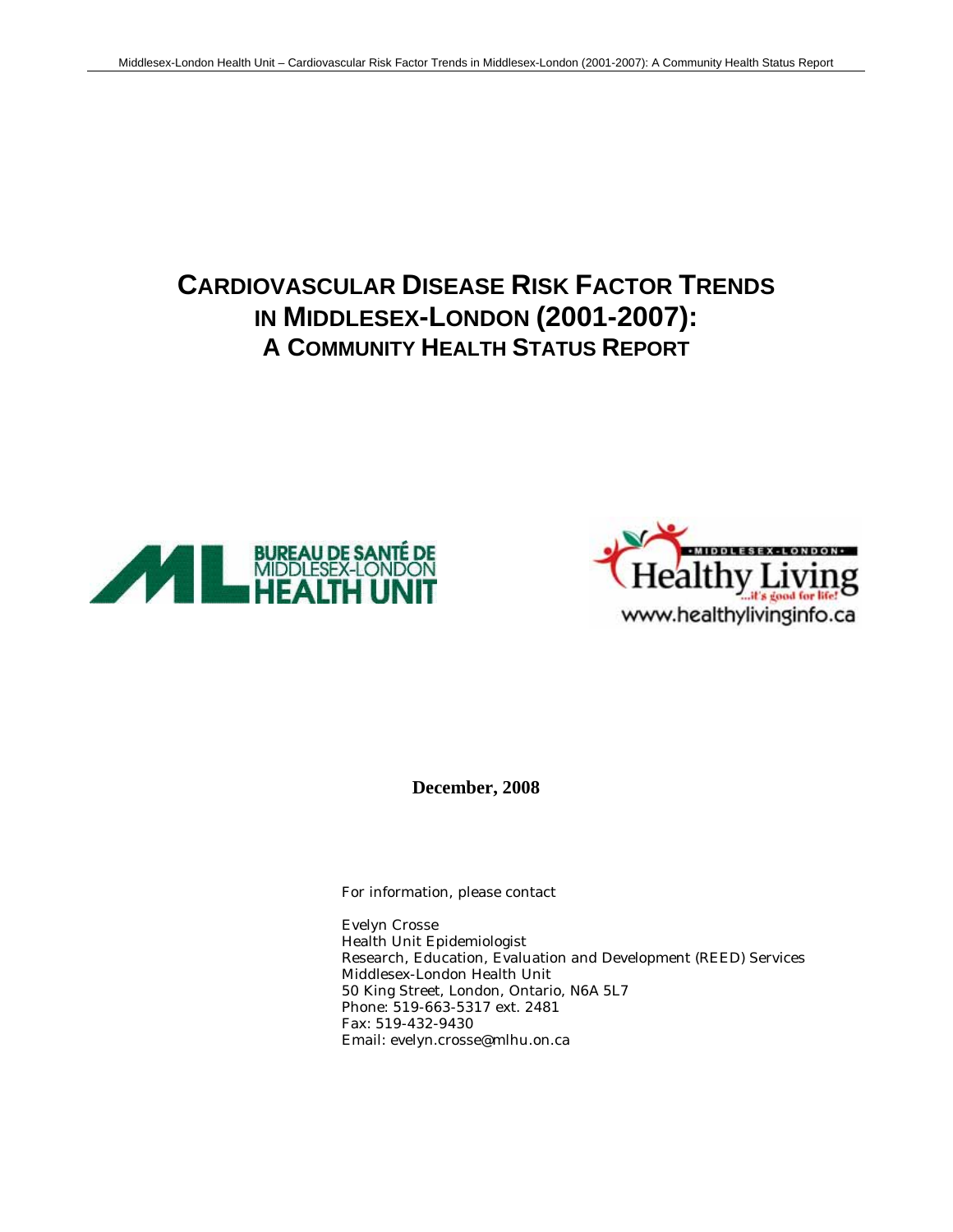© Copyright 2008 Middlesex-London Health Unit 50 King Street London, Ontario N6A 5L7

Cite reference as: Middlesex-London Health Unit (2008) Middlesex-London Health Unit – Cardiovascular Risk Factor Trends in Middlesex-London (2001-2007): A Community Health Status Report, London, Ontario.

Authors:

Evelyn Crosse, Health Unit Epidemiologist, Research, Education, Evaluation and Development (REED) Services, Middlesex-London Health Unit

Jessica Sontrop, Epidemiologist Consultant, Research, Education, Evaluation and Development (REED) Services, Middlesex-London Health Unit

All rights reserved.

Produced for: Healthy Living Partnership Middlesex-London (Ontario Heart Health Program) c/o Middlesex-London Health Unit

Full report is also available at: www.healthunit.com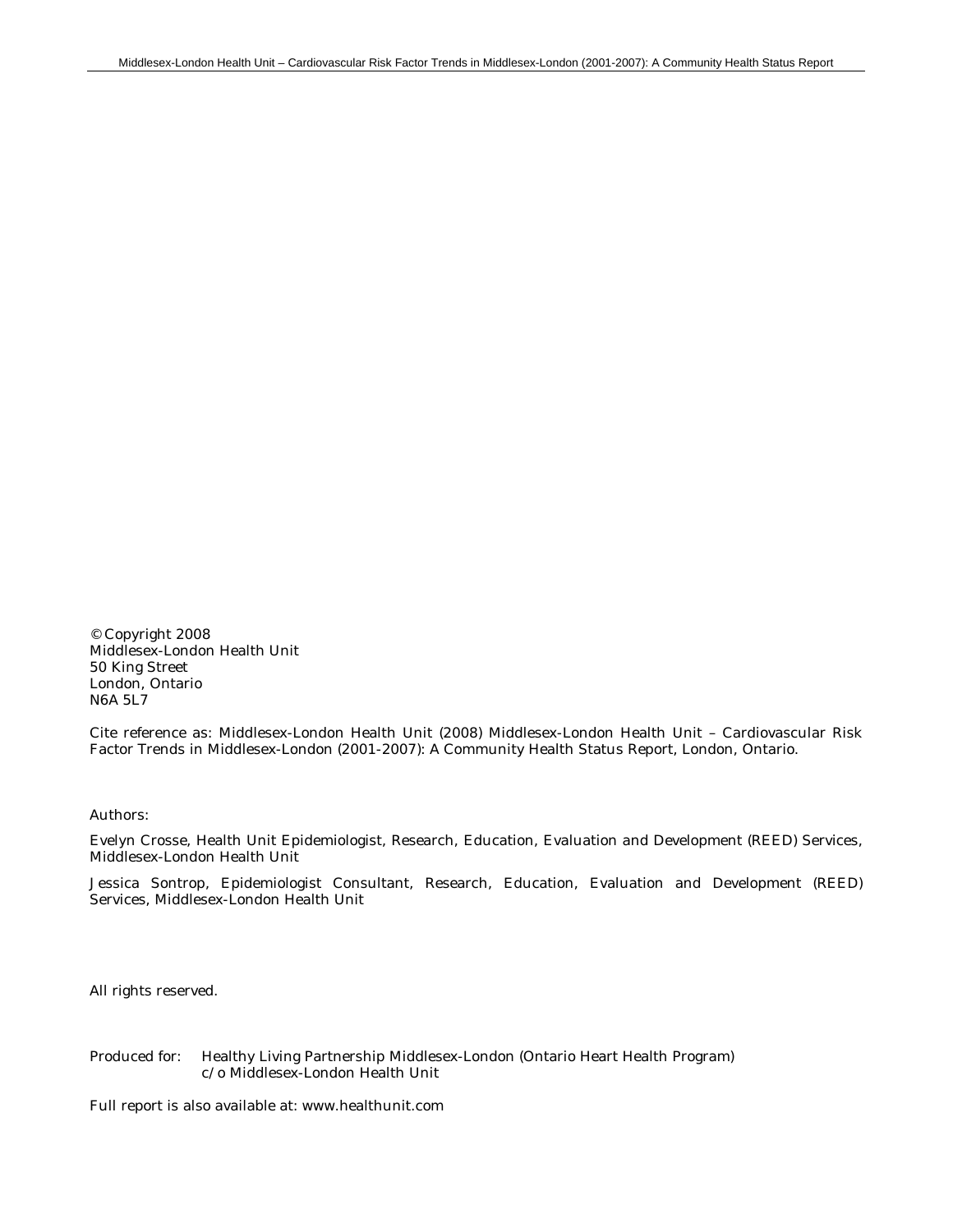# **Table of Contents**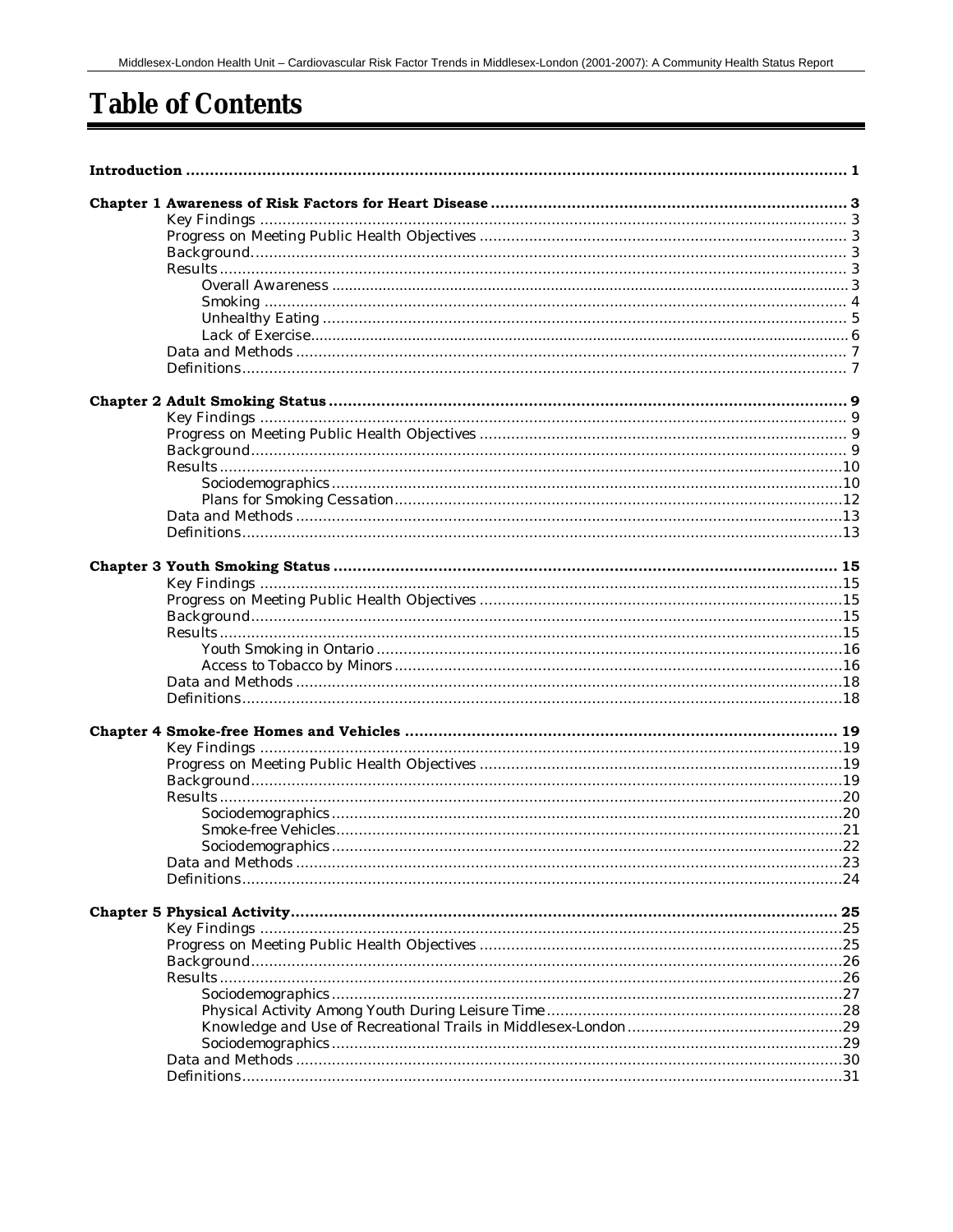| Chapter 8 Summary of Trends and Progress Towards Meeting Public Health Objectives  41 |  |
|---------------------------------------------------------------------------------------|--|
|                                                                                       |  |

## **Appendices**

| C3 A: Smoking Status Among Youth in the Middlesex-London Area (12-19 years)58 |  |  |
|-------------------------------------------------------------------------------|--|--|
|                                                                               |  |  |
|                                                                               |  |  |
|                                                                               |  |  |
|                                                                               |  |  |
|                                                                               |  |  |
|                                                                               |  |  |
|                                                                               |  |  |
|                                                                               |  |  |
|                                                                               |  |  |
|                                                                               |  |  |
|                                                                               |  |  |
|                                                                               |  |  |
|                                                                               |  |  |
|                                                                               |  |  |
|                                                                               |  |  |
|                                                                               |  |  |
|                                                                               |  |  |
|                                                                               |  |  |
|                                                                               |  |  |
|                                                                               |  |  |
|                                                                               |  |  |
|                                                                               |  |  |
|                                                                               |  |  |
|                                                                               |  |  |
|                                                                               |  |  |
|                                                                               |  |  |
|                                                                               |  |  |
|                                                                               |  |  |
|                                                                               |  |  |
|                                                                               |  |  |
|                                                                               |  |  |
|                                                                               |  |  |
|                                                                               |  |  |
|                                                                               |  |  |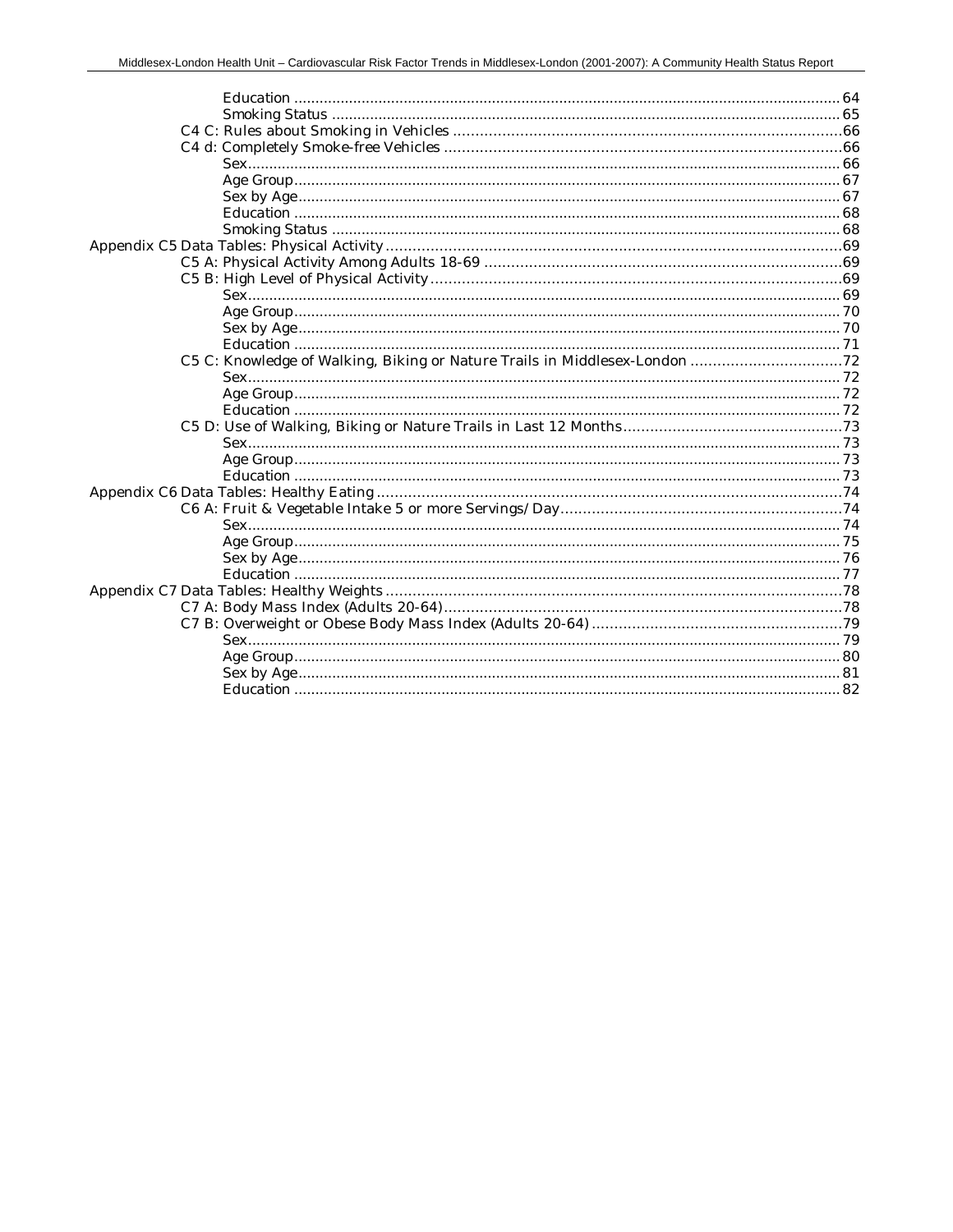# **List of Tables**

| Chapter 1: Awareness of Risk Factors for Heart Disease                                   |  |
|------------------------------------------------------------------------------------------|--|
|                                                                                          |  |
|                                                                                          |  |
| Table 1.3 Unweighted Sample Size for RRFSS Data on Heart Disease Risk Factor Awareness 7 |  |
| <b>Chapter 2 Adult Smoking Status</b>                                                    |  |
|                                                                                          |  |
|                                                                                          |  |
| <b>Chapter 3: Youth Smoking Status</b>                                                   |  |
| Table 3.1 Percent of Adults that Provided/Purchased Cigarettes to/for Minors17           |  |
| Table 3.2 Unweighted Sample Size for RRFSS Data on Requests by Minors to Provide or      |  |
|                                                                                          |  |
|                                                                                          |  |
| <b>Chapter 4: Smoke-free Homes and Vehicles</b>                                          |  |
| Table 4.1 Percent Living in Smoke-free Homes and Driving Smoke-free Vehicles by Sex22    |  |
|                                                                                          |  |
|                                                                                          |  |
| <b>Chapter 5: Physical Activity</b>                                                      |  |
|                                                                                          |  |
|                                                                                          |  |
| Table 5.3 Unweighted Sample Size for RRFSS Data on Knowledge of Recreational Trails30    |  |
|                                                                                          |  |
| <b>Chapter 6: Healthy Eating</b>                                                         |  |
|                                                                                          |  |
|                                                                                          |  |
| Table 6.3 Unweighted Sample Size for RRFSS Data on Fruit and Vegetable Consumption 35    |  |
| <b>Chapter 7: Healthy Weights</b>                                                        |  |
|                                                                                          |  |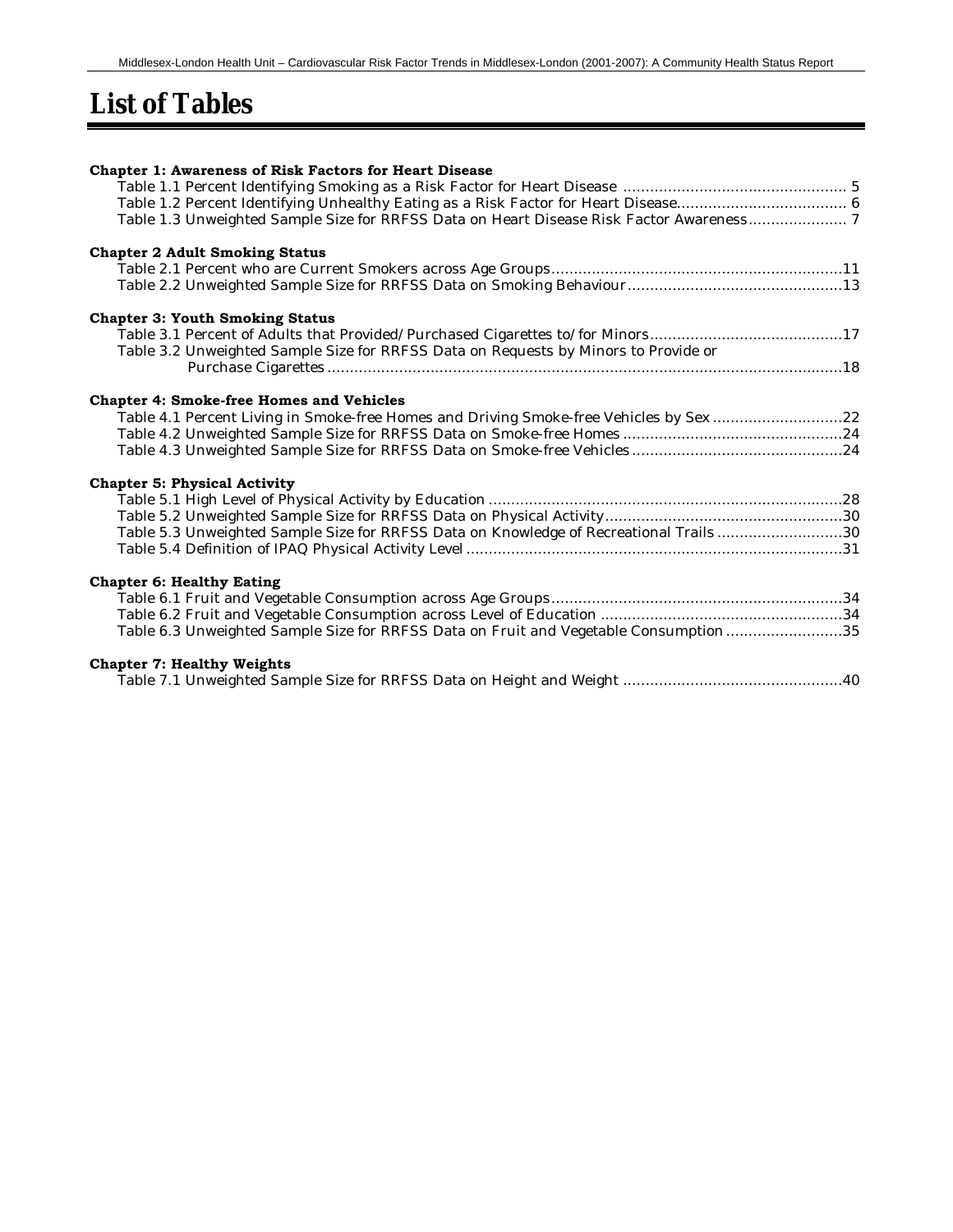# **List of Figures**

| <b>Chapter 1: Awareness of Risk Factors for Heart Disease</b>                                                                                                                                           |  |
|---------------------------------------------------------------------------------------------------------------------------------------------------------------------------------------------------------|--|
|                                                                                                                                                                                                         |  |
|                                                                                                                                                                                                         |  |
| Figure 1.3 Percent Identifying Smoking as a Risk Factor for Heart Disease across Age Groups 5                                                                                                           |  |
| Figure 1.4 Heart Disease Risk Factor Identification: Unhealthy Eating across Age Groups  5                                                                                                              |  |
| Figure 1.5 Percent Identifying Lack of Exercise as a Risk Factor for Heart Disease across Age Groups 6<br>Figure 1.6 Percent Identifying Lack of Exercise as a Risk Factor for Heart Disease by Highest |  |
|                                                                                                                                                                                                         |  |
|                                                                                                                                                                                                         |  |
| <b>Chapter 2 Adult Smoking Status</b>                                                                                                                                                                   |  |
|                                                                                                                                                                                                         |  |
|                                                                                                                                                                                                         |  |
|                                                                                                                                                                                                         |  |
|                                                                                                                                                                                                         |  |
|                                                                                                                                                                                                         |  |
|                                                                                                                                                                                                         |  |
| <b>Chapter 3: Youth Smoking Status</b>                                                                                                                                                                  |  |
|                                                                                                                                                                                                         |  |
|                                                                                                                                                                                                         |  |
| Figure 3.3 Proportion of Adults asked by Minors to Provide or Purchase Cigarettes17                                                                                                                     |  |
| Figure 3.4 Proportion of Adults asked by Minors to Provide Cigarettes across Smoking Status17                                                                                                           |  |
| Figure 3.5 Proportion of Adults asked by Minors to Purchase Cigarettes across Smoking Status17                                                                                                          |  |
| <b>Chapter 4: Smoke-free Homes and Vehicles</b>                                                                                                                                                         |  |
|                                                                                                                                                                                                         |  |
|                                                                                                                                                                                                         |  |
|                                                                                                                                                                                                         |  |
|                                                                                                                                                                                                         |  |
|                                                                                                                                                                                                         |  |
|                                                                                                                                                                                                         |  |
|                                                                                                                                                                                                         |  |
|                                                                                                                                                                                                         |  |
|                                                                                                                                                                                                         |  |
| Figure 4.10 Percent Living in Smoke-free Homes and Driving Smoke-free Vehicles23                                                                                                                        |  |
| <b>Chapter 5: Physical Activity</b>                                                                                                                                                                     |  |
|                                                                                                                                                                                                         |  |
|                                                                                                                                                                                                         |  |
|                                                                                                                                                                                                         |  |
|                                                                                                                                                                                                         |  |
| Figure 5.5: Youth Ages 12 to 19 Who Are at Least Moderately Active During Leisure Time,                                                                                                                 |  |
|                                                                                                                                                                                                         |  |
|                                                                                                                                                                                                         |  |
|                                                                                                                                                                                                         |  |
|                                                                                                                                                                                                         |  |
| <b>Chapter 6: Healthy Eating</b>                                                                                                                                                                        |  |
|                                                                                                                                                                                                         |  |
| Figure 6.2 Fruit and Vegetable Consumption (>5/day) Among Males and Females34                                                                                                                           |  |
|                                                                                                                                                                                                         |  |
| <b>Chapter 7: Healthy Weights</b>                                                                                                                                                                       |  |
|                                                                                                                                                                                                         |  |
|                                                                                                                                                                                                         |  |
|                                                                                                                                                                                                         |  |
|                                                                                                                                                                                                         |  |
|                                                                                                                                                                                                         |  |
|                                                                                                                                                                                                         |  |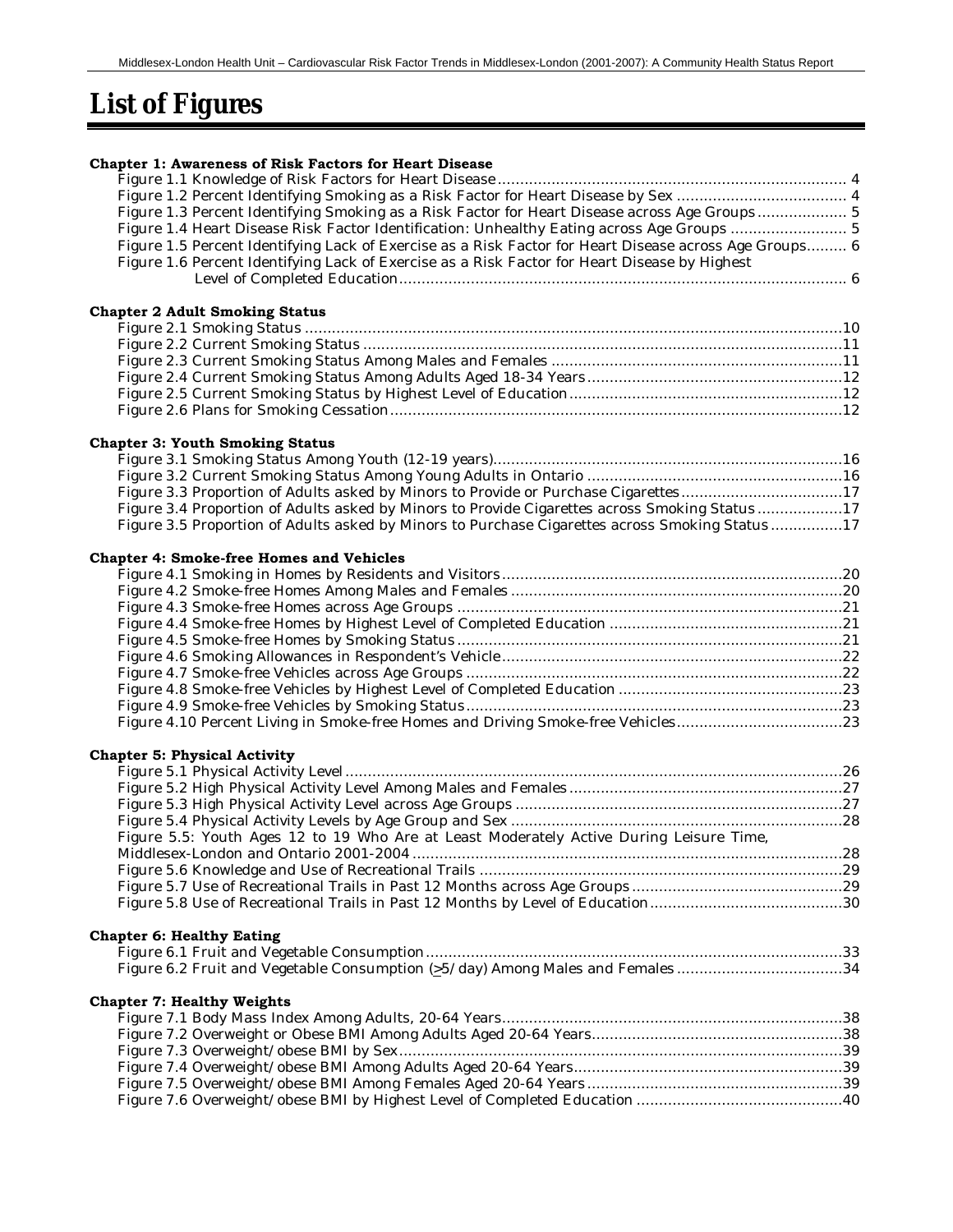# **Acknowledgements**

The authors would like to acknowledge Ms. Bernadette McCall, Public Health Nurse / Coordinator Healthy Living Partnership Middlesex-London and Ms. Mary Lou Albanese, Manager of Chronic Disease and Injury Prevention Services, Middlesex-London Health Unit (MLHU), for providing critical reviews of the report. Thanks to Mr. Bernie Leuske, Data Analyst, REED Services, MLHU, for assistance with data management and analysis. Also thanks to Ms. Nancy Forbes, Administrative Assistant to the Director, REED Services, MLHU, for her expertise in formatting and proofing the report.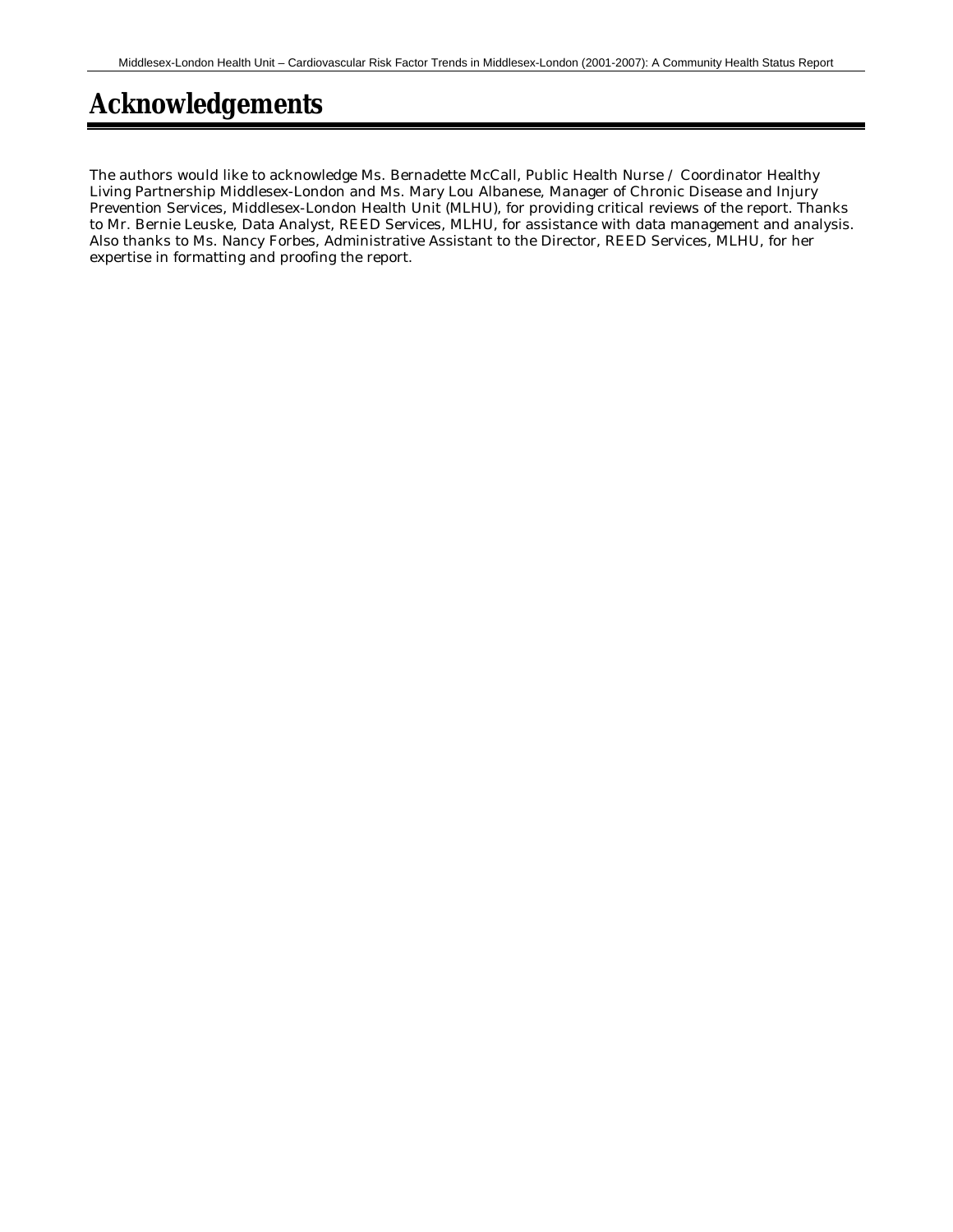# **Introduction**

#### **Purpose of Report**

In 1998, the Good Hearted Living Program of the Middlesex-London Heart Health Program was established. It is now known as Healthy Living Partnership Middlesex-London and is dedicated to providing resources to help residents of Middlesex-London achieve a healthier lifestyle. More specifically, it encourages our community to improve their cardiovascular health by:

- getting active,
- eating healthy, and
- being smoke-free.

How much progress are we making? Are there areas which require more public health action than others? These are questions that can be answered by monitoring and evaluating related health risk factors and outcomes. This practice is referred to as public health surveillance and involves the ongoing systematic collection, analysis, interpretation, and dissemination of health data.

This report provides an analysis of current local data on cardiovascular risk factor behaviours and knowledge resulting from public health surveillance. This information is integral to planning health programs within the mandate of Healthy Living Partnership Middlesex-London. It is also a follow-up to the Middlesex-London Health Unit (MLHU) report published in 2003 entitled *Cardiovascular Disease Risk Factors: A Community Health Status Report for Middlesex-London,* which presented data from 2001 and 2002.

The current report presents data collected mostly from 2001 to 2007 for Middlesex County including the City of London. It enables us to assess how much progress we have made over time and compared to established targets, in adopting healthy risk factor behaviours, such as getting active, eating healthy, and being smoke-free, and thereby lowering our risk of cardiovascular disease.

#### **Report Structure and Data Analysis**

The report is organized according to the following seven areas of focus:

- Cardiovascular Risk Factors Awareness
	- Adult Smoking
- Youth Smoking and Access To Tobacco By Minors
- Smoke-Free Places
- Physical Activity
- Healthy Eating
- Healthy Weights.

Each chapter includes a summary of the main findings followed by a review of chapter-related indicators, each analyzed by age group, sex and education level, where possible. Household income level was not included in the analysis due to the significant proportion of survey respondents who did not report this information. The end of each chapter provides specific information related to the data presented and its analysis. Definitions such as the exact wording of a survey question from which an indicator was developed are also provided here.

The main data source used in the analysis of statistics presented in this report is the MLHU component of the Rapid Risk Factor Surveillance System (RRFSS). Other data presented were from the Youth Smoking Survey component of the Canadian Tobacco Use Monitoring Survey (CTUMS) and the Canadian Community Health Survey (CCHS). Data sources are described in Appendix A. The representativeness of the RRFSS sample was assessed by comparing Census data for Middlesex-London from 2001 and 2006 with RRFSS samples (see Appendix B). Detailed data tables including counts, percentages, 95% confidence intervals and sample sizes are provided for each indicator in Appendices C1 to C7. More information on analysis is provided in Appendix B.

The objectives evaluated in the report are presented below and include those established in 1998 by Healthy Living Partnership Middlesex-London and those stipulated by the Ontario Ministry of Health in the Ontario Mandatory Health Programs and Services Guidelines, 1997.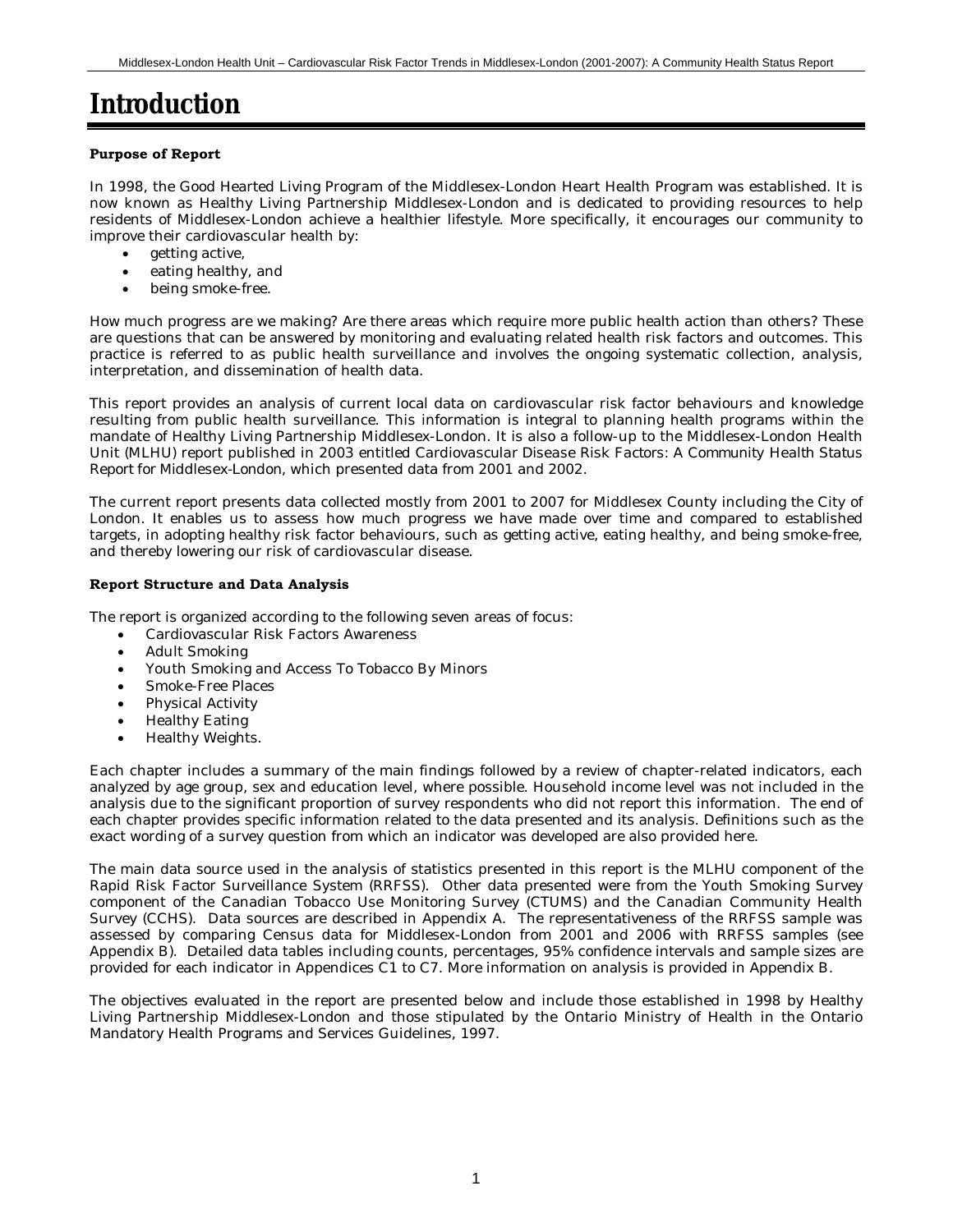#### Local Heart Health Behavioural Objectives

#### By March 2003:

- Fewer than 31% of males over 15 will be smokers.
- Fewer than 23% percent of females over 15 will be smokers.
- Fewer than 16% of youth (12-19) will be smokers.
- Fewer than 30% of adult males will be overweight.
- Fewer than 23% of adult females will be overweight.
- At least 53% of males over 15 will exercise regularly.
- At least 48% of females over 15 will exercise regularly.
- At least 59% of youth will participate in daily physical activity.

#### Local Heart Health Knowledge-based Objectives

By March 2003 there will be an:

- Increased awareness of Eat Smart! Restaurant Program.
- Increased awareness and knowledge of risk factors for heart disease among residents.
- Increased number of residents aware of area walking trails and bicycle paths.

#### Ontario Mandatory Health Programs and Services Guidelines Objectives

- Reduce the proportion of 12-19 year olds who smoke daily to 10% by the year 2005.
- Reduce the proportion of adults who smoke daily to 15% by the year 2005.
- Increase the proportion of smoke-free homes by the year 2010.
- Increase to 75%, the proportion of the population age four and older consuming 5+ servings of vegetables and fruit daily by the year 2010.
- Slow the decrease in the proportion of adults ages 20-64 with healthy weight status by the year 2010.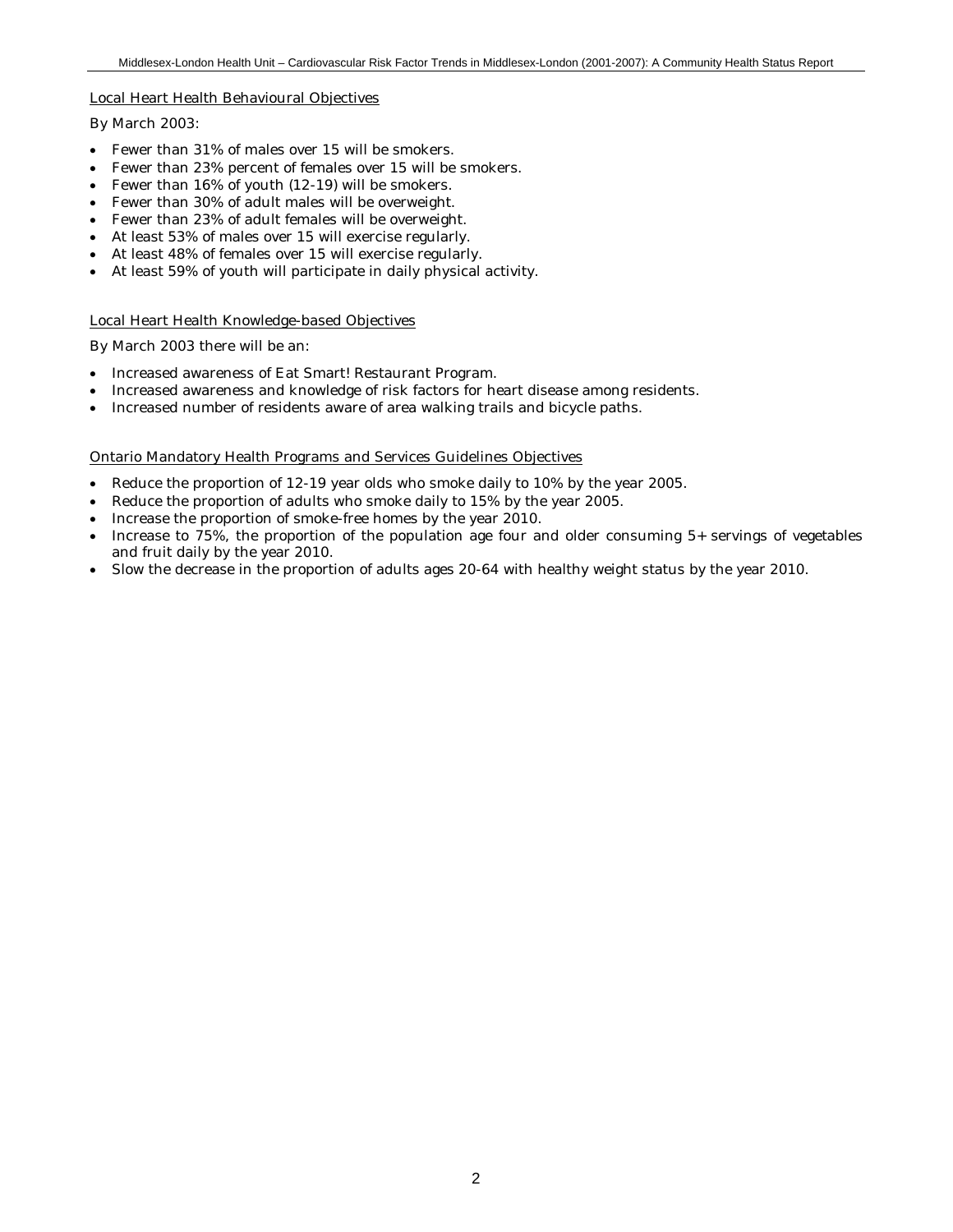# **Chapter 1: Awareness of Risk Factors for Heart Disease**

# **Key Findings**

- More than three-quarters of respondents were able to identify at least one of smoking, unhealthy eating, or lack of exercise as a risk factor for heart disease.
- Unhealthy eating was the most commonly identified risk factor, chosen by over 60% of respondents between 2001 and 2006.
- The proportion of residents who identified smoking as a risk factor for heart disease declined by 26% between 2001 and 2006 (50% to 37%, respectively).
- The 18-24 year age group had the highest level of awareness that smoking is a risk factor for heart disease at 50% in 2006. It is also the only age group whose awareness of smoking did not decline from 2001 to 2006. Likewise, this age group experienced the most dramatic decline in smoking rates (see Chapter 2).
- Just over one-third of males and females were able to identify lack of exercise as a risk factor for heart disease.
- Seniors ages 65+ was the only age group in which awareness of lack of exercise as a risk factor increased (19.3% in 2001 to 34.4% in 2006).

# **Progress on Meeting Public Health Objectives**

Objective**:** Increased awareness and knowledge of risk factors for heart disease among residents.

**E** Work needed

- The proportion of residents able to identify at least 1 of 3 risk factors for heart disease (unhealthy eating, lack of exercise or smoking) has not changed appreciably, with 77.2% (+2.0%) in 2001 and 78.0% (+2.9%) in 2006.
- Levels of awareness of individual risk factors (smoking, lack of exercise, unhealthy eating) did not improve from 2001 to 2006. The only exception was for the 65+ age group whose awareness level of lack of exercise increased over time.

# **Background**

The objectives of the Healthy Living Partnership Middlesex-London included raising awareness of modifiable risk factors for heart disease in the population. Three important modifiable risk factors for heart disease are smoking, physical inactivity, and unhealthy eating<sup>1</sup>. Population level knowledge of these risk factors was determined among adult residents of Middlesex-London between 2001 and 2006.

# **Results**

## *Overall Awareness*

The percentage of respondents able to identify at least one of smoking, unhealthy eating, or lack of exercise as a risk factor for heart disease did not change significantly between 2001 and 2006. The percentage identifying at least one of these risk factors was 77.2% (+2.4%) in 2001 and 78.0% (+2.9%) in 2006. The percentage who identified smoking declined significantly from  $49.4\%$  (+3.0%) in 2001 to  $36.6\%$  (+3.5%) in 2006 (Figure 1.1). Unhealthy eating was the most commonly identified risk factor, chosen by over 60% of respondents in each year of data collection.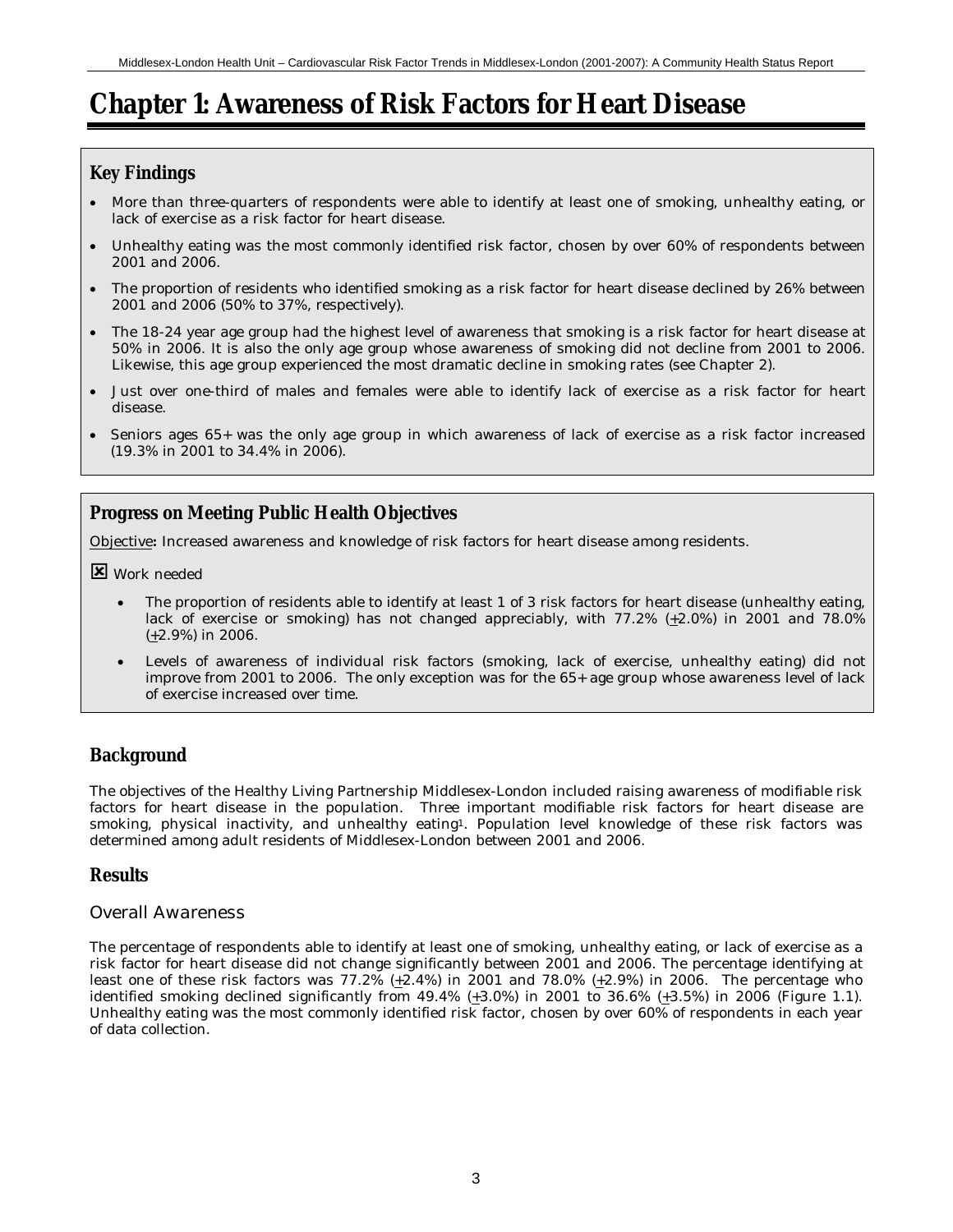#### **Figure 1.1: Knowledge of Risk Factors for Heart Disease** Adults 18+, Middlesex-London, 2001, 2002, 2006



*Original Data Source: MLHU RRFSS 2001, 2002, 2006*

# *Smoking*

Identification of smoking as a risk factor for heart disease declined significantly among both males and females between 2001 and 2006 (Figure 1.2). Among males, the percentage decreased from 53.0% (+4.3%) to 36.7% (+5.5%). Among females, the percentage decreased from 46.2% (+4.1%) to 36.5% (+4.6%). Between 2001 and 2006, the percentage that identified smoking as a risk factor declined significantly among those aged 25 to 64 (Figure 1.3).

Respondents who were 65+ were significantly more likely to identify smoking as a risk factor compared to those aged 18 to 24 in both 2001 and 2006.

The percentage identifying smoking as a risk factor declined in different age groups among males and females between 2001 and 2006. A significant decline occurred among males aged 35+ and among females aged 18 to 35 (Table 1.1).

Between 2001 and 2006, the percentage of respondents identifying smoking as a risk factor for heart disease declined slightly across all levels of education, although no differences were statistically significant. Those with higher levels of education tended to identify smoking as a risk factor more frequently.

| 60<br>3<br>45<br>Percent<br>30<br>15<br>0 |      |      |      |
|-------------------------------------------|------|------|------|
|                                           | 2001 | 2002 | 2006 |
| ← Unhealthy eating                        | 61.7 | 60.6 | 61.9 |
| <b>EXALLE</b> Lack of exercise            | 33.5 | 40.6 | 34.4 |
| $\longrightarrow$ Smoking                 | 49.4 | 44.3 | 36.6 |

#### **Figure 1.2: Percentage Identifying Smoking as a Risk Factor for Heart Disease by Sex** Adults 18+, Middlesex-London, 2001, 2002, 2006

*Original Data Source: MLHU RRFSS 2001, 2002, 2006*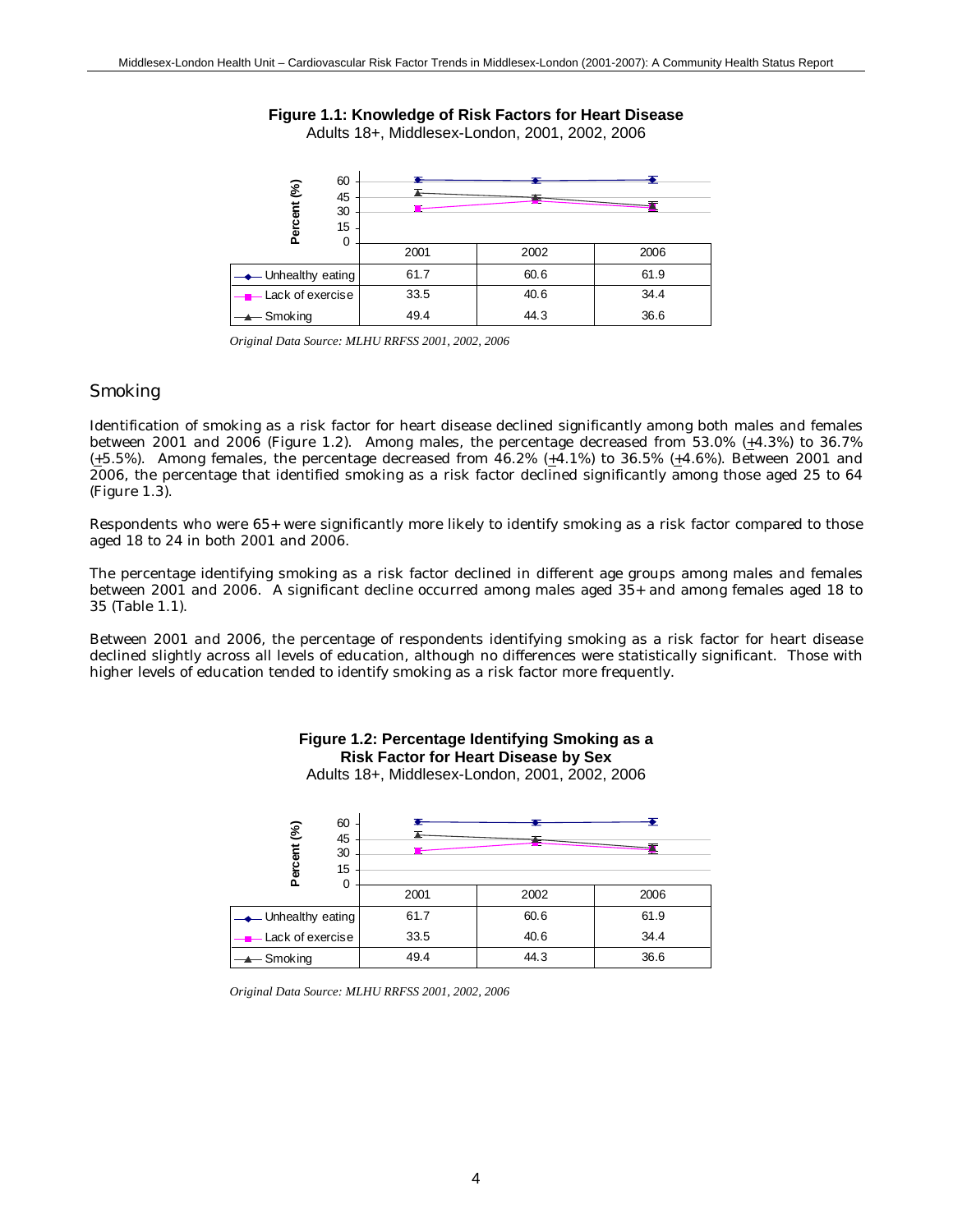#### **Figure 1.3: Percent Identifying Smoking as a Risk Factor for Heart Disease across Age Groups** Adults 18+, Middlesex-London, 2001, 2002, 2006

| 60<br>Percent (%)<br>45<br>30<br>15<br>0 |      |      |      |
|------------------------------------------|------|------|------|
|                                          | 2001 | 2002 | 2006 |
| $\longrightarrow$ Unhealthy eating       | 61.7 | 60.6 | 61.9 |
| <b>EXALLER</b> Act of exercise           | 33.5 | 40.6 | 34.4 |
| $\rightarrow$ Smoking                    | 49.4 | 44.3 | 36.6 |

*Original Data Source: MLHU RRFSS 2001, 2002, 2006*

| Table 1.1. Percent Identifying Smoking as a Risk Factor for Heart Disease |
|---------------------------------------------------------------------------|
| Adults 18+, Middlesex-London 2001, 2006                                   |

|            |           | 2001           | 2006            |
|------------|-----------|----------------|-----------------|
| <b>Sex</b> | Age Group | % +95% CI      | % +95% CI       |
| Male       | 18-34     | $50.0 + 7.6\%$ | $42.9 + 11.6\%$ |
|            | $35+$     | $54.4 + 5.3\%$ | $35.2 + 6.2\%$  |
| Female     | 18-34     | $48.5 + 7.7\%$ | $31.2 + 8.7\%$  |
|            | $35+$     | $45.2 + 5.0\%$ | $38.4 + 5.5\%$  |

*Original Data Source: MLHU RRFSS 2001, 2006*

### *Unhealthy Eating*

The percentage of respondents identifying unhealthy eating as a risk factor did not differ between males or females. In 2001 and 2002, respondents aged 65+ were less likely to identify unhealthy eating as a risk factor compared to those aged 25 to 44 and 45 to 64; however, these differences were not statistically significant in 2006 (Figure 1.4). In 2001, young males (aged 18 to 34) appeared more likely to identify unhealthy eating as a risk factor than their older counterparts and women, although no differences were statistically significant (Table 1.2). The percentage of respondents identifying unhealthy eating appeared to increase the most among young women (aged 18 to 34), from 60.9%  $(\pm 7.5\%)$  in 2001 to 69.4%  $(\pm 8.7\%)$  in 2006 (Table 1.2). In 2001, the percentage of respondents identifying unhealthy eating as a risk factor increased significantly with level of completed education; however, these differences disappeared by 2006.



*Original Data Source: MLHU RRFSS 2001, 2002, 2006*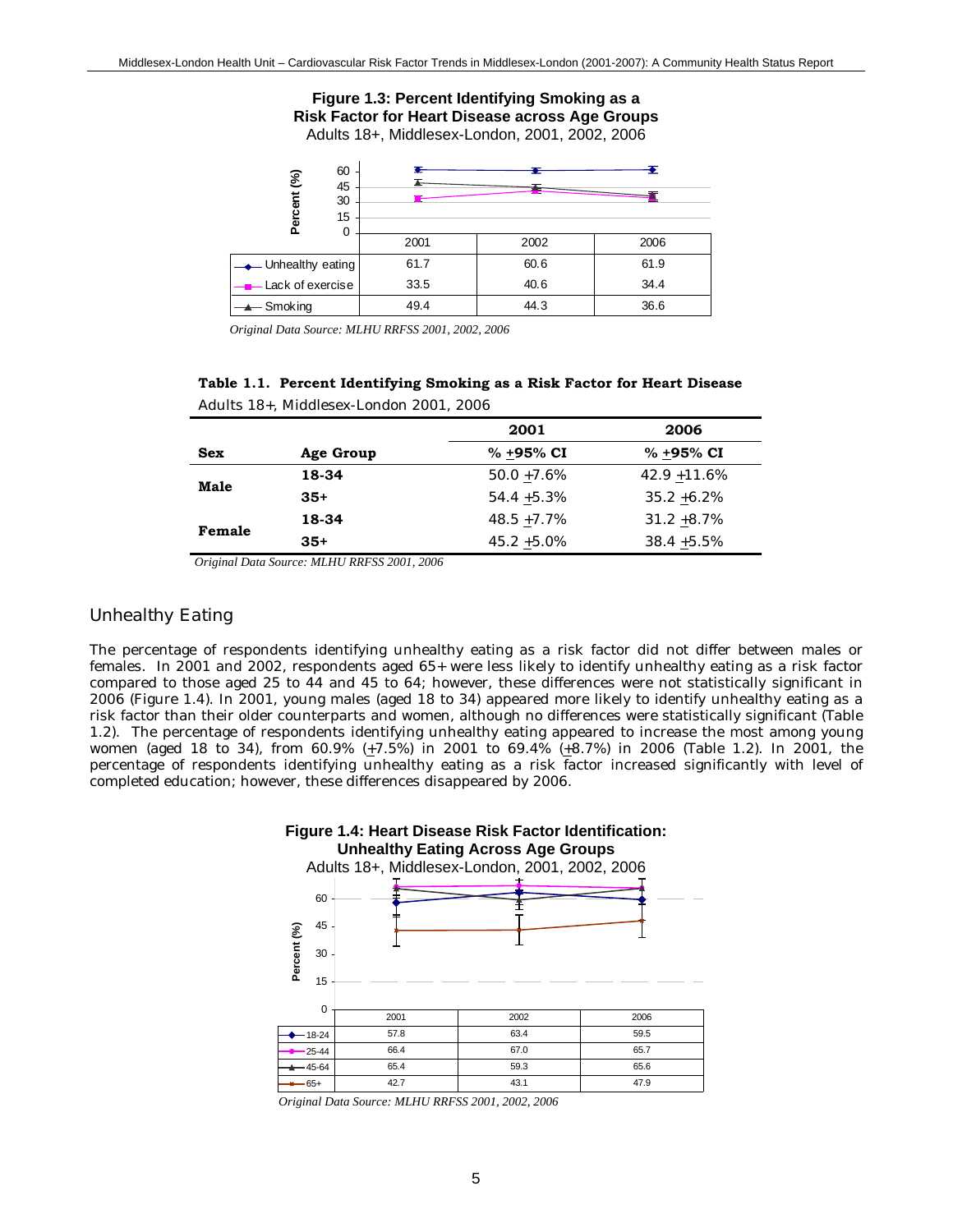|             |           | 2001           | 2006            |
|-------------|-----------|----------------|-----------------|
| Sex         | Age Group | % +95% CI      | % +95% CI       |
| <b>Male</b> | 18-34     | $67.7 + 7.2\%$ | $67.6 + 11.1\%$ |
|             | $35+$     | $60.2 + 5.3\%$ | $59.5 + 6.5\%$  |
| Female      | 18-34     | $60.9 + 7.5\%$ | $69.4 + 8.7\%$  |
|             | $35+$     | $60.6 + 5.0\%$ | $59.8 + 5.5\%$  |

| Table 1.2. Percent Identifying Unhealthy Eating as a Risk Factor for Heart Disease |  |
|------------------------------------------------------------------------------------|--|
| Adults 18+. Middlesex-London. 2001. 2006                                           |  |

*Original Data Source: MLHU RRFSS 2001, 2006*

### *Lack of Exercise*

Males and females were equally likely to identify lack of exercise as a risk factor for cardiovascular disease. In 2006, lack of exercise was identified as a risk factor by 35.0%  $(+5.4%)$  of males and 33.9%  $(+4.5%)$  of females. In 2001, the percentage who identified lack of exercise was significantly lower among those aged 65+ (19.3%  $\pm 6.7\%$ ) compared to the other age groups; however, this difference disappeared by 2006 (Figure 1.5). Respondents with a post-secondary education were significantly more likely to identify lack of exercise as a risk factor compared to those with less than high school at all time-points (Figure 1.6).



|             |          | Adults 18+, Middlesex-London, 2001, 2002, 2006 |      |      |
|-------------|----------|------------------------------------------------|------|------|
|             | 50       |                                                |      |      |
|             | 40       |                                                |      |      |
|             | 30       |                                                |      |      |
|             | 20       |                                                |      |      |
| Percent (%) | 10       |                                                |      |      |
|             | $\Omega$ |                                                |      |      |
|             |          | 2001                                           | 2002 | 2006 |
|             | 18-24    | 34.8                                           | 36.6 | 29.7 |
|             | 25-44    | 33.4                                           | 44.3 | 41.2 |
|             | 45-64    | 38.2                                           | 40.8 | 30.6 |
|             | 65+      | 19.3                                           | 32.0 | 34.4 |

*Original Data Source: MLHU RRFSS 2001, 2002, 2006*

**Figure 1.6: Percent Identifying Lack of Exercise as a Risk Factor For Heart Disease by Highest Level of Completed Education**

Adults 18+, Middlesex-London, 2001, 2002, 2006

| 50<br>ent (%)<br>40<br>30<br>20<br>10<br>0                              |      |      |      |  |
|-------------------------------------------------------------------------|------|------|------|--|
|                                                                         | 2001 | 2002 | 2006 |  |
| - <high school<="" td=""><td>14.3</td><td>26.4</td><td>18.7</td></high> | 14.3 | 26.4 | 18.7 |  |
| -High school                                                            | 31.8 | 35.3 | 33.8 |  |
| -Post secondary                                                         | 38.8 | 48.5 | 37.5 |  |

*Original Data Source: MLHU RRFSS 2001, 2002, 2006*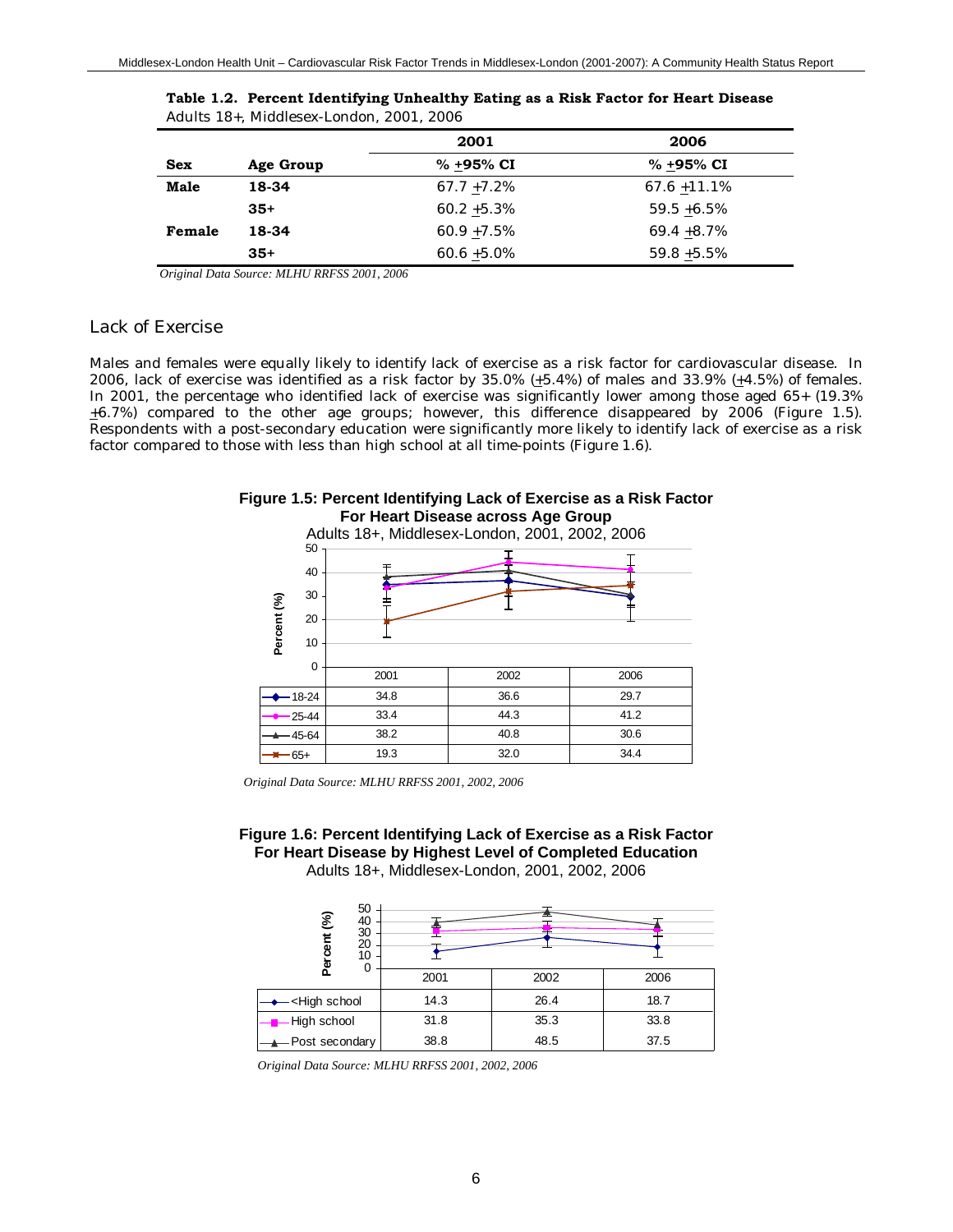## **Data and Methods**

Data related to heart disease risk factor awareness is from RRFSS 2001 to 2002 (waves 1-24) and May to December 2006 (waves 65-72). For each year of data collection, the unweighted sample size of respondents from Middlesex-London is shown in Table 1.3. Non-responses to individual questions were included in the calculation of the proportion of respondents who did not select the given risk factor. The sample was weighted to account for each individual's probability of being selected within households of different sizes. Bar charts and line graphs include error bars showing 95% confidence intervals. Detailed tables for Chapter 1 are located in Appendix C.1.

#### **Table 1.3. Unweighted Sample Size for RRFSS Data on Heart Disease Risk Factor Awareness** Adults 18+, Middlesex-London, 2001-2002; 2006

| Year        | 2001 | 2002 | 2006 |
|-------------|------|------|------|
| Sample size | 1078 | 139  | 739  |
|             | .    |      |      |

*Original Data Source: MLHU RRFSS 2001, 2002, 2006*

## **Definitions**

#### Awareness of risk factors for heart disease:

Question: "In your opinion, what are the main causes of heart disease?"

- Options were not read to respondents
- More than one response was allowed
- Smoking as a risk factor for heart disease included smoking or tobacco.
- Unhealthy eating as a risk factor for heart disease included poor diet (not eating properly, overeating, and poor choice of food) as well as eating too many fatty foods and foods high in cholesterol.

#### Highest level of Completed Education

Question: "What is the highest level of education you have obtained?"

- Less than high school: included those respondents who had not obtained a high school diploma.
- High school: included those respondents who had obtained a high school diploma or had completed some post-secondary education.
- Post secondary: included those respondents who had obtained a college diploma or university degree.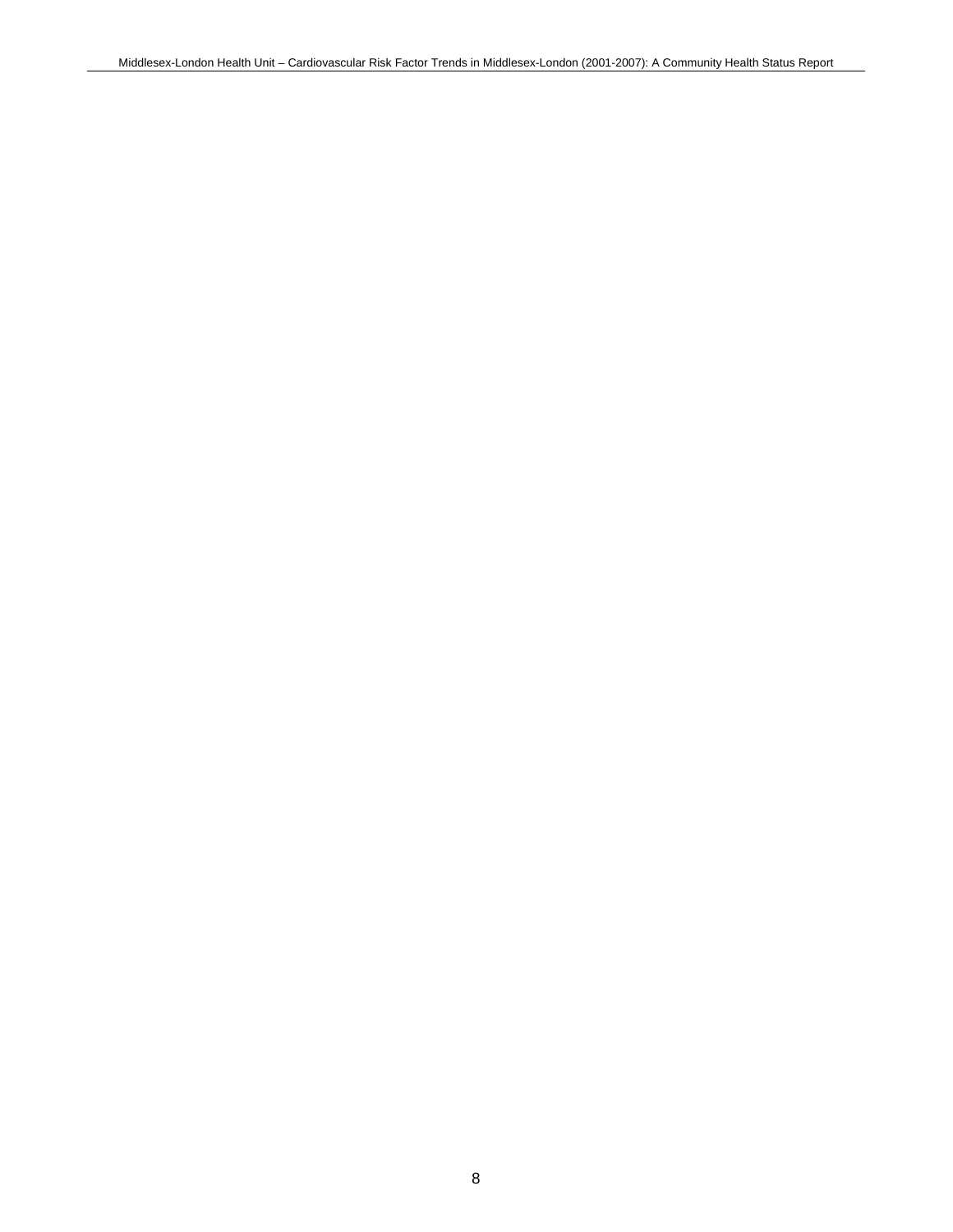# **Chapter 2: Adult Smoking Status**

# **Key Findings**

- The proportion of current smokers declined by 20% from 25% in 2001 to 20% in 2007.
- The greatest decline was observed in the age group 18 to 24 years. This same age group also had the highest awareness of smoking as a heart disease risk factor which did not decline over time, unlike the other age groups (see Chapter 1).
- A greater proportion of males were current smokers than females in 2001; however, a greater decline in smoking was observed in males compared to females from 2001 to 2007.
- The proportion of current smokers decreased with increasing level of education, and this trend remained relatively constant between 2001 and 2007.
- Nearly three-quarters of current smokers indicated they would like to quit smoking in the future. There were no significant changes between 2001 and 2007.

## **Progress on Meeting Public Health Objectives**

Objective**:** Fewer than 31% of males over 15 years will be smokers by March 2003.

9 Assessment: **Achieved\***

*The proportion of male smokers (age 18+) decreased to 20.6% (+3.5%) in 2007 from 27.4% (+3.5%) in 2001.*

Objective**:** Fewer than 23% of females over 15 years will be smokers by March 2003.

9 Assessment: **Achieved\***

*The proportion of female smokers (age 18+) decreased to 19.1% (+3.0%) in 2007 from 21.7% (+3.2%) in 2001.*

Objective**:** Reduce the proportion of adults who smoke *daily* to 15% in the year 2005.

**→** Assessment: **Progress**

*The proportion of daily smokers (adults 18+) decreased to 16.1% (+2.1%) in 2007 from 19.9% (+1.7%) in 2001.*

\*Note: RRFSS data does not include participants younger than 18 years; thus, a direct evaluation of local objectives cannot be made.

# **Background**

Cigarette smoking is a major cause of cardiovascular disease<sup>2</sup> and the number one preventable cause of death and disease in Canada3. In 1996, smoking was responsible for 45,200 deaths in Canada, of which 17,703 (39%) were from cardiovascular disease3. Between 1991 and 1996, the number of smoking-attributable deaths in Canada increased by 8%3. A 1% decline in the prevalence of smoking would save Canada more than 50 million dollars in health care costs4.

In Ontario, smoking is estimated to cause 12,000 deaths each year5. The province of Ontario set objectives to reduce the proportion of adults who smoke daily to 15% by the year 20056. One of the objectives of the Healthy Living Partnership Middlesex-London was to reduce the number of smokers among male and female adults to 31% and 23%, respectively.

Smoking cessation is difficult to achieve. In 2004, 17% of Canadian smokers contemplated quitting, and 9% prepared themselves to quit; however, only 2% took action to quit5.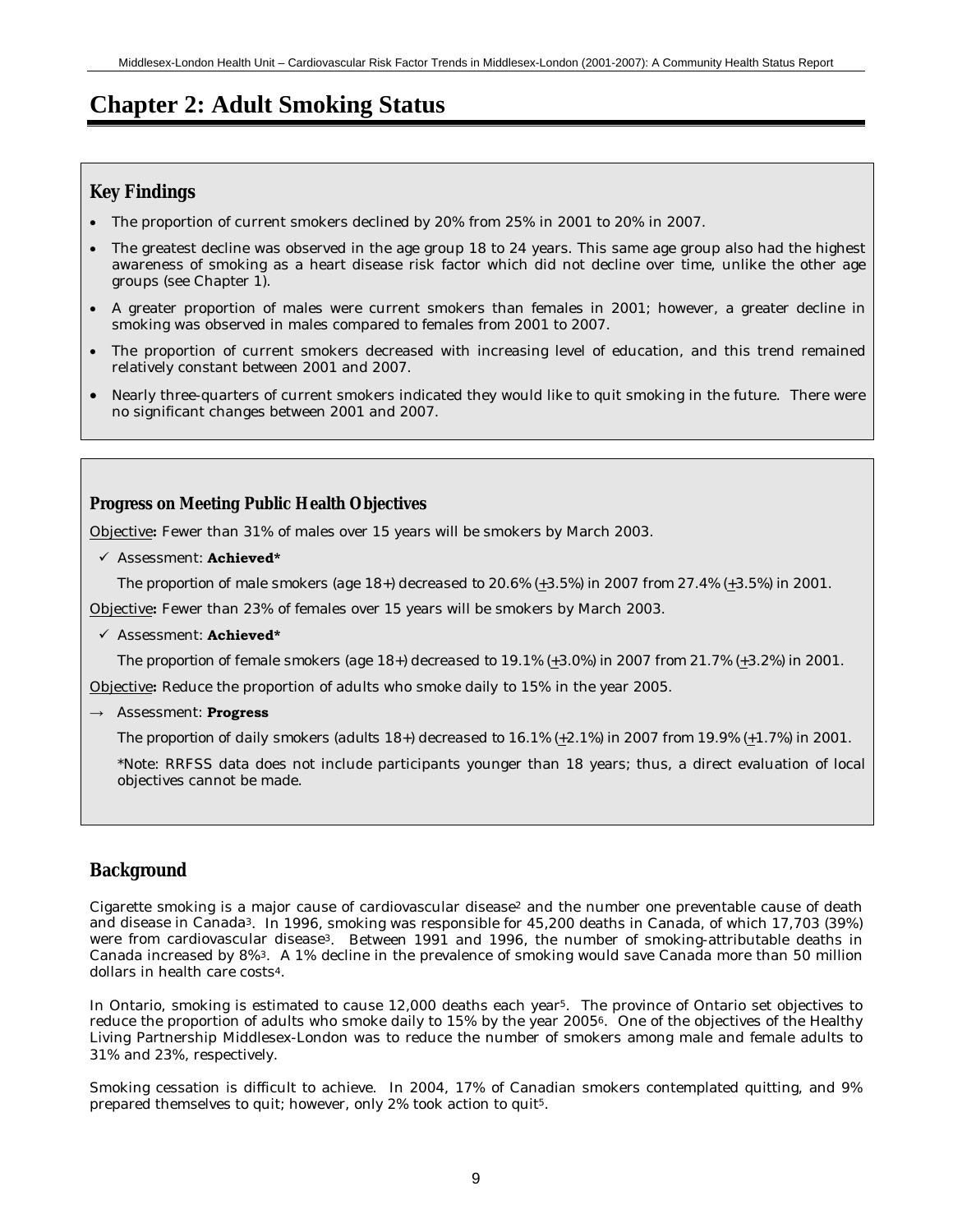## **Results**

Smoking status among adult residents of Middlesex-London between 2001 and 2007 is shown in Figure 2.1. The proportion of residents who reported never smoking increased slightly from 47.0% (+2.8%) to 50.0% (+2.8%) between 2001 and 2007. During this time, the proportion of respondents defined as former smokers also increased slightly from 28.5% (+2.5%) to 30.2% (+2.6%).

The proportion of Middlesex-London residents that smoked daily or occasionally between 2001 and 2007 is shown in Figure 2.2. The proportion of current smokers, defined as daily or occasional smokers decreased from 24.5% (+2.4%) in 2001 to 19.8% (+2.3%) in 2007.

## *Sociodemographics*

In 2001, significantly more males were current smokers than females; however, a greater decline in smoking was observed among males compared to females (Figure 2.3). The proportion of current smokers among males decreased from 27.4% (+3.6%) in 2001 to 20.6% (+3.5%) in 2007; this difference, however, was not statistically significant. In contrast, the proportion of current smokers among females only decreased from 21.7% (+3.2%) in 2001 to 19.1%  $(+3.0\%)$  in 2007.

While the proportion of current smokers was highest among those aged 18 to 24 in 2001 (32.0% +6.4%), in 2007 the highest proportion of current smokers was observed among those aged 25 to 34 (27.9% +6.4%) (Table 2.1). Respondents aged 65+ were the least likely to be current smokers: 10.4% (+9.7) in 2001 and 9.7% (+4.1%) in 2007.

From 2001 to 2007, the proportion of current smokers among those aged 18 to 24 decreased significantly from 32.0% (+6.4%) to 17.0% (+7.6%) (Figure 2.4). In the other age categories, current smoking status appeared to decrease only slightly.

The proportion of current smokers was significantly lower among those with higher levels of education. An inverse relationship was consistently observed across the years 2001 to 2007 (Figure 2.5). In 2007, the proportion of current smokers among post-secondary graduates was  $14.6\%$  ( $\pm 2.8\%$ ) compared to 27.8% ( $\pm 8.2\%$ ) among those with less than a high school education.



## **Figure 2.1: Smoking Status** Adults 18+, Middlesex-London, 2001-2007

*Original Data Source: MLHU RRFSS 2001-2007*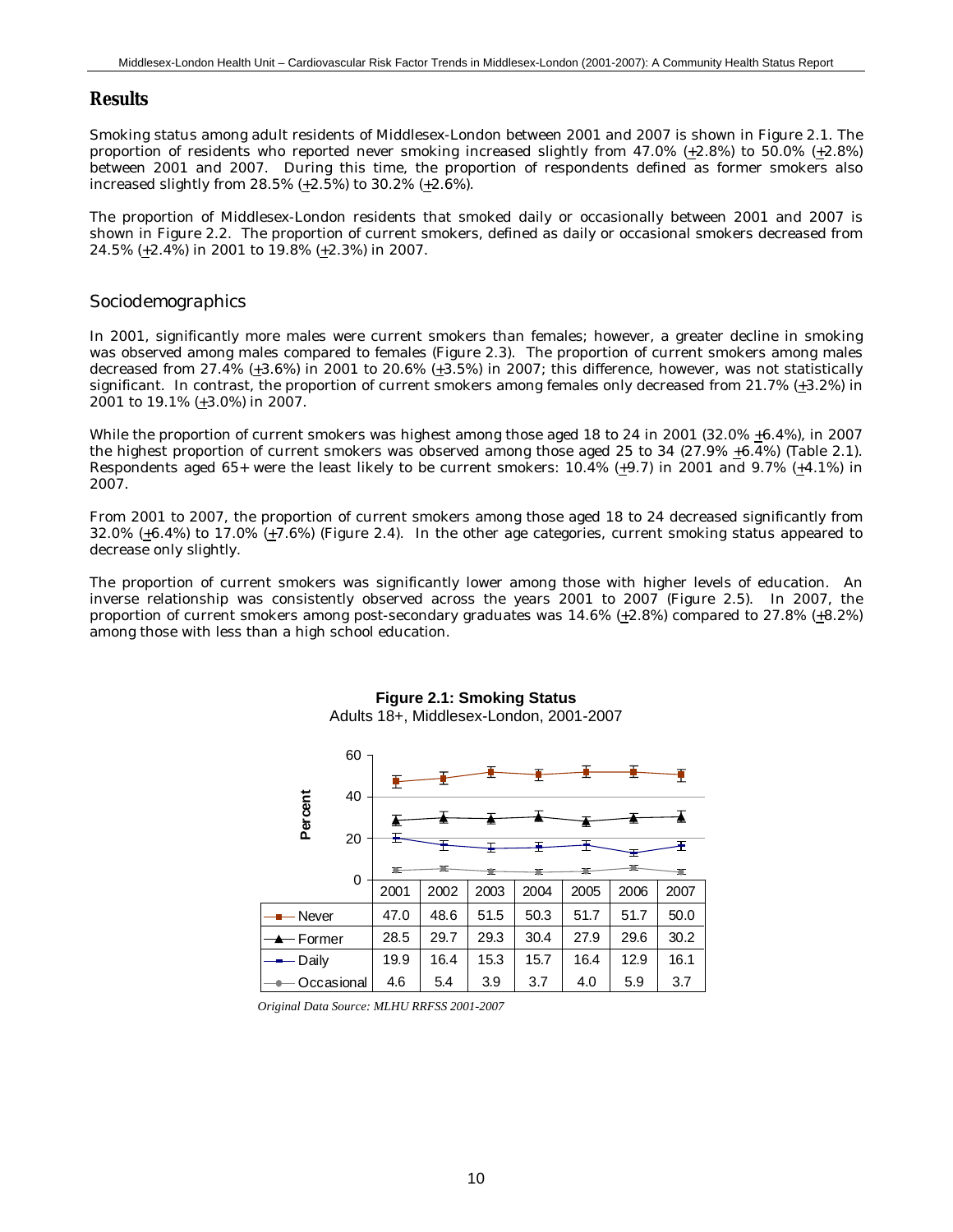

*Original Data Source: MLHU RRFSS 2001-2007*





*Original Data Source: MLHU RRFSS 2001-2007*

**Table 2.1. Percent who are Current Smokers across Age Groups** Adults 18+, Middlesex-London, 2001 and 2007

|           | Percent Current Smokers (+ 95% CI) |                |  |  |
|-----------|------------------------------------|----------------|--|--|
| Age Group | 2001                               | 2007           |  |  |
| 18-24     | $32.0 + 6.4\%$                     | $17.0 + 7.6\%$ |  |  |
| 25-34     | $28.1 + 6.2\%$                     | $27.9 + 6.6\%$ |  |  |
| $35-64$   | $25.0 + 3.4\%$                     | $20.9 + 3.0\%$ |  |  |
| $65+$     | $10.4 + 4.8\%$                     | $9.7 + 4.1\%$  |  |  |

*Original Data Source: MLHU RRFSS 2001, 2007*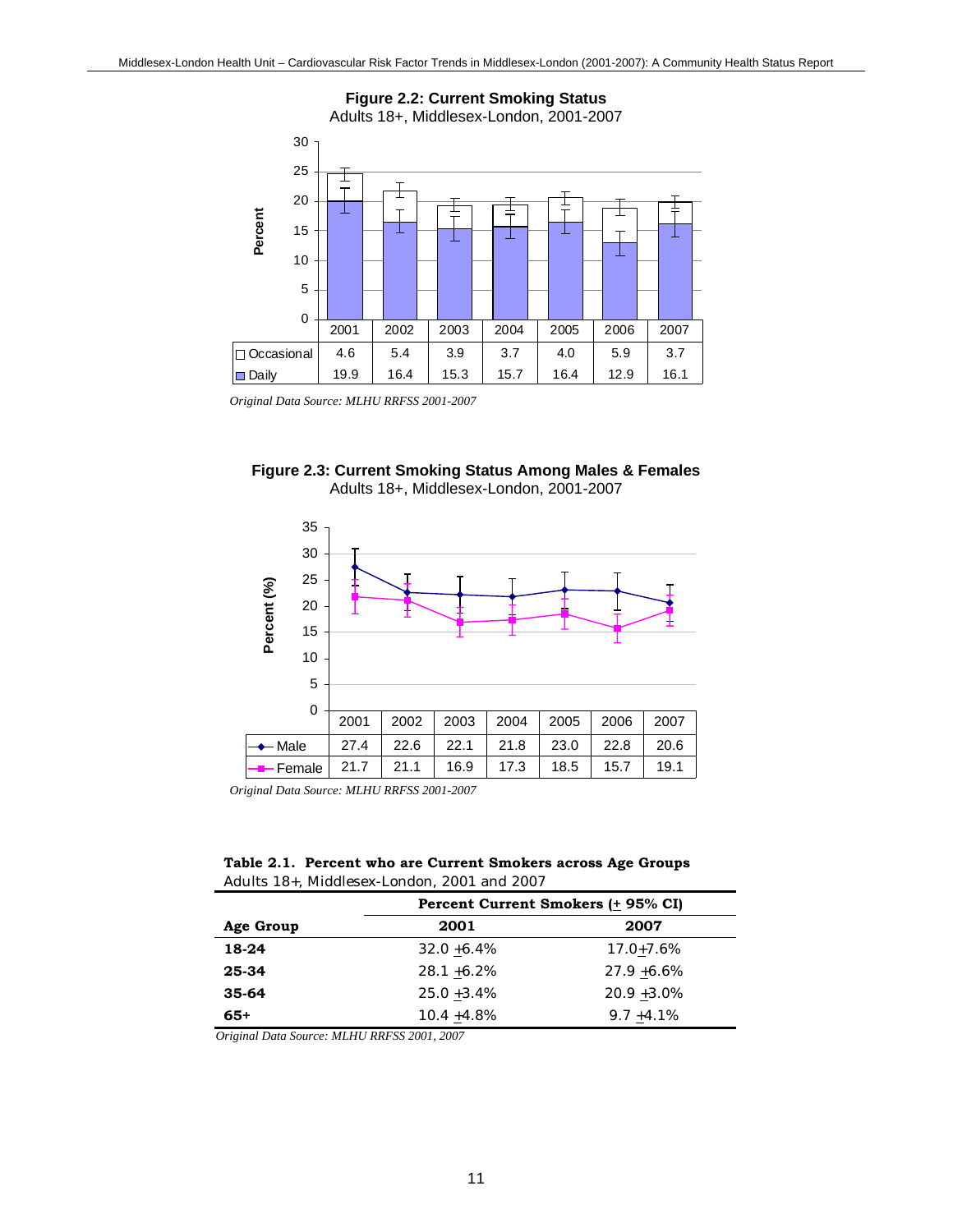

**Figure 2.4: Current Smoking Status Among Adults Aged 18-34 Years**

*Original Data Source: MLHU RRFSS 2001-2007*



| 40<br>શ્રી<br>30<br>Percent<br>20<br>10<br>0                                                                              |      |      |      |      | ᆂ    |      |      |
|---------------------------------------------------------------------------------------------------------------------------|------|------|------|------|------|------|------|
|                                                                                                                           | 2001 | 2002 | 2003 | 2004 | 2005 | 2006 | 2007 |
| <high school<="" td=""><td>33.3</td><td>28.6</td><td>28.0</td><td>30.0</td><td>31.3</td><td>31.7</td><td>27.8</td></high> | 33.3 | 28.6 | 28.0 | 30.0 | 31.3 | 31.7 | 27.8 |
| High school                                                                                                               | 28.6 | 22.4 | 21.8 | 22.0 | 24.0 | 21.4 | 25.5 |
| Post-secondary                                                                                                            | 19.7 | 19.8 | 15.6 | 15.0 | 16.2 | 14.8 | 14.6 |

*Original Data Source: MLHU RRFSS 2001-7*

## *Plans for Smoking Cessation*

Nearly three-quarters of current smokers indicated they would like to quit smoking in the future. This number did not change significantly between 2001 and 2007 (Figure 2.6). In 2007, 15.3%  $(+4.6%)$  of current smokers indicated they were committed to quitting in the next 30 days; an additional 52.5%  $(+6.4%)$  reported they were considering quitting at some point in the future. There was a non-significant trend towards younger age-groups expressing greater desire for quitting smoking; however, rates were unstable due to small sizes and are not reported here. Plans for smoking cessation did not differ significantly by sex or level of education.

## **Figure 2.6: Plans for Smoking Cessation**

Adults 18+, Middlesex-London, 2001-2007

|                                              | 60<br>45    |      |      |      |      |      |      |
|----------------------------------------------|-------------|------|------|------|------|------|------|
| Percent                                      | 30<br>15    |      |      |      |      |      |      |
|                                              | $\mathbf 0$ | 2001 | 2002 | 2003 | 2004 | 2006 | 2007 |
| Considering quitting                         |             | 55.5 | 57.8 | 62.6 | 55.9 | 56.0 | 52.5 |
| No plans to quit                             |             | 26.0 | 26.2 | 21.7 | 27.3 | 31.2 | 26.3 |
| Committed to quitting in<br>the next 30 days |             | 18.5 | 16.0 | 15.7 | 16.7 | 12.8 | 15.3 |

*Original Data Source: MLHU RRFSS 2001-2004; 2006-2007*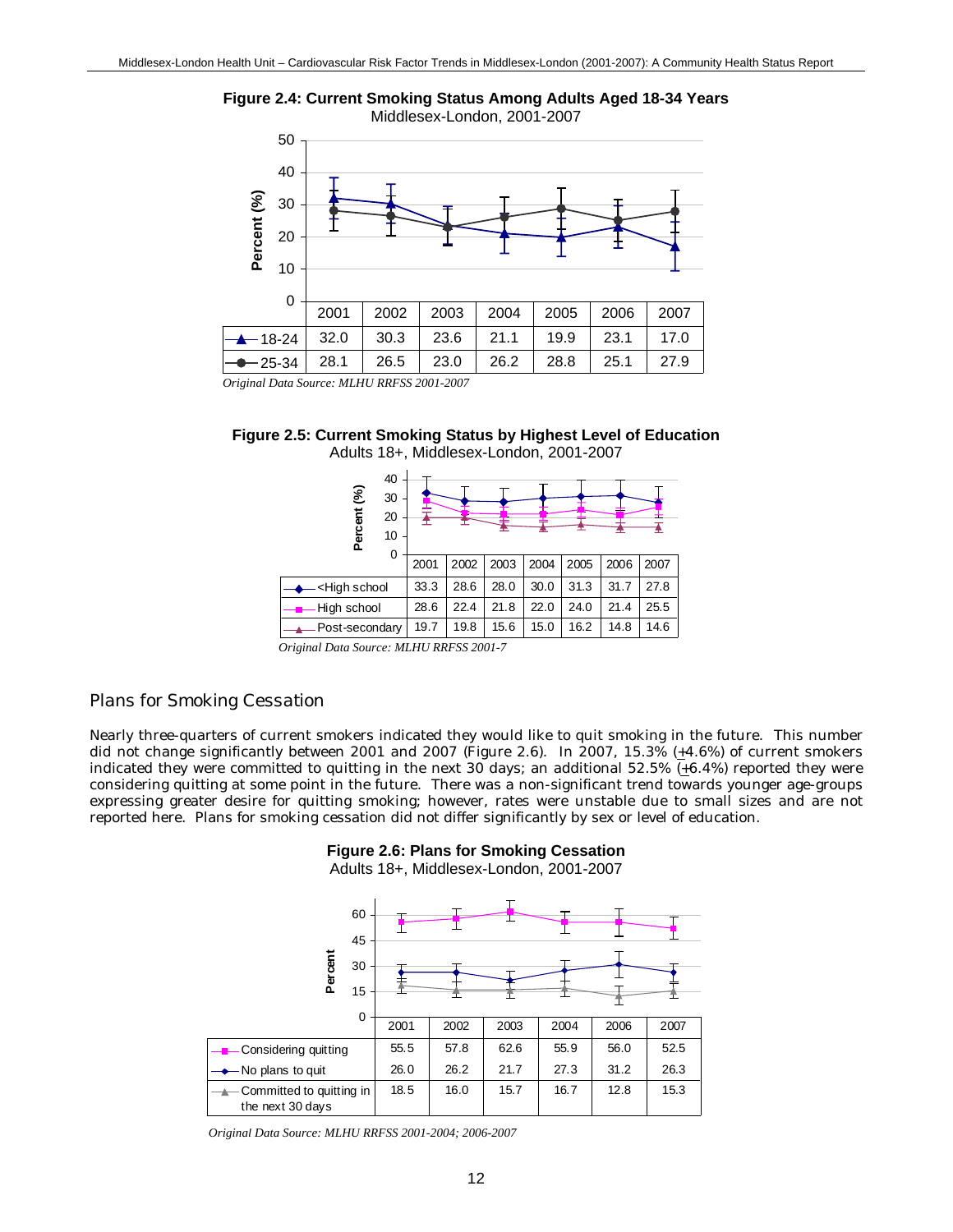## **Data and Methods**

Questions related to smoking status were included in all waves between 2001 and 2007 (waves 1 to 84). Questions related to smoking cessation were included in all waves between 2001 and 2004 and May 2006 to December 2007 (waves 1 to 48 and 65 to 84). For each year of data collection, the unweighted sample of respondents from Middlesex-London is shown in Table 2.2. Those that did not respond to any individual question were excluded prior to calculating proportions, provided the non-response category represented <5% of total respondents. The sample was weighted to account for each individual's probability of being selected within households of different sizes. Bar charts and line graphs include error bars illustrating 95% confidence intervals. Detailed tables for Chapter 2 are located in Appendix C2.

| Table 2.2. Unweighted Sample Size for RRFSS Data on Smoking Behaviour |
|-----------------------------------------------------------------------|
| $\Delta$ dulte $18+$ Middlesey-London $2001-2007$                     |

| $A$ guits $I\sigma^+$ , middlesex-London, $ZUUI$ - $ZUUI$ |      |      |      |      |      |      |      |  |
|-----------------------------------------------------------|------|------|------|------|------|------|------|--|
| Year                                                      | 2001 | 2002 | 2003 | 2004 | 2005 | 2006 | 2007 |  |
| Sample size                                               | 1210 | 1204 | 1232 | 1201 | 1219 | 1200 | 1193 |  |
|                                                           |      |      |      |      |      |      |      |  |

*Original Data Source: MLHU RRFSS 2001-2004; 2006-2007*

## **Definitions**

Smoking status was determined from the response to the following questions: "Have you smoked at least 100 cigarettes in your life?" Respondents who answered yes were then asked "Currently do you smoke cigarettes everyday, some days, or not at all?"

Never smokers: Respondents who were not smoking at the time of the interview and answered "no" to the question "Have you smoked at least 100 cigarettes in your life?"

Former smokers: Respondents who were not smoking at the time of the interview, but answered "yes" to the question "Have you smoked at least 100 cigarettes in your life?"

Occasional smokers: Respondents who reported smoking some days, but not every day.

Daily smokers: Respondents who reported smoking everyday.

Current smokers: Respondents who were daily or occasional smokers.

Smoking Cessation: Respondents who were daily or occasional smokers were asked how they felt about quitting smoking. Response options included: 1) Currently not thinking of smoking, 2) Not thinking of quitting, 3) Considering quitting in the next six months, or 4) Committed to quit smoking in the next 30 days. For cross tabulations with sociodemographic variables, participants were defined as 'planning smoking cessation' if they were considering quitting or were committed to quitting in the next 30 days.

#### Highest level of Completed Education

Question: "What is the highest level of education you have obtained?"

- Less than high school: included those respondents who had not obtained a high school diploma.
- High school: included those respondents who had obtained a high school diploma or had completed some post-secondary education.
- Post secondary: included those respondents who had obtained a college diploma or university degree.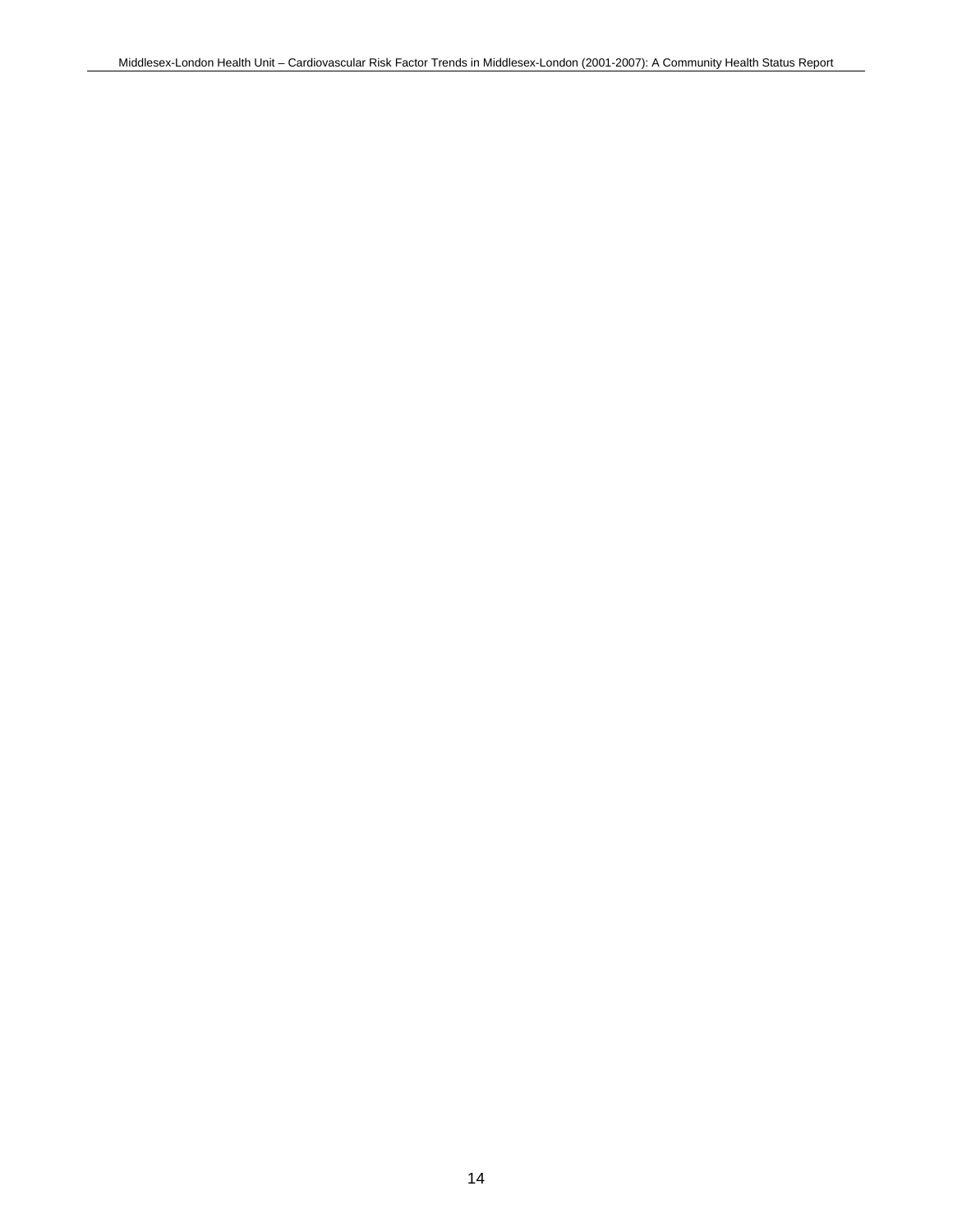# **Chapter 3: Youth Smoking**

## **Key Findings**

- About 15% of youth (12 to 19 years) in the Middlesex-London area were current smokers in 2003.
- The proportion of current smokers among Ontario youth aged 15 to 24 decreased markedly between 1999 and 2006.
	- Current smokers among males decreased from 32% to 23%.
	- Current smokers among females decreased from 27% to 14%.
	- Males were 65% more likely to be current smokers than females.
- The proportion of Middlesex-London adults asked by minors to provide or purchase cigarettes declined significantly between 2001 and 2007, from 16% to 6%.
- The proportion of Middlesex-London adults asked by minors to provide or purchase cigarettes was significantly greater among smokers than non-smokers; however, the proportions fell significantly in both groups between 2001 to 2007.

## **Progress on Meeting Public Health Objectives**

Local Objective**:** Less than 16% of youth age 12 to 19 will be smokers by March 2003.

*It is possible that the objective was met in 2003 with a rate of 15.9% (+6.3). However, 2003 data was considered unstable\*, there are no more recent data available to assess such change, and estimates from 2000 and 2003, although not highly stable, suggest that the proportion may have increased from 14.2% (+2.7%) in 2000 to 15.9% (+6.3%) in 2003.*

Provincial Objective**:** Reduce the proportion of 12 to 19 year olds who smoke *daily* to 10% in the year 2005.

*Data was not available to assess whether the objective was met in 2005. It is possible that it was met in 2003 at 10.1% (+5.4%). This estimate, however, is considered unstable\*, there are no further data to assess change, and estimates from 2000 and 2003, although not highly stable, suggest the proportion may have risen from 9.2% (+4.8%) in 2000/2001 to 10.1% (+5.4%)* in 2003.

\* Unstable estimates are usually due to small sample sizes

# **Background**

In Canada, a person must be 18 years of age or older to legally purchase tobacco products; in Ontario, the legal age is 197. Despite this preventive measure, rates of tobacco use remain high among Canadian youth. According to the Canadian Tobacco Use Monitoring Survey (CTUMS), the proportion of current smokers among Canadian youth aged 15 and older was 19% in 20058. In the 2006-2007 CTUMS, the proportion of Ontario youth who had ever tried smoking was 13% among youth in grades 5 to 9, and 42.7% among youth in grades 10 to 122.

Smoking habits typically begin during the adolescent years and earlier initiation is associated with heavier smoking and earlier onset of adverse health outcomes<sup>9</sup>. In Canada, the majority of current smokers in grades 5 to 12 obtain cigarettes from social sources<sup>8</sup>.

## **Results:**

The percentage of youth who have never smoked rose from 69% in 2000 to 82% in 2005 (Figure 3.1). This increase, however, is not statistically significant. Between 2000 and 2003, the proportion of current smokers among youth aged 12 to 19 years in the Middlesex-London area appear to have increased slightly from 14.2% (+6.1%) to 15.9% (+6.3%) (Figure 3.1). This difference is not statistically significant, however, and estimates for current smokers should be interpreted with caution. The proportion of current smokers did not differ between males and females during this time period.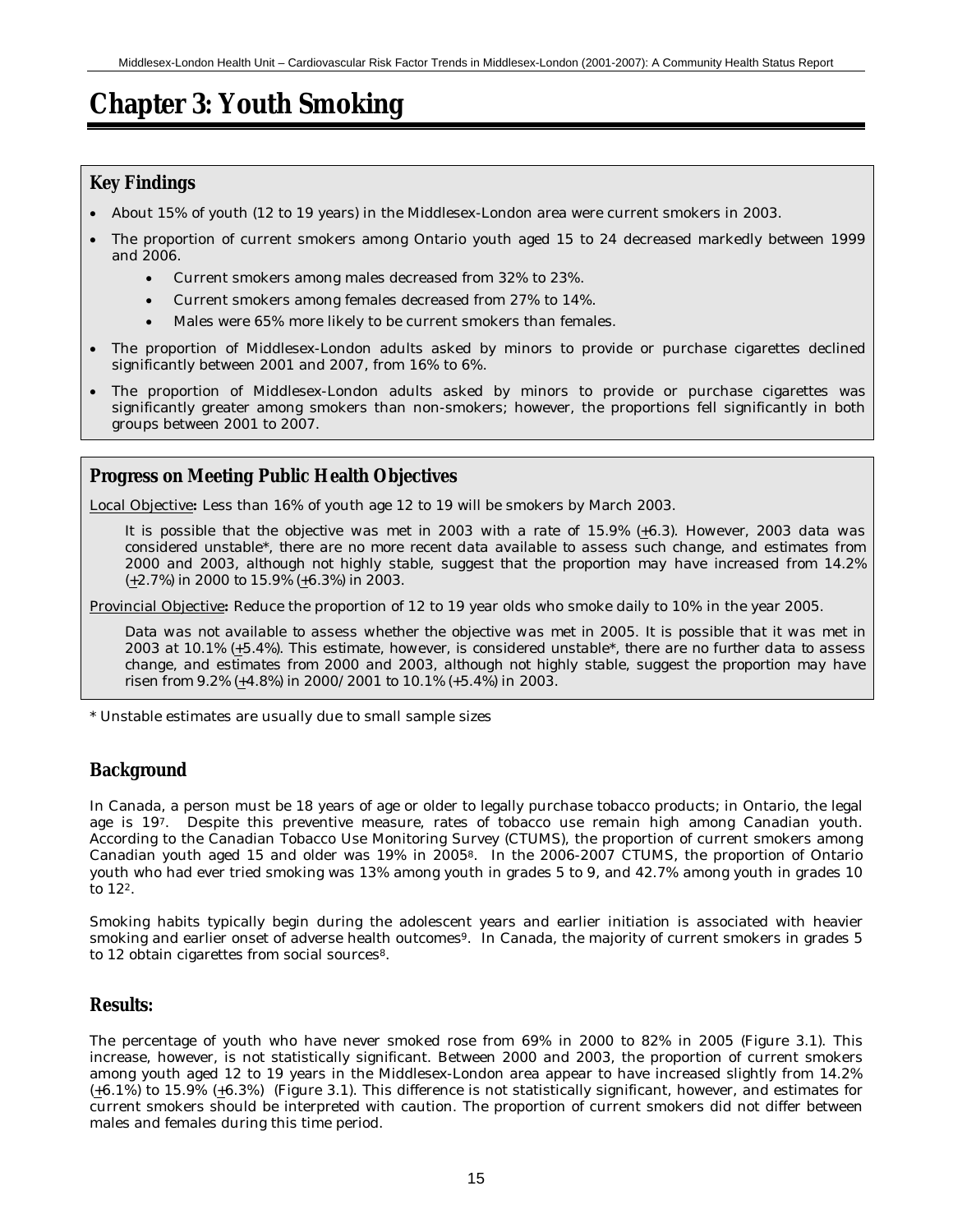The proportion of daily smokers among youth aged 12 to 19 years in the Middlesex-London area did not change significantly with 9.2% (+4.8%) in 2000/2001 and 10.1% (+5.4%) in 2003. These rates are moderately variable and should be interpreted with caution. Rates for 2005 were too unreliable to report.





### *Youth Smoking in Ontario*

The prevalence of youth smoking in Ontario decreased markedly between 1999 and 2006 among both males and females (Figure 3.2). During this time, the proportion of current smokers among males aged 15 to 24 decreased from 32% to 23.1%. Similarly, the proportion of current smokers among females aged 15 to 24 decreased from 27% to 14.0%. In 2006, males were 65% more likely to be smokers than females; a notable increase from 1999.





*Original Data Source: CTUMS 1999-2006*

### *Access to Tobacco by Minors*

The proportion of adults (ages 19+) in Middlesex-London asked by minors to provide or purchase cigarettes declined significantly between 2001 and 2007 (Figure 3.3). Of the respondents asked to purchase cigarettes for minors, the proportion who agreed to the request increased slightly between 2001 and 2005 (Table 3.1). Compared to non-smokers, current smokers were significantly more likely to be asked by minors to provide (Figure 3.4) or purchase (Figure 3.5) cigarettes; however, in both cases the proportions decreased significantly between 2001 and 2007.

*Original Data Source: CCHS 2000/2001; 2005; 2007*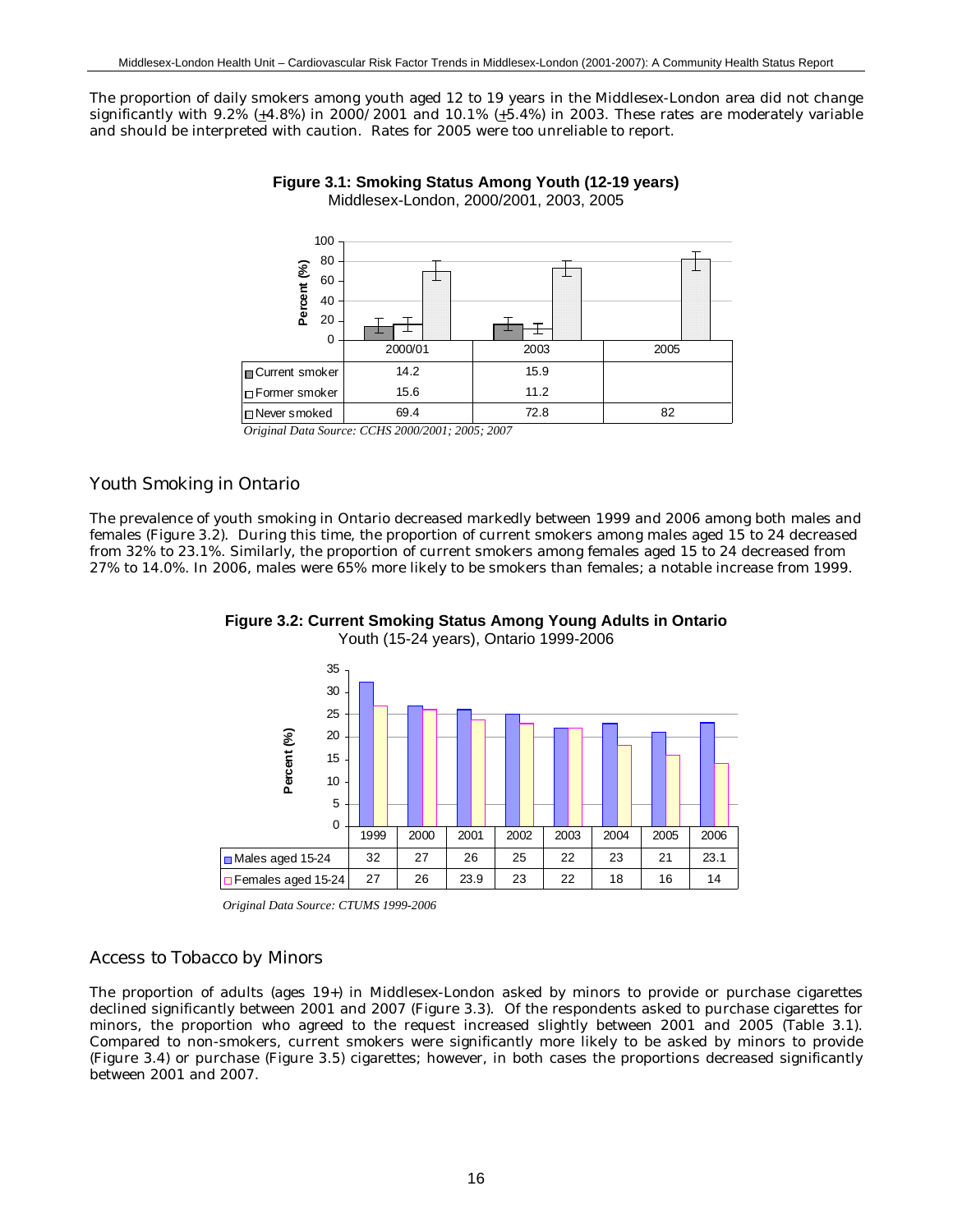



*Original Data Source: MLHU RRFSS 2001, 2005, 2007*

#### **Table 3.1. Percent of Adults that Provided/Purchased Cigarettes to/for Minors** Adults 18+, Middlesex-London, 2001 and 2005

|      | Percent $(+95\% \text{ CI})$ |               |  |  |  |
|------|------------------------------|---------------|--|--|--|
| Year | Provided                     | Purchased     |  |  |  |
| 2001 | $8.5 + 4.0\%$                | $5.8 + 3.3\%$ |  |  |  |
| 2005 | $8.5 + 4.8\%$                | $8.8 + 5.5\%$ |  |  |  |

*Original Data Source: MLHU RRFSS 2001, 2005*

### **Figure 3.4: Proportion of Adults asked by Minors to Provide Cigarettes across Smoking Status** Adults 18+, Middlesex-London, 2001-2007



*Original Data Source: MLHU RRFSS 2001; 2005; 2007*

### **Figure 3.5: Proportion of Adults asked by Minors to Purchase Cigarettes across Smoking Status** Adults 18+, Middlesex-London, 2001-2007



*Original Data Source: MLHU RRFSS 2001; 2005; 2007*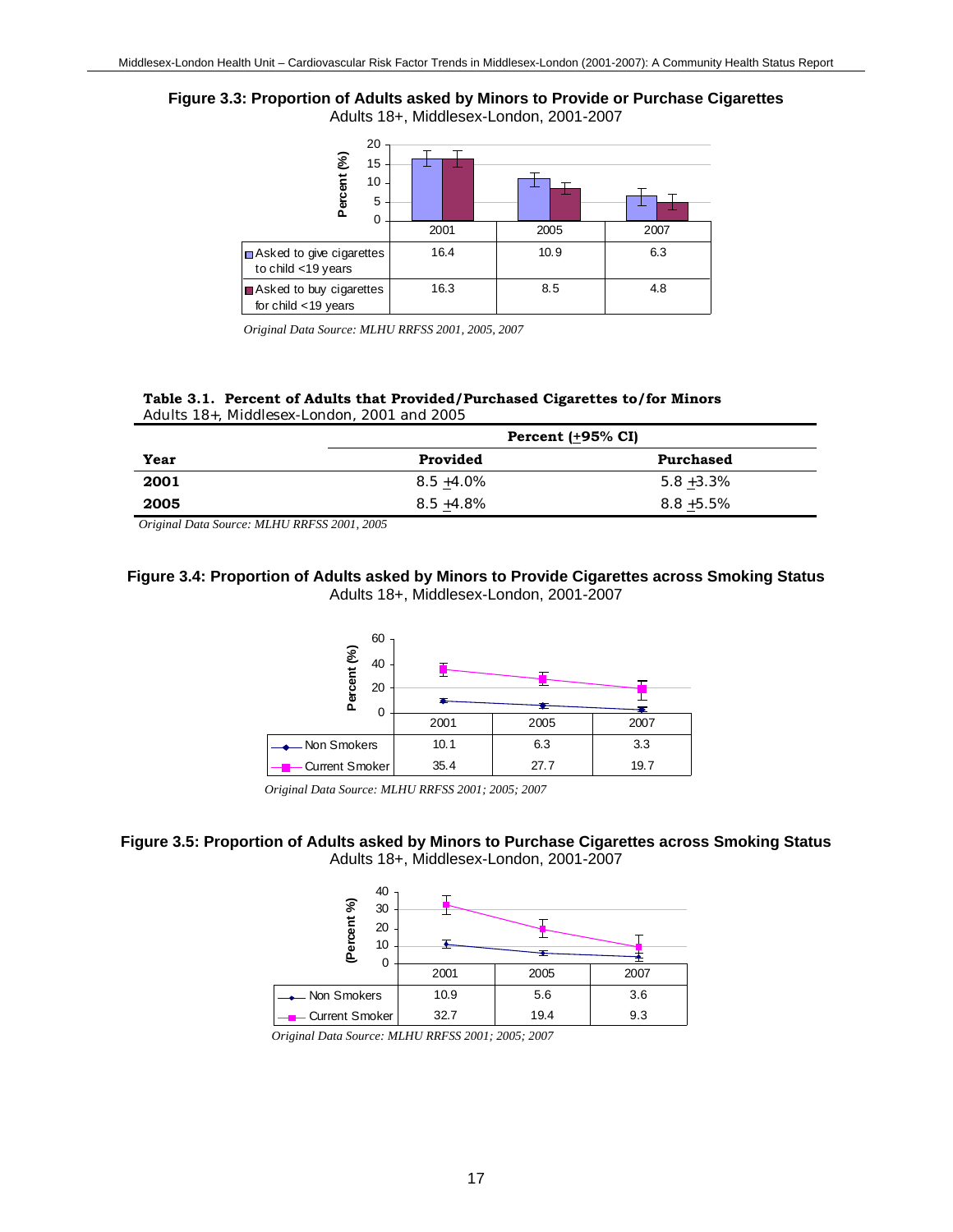## **Data and Methods**

Youth smoking rates for Ontario were obtained from the Youth Smoking Survey collected as part of the Canadian Tobacco Use Monitoring Survey (CTUMS)8. More information on CTUMS is provided in Appendix A.

Data on requests by minors to provide or purchase cigarettes were collected by RRFSS in 2001, 2005, and from September to December in 2007 (waves 1 to 12; 49 to 60; and 81 to 84, respectively). Questions on whether respondents provided or purchased cigarettes to/for minors were only asked in 2001 and 2005. For each year of data collection, the unweighted sample of respondents from Middlesex-London is shown in Table 3.2. Those that did not respond to any individual question were excluded prior to calculating proportions, provided the non-response category represented <5% of total respondents. The sample was weighted to account for each individual's probability of being selected within households of different sizes. Bar charts and line graphs include error bars showing 95% confidence intervals. Detailed tables for Chapter 3 are located in Appendix C3.

#### **Table 3.2. Unweighted Sample Size for RRFSS Data on Requests by Minors to Provide or Purchase Cigarettes**

Adults 18+, Middlesex-London, 2001; 2005; September to December 2007

| Year        | 2001 | 2005 | 2007 |
|-------------|------|------|------|
| Sample size | 1182 | 1212 | 408  |

*Original Data Source: MLHU RRFSS 2001; 2005; 2007*

# **Definitions**:

Current Smoker: Smoked at least 100 cigarettes in his/her lifetime and smoked at least 1 cigarette during the 30 days preceding the interview.

Former Smoker: Did not smoke at the time of the interview, but answered 'Yes' to the question "Have you smoked at least 100 cigarettes in your life?"

Never smokers: Did not smoke at the time of the interview, and answered "No" to the question "Have you smoked at least 100 cigarettes in your life?"

Non-smokers: Respondents who were not current smokers.

Accessing Tobacco among Minors

Question: "In the last six months, has a young person, under 19 years of age, asked you to GIVE them cigarettes?"

Question: Did you GIVE them cigarettes?

Question: In the last six months, has a young person, under 19 years of age, asked you to BUY them cigarettes? Question: Did you BUY them cigarettes?

\* Only asked of respondents who were 19 years and older.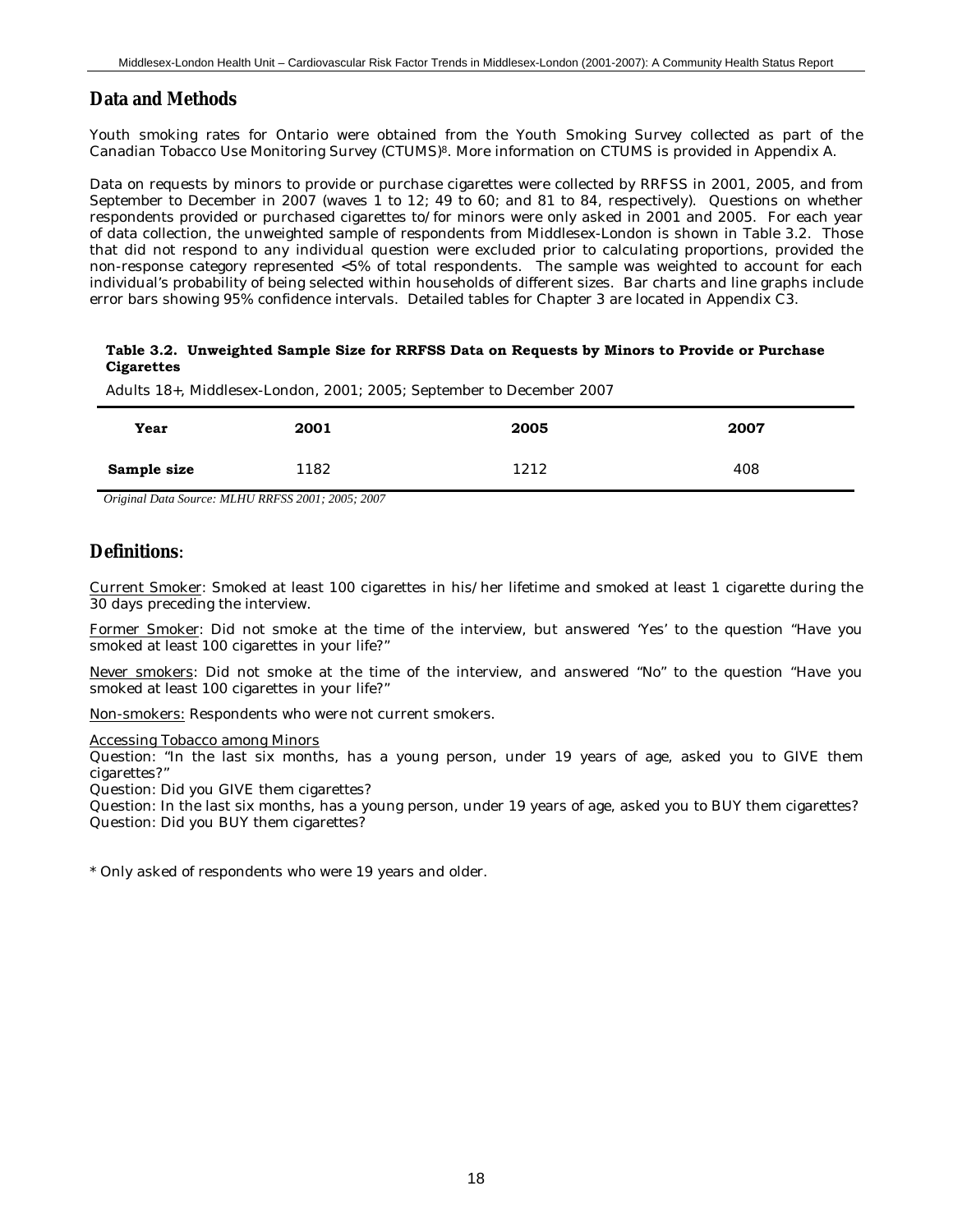# **Chapter 4: Smoke-free Homes and Vehicles**

# **Key Findings**

- The proportion of respondents living in smoke-free homes increased by 45% (55% in 2001 to 80% in 2007).
- The proportion of respondents who do not allow smoking in their vehicles increased by 21% (67% in 2001 to 81% in 2007).
- The proportion of respondents living in smoke-free homes *and* driving smoke-free vehicles rose among both males and females and across all age groups from 2001 to 2007.
- The proportion of respondents living in smoke-free homes or driving smoke-free vehicles increased significantly with higher levels of education and this relationship was consistent over time.

# **Progress on Meeting Public Health Objectives**

Provincial Objective**:** Increase the proportion of smoke-free homes by the year 2010.

9 Assessment: **Achieved**

*The proportion of residents living in smoke-free homes increased from 55.4% (+3.5) in 2001 to 80.1% (+2.3%) in 2007.*

# **Background**

Exposure to environmental tobacco smoke (ETS) is an important modifiable risk factor for many diseases including heart disease, respiratory problems and cancer<sup>10,11</sup>. Health Canada maintains that there is no safe exposure level of environmental tobacco smoke11. In 1997, more than 800 Canadians died of coronary heart disease caused by passive ETS exposure in 1997<sup>12</sup>. The authors suggest this mortality figure is likely an underestimation, since it did not include the number of deaths among non-smokers exposed to ETS in the workplace.

Between 2001 and 2002, 21% of Ontarians reported that smoking occurred inside their home occasionally, and 15% said smoking occurred daily13. Children living in homes with smokers are frequently exposed to second hand smoke: of the 55% of Ontario respondents in homes with smokers and children, 33% reported that smoking occurred inside their homes daily<sup>13</sup>.

Smoke-free environments are one way to assist smokers to quit and prevent young people from starting14. Municipal and provincial legislation in the early 1990's made all municipal buildings health care facilities, municipal arenas, theatres, movie houses and common areas of apartments 100% smoke-free public places15,16. Middlesex-London has taken a lead in creating smoke-free places. As of January 2002, all restaurants in the City of London were made 100% smoke-free as a result of provisions in the Smoking Control By-law, PH-816. In 2003, the City of London Smoke-free Public Places and Smoke-free Workplaces By-laws were mandated to designate all public places and workplaces (bars, bingo parlours, and billiard halls) as smoke-free.

The attainment of smoke-free homes and vehicles, particularly in the presence of children, is an important goal. In the province of Ontario, the Smoke Free Ontario Act went into effect on May 31, 2006. In June 2008, an amendment to the Act, Smoking in Motor Vehicles (Bill 69), was introduced and will come into effect on January 21, 2009. The amendment restricts anyone smoking or carrying lighted tobacco in a private motor vehicle while a person who is less than 16 years old is present in the vehicle and imposes fines up to \$250. It will be enforced by London Police Service and the Ontario Provincial Police. Similar legislation is found in Nova Scotia and British Columbia.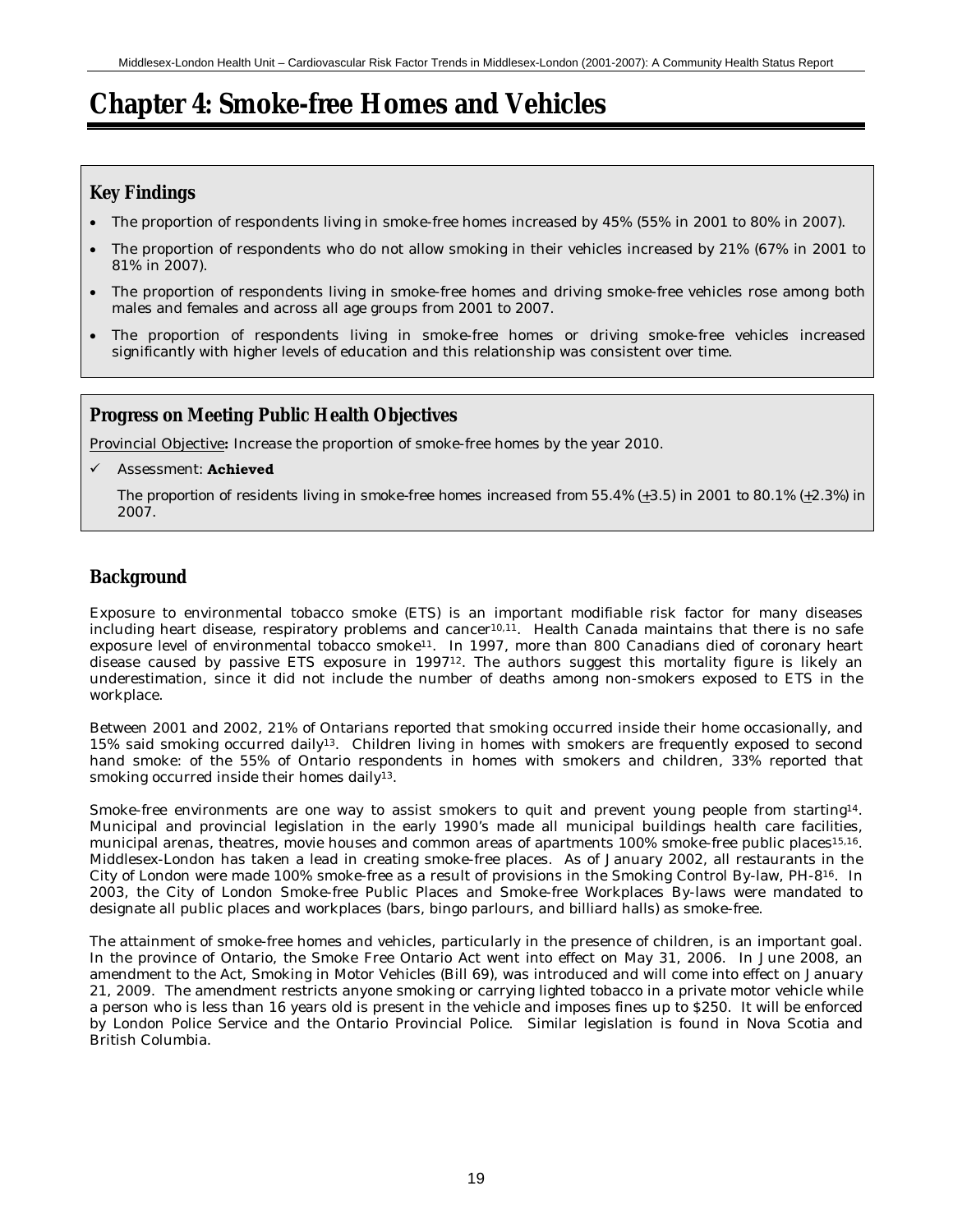### **Results**

The proportion of respondents living in smoke-free homes increased significantly from 55.4% (+3.5%) in 2001 to 80.1% (+2.3%) in 2007 (Figure 4.1). The proportion of residents who allowed smoking in their homes except in the presence of children decreased slightly from 5.3%  $(+1.6%)$  in 2001 to 4.6%  $(+1.2%)$  in 2007 (Figure 4.1).





*Original Data Source: MLHU RRFSS 2001-2007*

### *Sociodemographics*

Between 2001 and 2007, the proportion of residents living in smoke-free homes increased significantly among both males and females (Figure 4.2). Between 2001 and 2007, the proportion of respondents living in smoke-free homes increased significantly within all age groups (Figure 4.3).

The proportion of respondents living in smoke-free homes was significantly higher among those with higher levels of education. This relationship was consistent across the years 2001 and 2007 (Figure 4.4). In 2007, the proportion of post-secondary graduates living in smoke-free homes was  $86.0\%$  ( $\pm$ 2.7%) compared to 72.6% (+8.2%) among those with less than a high school education.

Significantly fewer current smokers than non-smokers lived in smoke-free homes; however, between 2001 and 2007, the proportion of smokers living in smoke-free homes more than doubled from  $21.3\%$  ( $\pm 5.9\%$ ) to 48.7%  $(+6.4\%)$  (Figure 4.5).





*Original Data Source: MLHU RRFSS 2001-2007*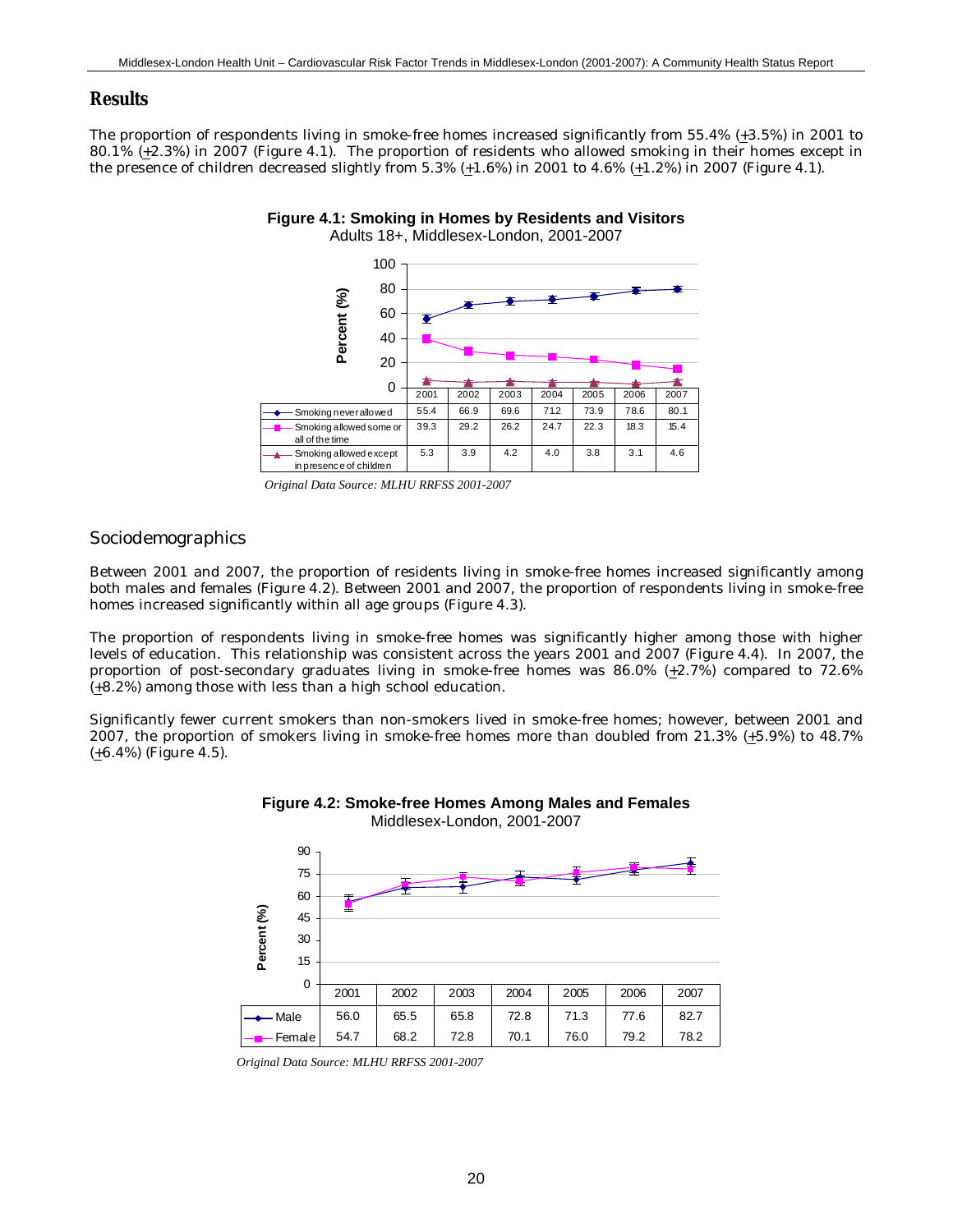

*Original Data Source: MLHU RRFSS 2001-2007*





*Original Data Source: MLHU RRFSS 2001-2007*

#### **Figure 4.5: Smoke-free Homes by Smoking Status** Adults 18+, Middlesex-London, 2001-2003, 2007



*Original Data Source: MLHU RRFSS 2001-2007*

## *Smoke-free Vehicles*

Between 2001 and 2007, the proportion of respondents who did not allow smoking in their vehicles increased significantly from 69.0% ( $\pm$ 2.7%) to 81.2% ( $\pm$ 2.3%) (Figure 4.6). The proportion who allowed smoking in their vehicles except in the presence of children decreased slightly from 8.5%  $(+1.6)$  in 2001 to 7.6%  $(+1.5)$  in 2007 (Figure 4.6).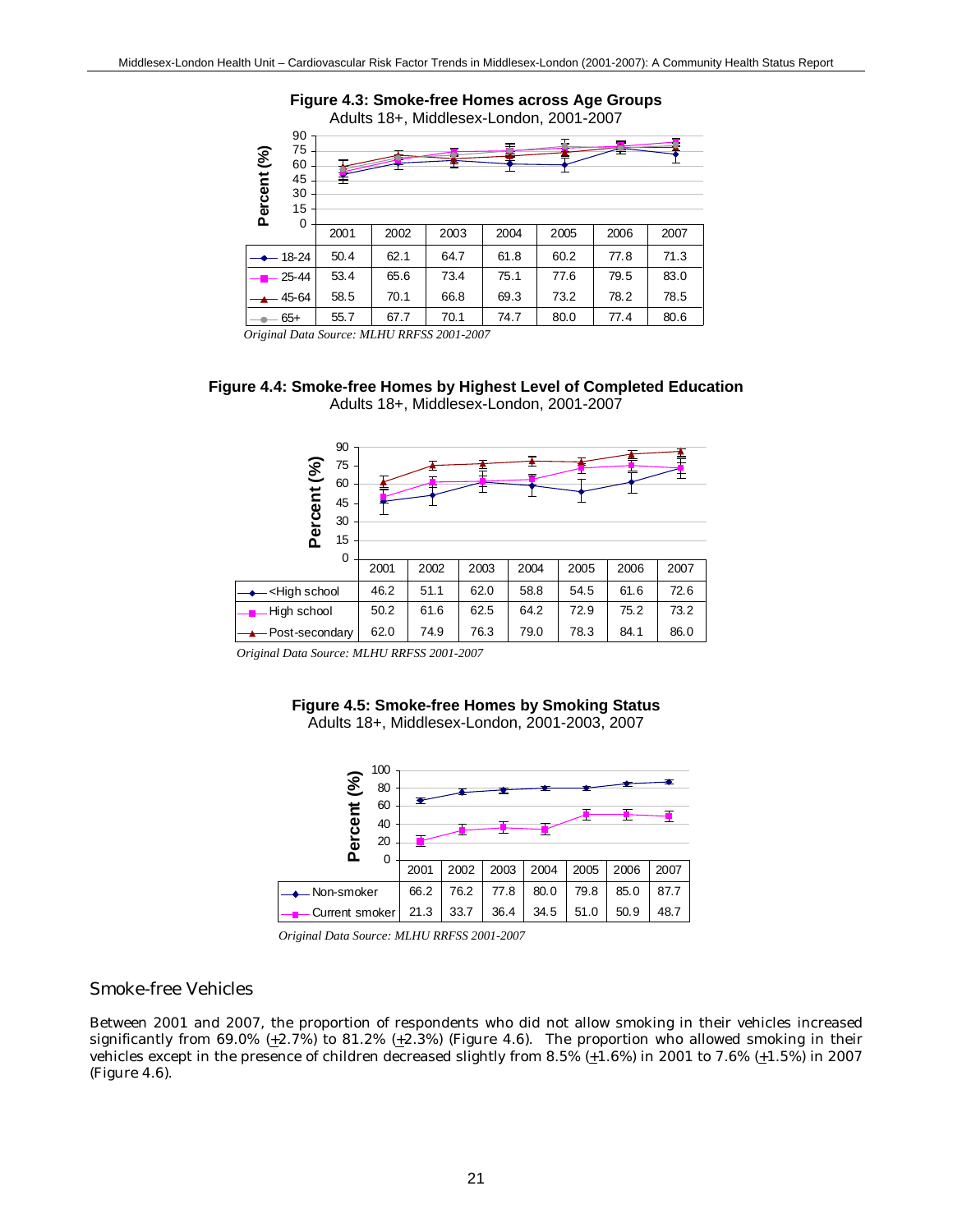

**Figure 4.6: Smoking Allowances in Respondent's Vehicle** Adults 18+, Middlesex-London, 2001-2003, 2007

*Original Data Source: MLHU RRFSS 2001-2003; 2007*

### *Sociodemographics*

Between 2001 and 2007, the proportion of residents driving smoke-free vehicles increased significantly among both males and females (Table 4.1). The likelihood of driving a smoke-free vehicle increased with age; this relationship was consistent across the years 2001 and 2007 (Figure 4.7). The proportion of respondents driving smoke-free vehicles was significantly higher among post-secondary graduates. Between 2001 and 2007, the proportion of post-secondary graduates driving smoke-free vehicles increased from 76.1%  $(\pm 3.4\%)$  to 85.8% (+2.7%) (Figure 4.8). Significantly fewer current smokers than non-smokers drove smoke-free vehicles; however, between 2001 and 2007, the proportion of residents driving smoke-free vehicles increased by about 9% in both current and non-smokers alike (Figure 4.9). Between 2001 and 2007, the proportion of residents who had both smoke-free homes *and* vehicles increased significantly from 51.1% (+3.6%) to 74.1% (+2.6%) (Figure 4.10).

#### **Table 4.1. Percent Living in Smoke-free Homes and Driving Smoke-free Vehicles by Sex** Adults 18+, Middlesex-London, 2001-2007

|        | 2001           | 2007           |
|--------|----------------|----------------|
| Male   | $65.9 + 4.0\%$ | $79.5 + 3.6\%$ |
| Female | $71.9 + 3.6\%$ | $82.5 + 2.9\%$ |

**4.7: Smoke-free Vehicles across Age Groups**

*Original Data Source: MLHU RRFSS 2001, 2007*



*Original Data Source: MLHU RRFSS 2001-2003; 2007*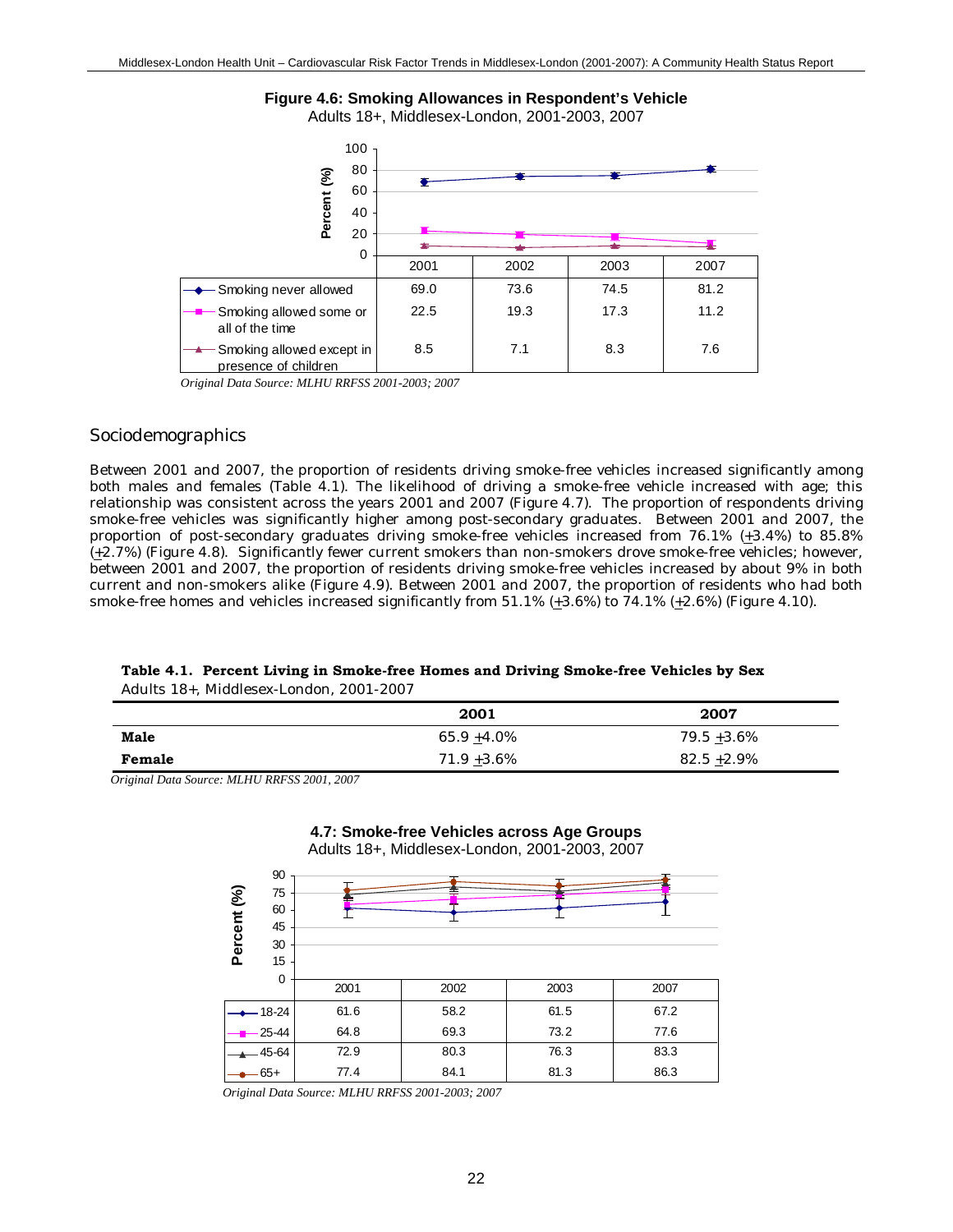



*Original Data Source: MLHU RRFSS 2001-2003; 2007*



Non-smoker 82.3 84.8 84.7 91.3 Current smoker 27.5 34.1 31.4 36.1

2001 2002 2003 2007

## **4.9: Smoke-free Vehicles by Smoking Status**

*Original Data Source: MLHU RRFSS 2001-2003; 2007*

 $\Omega$ 

## **4.10: Percent Living in Smoke-free Homes and Driving Smoke-free Vehicles**

Adults 18+, Middlesex-London, 2001-2003, 2007

| 80<br>60<br>40<br>20           | ᆂ    | ᆂ    | æ.,  | ᆂ    |  |
|--------------------------------|------|------|------|------|--|
| 0                              | 2001 | 2002 | 2003 | 2007 |  |
| Percent                        | 51.1 | 59.5 | 62.8 | 74.1 |  |
| $\alpha$ , $\alpha$ , $\alpha$ |      |      |      |      |  |

*Original Data Source: MLHU RRFSS 2001-2003; 2007*

## **Data and Methods**

Data on smoke-free homes were from RRFSS May to December 2001 (waves 5 to 12) and 2002 to 2007 (waves 13 to 84). Data on smoke-free vehicles were from RRFSS 2001 to 2003 and 2007 (waves 1 to 36 and 73 to 84, respectively). For each year of data collection, the unweighted samples of respondents from Middlesex-London who answered questions related to smoke-free homes and vehicles are shown in Tables 4.2 and 4.3, respectively. Those that did not respond to any individual question were excluded prior to calculating proportions, provided the non-response category represented <5% of total respondents. For questions related to smoke-free homes, the sample was weighted to account for each individual's probability of being selected within households of different sizes; no weighting was used to calculate the proportion of smoke-free vehicles. Bar charts and line graphs include error bars showing 95% confidence intervals. Detailed tables for Chapter 4 are located in Appendix C4.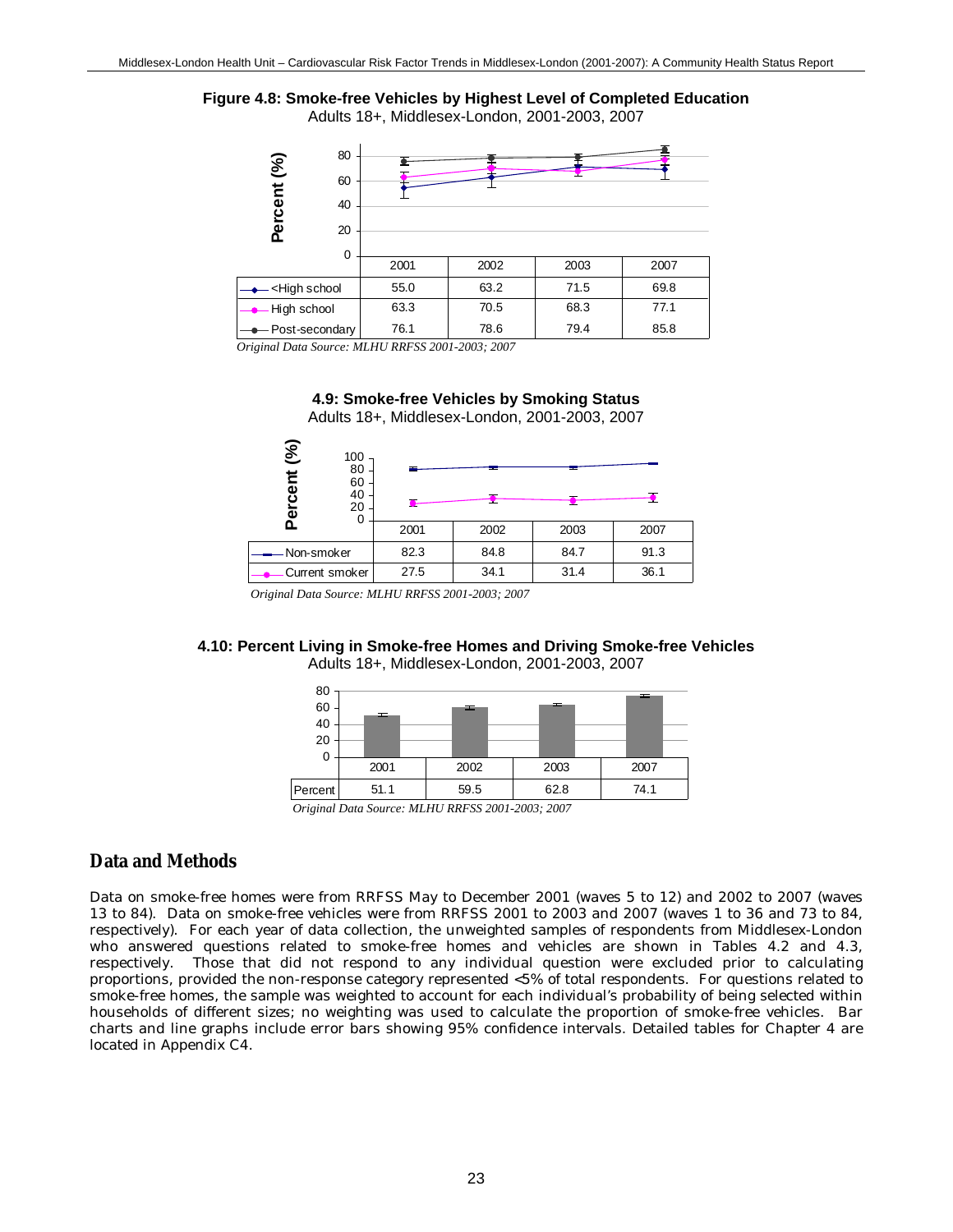| Table 4.2. Unweighted Sample Size for RRFSS Data on Smoke-free Homes<br>Adults 18+, Middlesex-London, 2001-2007 |      |      |      |       |      |       |      |  |  |  |
|-----------------------------------------------------------------------------------------------------------------|------|------|------|-------|------|-------|------|--|--|--|
| Year                                                                                                            | 2001 | 2002 | 2003 | 2004  | 2005 | 2006  | 2007 |  |  |  |
| Sample size                                                                                                     | 801  | 1202 | 1220 | 1190. | 1211 | 1190. | 1182 |  |  |  |

*Original Data Source: MLHU RRFSS 2001-2007*

| Table 4.3. Unweighted Sample Size for RRFSS Data on Smoke-free Vehicles |
|-------------------------------------------------------------------------|
| Adults 18+. Middlesex-London. 2001-2003: 2007                           |
|                                                                         |

| Year        | 2001 | 2002 | 2003 | 2007 |
|-------------|------|------|------|------|
| Sample size | 1147 | 1147 | 1182 | 1139 |

*Original Data Source: MLHU RRFSS 2001-2003; 2007*

## **Definitions**

Smoke-free homes Question: "Does anyone in this household smoke regularly inside the home?" (Yes; No; Don't know; Refused)

Question: "Which best describes the rules or understandings about not smoking inside the home for visitors: would you say…not allowed at all; allowed sometimes; allowed in certain areas; allowed except in the presence of children; smokers do whatever they want; don't know; refused?"

Smoke-free vehicles Question: "Which best describes the rules or understandings about people smoking in the vehicle you drive most":

- not allowed at all; allowed sometimes; allowed in certain areas; allowed except in the presence of children; smokers do whatever they want; don't know; refused?
- Only those residents who had driven a motor vehicle in the past 12 months were included in calculating the proportion of smoke-free vehicles.

Respondents living in smoke-free homes and driving smoke-free vehicles Respondents who never allowed smoking in their home *and* never allowed smoking in their cars.

#### Highest level of Completed Education

Question: "What is the highest level of education you have obtained?"

- Less than high school: included those who had not obtained a high school diploma.
- High school: included those who had obtained a high school diploma or had completed some post-secondary education.
- Post secondary: included those who had obtained a college diploma or university degree.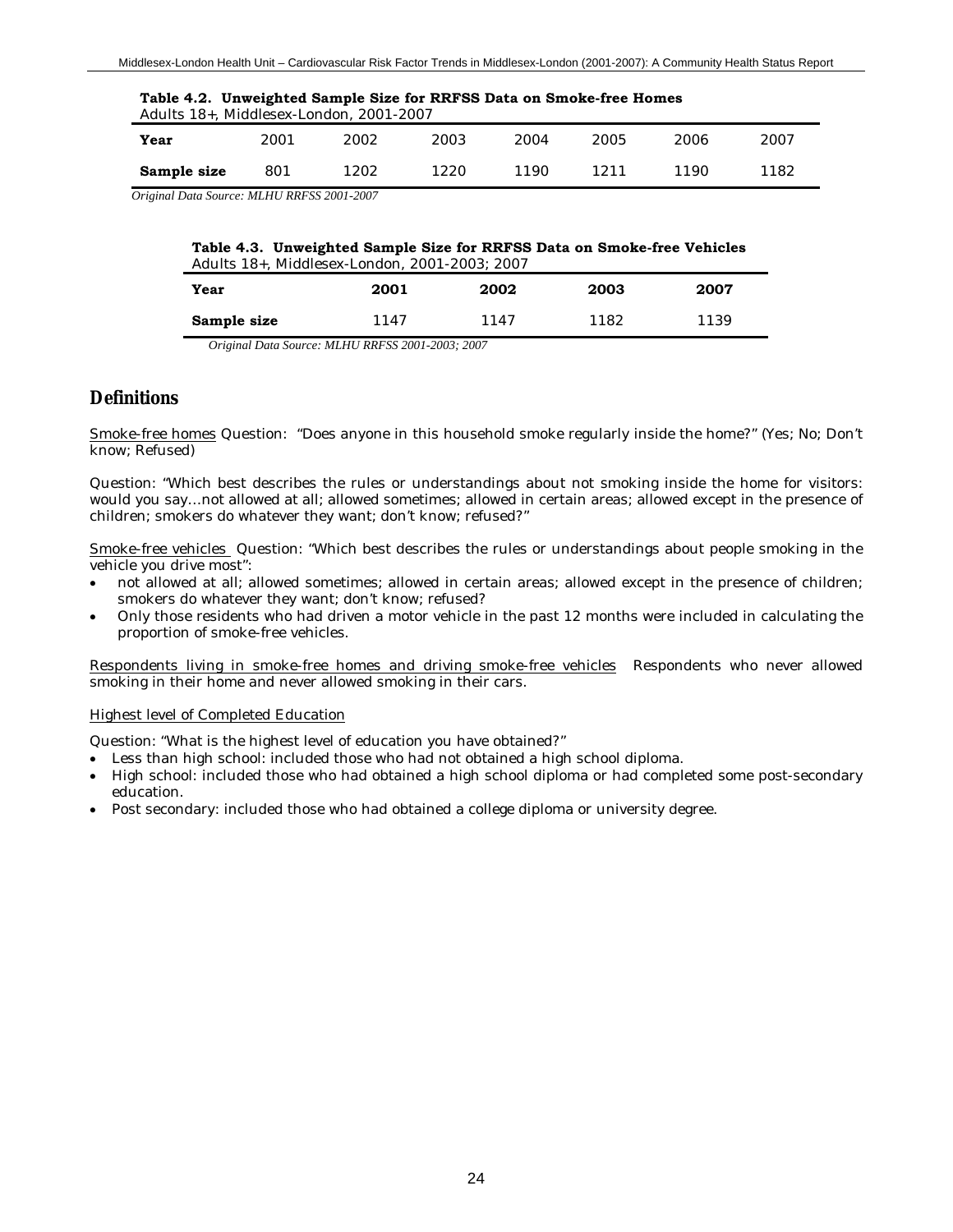# **Chapter 5: Physical Activity**

# **Key Findings**

- The proportion of adults in Middlesex-London with a health-enhancing level of physical activity remained stable at about 60% between 2004 and 2007.
- Males were 19% more likely to have a health-enhancing level of physical activity than females.
- In general, the likelihood of high physical activity decreased with age
	- Differences between age groups were less pronounced in 2007 compared to 2004.
	- Activity levels decreased with age more rapidly in males after age 35 than in females.
- More than two-thirds (68%) of youth (aged 12 to 19) were at least moderately active during leisure time in 2007.
- Knowledge of recreational trails in Middlesex-London increased somewhat between 2001 and 2008 from 81% to 88%, respectively. Use of recreational trails, at 63% in 2008, has not changed significantly since 2001.

# **Progress on Meeting Public Health Objectives**

Local Objective: At least 53% of males over 15 will exercise regularly by March 2003.

9 Assessment: **Achieved\***

*Achieved in 2004 with 64.9% (+4.4%) of men (ages 18+) who were at least moderately active; has not improved, however, as of 2007 at 64.8% (+4.6%).*

Local Objective: At least 48% of females over 15 will exercise regularly by March 2003.

#### Assessment: **Achieved\***

*Achieved in 2004 with 56.4% (+4.3%) of women (ages 18+) who were at least moderately active; has not improved, however, as of 2007 at 54.3% (+4.2%).*

\*Note: RRFSS data does not include participants younger than 18 years; thus, a direct evaluation of local objectives cannot be made.

Local Objective: At least 59% of youth will participate in daily physical activity by March 2003.

9 Assessment: **Achieved**

*Achieved in 2001 with 60.9 % (+8.7%) of youth (ages 12 to 19) who were at least moderately active during leisure time; proportion has increased to 68.4% (+11.7%) in 2007, but change is not statistically significant.*

Local Objective: Increase the number of residents aware of walking trails and bicycle paths.

## 9 Assessment: **Achieved**

*Knowledge of recreational trails in Middlesex-London increased from 80.6% (+2.3%) in 2001 to 87.9% (+3.7 %) in 2008.*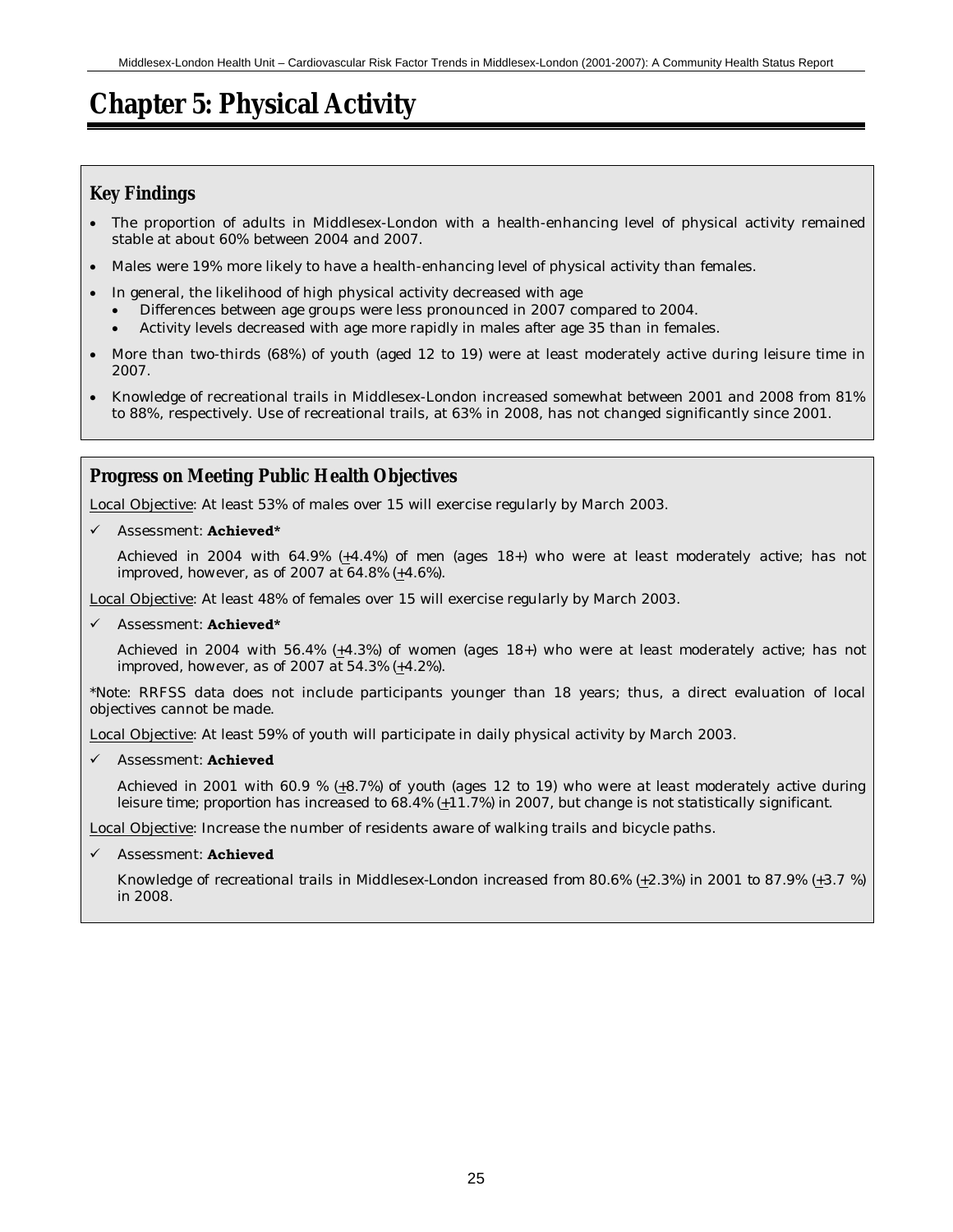## **Background**

Physical activity has long been recognized as a strategy to help promote well being, reduce stress, achieve a healthy body weight, and prevent a number of chronic diseases including cardiovascular disease, diabetes, and cancer 1,17-19.

A number of provincial reports have emphasized the importance of physical activity, and have set specific population-level targets20. In 2004, the Chief Medical Officer of Health Report included the following recommendations with respect to physical activity21:

- Develop policy promoting physical activity, investigate the impact of user fees on recreational facility use, and support safe active transportation options.
- Create workplace environments that help people increase physical activity at work.
- Provide daily physical activity in schools and homes.
- Encourage individuals to follow Canada's Physical Activity Guide to Healthy Active Living.

In 2005, the Ontario Ministry of Health Promotion released Active 2010: Ontario's Sport and Physical Activity Strategy20,22. A primary target of this report specified that by 2010, 55% of Ontarians will perform the equivalent of at least 30 minutes/day of physical activity.

The Ontario Heart Health Program began its second five-year phase in 2003<sup>20</sup>. In this second phase, the Healthy Living Partnership transitioned from a heart health model to an integrated chronic disease prevention model, which included a broader chronic disease focus. Programs and initiatives included pedometer challenges, Healthy Active School Award, Turn Off The Screens Week, Challenge of the Heart, and the Healthy Living Campaign<sup>20</sup>.

In 1998, the Middlesex-London Health Unit in collaboration with other community partners began offering organized walks on a monthly basis23. This initiative was continued by the Thames Valley Trail Association, which has offered weekly walks since 2002. In addition, a "City of London Walking Map" has been printed and distributed since 2001. In 2002, a map of "Walking Trails of Middlesex County" was distributed. The goal for both the weekly walks and map production was to increase awareness and use of walking trails and pathways in London.

## **Results**

The proportion of respondents defined as having a high or health-enhancing level of physical activity  $\geq 1$ hour/day of at least moderate-intensity activity, or 0.5 hours/day of vigorous-intensity activity) remained relatively constant, not exceeding 60%, between 2004-2007 (Figure 5.1).





*Original Data Source: MLHU RRFSS 2004-2007*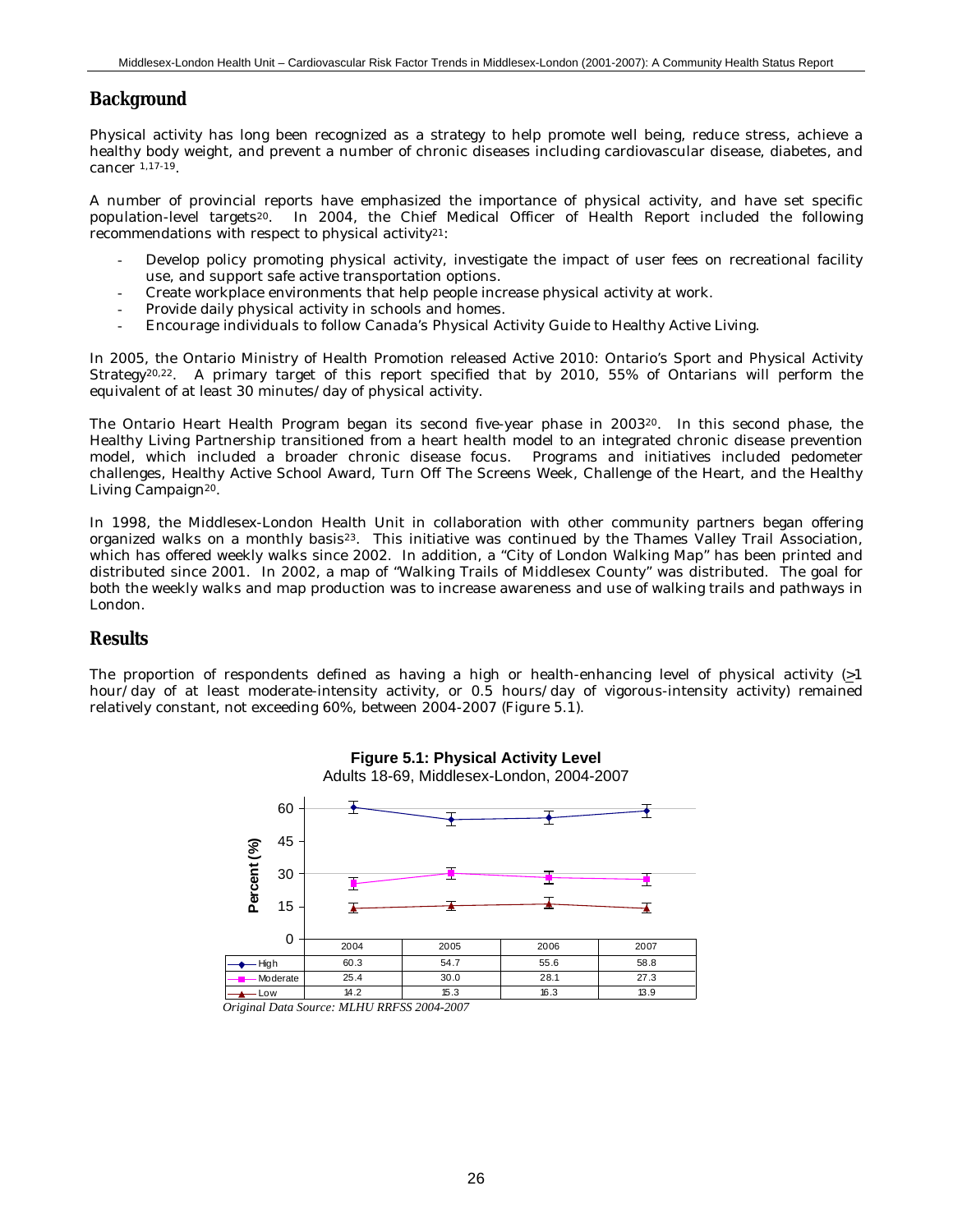#### *Sociodemographics*

Males were more likely to have a health enhancing level of physical activity compared to females. This difference was statistically significant from 2005 to 2007 (Figure 5.2). In general, the likelihood of high physical activity decreased with age, although differences between age groups were less pronounced in 2007 compared to 2004 (Figure 5.3). Figure 5.4 shows physical activity level across age and sex averaged over the years 2004 to 2007. Although males were more physically active than females, activity levels decreased more rapidly with age in men after age 35. No significant differences were observed between high level of physical activity and education level (Table 5.1). Respondents with less than a high school education reported the highest level of physical activity in three of the four years of data collection.





*Original Data Source: MLHU RRFSS 2004-2007*





*Original Data Source: MLHU RRFSS 2004-2007*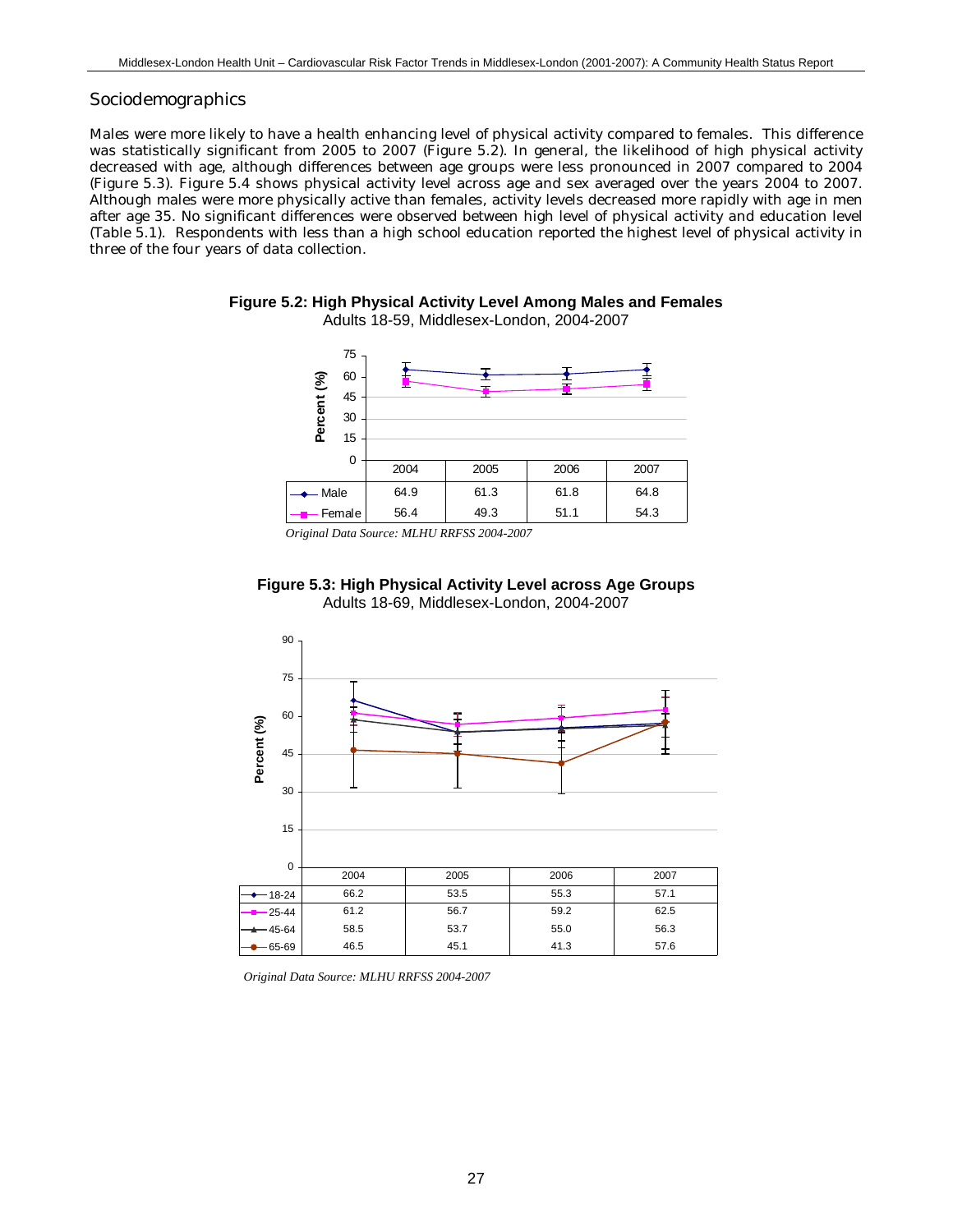

Adults 18-69, Middlesex-London, Averaged over 2004-2007



*Original Data Source: MLHU RRFSS 2004-2007*

#### **Table 5.1. High Level of Physical Activity by Education**

Adults 18-69 years, Middlesex-London, 2004-2007

| <b>Highest level of</b><br>completed education | 2004            | 2005            | 2006            | 2007            |
|------------------------------------------------|-----------------|-----------------|-----------------|-----------------|
| < High school                                  | $66.2 + 10.6\%$ | $45.9 + 11.4\%$ | $56.3 + 11.5\%$ | $60.9 + 11.5\%$ |
| High school                                    | $59.1 + 5.2\%$  | $53.6 + 5.0\%$  | $54.8 + 5.4\%$  | $59.5 + 5.2\%$  |
| Post-secondary                                 | $60.3 + 4.1\%$  | $56.5 + 4.1\%$  | $56.2 + 4.0\%$  | $58.4 + 4.1\%$  |

*Original Data Source: MLHU RRFSS 2004-2007*

### *Physical Activity Among Youth During Leisure Time*

Over two-thirds (68%) of youth aged 12 to 19 years in Middlesex-London were at least moderately active during their leisure time in 2007 (Figure 5.5). This represents a 12% increase from 2001 but is not statistically significant. These rates are similar to those for Ontario as a whole.

**Figure 5.5: Youth Ages 12 to 19 Who Are at Least Moderately Active During Leisure Time, Middlesex-London and Ontario 2001-2007**



*Original Data Source: CCHS Cycles 1.1, 2.1, 3.1, 4.1*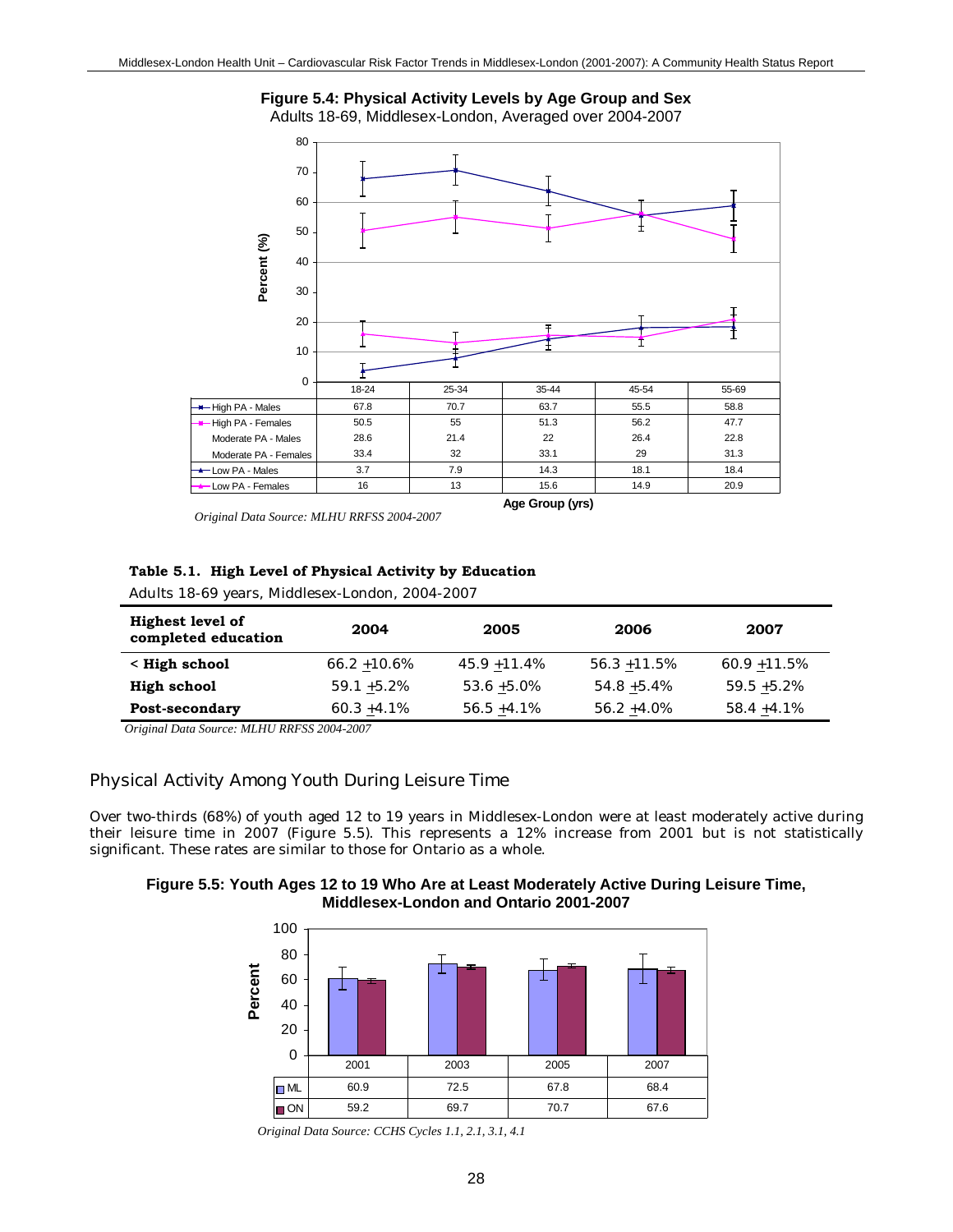#### *Knowledge and Use of Recreational Trails in Middlesex-London*

Knowledge of recreational trails in Middlesex-London increased somewhat from 80.6% (+2.3%) in 2001 to 87.9% (+3.7%) in 2008. Use of trails, however, remained relatively unchanged (Figure 5.6).



*Original Data Source: MLHU RRFSS 2001-2003, 2008*

#### *Sociodemographics*

Knowledge and use of recreational trails did not differ significantly between males and females. Knowledge and use tended to be lowest among respondents aged 65+ and greatest among those aged 25 to 44. Between 2001 and 2003, use of recreational trails was significantly lower among those aged 65+ (Figure 5.7). Knowledge and use of recreational trails increased with level of education. Use of recreational trails was significantly higher among those who had completed a post-secondary education compared to those with less than a high school education (Figure 5.8).



**Figure 5.7: Use of Recreational Trails in Past 12 Months Across Age Groups** Adults 18+, Middlesex-London, 2001-2003

*Original Data Source: MLHU RRFSS 2001-2003*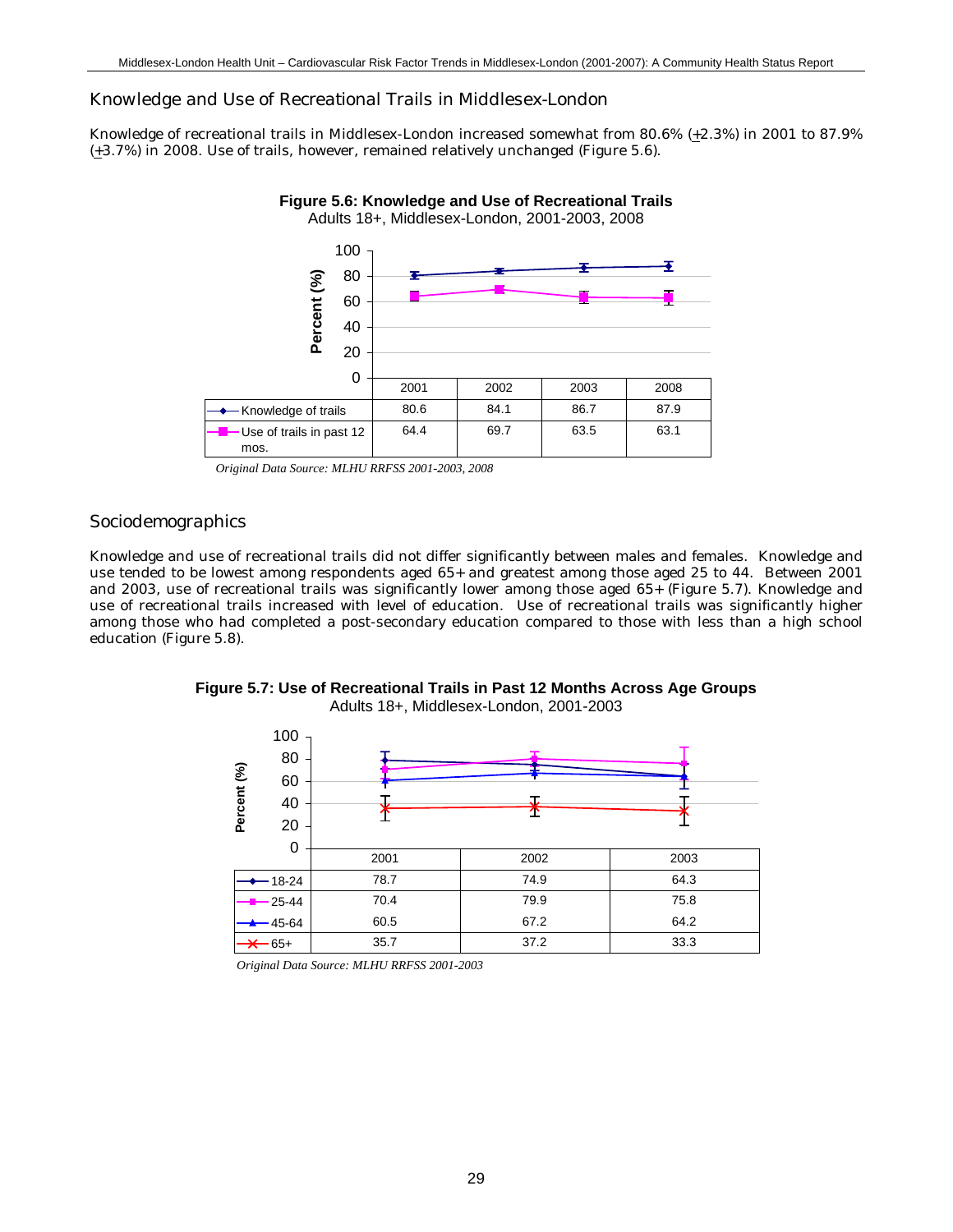



*Original Data Source: MLHU RRFSS 2001-2003*

### **Data and Methods**

Data on physical activity among adults (age 18 to 69) was collected through RRFSS between 2004 and 2007 (waves 37-84). The RRFSS module is based on the International Physical Activity Questionnaire (IPAQ)–Short form. The IPAQ has been validated for populations aged 15 to 69 years old<sup>24</sup>, thus respondents aged 69 and older were excluded. For each year of data collection, the unweighted sample size of respondents from Middlesex-London is shown in Table 5.2. Non-responses to individual questions in the IPAQ were excluded prior to calculating proportions. The maximum allowable minutes for all walking, moderate and vigorous time variables were truncated at 240 minutes.

Data on youth (aged 12 to 19) physical activity during leisure time was obtained from the Physical Activity Index of the Canadian Community Health Survey (CCHS), 2000/2001, 2003, 2005.

Data on recreational trail use and knowledge were from RRFSS from May 2001 to May 2003 (waves 5 to 29). For each year of data collection, the unweighted sample size of respondents from Middlesex-London is shown in Table 5.3. Those that did not respond to any individual question were excluded prior to calculating proportions, provided the non-response category represented <5% of total respondents.

For both physical activity and recreational trail use/knowledge, the samples were weighted to account for each individual's probability of being selected within households of different sizes. Bar charts and line graphs include error bars illustrating 95% confidence intervals. Detailed tables for Chapter 5 are located in Appendix C5.

**Table 5.2. Unweighted Sample Size for RRFSS Data on Physical Activity** Adults 18-69 years, Middlesex-London, 2004-2007

| Year        | 2004 | 2005 | 2006 | 2007 |  |
|-------------|------|------|------|------|--|
| Sample size | 924  | 990  | 944  | 925  |  |
|             |      |      |      |      |  |

*Original Data Source: MLHU RRFSS 2004-2007*

| Table 5.3. Unweighted Sample Size for RRFSS Data on Knowledge of Recreational Trails |
|--------------------------------------------------------------------------------------|
| Adults 18+. Middlesex-London. 2001-2003                                              |

| Year        | 2001 | 2002 | 2003 |
|-------------|------|------|------|
| Sample size | 806  | 1209 | 439  |

*Original Data Source: MLHU RRFSS 2001-2003*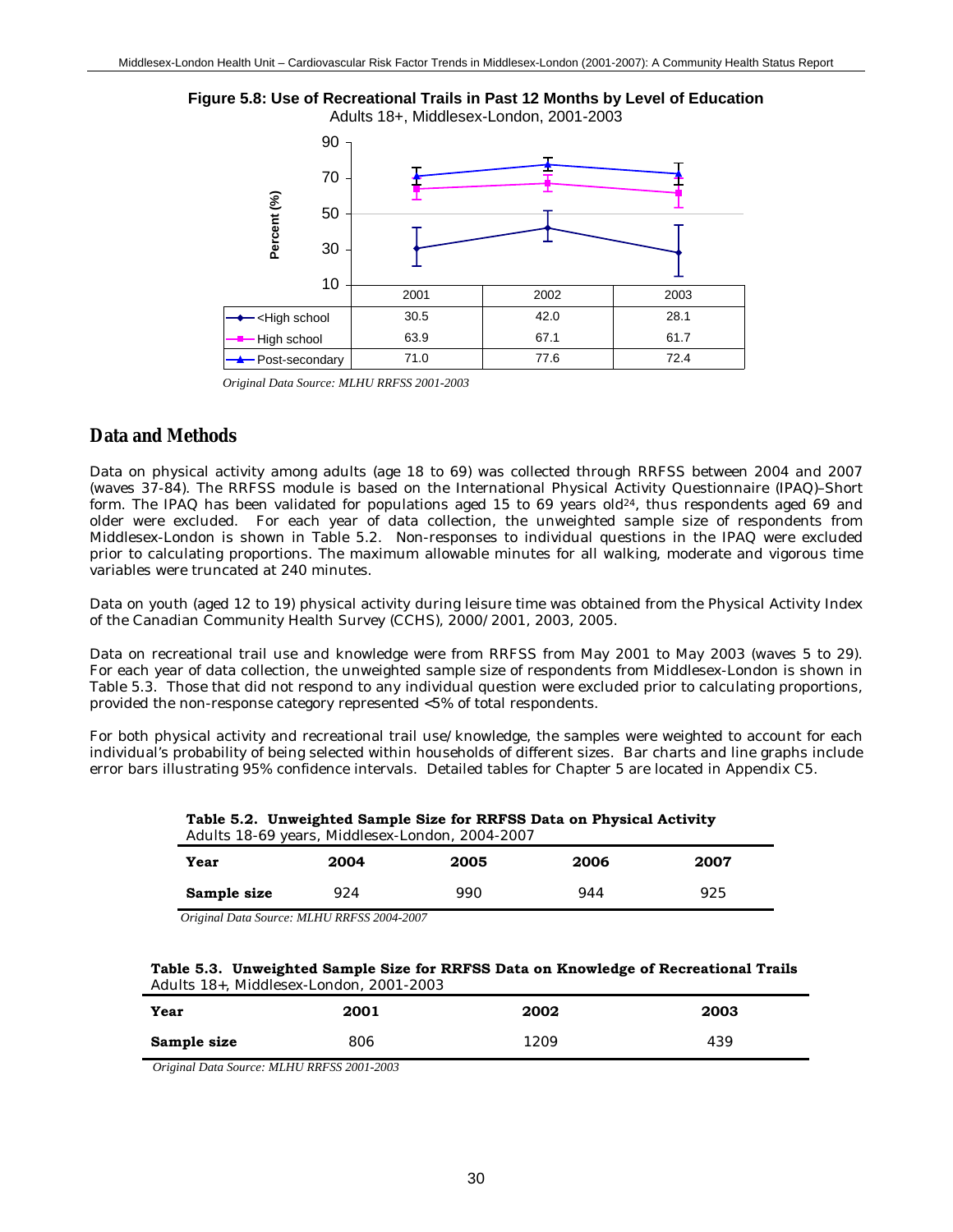### **Definitions**

International Physical Activity Questionnaire–Short Form (IPAQ)24: The RRFSS physical activity module was based on a short form of IPAQ, which was designed to assess physical activity across leisure time, domestic and gardening activities, work-related and active transportation. The respondent is asked to recall physical activity levels in the past 7 days. IPAQ classifications for physical activity level include high, moderate, and low (Table 5.4).

It should be noted that changes to the IPAQ classification of physical activity changed in 2005. Prior to 2005, there were four categories of activity: high, moderate, low and inactive. Moderate or higher was considered to be health enhancing physical activity (HEPA). Since the analysis for this report applied the updated classification scheme to all years (2004 to 2007), estimates for physical activity level differ from those using the older classification scheme.

CCHS Physical Activity Index: Calculated based on the type and duration of exercise, thus reflecting energy expenditure (EE).

- Physically Active: the highest activity level, those who averaged an EE of 3.0+kcal/kg/day.
- Moderately Active: included those who averaged an EE of 1.5 to 2.9+kcal/kg/day.
- Physically Inactive: included those with an EE below 1.5 kcal/kg/day.

**Table 5.4: Definition of IPAQ Physical Activity Level**

| <b>IPAQ</b><br>Category | Description                                                                                                                                                                            | <b>Risk Level</b>                                                         |
|-------------------------|----------------------------------------------------------------------------------------------------------------------------------------------------------------------------------------|---------------------------------------------------------------------------|
|                         | Equivalent to 12,500 steps/day, or $\geq$ 1 hour/day of at least moderate<br>intensity activity, or 0.5 hour/day of vigorous-intensity activity over<br>and above basal levels daily.  | Low risk                                                                  |
|                         | Meets any one of the following criteria:                                                                                                                                               |                                                                           |
| High                    | Vigorous-intensity activity on $\geq$ 3 days achieving a minimum total<br>$\bullet$<br>physical activity of at least 1500 MET*-minutes/week<br><b>OR</b>                               | Considered to be<br>health enhancing<br>physical activity<br>(HEPA)       |
|                         | $\geq$ 7 days of any combination of walking, moderate-intensity or<br>vigorous-intensity activities achieving a minimum total physical<br>activity of at least 3000 MET*-minutes/week. |                                                                           |
|                         | Equivalent to 0.5 hours of at least moderate-intensity physical<br>activity on most days accumulated in leisure and work time.                                                         |                                                                           |
|                         | Meets any one of the following criteria:                                                                                                                                               |                                                                           |
| <b>Moderate</b>         | $\geq$ 3 days of vigorous-intensity activity of at least 20 minutes per<br>day.<br><b>OR</b>                                                                                           | At risk for chronic<br>disease and obesity                                |
|                         | $>5$ days of moderate-intensity activity and/or walking of at least<br>$\bullet$<br>30 minutes/day.<br><b>OR</b>                                                                       |                                                                           |
|                         | $\geq$ 5 days of any combination of walking, moderate-intensity or<br>vigorous intensity activities achieving a minimum total physical<br>activity of at least 600 MET*-minutes/week.  |                                                                           |
| Low                     | No activity is reported or some activity is reported, but not<br>enough to meet moderate activity.                                                                                     | At highest risk of<br>premature death due<br>to cardiovascular<br>disease |

<sup>\*</sup>MET = Metabolic equivalent. A MET is a measure of physical activity intensity. It is the ratio of energy expended in kilocalories, divided by the resting energy expenditure in kilocalories. A MET-minute is computed by multiplying the MET score of an activity by the minutes performed. MET-minute scores are equivalent to kilocalories for a 60 kilogram person (REF: IPAQ, 2005).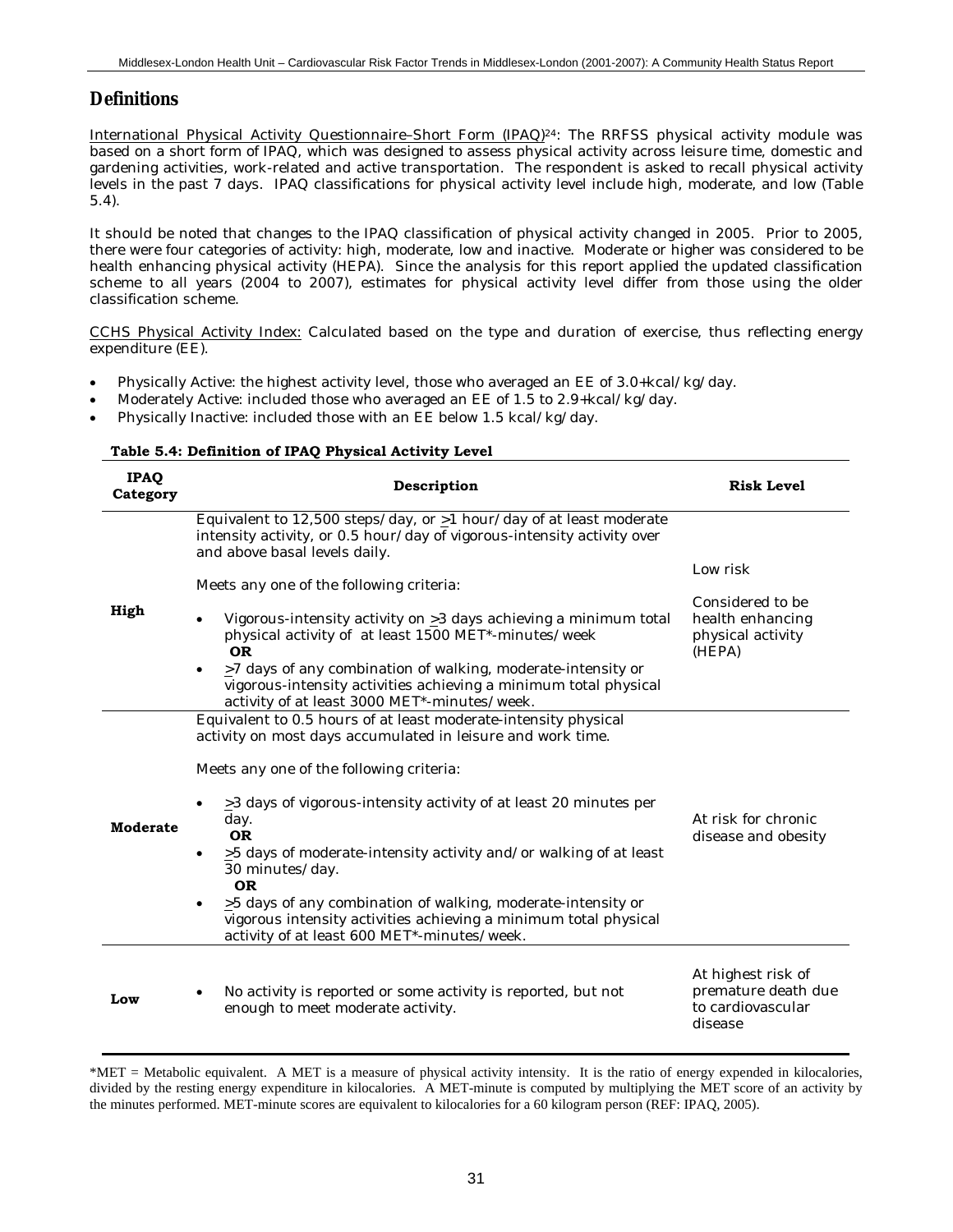#### Knowledge of Recreational Trails

Question: "Do you know of any walking, biking, or nature trails in Middlesex-London?" (Response options: yes; no; don't know).

#### Use of Recreational Trails

Question: "Have you used any of these walking, biking, or nature trails in the last 12 months?" (Response options: yes; no; don't know).

Respondents who indicated no knowledge of recreational trails in Middlesex-London were not asked if they used the trails.

#### Highest level of Completed Education

Question: "What is the highest level of education you have obtained?"

- Less than high school: included those respondents who had not obtained a high school diploma.
- High school: included those respondents who had obtained a high school diploma or had completed some post-secondary education.
- Post secondary: included those respondents who had obtained a college diploma or university degree.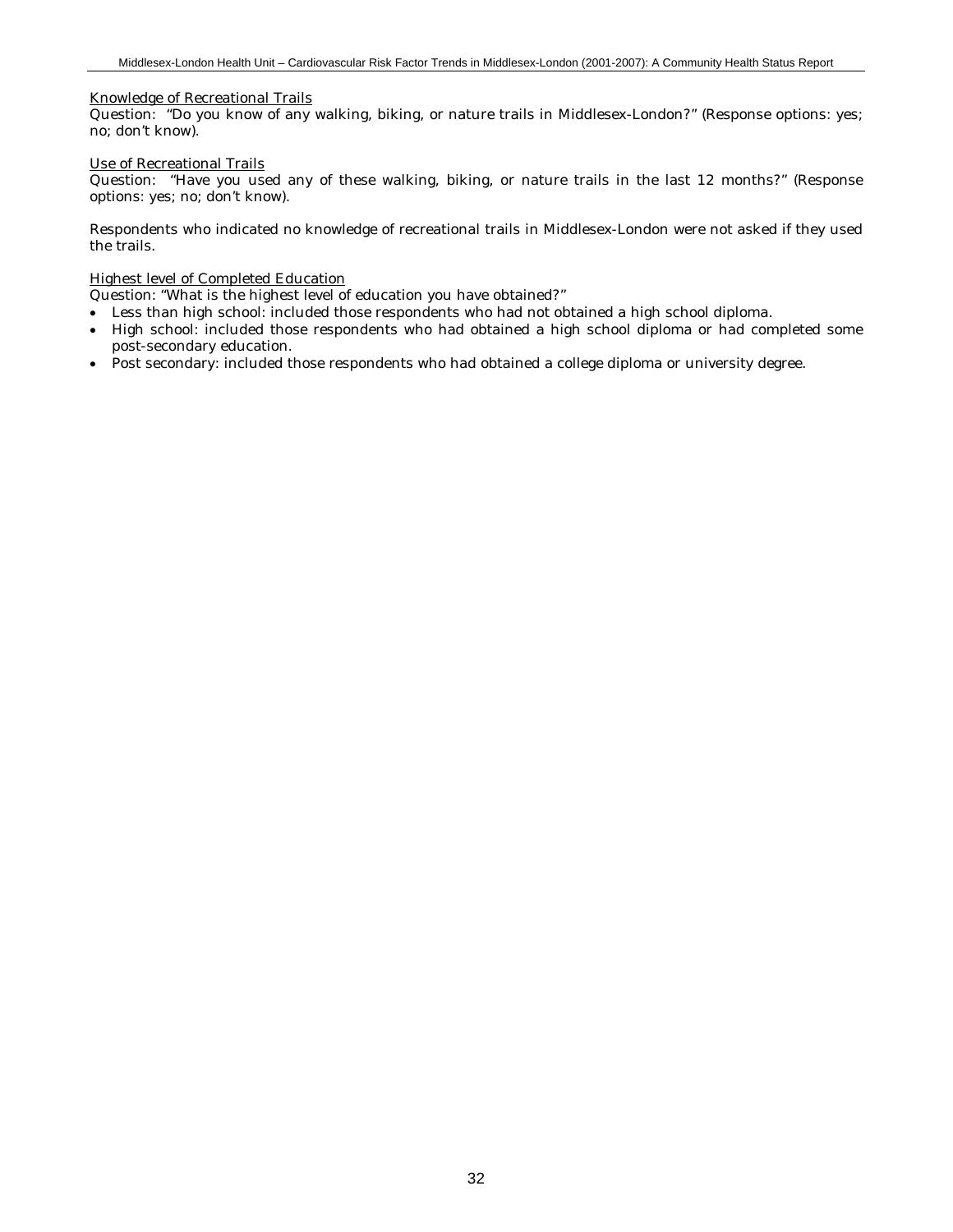# **Chapter 6: Healthy Eating**

### **Key Findings**

- Just over one-third (35%) of Middlesex-London adults reported eating at least 5 servings of fruit and vegetables per day in 2007.
- Women and those with a post-secondary education were more likely to consume at least 5 servings of fruit and vegetables per day than men and those with lower levels of education, respectively.
- Consumption of at least 5 daily servings of fruit and vegetables tended to increase with age.

#### **Progress on Meeting Public Health Objectives**

Provincial Objective: Increase to 75% the proportion of the population age 4 years and older consuming 5 or more servings of vegetables and fruit daily by the year 2010.

⌧ Work needed\*

*The proportion has increased from 30.2% in 2001 to 35.1% in 2007. An additional 113% increase would be required to meet the objective for adults in 2010.*

\*Note: RRFSS data does not include participants younger than 18 years; thus, a direct evaluation of provincial objectives cannot be made.

# **Fruit & Vegetable Consumption**

#### **Background**

A large body of research indicates that the higher the consumption of fruits and vegetables, the lower the incidence of cardiovascular disease25,26. Fruit and vegetables contain a host of vitamins, minerals and phytochemicals such as vitamin C, potassium, flavonoids and carotenoids. In addition to supplying these beneficial nutrients, fruits and vegetables may change gut flora and increase roughage and fiber intake. Being low in calories, fruits and vegetables may simply displace the consumption of energy dense foods<sup>25</sup>.

One of the objectives of the Ontario Mandatory Health Programs and Service Guidelines, 1997 for Middlesex-London was to increase the proportion of individuals consuming five or more daily servings of fruits and vegetables to 75% by the year 20106.

#### **Results**

The proportion of Middlesex-London residents who ate at least 5 servings of fruit and vegetables per day increased from 30.2% (+2.9%) in 2001 to 35.1% (+2.7%) in 2007; however this difference was not statistically significant (Figure 6.1).



**Figure 6.1: Fruit & Vegetable Consumption**

Adults 18+, Middlesex-London, 2001-2007

*Original Data Source: MLHU RRFSS 2001-2002; 2004-2005; 2007*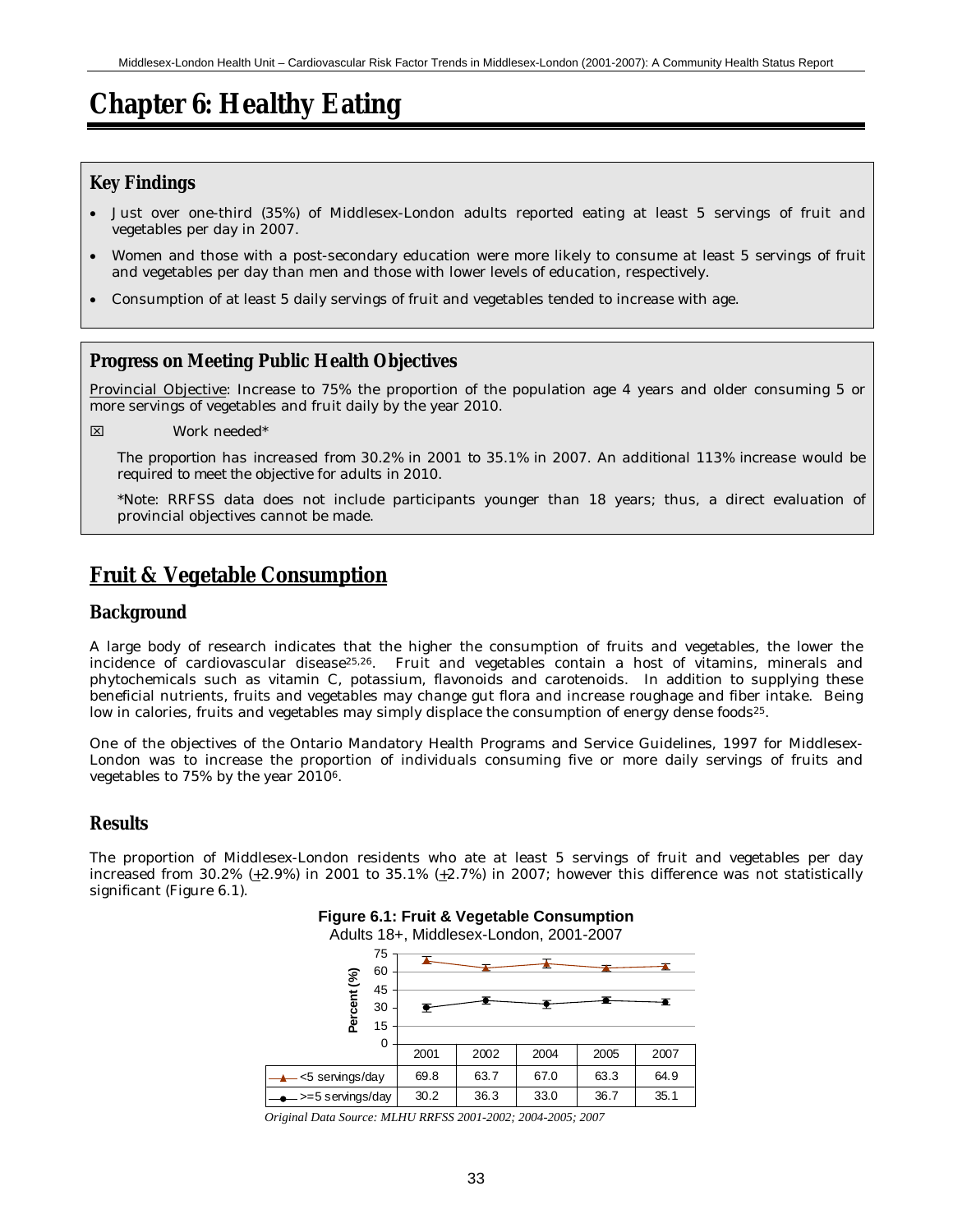#### *Sociodemographics*

Significantly more females than males ate 5 or more servings of fruit and vegetables per day between 2001- 2007. In 2007, 42.6% (+3.8%) of females consumed >5 servings/day compared to men (25.1% +3.8%) (Figure 6.2). The proportion of respondents consuming >5 servings/day of fruits and vegetables tended to increase with age. Respondents aged 65+ were significantly more likely to consume >5 servings/day compared to younger age groups (Table 6.1). The proportion of respondents consuming  $\geq$ 5 servings/day of fruits and vegetables tended to increase with higher levels of completed education. In 2001, respondents with a post-secondary education were significantly more likely to consume > 5 servings/day compared to those who had not completed high school; however, this difference was not statistically significant in 2007 (Table 6.2).

5 0 4 0 Percent (%) **Percent (%)** 3 0 2 0 1 0 0 2001 2002 2004 2005 2007 M ale 22.7 28.4 21.8 27.9 25.1 Fem ale 36.9 43.4 41.6 43.5 42.6

**Figure 6.2: Fruit & Vegetable Consumption (**≥ **5/day) Among Males and Females** Adults 18+, Middlesex-London, 2001-2007

*Original Data Source: MLHU RRFSS 2001, 2007*

| Table 6.1. Fruit and Vegetable Consumption across Age Groups |
|--------------------------------------------------------------|
| Adults 18+, Middlesex-London, 2001 and 2007                  |

|           | Percent Consuming $\geq$ 5 Servings/day ( $\pm$ 95% CI) |                |  |
|-----------|---------------------------------------------------------|----------------|--|
| Age Group | 2001                                                    | 2007           |  |
| $18-24$   | $25.3 + 6.5\%$                                          | $34.0 + 9.6\%$ |  |
| $25 - 34$ | $28.0 + 4.6\%$                                          | $30.9 + 4.6\%$ |  |
| 35-64     | $31.6 + 5.2\%$                                          | $32.6 + 4.2\%$ |  |
| $65+$     | $39.6 + 9.1\%$                                          | $50.0 + 7.3\%$ |  |

*Original Data Source: MLHU RRFSS 2001, 2007*

| Table 6.2. Fruit and Vegetable Consumption by Education |
|---------------------------------------------------------|
| Adults 18+, Middlesex-London, 2001 and 2007             |

|                                                       | Percent Consuming >5 Servings/day (+95% CI) |                |  |  |
|-------------------------------------------------------|---------------------------------------------|----------------|--|--|
| <b>Highest Level of</b><br><b>Completed Education</b> | 2001                                        | 2007           |  |  |
| Less than high school                                 | $17.9 + 7.7\%$                              | $26.9 + 8.4\%$ |  |  |
| High school                                           | $27.4 + 4.6\%$                              | $33.7 + 4.5\%$ |  |  |
| Post-secondary                                        | $34.3 + 4.1\%$                              | $37.3 + 3.8\%$ |  |  |

*Original Data Source: MLHU RRFSS 2001, 2007*

# **Eat Smart! Program**

In 2007 the Eat Smart! Restaurant Program was discontinued in Middlesex-London due to limitations in local resources required to promote and maintain the program. Efforts were re-focused on promoting Eat Smart! Cafeterias in both schools and workplaces RRFSS tracking of local awareness and use of the Eat Smart! Designated restaurants was discontinued in 2004.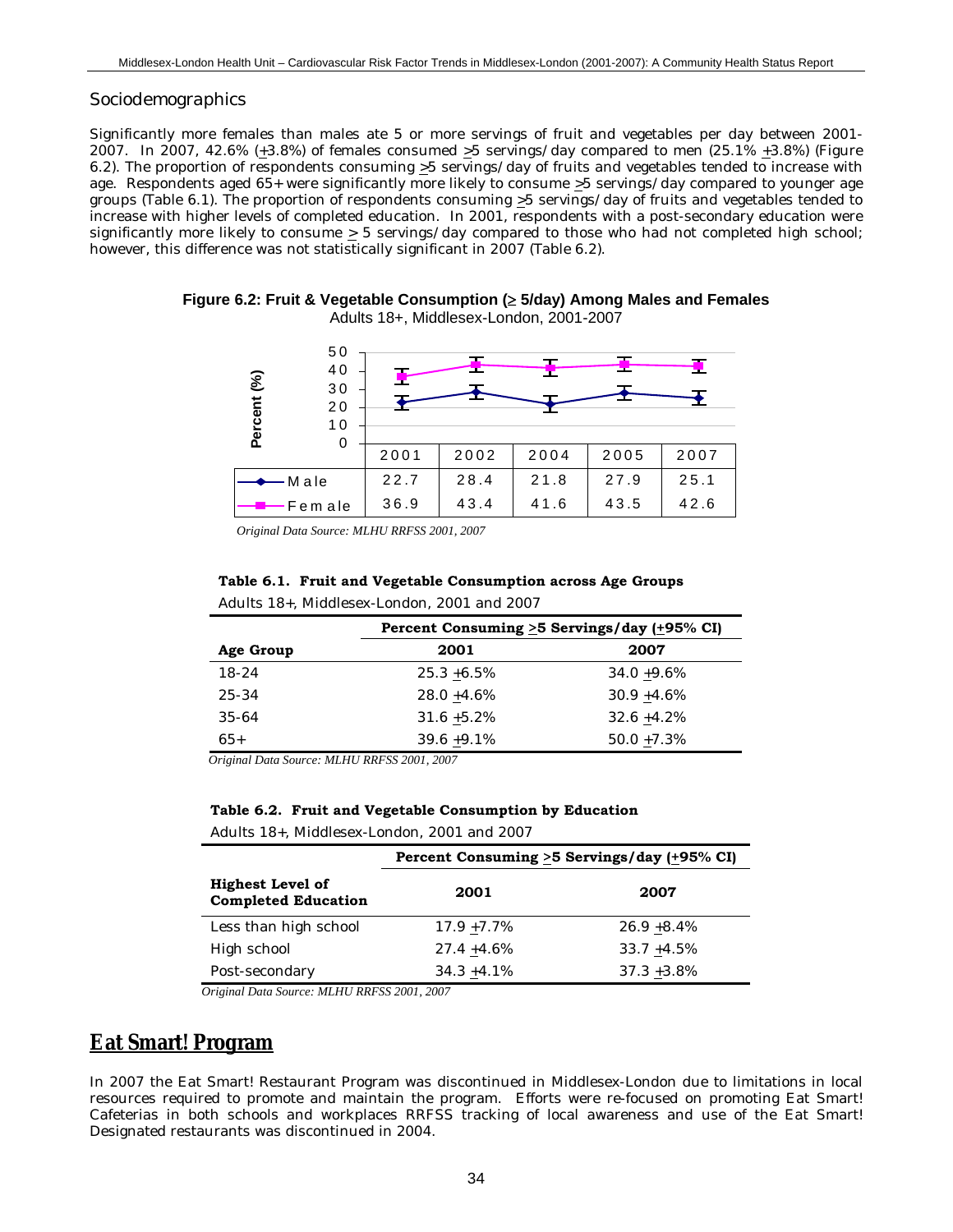## **Data and Methods**

Data on fruit and vegetable consumption was from RRFSS between January and April and July and December, 2001 (waves 1 to 4; 7 to 12), 2002, January to August 2004 (waves 37 to 48), 2005 and 2007 (waves 49 to 60; 73-84). For each year of data collection, the unweighted samples of respondents from Middlesex-London are shown in Table 6.3. Those that did not respond to any individual question were excluded prior to calculating proportions, provided the non-response category represented <5% of total respondents. The sample was weighted to account for each individual's probability of being selected within households of different sizes. Bar charts and line graphs include error bars illustrating 95% confidence intervals. Detailed tables for Chapter 6 are located in Appendix C6.

**Table 6.3. Unweighted Sample Size for RRFSS Data on Fruit and Vegetable Consumption** Adults 18+, Middlesex-London, 2001-2004

| Year        | 2001* | 2002 | 2004** | 2005 | 2007 |
|-------------|-------|------|--------|------|------|
| Sample size | 959   | 1168 | 781    | 1180 | 1153 |

\*January to April; July to December.

\*\*January to August.

*Original Data Source: MLHU RRFSS 2001-2004*

## **Definitions**

Fruit and Vegetable Consumption:

The following questions were used to estimate the number of daily servings of fruits and vegetables.

Question: "How many times per day, week, or month do you drink 100% fruit juice such as orange, grapefruit or tomato juice?"

Question: "Not counting juice, how many times per day, week, or month do you eat fruit?"

Question: "How many times a day, week, or month do you eat a green salad?"

Question: "Not including French fries, fried potatoes or potato chips, how many times per day, week or month do you eat potatoes?"

Question: "What about carrots? How many times per day, week or month do you eat carrots?"

Question: "Not counting carrots, potatoes or green salad, how many times per day, week or month do you eat other vegetables?"

#### Highest level of Completed Education

Question: "What is the highest level of education you have obtained?"

- Less than high school: included those respondents who had not obtained a high school diploma.
- High school: included those respondents who had obtained a high school diploma or had completed some post-secondary education.
- Post secondary: included those respondents who had obtained a college diploma or university degree.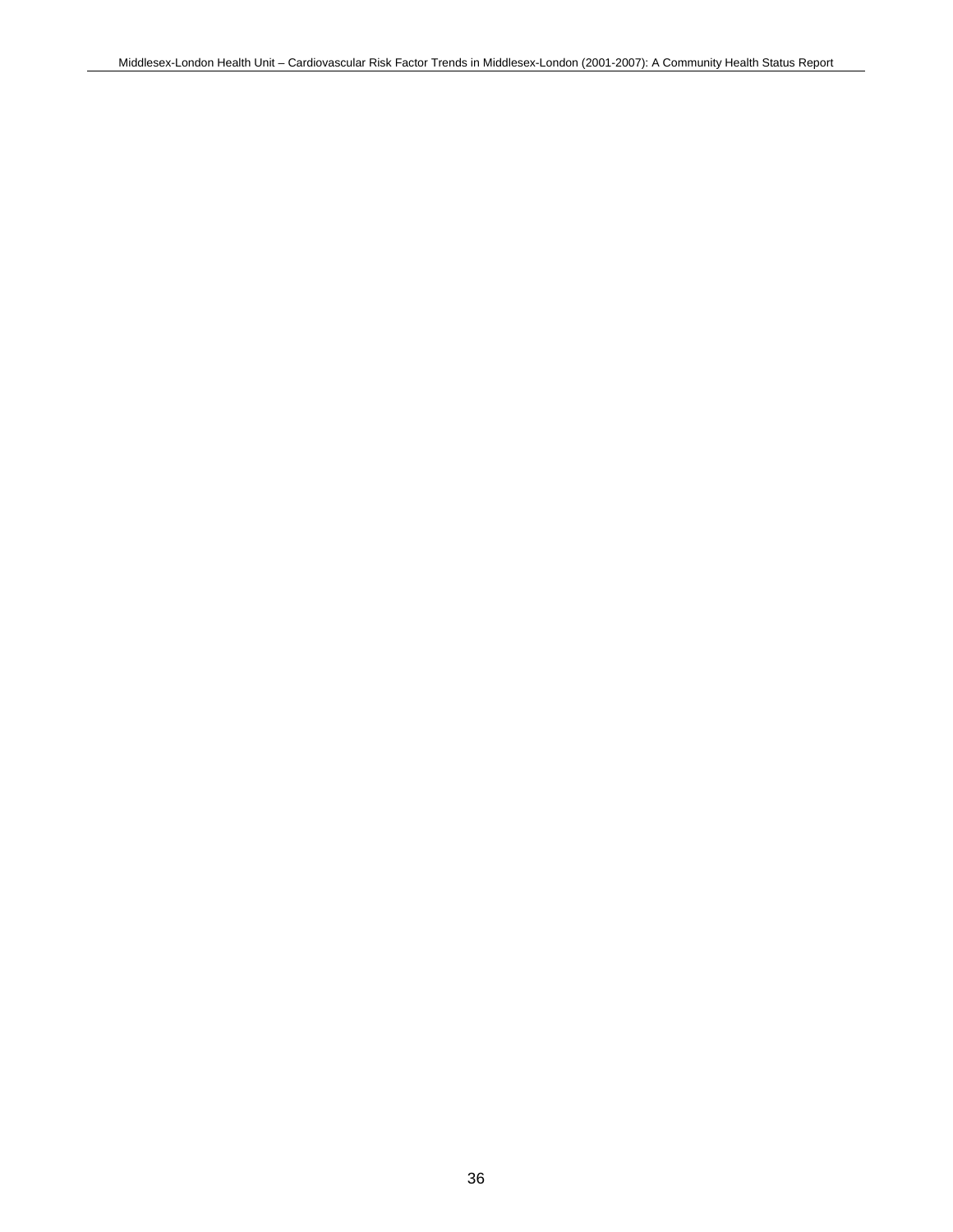# **Chapter 7: Healthy Weights**

## **Key Findings**

- Six out of every 10 adults (aged 20 to 64 years) in Middlesex-London were overweight or obese in 2007. This represents an increase of 20% since 2001.
- The proportion of adults (20 to 64 yrs) who were overweight (BMI: 25-29) has risen by 15% from 2001 to 2007 (36.1% to 41.6 %, respectively); the proportion who were obese (BMI: 30+) has risen more rapidly by 32% from 14.2% in 2001 to 18.7% in 2007.
- Although males were more likely to be overweight or obese than females, the rate of increase from 2001 to 2007 was greater for females than males.
- The proportion who were overweight or obese tended to increase with age.
- Although middle-age women (ages 35 to 64) were more likely to be overweight or obese than younger women, the proportion of younger women ages 20 to 34 who were overweight or obese rose at a significantly more rapid rate of 79% between 2001 and 2007, from 19.6% to 35.1%, respectively.
- Adults (ages 20 to 64) without a high school diploma were more likely to be overweight or obese compared to post-secondary school graduates. This gap in overweight/obesity rates between the higher and less well educated populations appears to have grown from 2001 to 2007.

## **Progress on Meeting Public Health Objectives**

Local Objective: Fewer than 30% of adult males will be overweight (BMI >27) by March 2003.

**E** Much work needed\*

*The objective has not been met. The proportion of men ages 20 to 64 who are overweight or obese (BMI > 25) has increased from 64.7% (+4.3%) in 2001 to 72.0% (+4.3%) in 2007. This trend needs to be reversed and the proportion decreased by 58% to meet the above target.*

Local Objective: Fewer than 23% of adult females will be overweight (BMI >27) by March 2003.

: Much work needed\*

*The objective has not been met. The proportion of women ages 20 to 64 who are overweight or obese (BMI >25) has increased by 44% from 34.6% (+4.5%) in 2001 to 49.9% (+4.5%) in 2007. This trend needs to be reversed and the proportion decreased by 54% to meet the above target.*

Provincial Objective**:** Slow the decrease in the proportion of adults ages 20-64 with healthy weight status by the year 2010.

: Much work needed

*The objective has not been met. The proportion of adults with a healthy weight (BMI 18.5-24.9) declined from 47.4% (+3.2%) in 2007 to 38.1% (+3.2%) in 2001, and more rapidly during the latter half of that time period.*

\*Note: Health Canada now defines overweight as BMI  $\geq$ 25 rather than >27 (7).

## **Background**

Excess body weight is associated with increased risk of heart disease, in addition to other health problems1,21. The Chief Medical Officer of Health Report in 2004 warned that an epidemic of overweight and obesity was threatening Ontario's health<sup>21</sup>. In the United States, poor diet and physical inactivity may soon overtake smoking as the leading cause of death<sup>27</sup>. Some have predicted that the current generation of children may be the first to have poorer health outcomes and a shorter lifespan than their parents28. Factors that may contribute to the obesity epidemic include obesogenic environments that discourage walking and biking through lack of sidewalks/bikepaths and require people to drive long distances to work $21,29$ .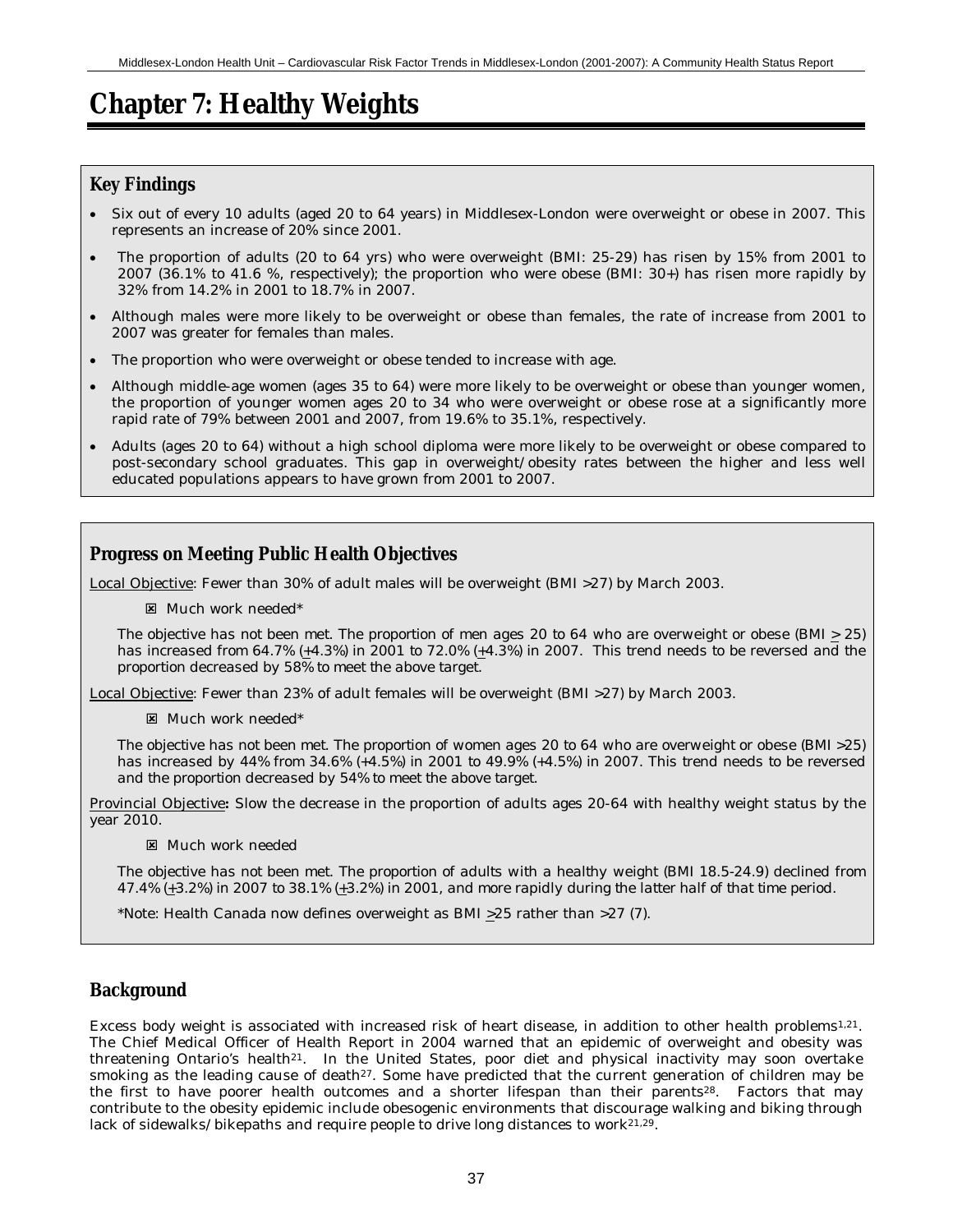The Healthy Living Partnership Middlesex-London has a mandate to reduce the proportion of overweight male and non-pregnant female adults (20 to 64) to 30% and 23%, respectively6. Rates of overweight and obesity were measured using the Body Mass Index (BMI). For more information, see the Data and Methods section for this chapter.

### **Results: Body Mass Index**

The proportion of respondents with a normal BMI declined significantly from 47.4% (+3.2%) in 2001 to 38.1% (+3.2%) in 2007 (Figure 7.1). The proportion of respondents who were overweight or obese increased significantly from 50.2% (+3.2%) in 2001 to 60.3% +3.3%) in 2007 (Figure 7.2).



**Figure 7.1: Body Mass Index Among Females, 20-64 years** Middlesex-London, 2001-2007

*Original Data Source: MLHU RRFSS 2001-2007*





*Original Data Source: MLHU RRFSS 2001-2007*

#### *Sociodemographics*

Although significantly more males than females had an overweight or obese BMI across all years, this difference narrowed from 30.1% in 2001 to 22.1% in 2007 (Figure 7.3). A significant increase in the proportion of respondents with an overweight or obese BMI was observed among females, but not males. The proportion of females who were overweight or obese increased from  $34.6\%$  ( $\pm 4.5\%$ ) in 2001 to  $49.9\%$  ( $\pm 4.5\%$ ) in 2007.

The likelihood of being overweight or obese increased with age. In 2007, the proportion of respondents with an overweight or obese BMI among those aged 20 to 24 was  $39.7\%$  ( $\pm 12.6\%$ ); 57.3% ( $\pm 5.0\%$ ) among those aged 25 to 44, and  $65.3\%$  ( $\pm 4.3\%$ ) among those aged 45 to 64 (Figure 7.4). Compared to respondents aged 25 and older, respondents aged 18 to 24 were significantly less likely to be overweight or obese in all years except 2007.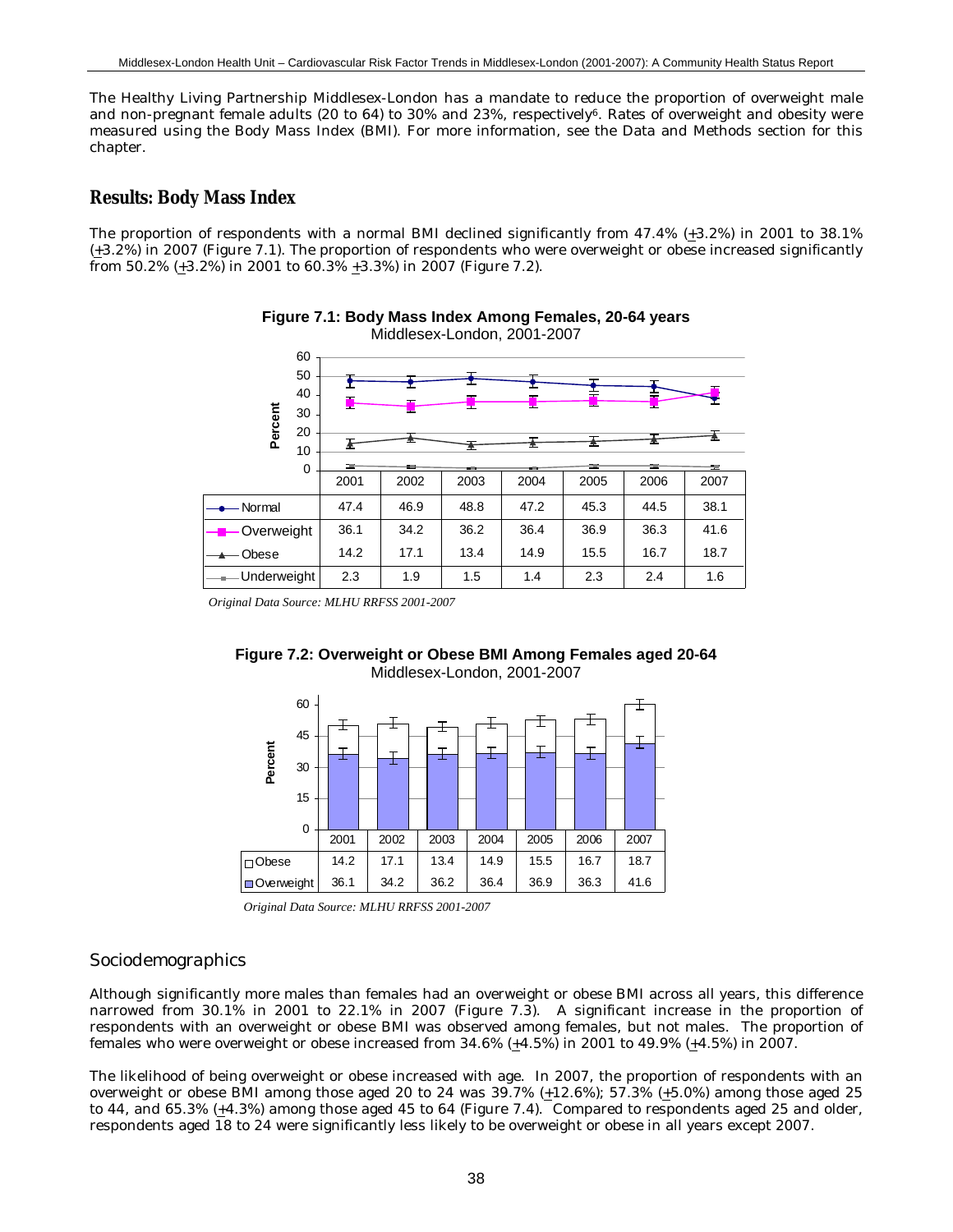Between 2001 and 2007, the proportion of respondents with an overweight or obese BMI increased significantly among females aged 35 to 64, from 42.6% (+5.8%) to 54.8% (+5.1%) (Figure 7.5).



**Figure 7.3: Overweight/Obese BMI by Sex**

*Original Data Source: MLHU RRFSS 2001-2007*





*Original Data Source: MLHU RRFSS 2001-2007*





*Original Data Source: MLHU RRFSS 2001-2007*

The proportion of respondents with a post-secondary education who were overweight/obese was lower compared to those with less than a high school education (Figure 7.6). This difference was 8.0% in 2001 and it increased to 19.7% in 2007. In 2007, the proportion of overweight/obese post-secondary graduates (55.7%  $\pm$ 4.3%) was significantly lower than the proportion among those with less than a high school education (75.4%  $\pm$ 10.8%).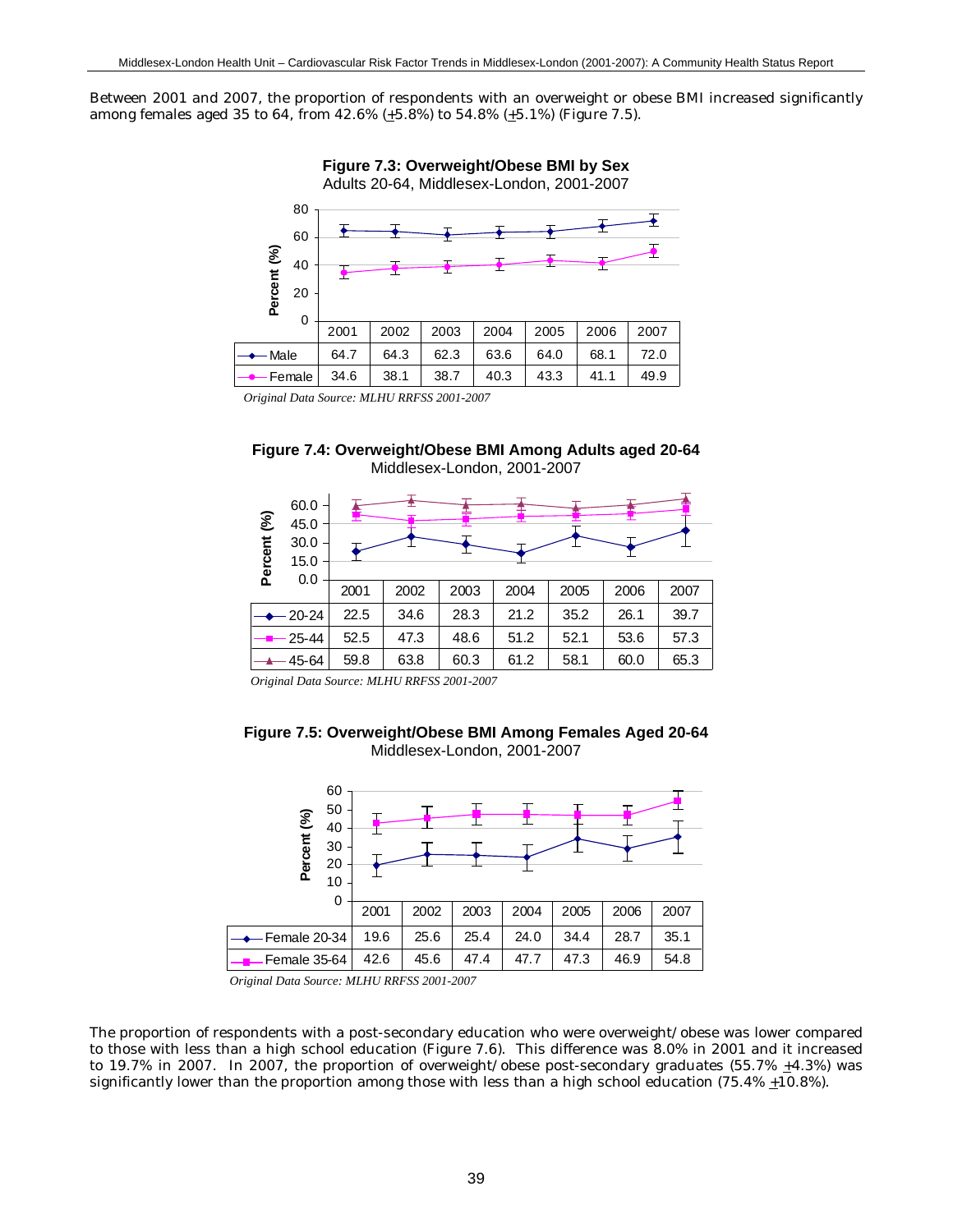# **Figure 7.6: Overweight/Obese BMI by Highest Level of Completed Education**

Non-Pregnant Adults 20-64, Middlesex-London, 2001-2007



*Original Data Source: MLHU RRFSS 2001-2007*

### **Data and Methods**

Data on height and weight were from RRFSS 2001 to 2007 (waves 1 to 84). For each year of data collection, the unweighted sample of respondents from Middlesex-London is shown in Table 7.1. Those that did not respond to any individual question were excluded prior to calculating proportions, provided the non-response category represented <5% of total respondents. The sample was weighted to account for each individual's probability of being selected within households of different sizes. Bar charts and line graphs include error bars illustrating 95% confidence intervals. Detailed tables for Chapter 7 are located in Appendix C7.

|  |  |  | Table 7.1.  Unweighted Sample Size for RRFSS Data on Height and Weight |  |  |
|--|--|--|------------------------------------------------------------------------|--|--|
|--|--|--|------------------------------------------------------------------------|--|--|

| Year        | 2001 | 2002 | 2003 | 2004 | 2005 | 2006 | 2007 |
|-------------|------|------|------|------|------|------|------|
| Sample size | 1125 | 1138 | 1119 | 1112 | 1118 | 1147 | 1151 |
|             | .    |      |      |      |      |      |      |

*Original Data Source: MLHU RRFSS 2001-2007*

### **Definitions**

The Body Mass Index (BMI) is the most practical indicator of weight-related health risk for adult populations. It is not considered a valid measurement, however, for children, pregnant or lactating women and very muscular persons like athletes. Its validity is also questionable regarding the elderly. BMI is therefore calculated for those between the ages of 18 to 64 and excludes pregnant women. Those less than three feet (0.914 metres) tall or greater than 6 feet 11 inches (2.108 metres) are also excluded. It is calculated by dividing one's body weight in kilograms by the square of one's height in meters (kg/m2).

| Body Mass Index <sup>30</sup>   | Weight Category |
|---------------------------------|-----------------|
| $< 18.5 \text{ kg/m}^2$         | Underweight     |
| 18.5-24.9 kg/m <sup>2</sup>     | Normal          |
| $25.0 - 29.9$ kg/m <sup>2</sup> | Overweight      |
| $\geq 30.0 \text{ kg/m}^2$      | Obese           |

#### Highest level of Completed Education

Question: "What is the highest level of education you have obtained?"

- Less than high school: included those respondents who had not obtained a high school diploma.
- High school: included those respondents who had obtained a high school diploma or had completed some postsecondary education.
- Post secondary: included those respondents who had obtained a college diploma or university degree.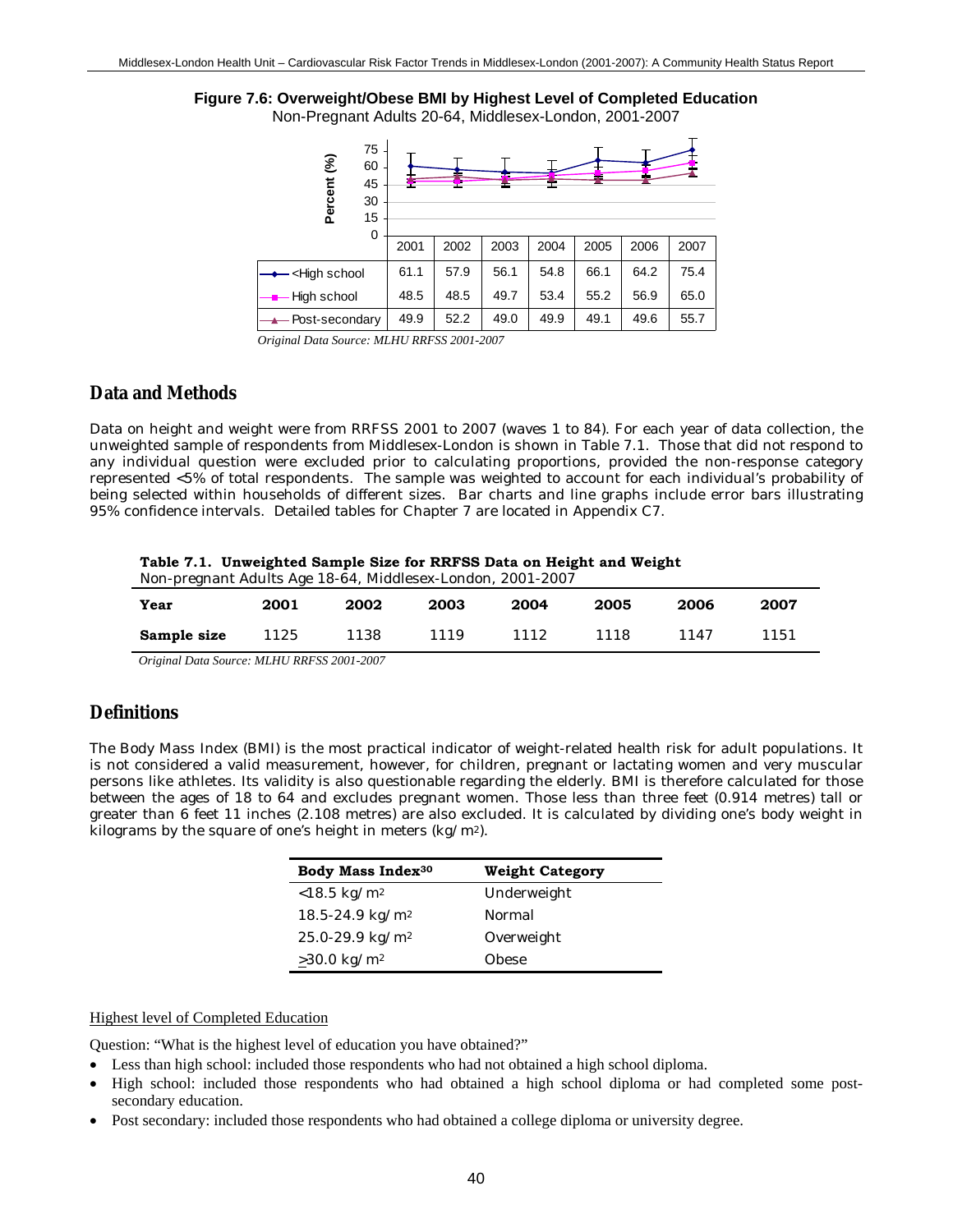# **Chapter 8: Summary of Progress Towards Meeting Healthy Living Objectives**

This community health status report was undertaken by the Middlesex-London Health Unit, Research, Education, Evaluation and Development (REED) Services, for the Healthy Living Partnership Middlesex-London to measure the impact on population level changes in knowledge and behaviours related to heart disease in the Middlesex-London area. The Healthy Living Partnership Middlesex-London is a provincial initiative funded by the Ontario Heart Health Program (OHHP), Ministry of Health Promotion.

The following chart is a summary of trends over time and progress towards meeting the Healthy Living objectives referred to throughout this report. Definitions to assess progress and their corresponding symbols are provided in the legend below.

|                                                                                                                                                       | <b>Trend Over Time</b>                                    |                                               |                | <b>Objective</b>     | <b>Notes</b>                                                                                                        |
|-------------------------------------------------------------------------------------------------------------------------------------------------------|-----------------------------------------------------------|-----------------------------------------------|----------------|----------------------|---------------------------------------------------------------------------------------------------------------------|
| <b>Healthy Living Objective</b>                                                                                                                       | <b>Evidence</b>                                           |                                               | <b>Meaning</b> | Met?                 |                                                                                                                     |
| <b>Cardiovascular Risk Factor Awareness</b>                                                                                                           |                                                           |                                               |                |                      |                                                                                                                     |
| Increased awareness and knowledge of risk<br>factors for heart disease among residents by<br>March 2003.                                              | Overall                                                   |                                               | $\odot$        | 区                    |                                                                                                                     |
|                                                                                                                                                       | Smoking for ages 25-44:<br>2001<br>2006<br>50.7%<br>34.9% | $\downarrow$ by 32%                           | ගි             | 区                    |                                                                                                                     |
|                                                                                                                                                       | Exercise for ages 65+:<br>2006<br>2001<br>19.3% 34.4%     | $\uparrow$ by 44%                             | $\odot$        | $\checkmark$         |                                                                                                                     |
| <b>Adult Smoking</b>                                                                                                                                  |                                                           |                                               |                |                      |                                                                                                                     |
| Fewer than 31% of males over 15 will be<br>smokers by March 2003.                                                                                     | 2001<br>2007<br>27.4% 20.6%                               | $\downarrow$ by 25%                           | $\odot$        | $\checkmark$<br>2001 | Data is for persons ages 18+                                                                                        |
| Fewer than 23% percent of females over 15 will<br>be smokers by March 2003.                                                                           | 2007<br>2001<br>21.7% 19.1%                               | $\overline{\smash{\vee}}$ by 12%<br>Not S. S. | $\odot$        | $\checkmark$<br>2001 | Data is for persons ages 18+                                                                                        |
| Reduce the proportion of adults who smoke<br>daily to 15% by the year 2005.*                                                                          | 2001<br>2007<br>19.9% 16.1%                               | $\downarrow$ by 19%<br>Not S. S.              | $\odot$        | $\rightarrow$        | Need to decrease by an additional 7% to<br>reach target.                                                            |
| <b>Youth Smoking</b>                                                                                                                                  |                                                           |                                               |                |                      |                                                                                                                     |
| Fewer than 16% of youth (12-19) will be<br>smokers by March 2003.                                                                                     | 15.9 $\pm$ 6.3% in 2003                                   | $\gamma$                                      | $\gamma$       | $\gamma$             | No reportable data exists since 2003. 2003<br>data considered unstable. Possibility that<br>target was met in 2003. |
| Reduce the proportion of 12-19 year olds who<br>smoke daily to 10% to the year 2005.*                                                                 | 10.1 $\pm$ 5.4% in 2003                                   | ?                                             | $\gamma$       | $\gamma$             | No reportable data exists since 2003. 2003<br>data considered unstable. Unknown<br>whether target was met in 2005   |
| <b>Smoke-free Homes</b>                                                                                                                               |                                                           |                                               |                |                      |                                                                                                                     |
| Increase the proportion of smoke-free homes by<br>the year 2010.*                                                                                     | 2001<br>2007<br>55.4%<br>80.1%                            | $\uparrow$ by 45%                             | $\odot$        | $\checkmark$         |                                                                                                                     |
| <b>Physical Activity</b>                                                                                                                              |                                                           |                                               |                |                      |                                                                                                                     |
| At least 53% of males over 15 will exercise<br>regularly by March 2003.                                                                               | 2004<br>2007<br>64.9%<br>64.8%                            | $\downarrow$ by 0.2%<br>Not S.S.              | $\odot$        | $\checkmark$<br>2004 |                                                                                                                     |
| At least 48% of females over 15 will exercise<br>regularly by March 2003.                                                                             | 2004<br>2007<br>56.4%<br>54.3%                            | $\downarrow$ by 4%<br>Not S.S.                | $\odot$        | $\checkmark$<br>2004 |                                                                                                                     |
| At least 59% of youth will participate in daily<br>physical activity by March 2003.                                                                   | 2007<br>2001<br>68.4%<br>60.9%                            | ↑ by 12%<br>Not S.S.                          | $\odot$        | $\checkmark$<br>2001 | Data is based on physical activity during<br>leisure time only.                                                     |
| Increased number of residents aware of area<br>walking trails and bicycle paths by March<br>2003.                                                     | 2008<br>2001<br>80.61%<br>87.9%                           | $\uparrow$ by 9%                              | $\odot$        | $\checkmark$         |                                                                                                                     |
| <b>Healthy Eating</b>                                                                                                                                 |                                                           |                                               |                |                      |                                                                                                                     |
| Increase to 75%, the proportion of the<br>population age four and older consuming 5+<br>servings of vegetables and fruits daily by the<br>year 2010.* | 2001<br>2007<br>30.2%<br>35.1%                            | ↑ by 17%<br>Not S.S.                          | $_{\odot}$     | 区                    | Data is for adults ages 18+. Need a further<br>increase of 113% to reach target.                                    |
| <b>Healthy Weights</b>                                                                                                                                |                                                           |                                               |                |                      |                                                                                                                     |
| Fewer than 30% of adult males will be<br>overweight by March 2003.                                                                                    | 2001<br>2007<br>64.7%<br>72.0%                            | ↑ by 11%<br>Not S.S.                          | ☺              | $\boxed{\mathsf{x}}$ | Need to reverse trend and decrease<br>proportion by 58% to reach target.                                            |
| Fewer than 23% of adult females will be<br>overweight by March 2003.                                                                                  | 2007<br>2001<br>34.6%<br>49.9%                            | $\uparrow$ by 44%                             | ල              | $\boxed{\mathsf{x}}$ | Need to reverse trend and decrease<br>proportion by 54% to reach target.                                            |
| Slow the decrease in the proportion of adults<br>ages 20-64 with healthy weight status by the<br>year 2010.*                                          | 2001<br>2007<br>47.4% 38.1%                               | $\downarrow$ by 20%                           | ල              | 区                    | Need to reverse trend.                                                                                              |

**\*** Objectives from the Mandatory Health Program and Services Guidelines, Ontario Ministry of Health, 1997.

### **Legend:**



**EXECUPS** Progress: evidence shows that the local prevalence of behaviour/awareness has improved during the specified time period

- ☺ **Possible progress**: evidence shows that the local prevalence of behaviour/awareness **may have improved** during the specified time period; sample size was too small, however, to determine if this change was meaningful or due solely to random variation.
- . **No significant change**: evidence shows that the local prevalence of behaviour/awareness **has neither substantially improved nor gotten worse** during the specified time period.
- / **Possibly getting worse**: evidence shows that the local prevalence of behaviour/awareness **may have gotten worse** during the specified time period: sample size was too small, however, to determine if this change was meaningful or due solely to random variation.
- / **Getting worse**: evidence shows that the local prevalence of behaviour/awareness **has gotten worse** during the specified time period.
- 9 **Objective has been met**: earliest year objective was met based on available evidence is also indicated.
- → Objective has not been met yet but progress is evident based on available evidence.
- **X** Objective has not been met yet, much work needed based on available evidence.
- ? Not able to assess
- Not S. S. means not statistically significant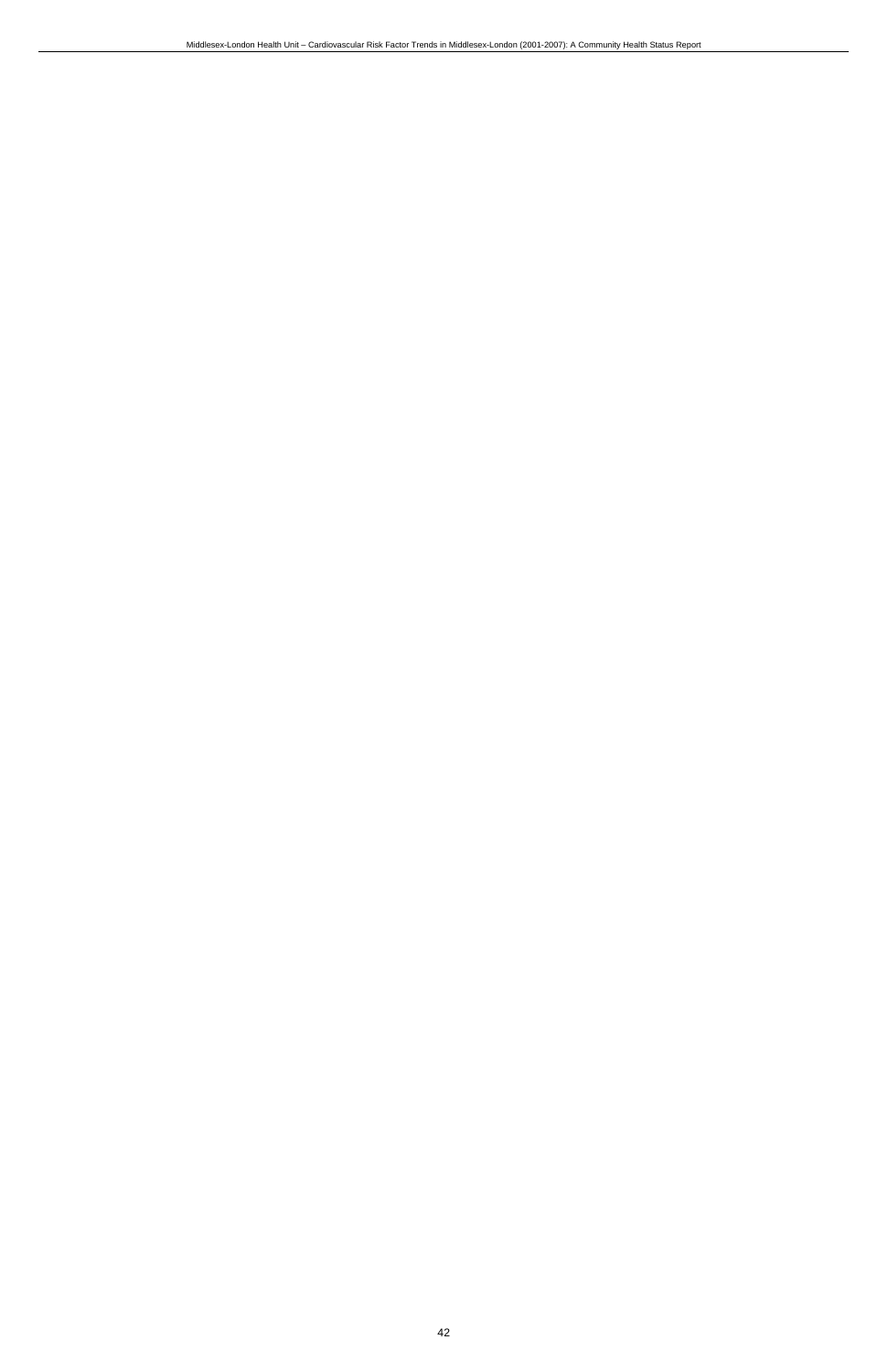# **References**

- 1. Heart and Stroke Foundation. The Changing face of heart disease and stroke in Canada. 2000.
- 2. Burns DM. Epidemiology of smoking-induced cardiovascular disease. Progress in Cardiovascular Diseases. 2003;46:11-29.
- 3. Illing, E. M. M. and Kaiserman, M. J. Mortality Attributable to Tobacco Use in Canada and its Regions, 1994 and 1996. http://www.phac-aspc.gc.ca/publicat/cdic-mcc/20-3/b\_e.html?ref=SaglikAlani.Com. 2003. Public Health Agency of Canada.
- 4. Analysis Group | Economics. Impact of an anti-tobacco campaign on direct health care costs in Canada. http://www.cctc.ca/cctc/EN/prevention/FAQ/document.2005-07-08.9338782114. 2002. Canadian Council for Tobacco Control.
- 5. Canadian Council for Tobacco Control. http://www.cctc.ca/ 2008.
- 6. Ministry of Health. Mandatory Health Programs and Services Guidelines. http://www.health.gov.on.ca/english/providers/pub/pubhealth/manprog/mhp.pdf. 1997. The Queen's Printer for Ontario.
- 7. Ontario Tobacco Research Unit. The Tobacco Control Environment: Ontario and Beyond (Special Reports: Monitoring and Evaluation Series, 2006-7): Fact Sheet 1.3: Youth Access to Tobacco Products. Vol.13, No. 1. 2007. Toronto, ON, Ontario Tobacco Research Control Unit.
- 8. Canadian Tobacco Use Monitoring Survey (CTUMS). Healthy Living: Tobacco Use Statistics. http://www.hcsc.gc.ca/hl-vs/tobac-tabac/research-recherche/stat/index-eng.php#yss. 2008.
- 9. Ontario Tobacco Research Unit. http://www.otru.org/index.html. 2002.
- 10. Ontario Tobacco Research Unit. Protection from Second-hand Tobacco Smoke in Ontario. 2001. Toronto.
- 11. Health Canada. What is Second-Hand Smoke? http://www.hc-sc.gc.ca/hl-vs/tobac-tabac/second/factfait/tox-eng.php. 2007.
- 12. de Groh M, Morrison HI. Environmental tobacco smoke and deaths from coronary heart disease in Canada. Chronic Dis Can. 2002;23:13-16.
- 13. Ferrence, R, Timmerman, T, Ashley, MJ, Northrup, D, Brewster, J, Cohen, J, and et al. Second Hand Smoke in Ontario Homes: Findings from a National Study. www.otru.org. 2005. Ontario Tobacco Research Unit Special Reports Series.
- 14. Sanderson R. Support for 100% Smoke-free Places. 4 (Nov). 2002. London, Ontario, Middlesex-London Health Unit. The Health Index.
- 15. Sanderson R. Tobacco Use and Smoke-free Places. 2 (Aug). 2002. London, Ontario, Middlesex-London Health Unit. The Health Index.
- 16. Bray Jenkyn, K. and Sanderson R. Cardiovascular Disease Risk Factors: A Community Health Status Report for Middlesex-London. 2003. London, Ontario, Middlesex-London Health Unit.
- 17. WCRF Panel. Food, Nutrition and the Prevention of Cancer: A Global Perspective. 1997. Washington DC, American Institute for Cancer Research.
- 18. National Institutes of Health. What I need to know about physical activity and diabetes. http://diabetes.niddk.nih.gov/dm/pubs/physical\_ez/physactivity.pdf. 2008. National Institutes of Health.
- 19. Heart and Stroke Foundation. Physical Inactivity. http://www.heartandstroke.com/site/c.ikIQLcMWJtE/b.3484035/k.1E5/Physical\_inactivity.htm. 2008.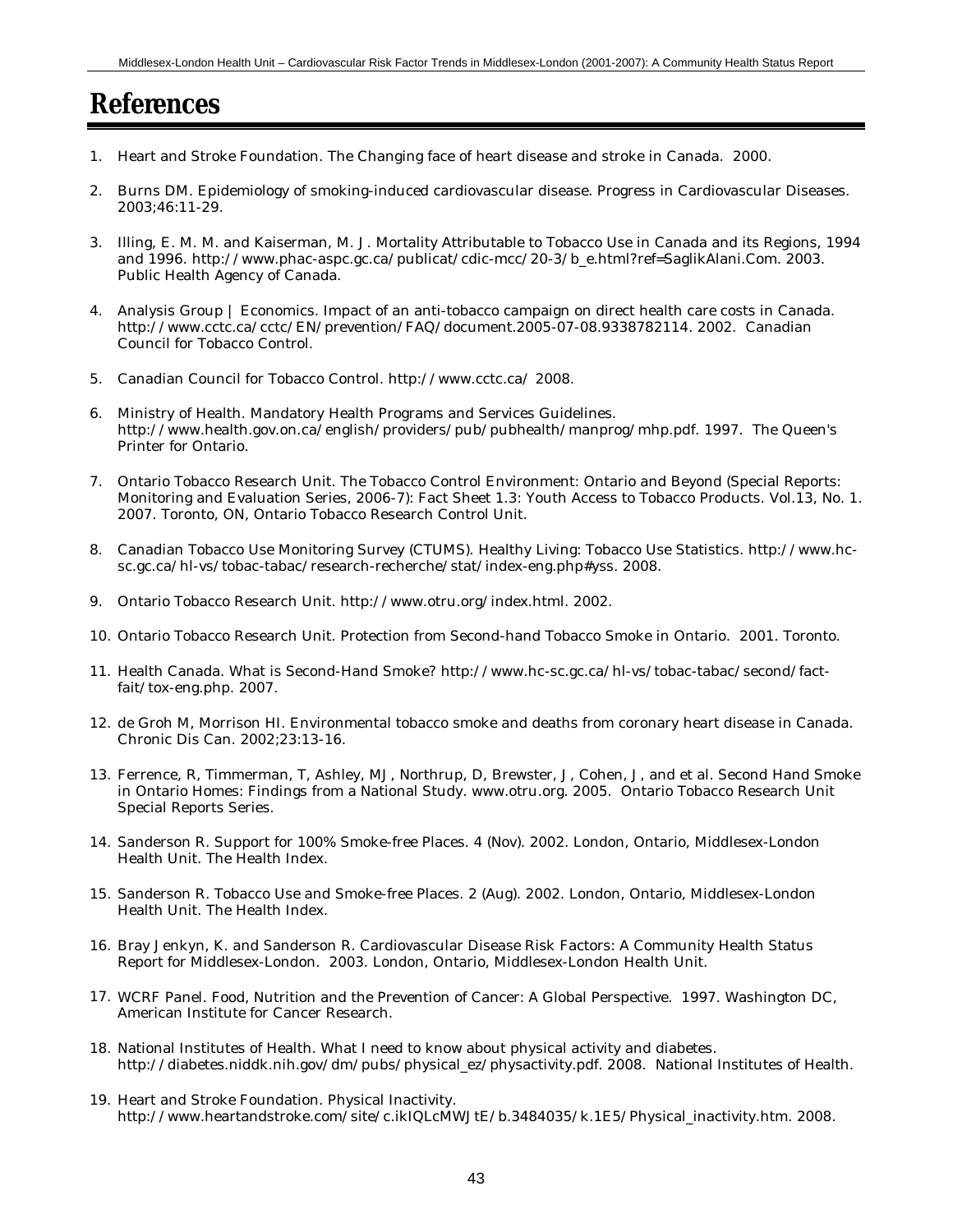- 20. Sanderson R. Physical Activity Levels in London and Middlesex County. 17 (Sept). 2005. London, Ontario, Middlesex-London Health Unit. The Health Index.
- 21. Ontario Ministry of Health and Long Term Care. Chief Medical Officer of Health Report, Healthy Weights, Healthy Lives. http://www.mhp.gov.on.ca/English/health/healthy\_weights\_112404.pdf . 2004. Toronto, Queen's Printer for Ontario.
- 22. Ontario Ministry of Health Promotion. Active 2010: Ontario's Sport and Physical Activity Strategy. http://www.active2010.ca/documents/active2010-strategy-e.pdf. 2005.
- 23. Castanza J and Sanderson R. Awareness and Use of Walking Trails. 5 (Feb). 2003. The Health Index.
- 24. International Physical Activity Questionnaire. http://www.ipaq.ki.se/ipaq.htm. 2005.
- 25. Padayatty SJ, Levine M. Fruit and vegetables: think variety, go ahead, eat! Am J Clin Nutr. 2008;87:5-7.
- 26. Joshipura KJ, Hu FB, Manson JAE, Stampfer MJ, Rimm EB, Speizer FE et al. The Effect of Fruit and Vegetable Intake on Risk for Coronary Heart Disease. Annals of Internal Medicine. 2001;134:1106.
- 27. Mokdad, A. H., Marks, J. S., Stroup, D. F., and Gerberding, J. L. Actual Causes of Death in the United States, 2000. JAMA 291(10), 1238-1245. 2004. Am Med Assoc.
- 28. The Standing Committee on Health. Healthy Weights for Health Kids. http://cmte.parl.gc.ca/Content/HOC/committee/391/hesa/reports/rp2795145/hesarp07/hesarp07-e.pdf. 2007. House of Commons Canada.
- 29. Diez Roux AV. Residential environments and cardiovascular risk. J Urban Health. 2003;80:569-89.
- 30. Health Canada. Canadian Guidelines for Body Weight Classification in Adults. http://www.hc-sc.gc.ca/fnan/nutrition/weights-poids/guide-ld-adult/bmi\_chart\_java-graph\_imc\_java\_e.html. 2008. Ottawa: Minister of Public Works and Government Services Canada.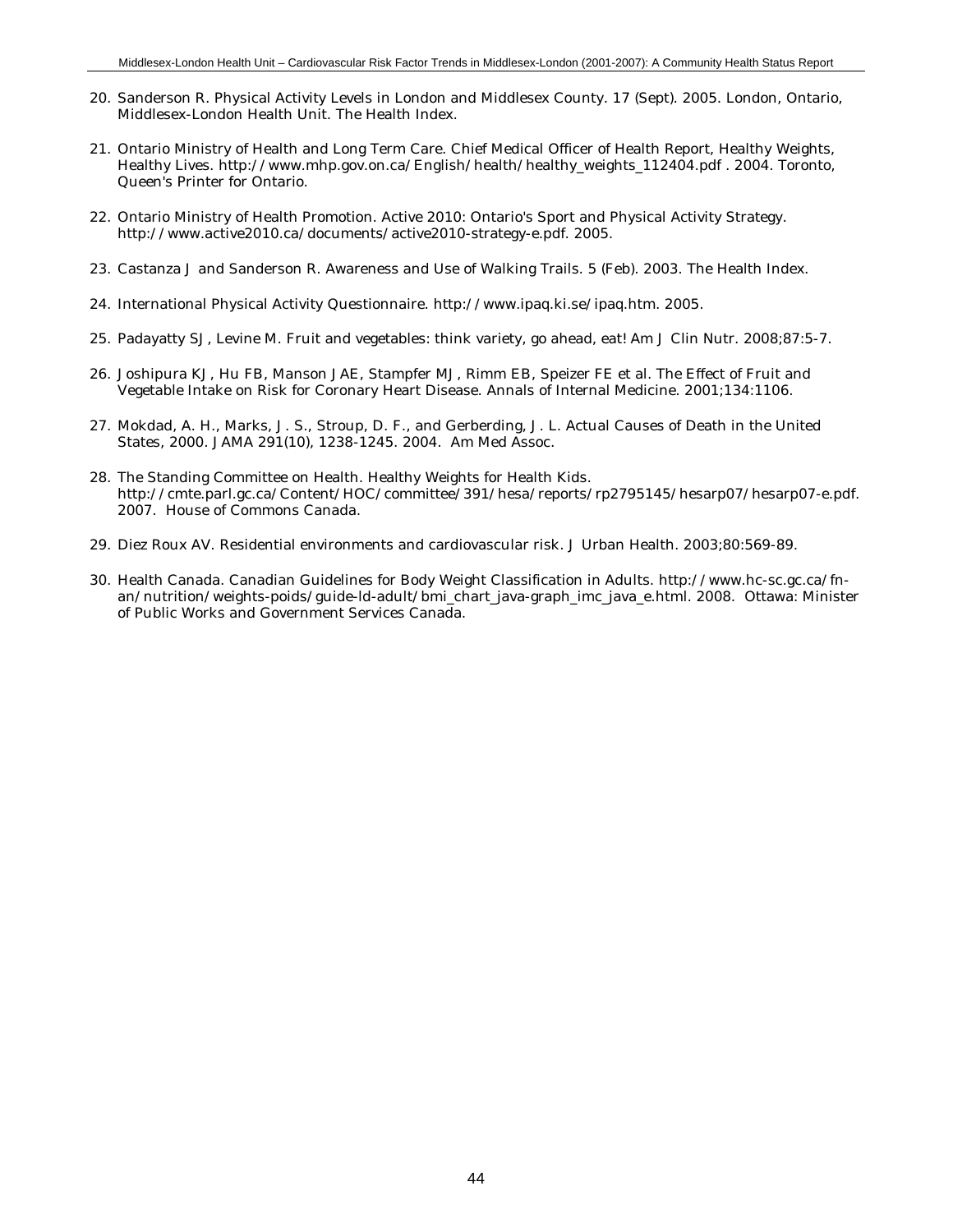# **Appendix A. Data Source Descriptions**

#### **Rapid Risk Factor Surveillance System (RRFSS)**

Data sources for this report were primarily from the Rapid Risk Factor Surveillance System (RRFSS), which was conducted for the Middlesex-London Health Unit (MLHU) by the institute of Social Research, York University. Data were collected in a series of waves of monthly telephone surveys. Households were selected randomly from all households with telephones in London & Middlesex and respondents 18 years and older were systematically selected from each household. Once an individual was identified as the person with the next birthday in the household, every effort was made to complete the interview with the appropriate respondent. Although on average 5 calls were made to a single household in order to complete the interview with the designated respondents in this survey, up to 14 call attempts was standard practice.

#### **Canadian Tobacco Use Monitoring Survey (CTUMS)**

Data on youth smoking rates in Ontario were obtained from the Youth Smoking Survey collected as part of the Canadian Tobacco Use Monitoring Survey (CTUMS). CTUMS was initiated in 1999 to provide Health Canada with reliable data on tobacco use. The primary objective is to track changes in smoking status, particularly among those aged 15-24, who are most at risk for taking up smoking. Statistics Canada conducted computer-assisted interviews by telephone between February and December, annually. Only direct reports (i.e., not third party) with selected persons were accepted. To allow provincial comparisons of approximately equal reliability, the overall sample size for the survey was divided equally across all 10 Canadian provinces (residents of Yukon, Nunavut, and the Northwest Territories, full-time residents of institutions were excluded). Every telephone number called by Statistics Canada was fully accounted for in order to properly weight the data to represent the Canadian population.

#### **Canadian Community Health Survey (CCHS)**

Data on youth smoking in the Middlesex-London area was obtained from the Canadian Community Health Survey (CCHS) in 2000/01, 2003, and 2005. The survey collected information by telephone from individuals 12 and older in the Middlesex-London area (residents of First Nations reserves, Canadian Forces Bases, and some remote areas were excluded)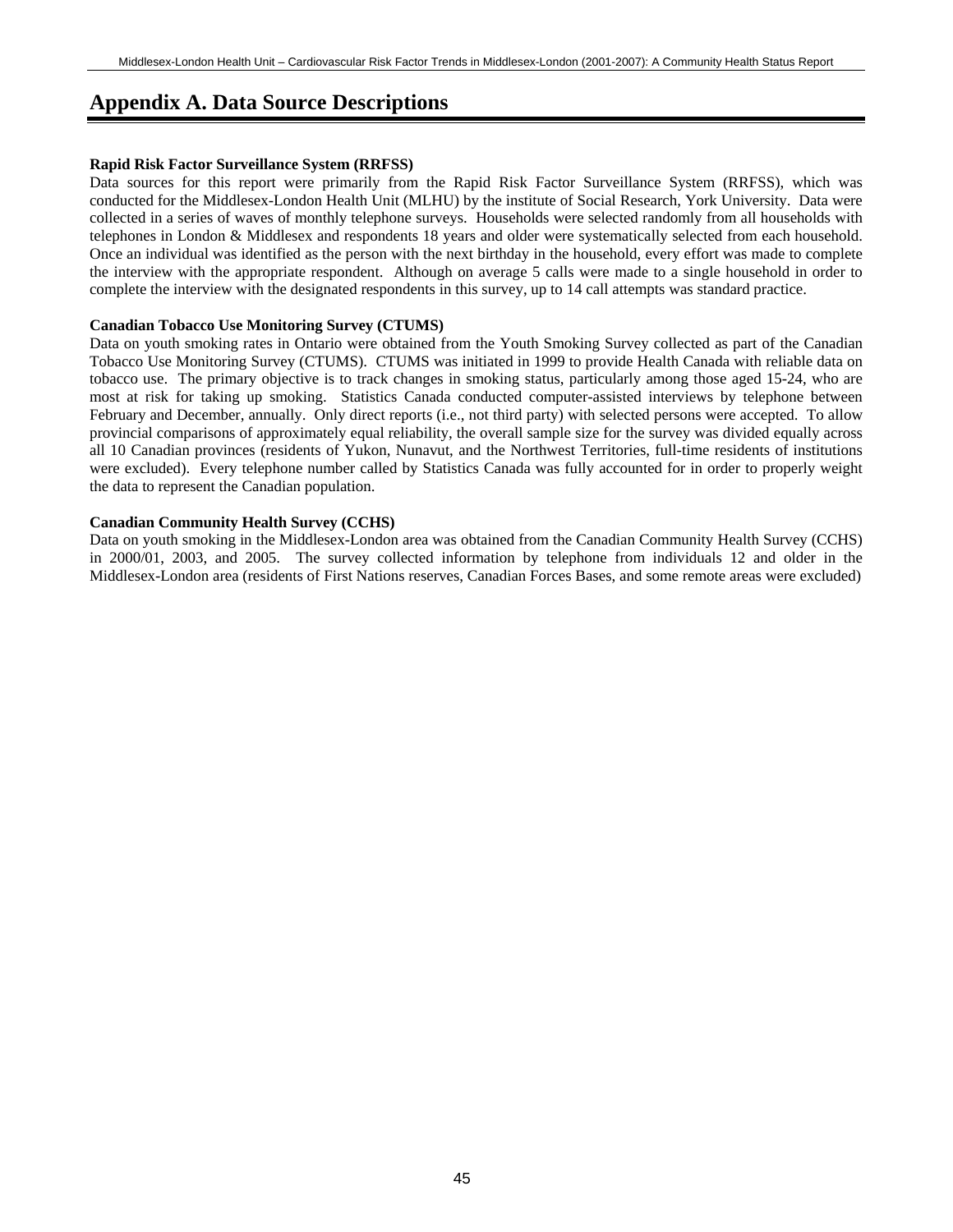# **Appendix B. Analysis Notes**

Given that RRFSS uses random household surveys, weights were applied to account for each respondent's probability of being selected within households of different sizes. Designated respondents who refused to respond to individual questions within each of the sections were excluded prior to calculating proportions provided the refusal category represented less than 5% of the total respondents. Non-responders for descriptive or demographic variables were excluded in each individual table prior to calculation of percentages. However, non-responses to individual questions were included in the calculation of the proportion if non-response was larger than 5%. Results were considered unstable and subject to suppression if any of the following conditions existed: denominator of a rate  $\langle 30,$  numerator  $\langle 5,$  or coefficient of variation >33.3.

#### **Confidence intervals**

Confidence intervals are provided to indicate the precision of an estimate. The narrower the confidence interval is, the more precise is the estimate; conversely, the wider the interval, the less precise the estimate. Ninety-five percent confidence intervals represent the range within which the true proportion should occur 95 times out of 100. In other words, we can be 95% confident that the true proportion lies within the lower and upper limits of the confidence interval. The difference between two proportions is said to be 'statistically significant' and not likely due to chance alone when their respective confidence intervals do not overlap.

#### **Representativeness of RRFSS sample**

The representativeness of a survey sample refers to how similar the sample is to the population it is meant to represent. If a demographic group is over or under-represented in a sample, then the overall prevalence estimates of related variables (eg smoking status) may be biased. Stratifying on these demographic variables provides information with regards to the direction of bias. For example, if current smoking status is more likely among participants with lower levels of education, and the sample is underrepresented with respect to this demographic group then the overall estimate of smoking prevalence will be underestimated.

One method of assessing representativeness is to compare the distribution of demographic variables to available Canada Census figures for the same geographic region. Compared to Census figures, the 2006 RRFSS sample slightly overrepresented females and adults between the ages of 45 and 64, and slightly under-represented males and those with a high school diploma or less as the highest level of education completed. The 2001 RRFSS sample over-represented adults between the ages of 20 to 24 and under-represented adults ages 65 and older as well as those with a high school diploma or less education.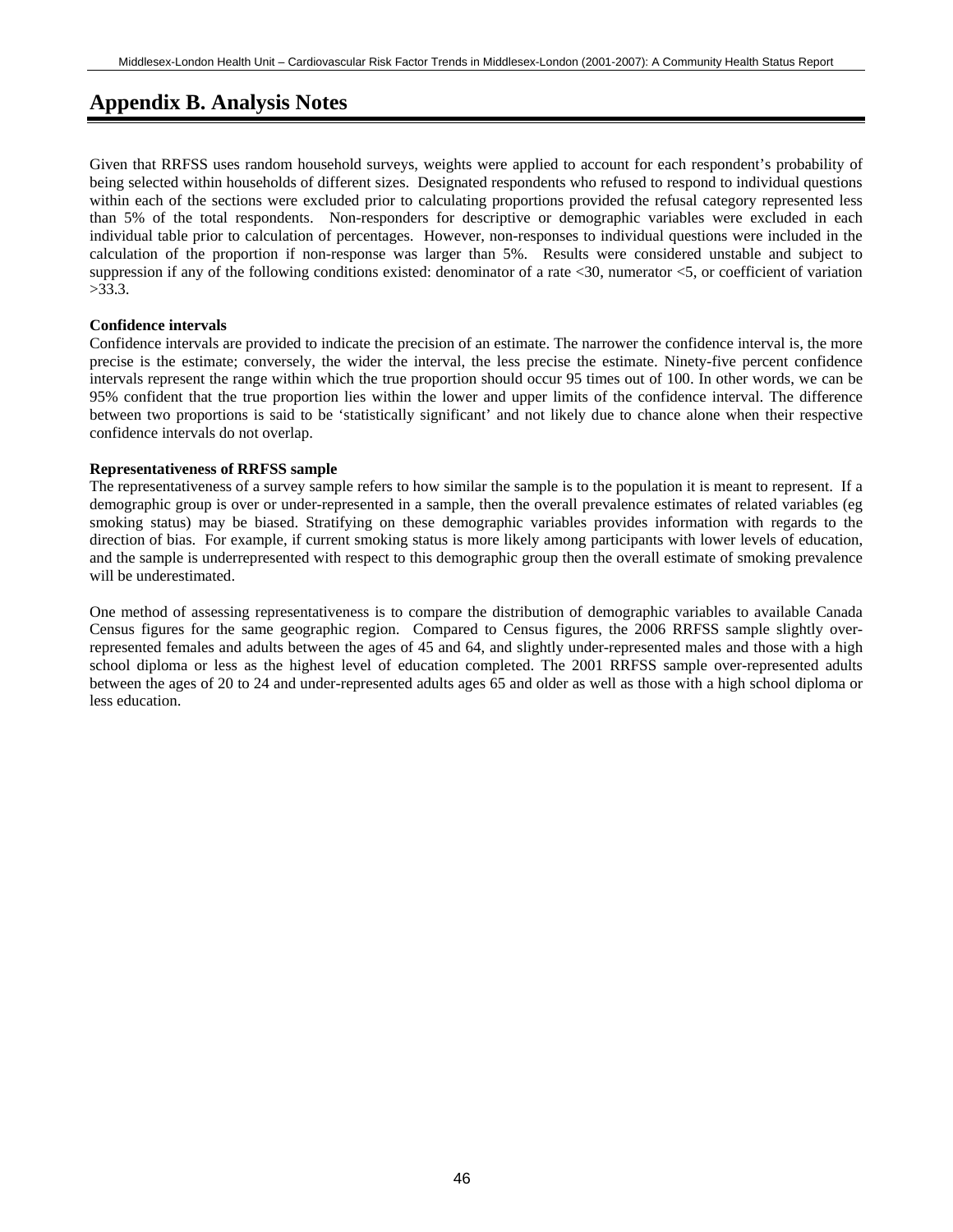# **Appendix C1. Data Tables: Heart Disease Risk Factors**

Heart Disease Risk Factors

Source: RRFSS 2001, 2002, May-Dec 2006, Waves 1-24, 65-72

# **C1 A: AWARENESS OF SMOKING AS RISK FACTOR FOR HEART DISEASE**

| <b>Sex</b> |                |               |         |              |                   |         |              |              |
|------------|----------------|---------------|---------|--------------|-------------------|---------|--------------|--------------|
|            | <b>Smoking</b> |               |         |              | <b>Not Chosen</b> |         |              |              |
|            |                | <b>Number</b> | Percent | $\pm$ 95% CI | <b>Number</b>     | Percent | $\pm$ 95% CI | <b>Total</b> |
|            | Male           | 269           | 53.0    | 4.3          | 239               | 47.0    | 4.3          | 508          |
| 2001       | Female         | 257           | 46.2    | 4.1          | 299               | 53.8    | 4.1          | 556          |
|            | Total          | 526           | 49.4    | 3.0          | 538               | 50.6    | 3.0          | 1064         |
|            | Male           | 234           | 44.7    | 4.3          | 289               | 55.3    | 4.3          | 523          |
| 2002       | Female         | 271           | 44.0    | 3.9          | 345               | 56.0    | 3.9          | 616          |
|            | Total          | 505           | 44.3    | 2.9          | 634               | 55.7    | 2.9          | 1139         |
|            | Male           | 110           | 36.7    | 5.5          | 190               | 63.3    | 5.5          | 300          |
| 2006       | Female         | 153           | 36.5    | 4.6          | 266               | 63.5    | 4.6          | 419          |
|            | Total          | 263           | 36.6    | 3.5          | 456               | 63.4    | 3.5          | 719          |

|      | <b>Age Group</b> |        |                |         |        |                   |            |       |  |  |  |
|------|------------------|--------|----------------|---------|--------|-------------------|------------|-------|--|--|--|
|      |                  |        | <b>Smoking</b> |         |        | <b>Not Chosen</b> |            | Total |  |  |  |
|      |                  | Number | Percent        | ±95% CI | Number | Percent           | $±95\%$ CI |       |  |  |  |
|      | 18-24            | 77     | 48.7           | 7.8     | 81     | 51.3              | 7.8        | 158   |  |  |  |
|      | 25-44            | 210    | 50.7           | 4.8     | 204    | 49.3              | 4.8        | 414   |  |  |  |
| 2001 | 45-64            | 182    | 52.6           | 5.3     | 164    | 47.4              | 5.3        | 346   |  |  |  |
|      | $65+$            | 52     | 38.5           | 8.2     | 83     | 61.5              | 8.2        | 135   |  |  |  |
|      | Total            | 521    | 49.5           | 3.0     | 532    | 50.5              | 3.0        | 1053  |  |  |  |
|      | 18-24            | 89     | 43.2           | 6.8     | 117    | 56.8              | 6.8        | 206   |  |  |  |
|      | 25-44            | 198    | 47.7           | 4.8     | 217    | 52.3              | 4.8        | 415   |  |  |  |
| 2002 | 45-64            | 163    | 46.3           | 5.2     | 189    | 53.7              | 5.2        | 352   |  |  |  |
|      | $65+$            | 47     | 32.0           | 7.5     | 100    | 68.0              | 7.5        | 147   |  |  |  |
|      | Total            | 497    | 44.4           | 2.9     | 623    | 55.6              | 2.9        | 1120  |  |  |  |
|      | 18-24            | 37     | 50.0           | 11.4    | 37     | 50.0              | 11.4       | 74    |  |  |  |
|      | 25-44            | 83     | 34.9           | 6.1     | 155    | 65.1              | 6.1        | 238   |  |  |  |
| 2006 | 45-64            | 105    | 37.8           | 5.7     | 173    | 62.2              | 5.7        | 278   |  |  |  |
|      | $65+$            | 36     | 29.5           | 8.1     | 86     | 70.5              | 8.1        | 122   |  |  |  |
|      | Total            | 261    | 36.7           | 3.5     | 451    | 63.3              | 3.5        | 712   |  |  |  |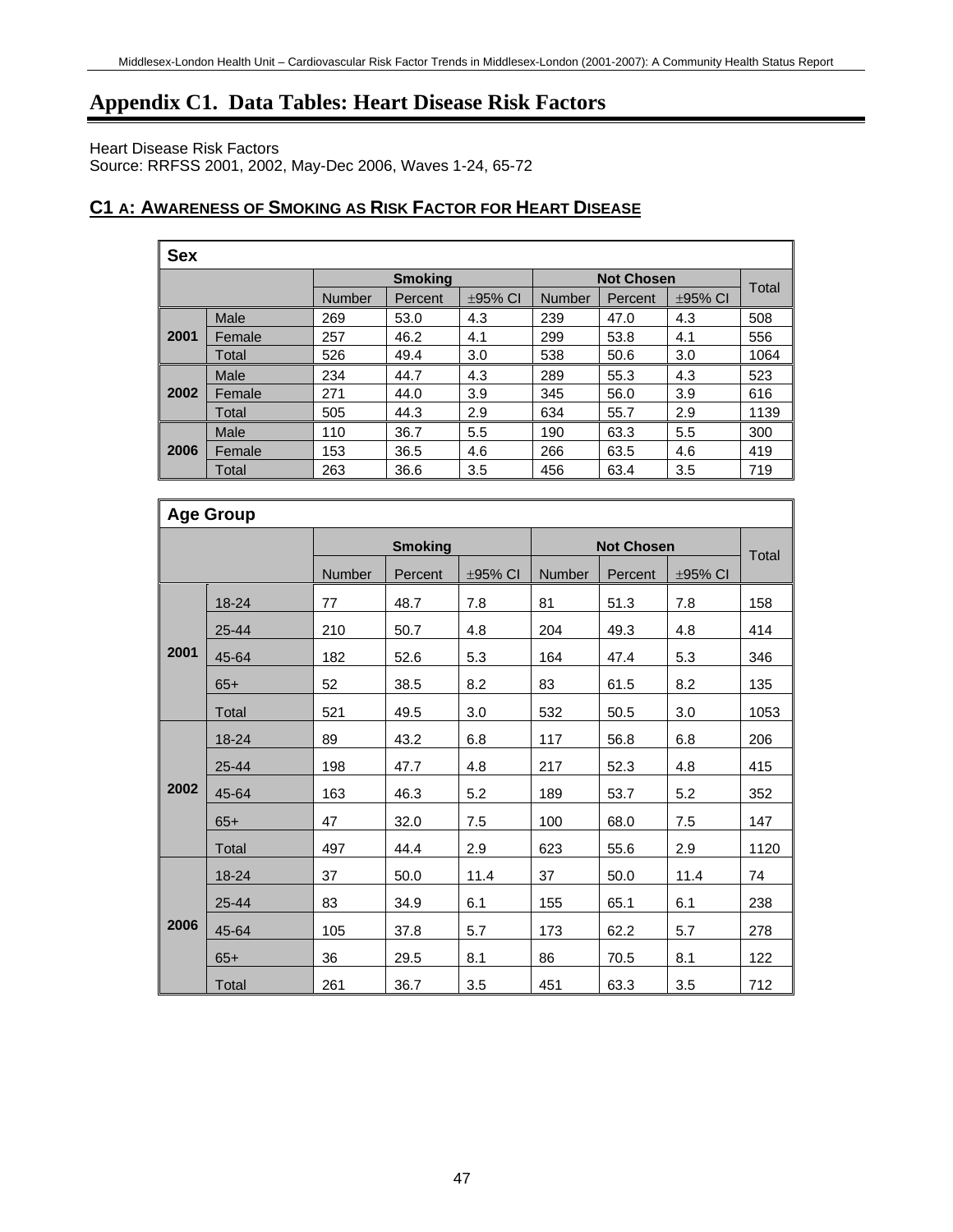|      | <b>Sex By Age</b> |        |                |              |        |                   |         |       |  |  |  |
|------|-------------------|--------|----------------|--------------|--------|-------------------|---------|-------|--|--|--|
|      |                   |        | <b>Smoking</b> |              |        | <b>Not Chosen</b> |         | Total |  |  |  |
|      |                   | Number | Percent        | $\pm$ 95% CI | Number | Percent           | ±95% CI |       |  |  |  |
|      | Male 18-34        | 83     | 50.0           | 7.6          | 83     | 50.0              | 7.6     | 166   |  |  |  |
|      | Male $35+$        | 184    | 54.4           | 5.3          | 154    | 45.6              | 5.3     | 338   |  |  |  |
| 2001 | Female 18-34      | 79     | 48.5           | 7.7          | 84     | 51.5              | 7.7     | 163   |  |  |  |
|      | Female 35+        | 174    | 45.2           | 5.0          | 211    | 54.8              | 5.0     | 385   |  |  |  |
|      | Total             | 520    | 49.4           | 3.0          | 532    | 50.6              | 3.0     | 1052  |  |  |  |
|      | Male 18-34        | 80     | 41.7           | 7.0          | 112    | 58.3              | 7.0     | 192   |  |  |  |
|      | Male $35+$        | 153    | 46.6           | 5.4          | 175    | 53.4              | 5.4     | 328   |  |  |  |
| 2002 | Female 18-34      | 96     | 48.0           | 6.9          | 104    | 52.0              | 6.9     | 200   |  |  |  |
|      | Female 35+        | 168    | 42.1           | 4.8          | 231    | 57.9              | 4.8     | 399   |  |  |  |
|      | Total             | 497    | 44.4           | 2.9          | 622    | 55.6              | 2.9     | 1119  |  |  |  |
|      | Male 18-34        | 30     | 42.9           | 11.6         | 40     | 57.1              | 11.6    | 70    |  |  |  |
|      | Male $35+$        | 80     | 35.2           | 6.2          | 147    | 64.8              | 6.2     | 227   |  |  |  |
| 2006 | Female 18-34      | 34     | 31.2           | 8.7          | 75     | 68.8              | 8.7     | 109   |  |  |  |
|      | Female 35+        | 117    | 38.4           | 5.5          | 188    | 61.6              | 5.5     | 305   |  |  |  |
|      | Total             | 261    | 36.7           | 3.5          | 450    | 63.3              | 3.5     | 711   |  |  |  |

|      | <b>Education</b>                                                                                                    |               |                |              |               |                   |              |              |  |  |
|------|---------------------------------------------------------------------------------------------------------------------|---------------|----------------|--------------|---------------|-------------------|--------------|--------------|--|--|
|      |                                                                                                                     |               | <b>Smoking</b> |              |               | <b>Not Chosen</b> |              | <b>Total</b> |  |  |
|      |                                                                                                                     | <b>Number</b> | Percent        | $\pm$ 95% CI | <b>Number</b> | Percent           | $\pm$ 95% CI |              |  |  |
|      | <high school<="" th=""><th>51</th><th>45.9</th><th>9.3</th><th>60</th><th>54.1</th><th>9.3</th><th>111</th></high>  | 51            | 45.9           | 9.3          | 60            | 54.1              | 9.3          | 111          |  |  |
| 2001 | High school                                                                                                         | 199           | 50.3           | 4.9          | 197           | 49.7              | 4.9          | 396          |  |  |
|      | Post<br>secondary                                                                                                   | 273           | 49.5           | 4.2          | 279           | 50.5              | 4.2          | 552          |  |  |
|      | Total                                                                                                               | 523           | 49.4           | 3.0          | 536           | 50.6              | 3.0          | 1059         |  |  |
|      | <high school<="" th=""><th>56</th><th>45.2</th><th>8.8</th><th>68</th><th>54.8</th><th>8.8</th><th>124</th></high>  | 56            | 45.2           | 8.8          | 68            | 54.8              | 8.8          | 124          |  |  |
|      | High school                                                                                                         | 189           | 41.7           | 4.5          | 264           | 58.3              | 4.5          | 453          |  |  |
| 2002 | Post<br>secondary                                                                                                   | 258           | 46.4           | 4.1          | 298           | 53.6              | 4.1          | 556          |  |  |
|      | Total                                                                                                               | 503           | 44.4           | 2.9          | 630           | 55.6              | 2.9          | 1133         |  |  |
|      | <high school<="" th=""><th>26</th><th>34.2</th><th>10.7</th><th>50</th><th>65.8</th><th>10.7</th><th>76</th></high> | 26            | 34.2           | 10.7         | 50            | 65.8              | 10.7         | 76           |  |  |
|      | High school                                                                                                         | 78            | 33.2           | 6.0          | 157           | 66.8              | 6.0          | 235          |  |  |
| 2006 | Post<br>secondary                                                                                                   | 159           | 39.2           | 4.7          | 247           | 60.8              | 4.7          | 406          |  |  |
|      | Total                                                                                                               | 263           | 36.7           | 3.5          | 454           | 63.3              | 3.5          | 717          |  |  |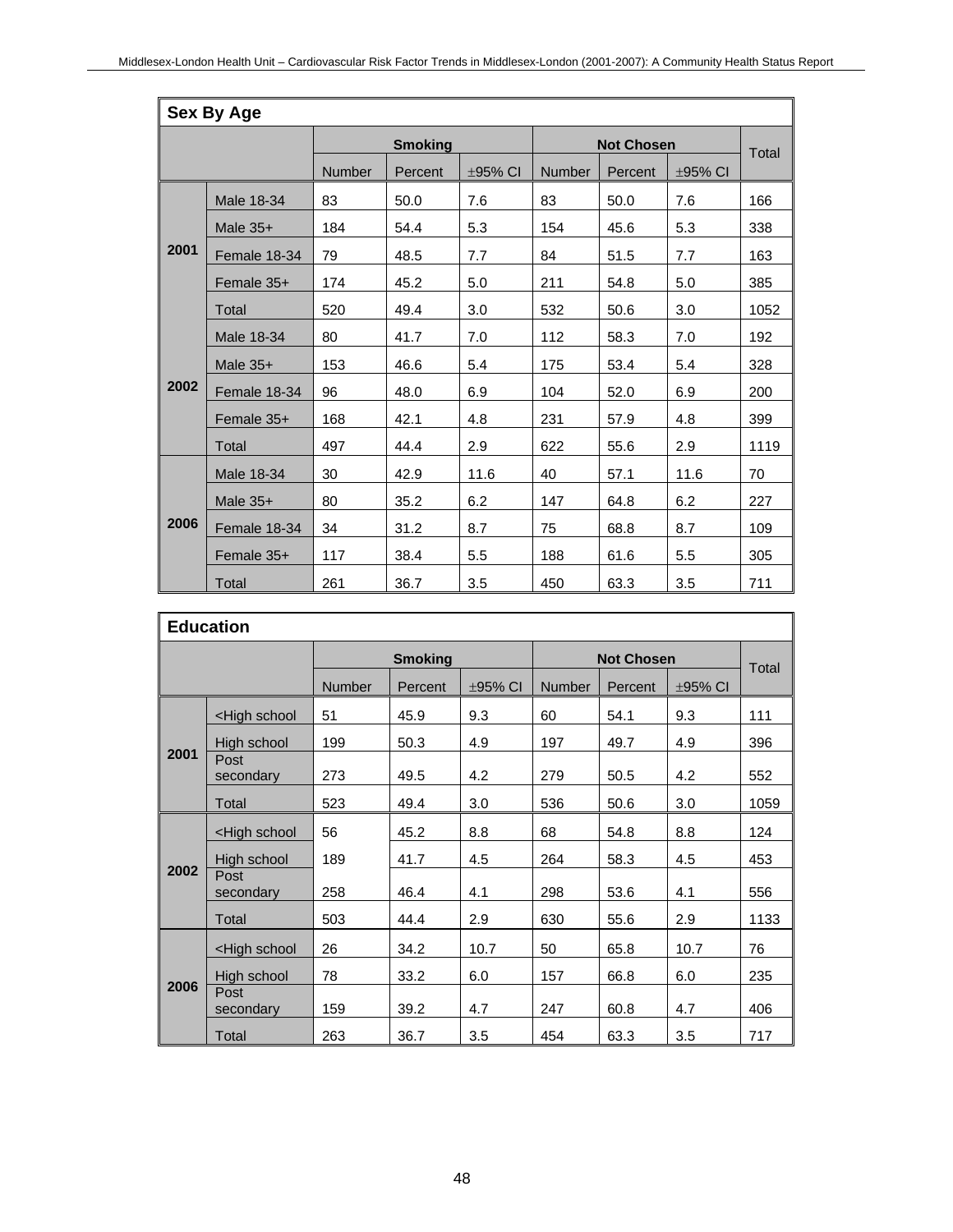# **C1 B: AWARENESS OF UNHEALTHY EATING AS A RISK FACTOR FOR HEART DISEASE**

| <b>Sex</b> |        |               |                         |              |                   |         |              |      |  |  |  |
|------------|--------|---------------|-------------------------|--------------|-------------------|---------|--------------|------|--|--|--|
|            |        |               | <b>Unhealthy Eating</b> |              | <b>Not Chosen</b> | Total   |              |      |  |  |  |
|            |        | <b>Number</b> | Percent                 | $\pm$ 95% CI | <b>Number</b>     | Percent | $\pm$ 95% CI |      |  |  |  |
|            | Male   | 310           | 62.9                    | 4.3          | 183               | 37.1    | 4.3          | 493  |  |  |  |
| 2001       | Female | 329           | 60.7                    | 4.1          | 213               | 39.3    | 4.1          | 542  |  |  |  |
|            | Total  | 639           | 61.7                    | 3.0          | 396               | 38.3    | 3.0          | 1035 |  |  |  |
|            | Male   | 300           | 59.8                    | 4.3          | 202               | 40.2    | 4.3          | 502  |  |  |  |
| 2002       | Female | 365           | 61.3                    | 3.9          | 230               | 38.7    | 3.9          | 595  |  |  |  |
|            | Total  | 665           | 60.6                    | 2.9          | 432               | 39.4    | 2.9          | 1097 |  |  |  |
|            | Male   | 180           | 61.6                    | 5.6          | 112               | 38.4    | 5.6          | 292  |  |  |  |
| 2006       | Female | 258           | 62.2                    | 4.7          | 157               | 37.8    | 4.7          | 415  |  |  |  |
|            | Total  | 438           | 62.0                    | 3.6          | 269               | 38.0    | 3.6          | 707  |  |  |  |

|      | <b>Age Group</b> |        |                         |         |        |                   |              |       |  |  |  |  |
|------|------------------|--------|-------------------------|---------|--------|-------------------|--------------|-------|--|--|--|--|
|      |                  |        | <b>Unhealthy Eating</b> |         |        | <b>Not Chosen</b> |              | Total |  |  |  |  |
|      |                  | Number | Percent                 | ±95% CI | Number | Percent           | $\pm$ 95% CI |       |  |  |  |  |
|      | 18-24            | 89     | 57.8                    | 7.8     | 65     | 42.2              | 7.8          | 154   |  |  |  |  |
|      | 25-44            | 265    | 66.4                    | 4.6     | 134    | 33.6              | 4.6          | 399   |  |  |  |  |
| 2001 | 45-64            | 221    | 65.4                    | 5.1     | 117    | 34.6              | 5.1          | 338   |  |  |  |  |
|      | $65+$            | 56     | 42.7                    | 8.5     | 75     | 57.3              | 8.5          | 131   |  |  |  |  |
|      | Total            | 631    | 61.7                    | 3.0     | 391    | 38.3              | 3.0          | 1022  |  |  |  |  |
|      | 18-24            | 128    | 63.4                    | 6.6     | 74     | 36.6              | 6.6          | 202   |  |  |  |  |
|      | 25-44            | 266    | 67.0                    | 4.6     | 131    | 33.0              | 4.6          | 397   |  |  |  |  |
| 2002 | 45-64            | 198    | 59.3                    | 5.3     | 136    | 40.7              | 5.3          | 334   |  |  |  |  |
|      | $65+$            | 62     | 43.1                    | 8.1     | 82     | 56.9              | 8.1          | 144   |  |  |  |  |
|      | Total            | 654    | 60.7                    | 2.9     | 423    | 39.3              | 2.9          | 1077  |  |  |  |  |
|      | 18-24            | 44     | 59.5                    | 11.2    | 30     | 40.5              | 11.2         | 74    |  |  |  |  |
|      | 25-44            | 155    | 65.7                    | 6.1     | 81     | 34.3              | 6.1          | 236   |  |  |  |  |
| 2006 | 45-64            | 177    | 65.6                    | 5.7     | 93     | 34.4              | 5.7          | 270   |  |  |  |  |
|      | $65+$            | 58     | 47.9                    | 8.9     | 63     | 52.1              | 8.9          | 121   |  |  |  |  |
|      | Total            | 434    | 61.9                    | 3.6     | 267    | 38.1              | 3.6          | 701   |  |  |  |  |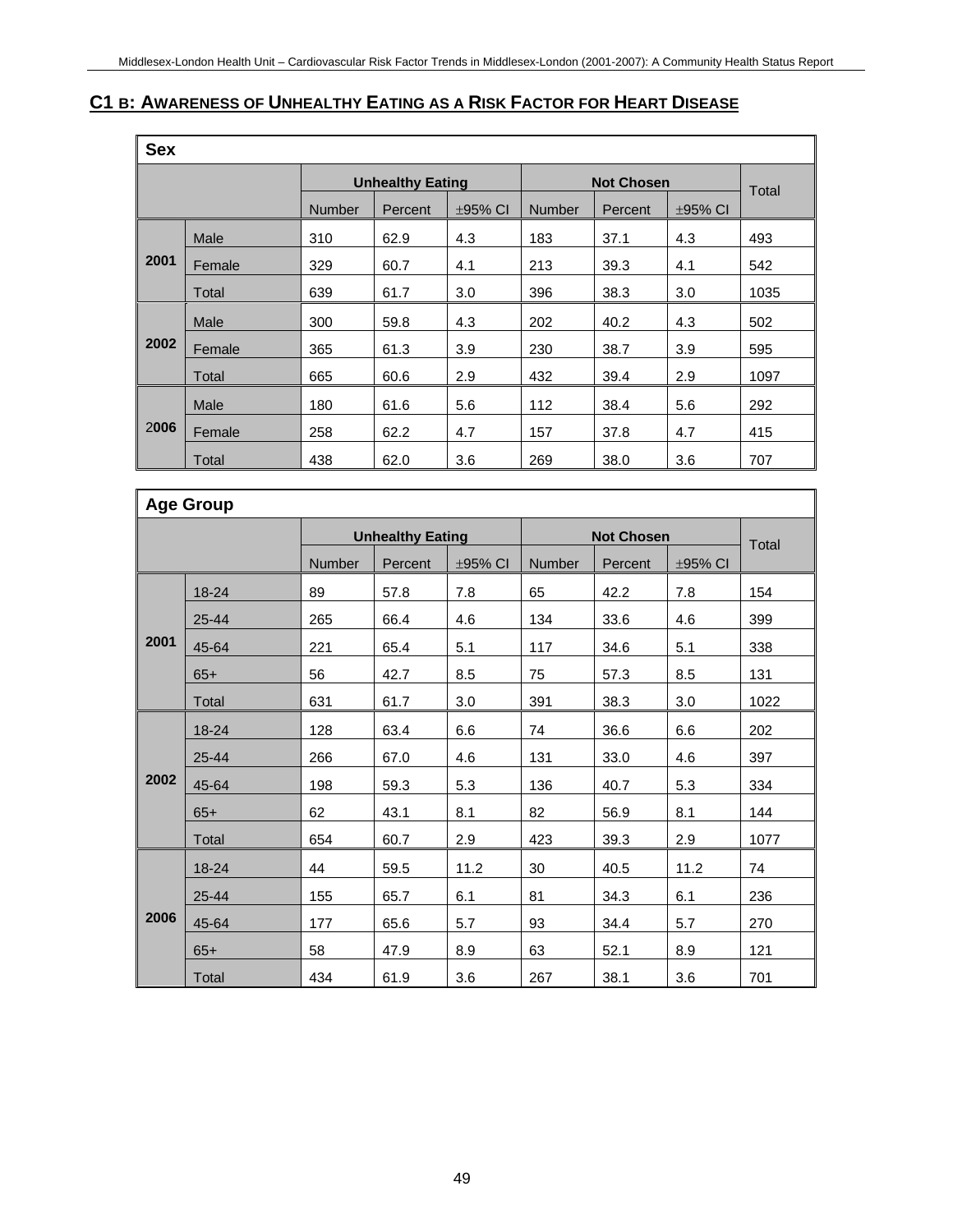|      | Sex by Age   |               |                         |              |               |                   |              |       |  |  |  |  |
|------|--------------|---------------|-------------------------|--------------|---------------|-------------------|--------------|-------|--|--|--|--|
|      |              |               | <b>Unhealthy Eating</b> |              |               | <b>Not Chosen</b> |              | Total |  |  |  |  |
|      |              | <b>Number</b> | Percent                 | $\pm$ 95% CI | <b>Number</b> | Percent           | $\pm$ 95% CI |       |  |  |  |  |
|      | Male 18-34   | 109           | 67.7                    | 7.2          | 52            | 32.3              | 7.2          | 161   |  |  |  |  |
|      | Male $35+$   | 197           | 60.2                    | 5.3          | 130           | 39.8              | 5.3          | 327   |  |  |  |  |
| 2001 | Female 18-34 | 98            | 60.9                    | 7.5          | 63            | 39.1              | 7.5          | 161   |  |  |  |  |
|      | Female 35+   | 226           | 60.6                    | 5.0          | 147           | 39.4              | 5.0          | 373   |  |  |  |  |
|      | Total        | 630           | 61.6                    | 3.0          | 392           | 38.4              | 3.0          | 1022  |  |  |  |  |
|      | Male 18-34   | 122           | 65.9                    | 6.8          | 63            | 34.1              | 6.8          | 185   |  |  |  |  |
|      | Male $35+$   | 177           | 56.4                    | 5.5          | 137           | 43.6              | 5.5          | 314   |  |  |  |  |
| 2002 | Female 18-34 | 128           | 65.3                    | 6.7          | 68            | 34.7              | 6.7          | 196   |  |  |  |  |
|      | Female $35+$ | 228           | 59.7                    | 4.9          | 154           | 40.3              | 4.9          | 382   |  |  |  |  |
|      | Total        | 655           | 60.8                    | 2.9          | 422           | 39.2              | 2.9          | 1077  |  |  |  |  |
|      | Male 18-34   | 46            | 67.6                    | 11.1         | 22            | 32.4              | 11.1         | 68    |  |  |  |  |
|      | Male $35+$   | 132           | 59.5                    | 6.5          | 90            | 40.5              | 6.5          | 222   |  |  |  |  |
| 2006 | Female 18-34 | 75            | 69.4                    | 8.7          | 33            | 30.6              | 8.7          | 108   |  |  |  |  |
|      | Female $35+$ | 180           | 59.8                    | 5.5          | 121           | 40.2              | 5.5          | 301   |  |  |  |  |
|      | Total        | 433           | 61.9                    | 3.6          | 266           | 38.1              | 3.6          | 699   |  |  |  |  |

| <b>Education</b> |                                                                                                                     |               |                         |         |                   |         |              |       |  |  |
|------------------|---------------------------------------------------------------------------------------------------------------------|---------------|-------------------------|---------|-------------------|---------|--------------|-------|--|--|
|                  |                                                                                                                     |               | <b>Unhealthy Eating</b> |         | <b>Not Chosen</b> |         |              |       |  |  |
|                  |                                                                                                                     | <b>Number</b> | Percent                 | ±95% CI | <b>Number</b>     | Percent | $\pm$ 95% CI | Total |  |  |
|                  | <high school<="" th=""><th>39</th><th>36.1</th><th>9.1</th><th>69</th><th>63.9</th><th>9.1</th><th>108</th></high>  | 39            | 36.1                    | 9.1     | 69                | 63.9    | 9.1          | 108   |  |  |
| 2001             | High school                                                                                                         | 225           | 58.0                    | 4.9     | 163               | 42.0    | 4.9          | 388   |  |  |
|                  | Post secondary                                                                                                      | 372           | 69.7                    | 3.9     | 162               | 30.3    | 3.9          | 534   |  |  |
|                  | Total                                                                                                               | 636           | 61.7                    | 3.0     | 394               | 38.3    | 3.0          | 1030  |  |  |
|                  | <high school<="" th=""><th>50</th><th>42.4</th><th>8.9</th><th>68</th><th>57.6</th><th>8.9</th><th>118</th></high>  | 50            | 42.4                    | 8.9     | 68                | 57.6    | 8.9          | 118   |  |  |
| 2002             | High school                                                                                                         | 264           | 60.0                    | 4.6     | 176               | 40.0    | 4.6          | 440   |  |  |
|                  | Post secondary                                                                                                      | 350           | 65.7                    | 4.0     | 183               | 34.3    | 4.0          | 533   |  |  |
|                  | Total                                                                                                               | 664           | 60.9                    | 2.9     | 427               | 39.1    | 2.9          | 1091  |  |  |
|                  | <high school<="" th=""><th>43</th><th>58.1</th><th>11.2</th><th>31</th><th>41.9</th><th>11.2</th><th>74</th></high> | 43            | 58.1                    | 11.2    | 31                | 41.9    | 11.2         | 74    |  |  |
| 2006             | High school                                                                                                         | 140           | 60.6                    | 6.3     | 91                | 39.4    | 6.3          | 231   |  |  |
|                  | Post secondary                                                                                                      | 253           | 63.6                    | 4.7     | 145               | 36.4    | 4.7          | 398   |  |  |
|                  | Total                                                                                                               | 436           | 62.0                    | 3.6     | 267               | 38.0    | 3.6          | 703   |  |  |

٦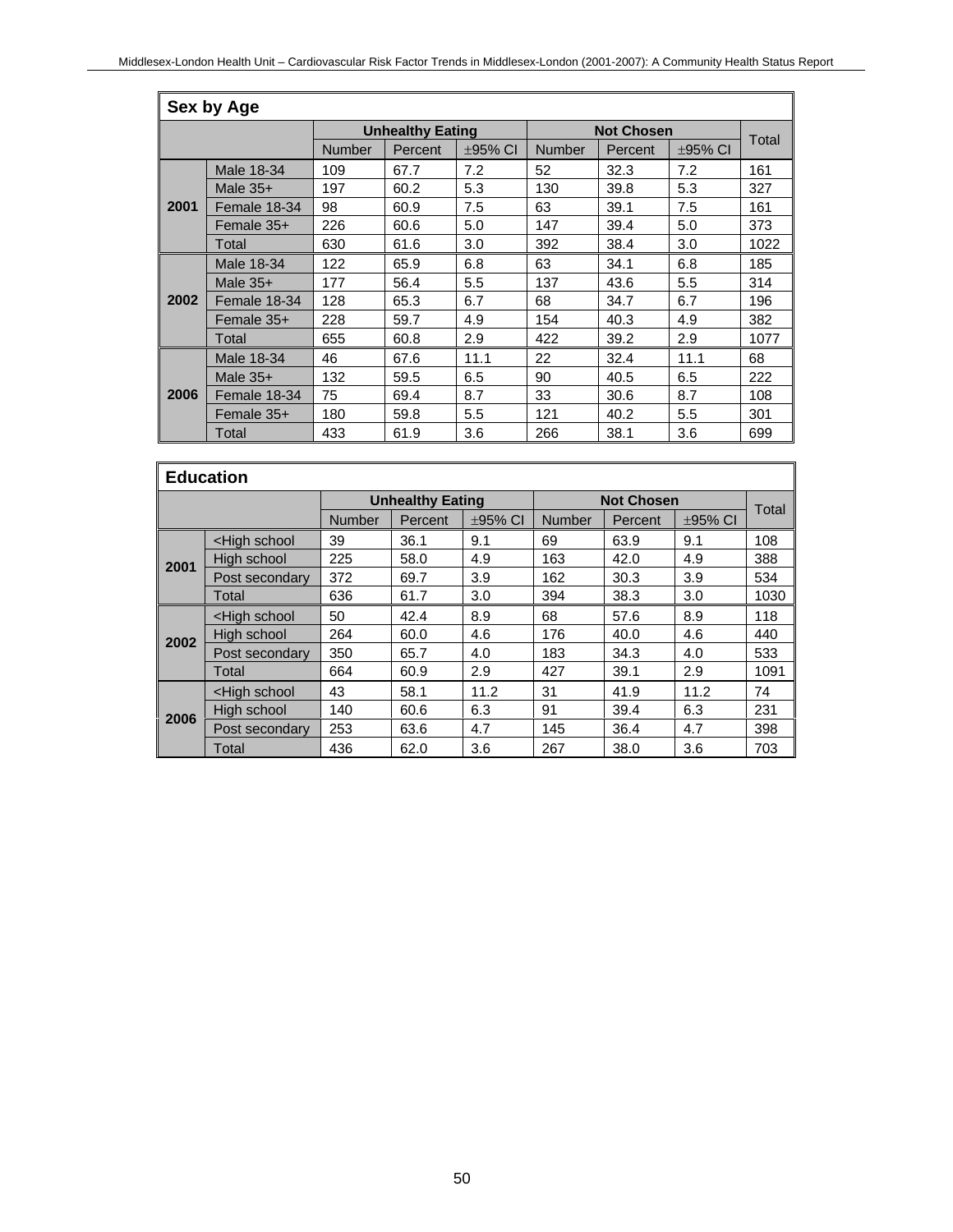# **C1 C: AWARENESS OF LACK OF EXERCISE AS A RISK FACTOR FOR HEART DISEASE**

| <b>Sex</b> |        |               |                         |              |               |                   |              |       |
|------------|--------|---------------|-------------------------|--------------|---------------|-------------------|--------------|-------|
|            |        |               | <b>Lack of Exercise</b> |              |               | <b>Not Chosen</b> |              | Total |
|            |        | <b>Number</b> | Percent                 | $\pm$ 95% CI | <b>Number</b> | Percent           | $\pm$ 95% CI |       |
|            | Male   | 171           | 33.7                    | 4.1          | 337           | 66.3              | 4.1          | 508   |
| 2001       | Female | 185           | 33.3                    | 3.9          | 371           | 66.7              | 3.9          | 556   |
|            | Total  | 356           | 33.5                    | 2.8          | 708           | 66.5              | 2.8          | 1064  |
|            | Male   | 197           | 37.6                    | 4.1          | 327           | 62.4              | 4.1          | 524   |
| 2002       | Female | 266           | 43.1                    | 3.9          | 351           | 56.9              | 3.9          | 617   |
|            | Total  | 463           | 40.6                    | 2.8          | 678           | 59.4              | 2.8          | 1141  |
|            | Male   | 105           | 35.0                    | 5.4          | 195           | 65.0              | 5.4          | 300   |
| 2006       | Female | 142           | 33.9                    | 4.5          | 277           | 66.1              | 4.5          | 419   |
|            | Total  | 247           | 34.4                    | 3.5          | 472           | 65.6              | 3.5          | 719   |

|      | <b>Age Group</b> |        |                         |              |               |                   |              |       |
|------|------------------|--------|-------------------------|--------------|---------------|-------------------|--------------|-------|
|      |                  |        | <b>Lack of Exercise</b> |              |               | <b>Not Chosen</b> |              | Total |
|      |                  | Number | Percent                 | $\pm$ 95% CI | <b>Number</b> | Percent           | $\pm$ 95% CI |       |
|      | 18-24            | 55     | 34.8                    | 7.4          | 103           | 65.2              | 7.4          | 158   |
|      | 25-44            | 138    | 33.4                    | 4.5          | 275           | 66.6              | 4.5          | 413   |
| 2001 | 45-64            | 132    | 38.2                    | 5.1          | 214           | 61.8              | 5.1          | 346   |
|      | $65+$            | 26     | 19.3                    | 6.7          | 109           | 80.7              | 6.7          | 135   |
|      | Total            | 351    | 33.4                    | 2.8          | 701           | 66.6              | 2.8          | 1052  |
|      | $18 - 24$        | 75     | 36.6                    | 6.6          | 130           | 63.4              | 6.6          | 205   |
|      | 25-44            | 184    | 44.3                    | 4.8          | 231           | 55.7              | 4.8          | 415   |
| 2002 | 45-64            | 144    | 40.8                    | 5.1          | 209           | 59.2              | 5.1          | 353   |
|      | $65+$            | 47     | 32.0                    | 7.5          | 100           | 68.0              | 7.5          | 147   |
|      | Total            | 450    | 40.2                    | 2.9          | 670           | 59.8              | 2.9          | 1120  |
|      | 18-24            | 22     | 29.7                    | 10.4         | 52            | 70.3              | 10.4         | 74    |
|      | 25-44            | 98     | 41.2                    | 6.3          | 140           | 58.8              | 6.3          | 238   |
| 2006 | 45-64            | 85     | 30.6                    | 5.4          | 193           | 69.4              | 5.4          | 278   |
|      | $65+$            | 42     | 34.4                    | 8.4          | 80            | 65.6              | 8.4          | 122   |
|      | Total            | 247    | 34.7                    | 3.5          | 465           | 65.3              | 3.5          | 712   |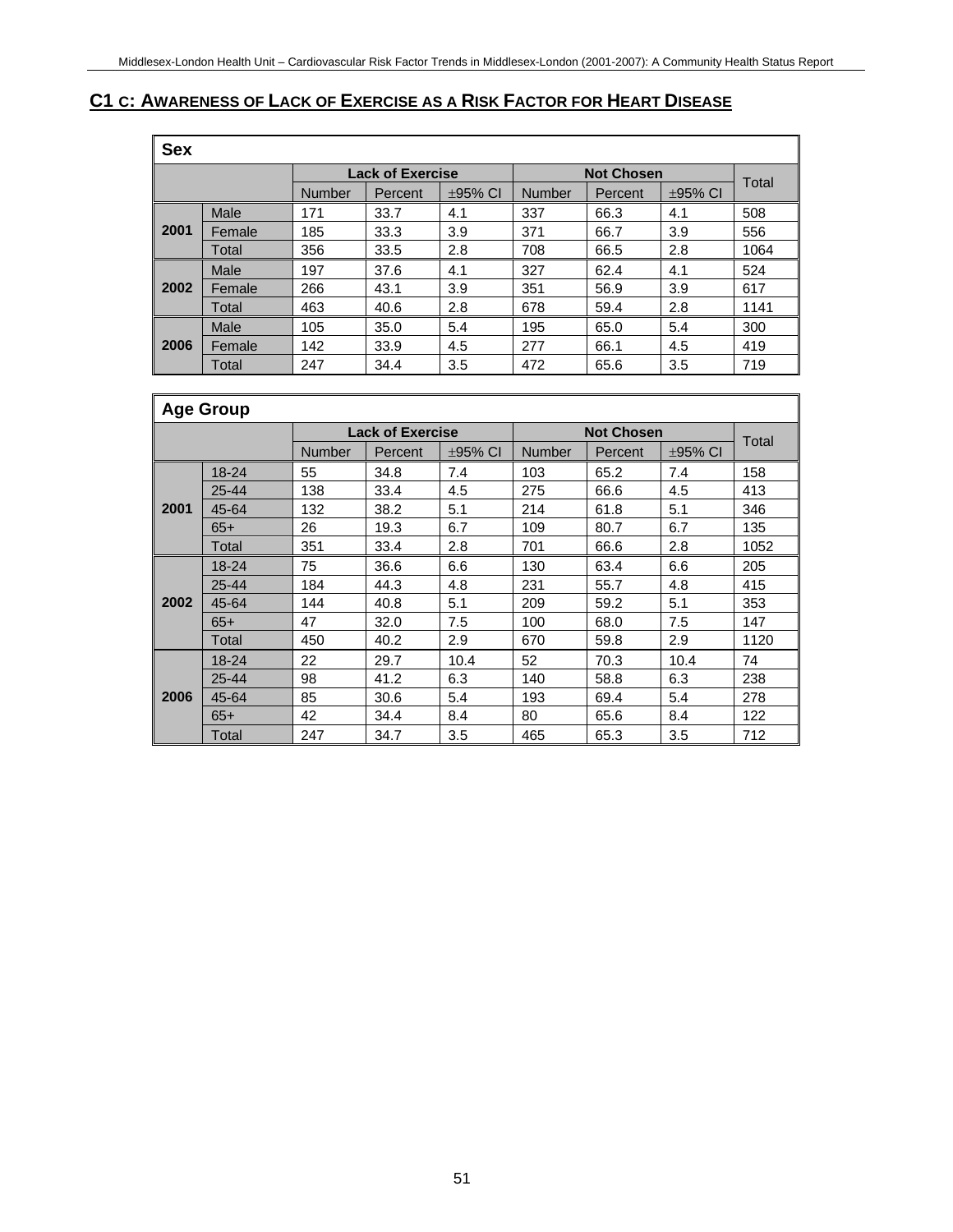|      | Sex by Age   |               |                         |              |               |                   |              |       |  |  |  |  |
|------|--------------|---------------|-------------------------|--------------|---------------|-------------------|--------------|-------|--|--|--|--|
|      |              |               | <b>Lack of Exercise</b> |              |               | <b>Not Chosen</b> |              |       |  |  |  |  |
|      |              | <b>Number</b> | Percent                 | $\pm$ 95% CI | <b>Number</b> | Percent           | $\pm$ 95% CI | Total |  |  |  |  |
|      | Male 18-34   | 71            | 42.5                    | 7.5          | 96            | 57.5              | 7.5          | 167   |  |  |  |  |
|      | Male $35+$   | 97            | 28.8                    | 4.8          | 240           | 71.2              | 4.8          | 337   |  |  |  |  |
| 2001 | Female 18-34 | 50            | 30.9                    | 7.1          | 112           | 69.1              | 7.1          | 162   |  |  |  |  |
|      | Female 35+   | 134           | 34.8                    | 4.8          | 251           | 65.2              | 4.8          | 385   |  |  |  |  |
|      | Total        | 352           | 33.5                    | 2.9          | 699           | 66.5              | 2.9          | 1051  |  |  |  |  |
|      | Male 18-34   | 67            | 34.9                    | 6.7          | 125           | 65.1              | 6.7          | 192   |  |  |  |  |
|      | Male $35+$   | 129           | 39.3                    | 5.3          | 199           | 60.7              | 5.3          | 328   |  |  |  |  |
| 2002 | Female 18-34 | 93            | 46.3                    | 6.9          | 108           | 53.7              | 6.9          | 201   |  |  |  |  |
|      | Female $35+$ | 162           | 40.5                    | 4.8          | 238           | 59.5              | 4.8          | 400   |  |  |  |  |
|      | Total        | 451           | 40.2                    | 2.9          | 670           | 59.8              | 2.9          | 1121  |  |  |  |  |
|      | Male 18-34   | 28            | 40.0                    | 11.5         | 42            | 60.0              | 11.5         | 70    |  |  |  |  |
|      | Male $35+$   | 77            | 33.8                    | 6.1          | 151           | 66.2              | 6.1          | 228   |  |  |  |  |
| 2006 | Female 18-34 | 43            | 39.4                    | 9.2          | 66            | 60.6              | 9.2          | 109   |  |  |  |  |
|      | Female $35+$ | 99            | 32.5                    | 5.3          | 206           | 67.5              | 5.3          | 305   |  |  |  |  |
|      | Total        | 247           | 34.7                    | 3.5          | 465           | 65.3              | 3.5          | 712   |  |  |  |  |

|      | <b>Education</b>                                                                                                   |                         |         |              |                   |         |              |       |
|------|--------------------------------------------------------------------------------------------------------------------|-------------------------|---------|--------------|-------------------|---------|--------------|-------|
|      |                                                                                                                    | <b>Lack of Exercise</b> |         |              | <b>Not Chosen</b> |         |              |       |
|      |                                                                                                                    | <b>Number</b>           | Percent | $\pm$ 95% CI | <b>Number</b>     | Percent | $\pm$ 95% CI | Total |
|      | <high school<="" td=""><td>16</td><td>14.3</td><td>6.5</td><td>96</td><td>85.7</td><td>6.5</td><td>112</td></high> | 16                      | 14.3    | 6.5          | 96                | 85.7    | 6.5          | 112   |
| 2001 | High school                                                                                                        | 126                     | 31.8    | 4.6          | 270               | 68.2    | 4.6          | 396   |
|      | Post secondary                                                                                                     | 214                     | 38.8    | 4.1          | 338               | 61.2    | 4.1          | 552   |
|      | Total                                                                                                              | 356                     | 33.6    | 2.8          | 704               | 66.4    | 2.8          | 1060  |
|      | <high school<="" td=""><td>33</td><td>26.4</td><td>7.7</td><td>92</td><td>73.6</td><td>7.7</td><td>125</td></high> | 33                      | 26.4    | 7.7          | 92                | 73.6    | 7.7          | 125   |
| 2002 | High school                                                                                                        | 160                     | 35.3    | 4.4          | 293               | 64.7    | 4.4          | 453   |
|      | Post secondary                                                                                                     | 270                     | 48.5    | 4.2          | 287               | 51.5    | 4.2          | 557   |
|      | Total                                                                                                              | 463                     | 40.8    | 2.9          | 672               | 59.2    | 2.9          | 1135  |
|      | <high school<="" td=""><td>14</td><td>18.7</td><td>8.8</td><td>61</td><td>81.3</td><td>8.8</td><td>75</td></high>  | 14                      | 18.7    | 8.8          | 61                | 81.3    | 8.8          | 75    |
|      | High school                                                                                                        | 79                      | 33.8    | 6.1          | 155               | 66.2    | 6.1          | 234   |
| 2006 | Post secondary                                                                                                     | 152                     | 37.5    | 4.7          | 253               | 62.5    | 4.7          | 405   |
|      | Total                                                                                                              | 245                     | 34.3    | 3.5          | 469               | 65.7    | 3.5          | 714   |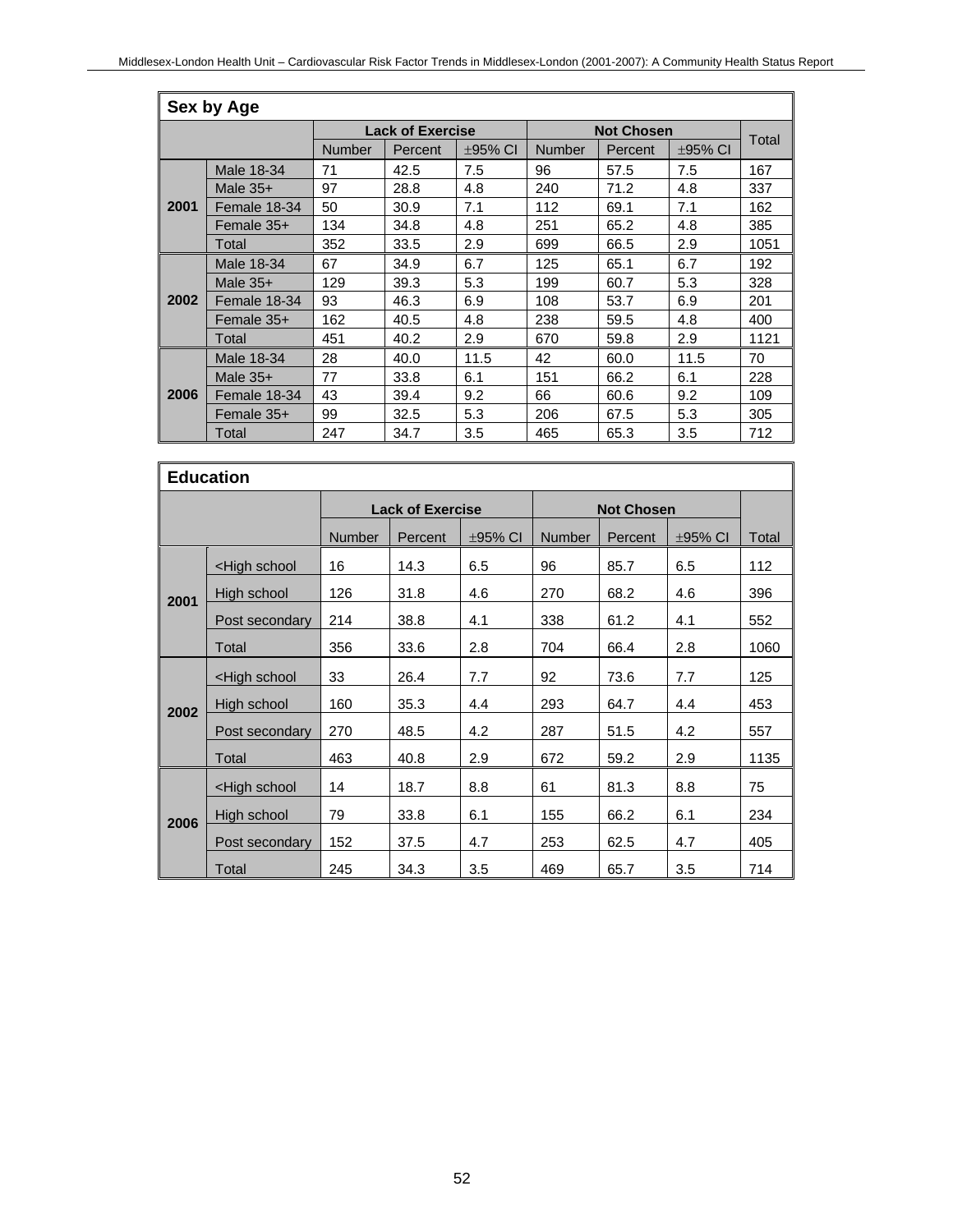# **Appendix C2. Data Tables: Smoking Status Among Adults 18+**

#### **Smoking Status Among Adults 18+ Source: RRFSS 2001-2007, Waves 1-84**

|      |               | <b>Daily</b> | <b>Occasional</b> | <b>Former</b> | <b>Never</b> | <b>Total</b> |
|------|---------------|--------------|-------------------|---------------|--------------|--------------|
|      | <b>Number</b> | 240          | 55                | 343           | 566          | 1204         |
| 2001 | Percent       | 19.9         | 4.6               | 28.5          | 47.0         | 100.0        |
|      | ±95% CI       | 2.3          | 1.2               | 2.5           | 2.8          |              |
|      | Number        | 197          | 65                | 357           | 585          | 1204         |
| 2002 | Percent       | 16.4         | 5.4               | 29.7          | 48.6         | 100.0        |
|      | ±95% CI       | 2.1          | 1.3               | 2.6           | 2.8          |              |
|      | Number        | 188          | 48                | 361           | 633          | 1230         |
| 2003 | Percent       | 15.3         | 3.9               | 29.3          | 51.5         | 100.0        |
|      | ±95% CI       | 2.0          | 1.1               | 2.5           | 2.8          |              |
|      | Number        | 188          | 44                | 365           | 603          | 1200         |
| 2004 | Percent       | 15.7         | 3.7               | 30.4          | 50.3         | 100.0        |
|      | ±95% CI       | 2.1          | 1.1               | 2.6           | 2.8          |              |
|      | Number        | 200          | 49                | 340           | 631          | 1220         |
| 2005 | Percent       | 16.4         | 4.0               | 27.9          | 51.7         | 100.0        |
|      | ±95% CI       | 2.1          | 1.1               | 2.5           | 2.8          |              |
|      | Number        | 155          | 71                | 355           | 621          | 1202         |
| 2006 | Percent       | 12.9         | 5.9               | 29.6          | 51.7         | 100.1        |
|      | ±95% CI       | 1.9          | 1.3               | 2.6           | 2.8          |              |
|      | Number        | 192          | 44                | 360           | 597          | 1193         |
| 2007 | Percent       | 16.1         | 3.7               | 30.2          | 50.0         | 100.0        |
|      | ±95% CI       | 2.1          | 1.1               | 2.6           | 2.8          |              |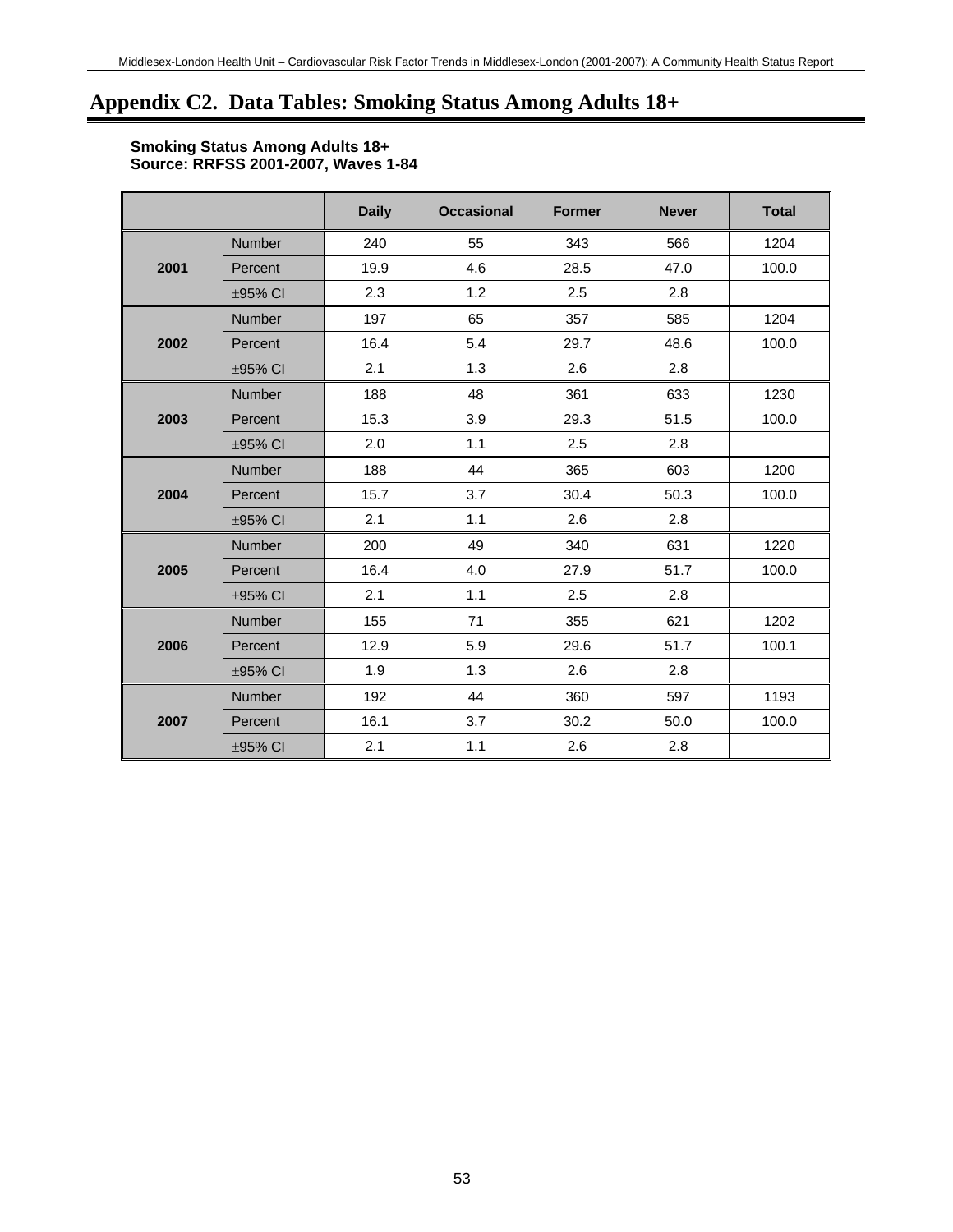# **C2 A: CURRENT SMOKER (DAILY + OCCASIONAL)**

| Sex  |        |               |            |              |               |           |              |       |
|------|--------|---------------|------------|--------------|---------------|-----------|--------------|-------|
|      |        |               | <b>Yes</b> |              |               | <b>No</b> |              |       |
|      |        | <b>Number</b> | Percent    | $\pm$ 95% CI | <b>Number</b> | Percent   | $\pm$ 95% CI | Total |
|      | Male   | 160           | 27.4       | 3.6          | 423           | 72.6      | 3.6          | 583   |
| 2001 | Female | 135           | 21.7       | 3.2          | 486           | 78.3      | 3.2          | 621   |
|      | Total  | 295           | 24.5       | 2.4          | 909           | 75.5      | 2.4          | 1204  |
|      | Male   | 127           | 22.6       | 3.5          | 436           | 77.4      | 3.5          | 563   |
| 2002 | Female | 135           | 21.1       | 3.2          | 506           | 78.9      | 3.2          | 641   |
|      | Total  | 262           | 21.8       | 2.3          | 942           | 78.2      | 2.3          | 1204  |
|      | Male   | 123           | 22.1       | 3.5          | 433           | 77.9      | 3.5          | 556   |
| 2003 | Female | 114           | 16.9       | 2.8          | 561           | 83.1      | 2.8          | 675   |
|      | Total  | 237           | 19.3       | 2.2          | 994           | 80.7      | 2.2          | 1231  |
|      | Male   | 118           | 21.8       | 3.5          | 424           | 78.2      | 3.5          | 542   |
| 2004 | Female | 114           | 17.3       | 2.9          | 544           | 82.7      | 2.9          | 658   |
|      | Total  | 232           | 19.3       | 2.2          | 968           | 80.7      | 2.2          | 1200  |
|      | Male   | 124           | 23.0       | 3.6          | 414           | 77.0      | 3.6          | 538   |
| 2005 | Female | 126           | 18.5       | 2.9          | 556           | 81.5      | 2.9          | 682   |
|      | Total  | 250           | 20.5       | 2.3          | 970           | 79.5      | 2.3          | 1220  |
|      | Male   | 119           | 22.8       | 3.6          | 402           | 77.2      | 3.6          | 521   |
| 2006 | Female | 107           | 15.7       | 2.7          | 574           | 84.3      | 2.7          | 681   |
|      | Total  | 226           | 18.8       | 2.2          | 976           | 81.2      | 2.2          | 1202  |
|      | Male   | 107           | 20.6       | 3.5          | 413           | 79.4      | 3.5          | 520   |
| 2007 | Female | 129           | 19.1       | 3.0          | 545           | 80.9      | 3.0          | 674   |
|      | Total  | 236           | 19.8       | 2.3          | 958           | 80.2      | 2.3          | 1194  |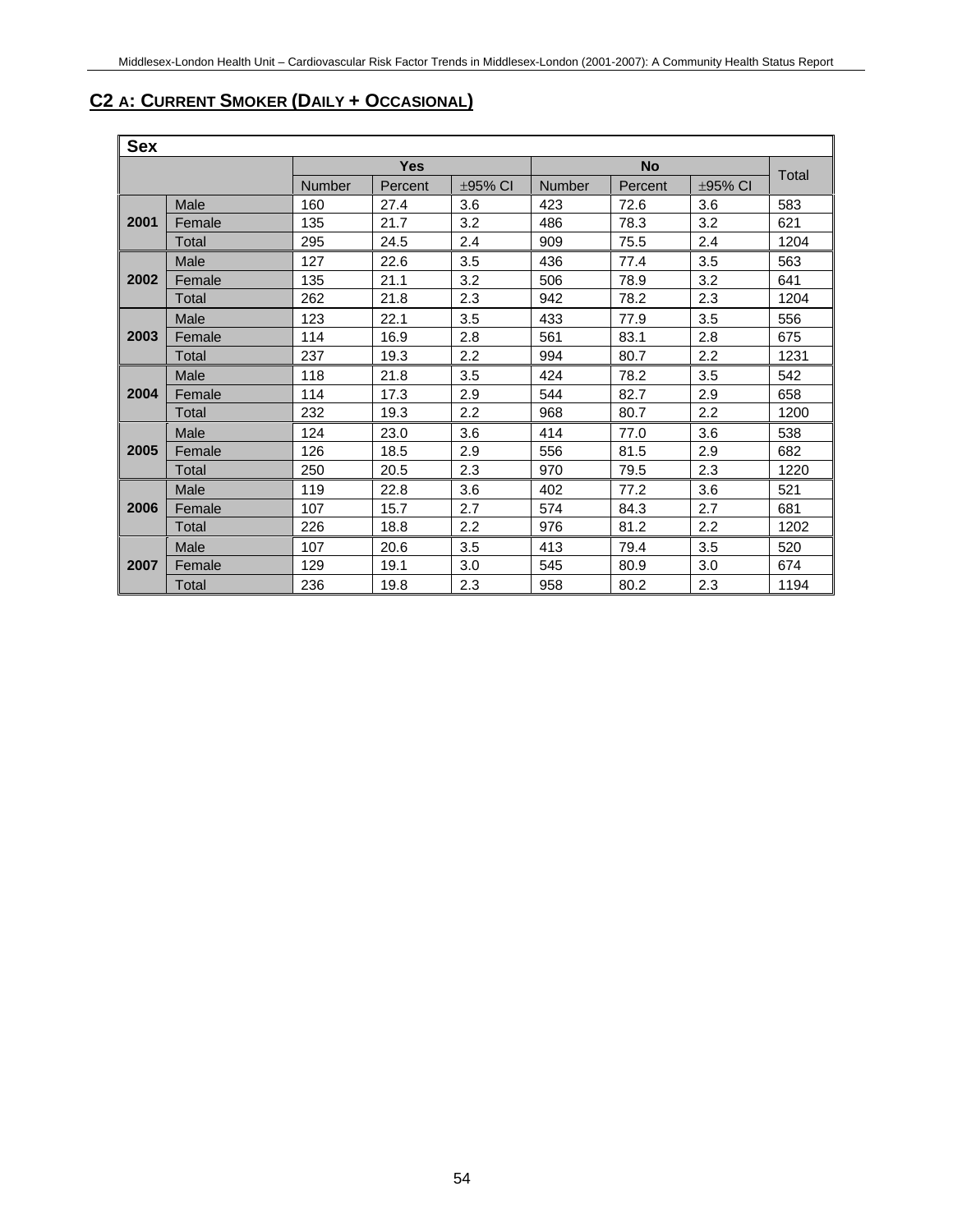|      | <b>Age Group</b> |               |            |         |               |           |         |       |
|------|------------------|---------------|------------|---------|---------------|-----------|---------|-------|
|      |                  |               | <b>Yes</b> |         |               | <b>No</b> |         |       |
|      |                  | <b>Number</b> | Percent    | ±95% CI | <b>Number</b> | Percent   | ±95% CI | Total |
|      | 18-24            | 65            | 32.0       | 6.4     | 138           | 68.0      | 6.4     | 203   |
|      | 25-34            | 56            | 28.1       | 6.2     | 143           | 71.9      | 6.2     | 199   |
| 2001 | 35-64            | 159           | 25.0       | 3.4     | 476           | 75.0      | 3.4     | 635   |
|      | $65+$            | 16            | $10.4*$    | 4.8     | 138           | 89.6      | 4.8     | 154   |
|      | Total            | 296           | 24.9       | 2.5     | 895           | 75.1      | 2.5     | 1191  |
|      | 18-24            | 67            | 30.3       | 6.1     | 154           | 69.7      | 6.1     | 221   |
|      | 25-34            | 52            | 26.5       | 6.2     | 144           | 73.5      | 6.2     | 196   |
| 2002 | 35-64            | 119           | 19.6       | 3.2     | 488           | 80.4      | 3.2     | 607   |
|      | $65+$            | 22            | 13.8       | 5.4     | 137           | 86.2      | 5.4     | 159   |
|      | <b>Total</b>     | 260           | 22.0       | 2.4     | 923           | 78.0      | 2.4     | 1183  |
|      | 18-24            | 48            | 23.6       | 5.8     | 155           | 76.4      | 5.8     | 203   |
|      | 25-34            | 49            | 23.0       | 5.7     | 164           | 77.0      | 5.7     | 213   |
| 2003 | 35-64            | 127           | 20.6       | 3.2     | 490           | 79.4      | 3.2     | 617   |
|      | $65+$            | 13            | $7.2*$     | 3.8     | 168           | 92.8      | 3.8     | 181   |
|      | Total            | 237           | 19.5       | 2.2     | 977           | 80.5      | 2.2     | 1214  |
|      | 18-24            | 35            | 21.1       | 6.2     | 131           | 78.9      | 6.2     | 166   |
|      | 25-34            | 51            | 26.2       | 6.2     | 144           | 73.8      | 6.2     | 195   |
| 2004 | 35-64            | 130           | 20.4       | 3.1     | 506           | 79.6      | 3.1     | 636   |
|      | $65+$            | 15            | $8.2*$     | 4.0     | 168           | 91.8      | 4.0     | 183   |
|      | <b>Total</b>     | 231           | 19.6       | 2.3     | 949           | 80.4      | 2.3     | 1180  |
|      | $18 - 24$        | 35            | 19.9       | 5.9     | 141           | 80.1      | 5.9     | 176   |
|      | 25-34            | 55            | 28.8       | 6.4     | 136           | 71.2      | 6.4     | 191   |
| 2005 | 35-64            | 145           | 21.7       | 3.1     | 522           | 78.3      | 3.1     | 667   |
|      | $65+$            | 11            | $6.6*$     | 3.8     | 156           | 93.4      | 3.8     | 167   |
|      | Total            | 246           | 20.5       | 2.3     | 955           | 79.5      | 2.3     | 1201  |
|      | 18-24            | 37            | 23.1       | 6.5     | 123           | 76.9      | 6.5     | 160   |
|      | 25-34            | 43            | 25.1       | 6.5     | 128           | 74.9      | 6.5     | 171   |
| 2006 | 35-64            | 128           | 19.3       | 3.0     | 536           | 80.7      | 3.0     | 664   |
|      | $65+$            | 15            | $7.8*$     | 3.8     | 178           | 92.2      | 3.8     | 193   |
|      | Total            | 223           | 18.8       | 2.2     | 965           | 81.2      | 2.2     | 1188  |
|      | $18 - 24$        | 16            | 17.0       | 7.6     | 78            | 83.0      | 7.6     | 94    |
|      | 25-34            | 50            | 27.9       | 6.6     | 129           | 72.1      | 6.6     | 179   |
| 2007 | 35-64            | 147           | 20.9       | 3.0     | 557           | 79.1      | 3.0     | 704   |
|      | $65+$            | 19            | $9.7*$     | 4.1     | 177           | 90.3      | 4.1     | 196   |
|      | <b>Total</b>     | 232           | 19.8       | 2.3     | 941           | 80.2      | 2.3     | 1173  |

\* High coefficient of variation; interpret with caution.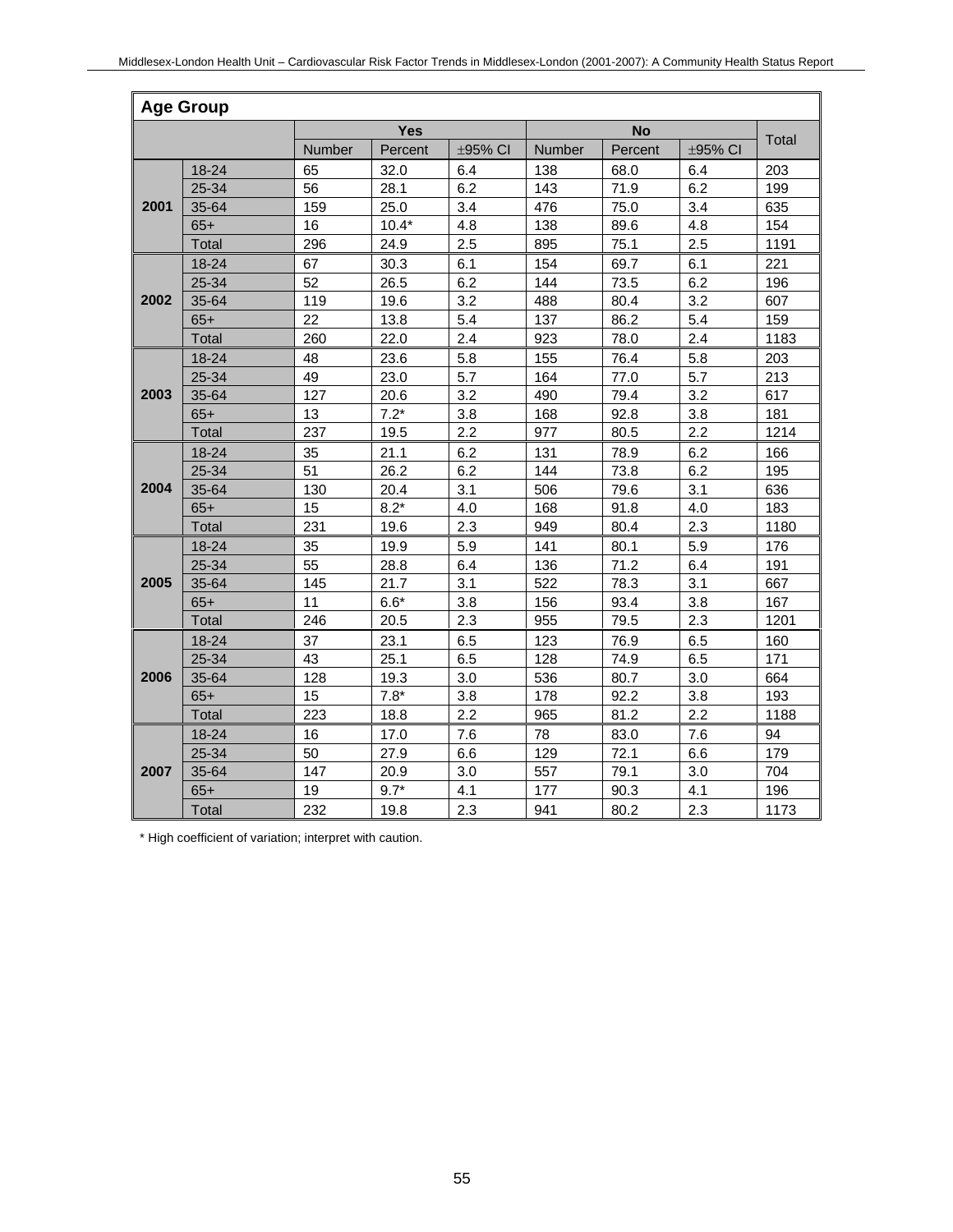|      | <b>Sex By Age</b> |        |            |         |        |           |         |       |
|------|-------------------|--------|------------|---------|--------|-----------|---------|-------|
|      |                   |        | <b>Yes</b> |         |        | <b>No</b> |         |       |
|      |                   | Number | Percent    | ±95% CI | Number | Percent   | ±95% CI | Total |
|      | Male 18-34        | 65     | 31.6       | 6.3     | 141    | 68.4      | 6.3     | 206   |
|      | Male $35+$        | 95     | 25.7       | 4.5     | 275    | 74.3      | 4.5     | 370   |
| 2001 | Female 18-34      | 55     | 28.2       | 6.3     | 140    | 71.8      | 6.3     | 195   |
|      | Female 35+        | 80     | 19.1       | 3.8     | 339    | 80.9      | 3.8     | 419   |
|      | Total             | 295    | 24.8       | 2.5     | 895    | 75.2      | 2.5     | 1190  |
|      | Male 18-34        | 59     | 28.8       | 6.2     | 146    | 71.2      | 6.2     | 205   |
|      | Male 35+          | 66     | 18.8       | 4.1     | 286    | 81.3      | 4.1     | 352   |
| 2002 | Female 18-34      | 59     | 28.0       | 6.1     | 152    | 72.0      | 6.1     | 211   |
|      | Female 35+        | 75     | 18.2       | 3.7     | 338    | 81.8      | 3.7     | 413   |
|      | Total             | 259    | 21.9       | 2.4     | 922    | 78.1      | 2.4     | 1181  |
|      | Male 18-34        | 46     | 23.5       | 5.9     | 150    | 76.5      | 5.9     | 196   |
|      | Male 35+          | 77     | 21.7       | 4.3     | 278    | 78.3      | 4.3     | 355   |
| 2003 | Female 18-34      | 51     | 23.2       | 5.6     | 169    | 76.8      | 5.6     | 220   |
|      | Female 35+        | 63     | 14.2       | 3.3     | 380    | 85.8      | 3.3     | 443   |
|      | Total             | 237    | 19.5       | 2.2     | 977    | 80.5      | 2.2     | 1214  |
|      | Male 18-34        | 44     | 24.4       | 6.3     | 136    | 75.6      | 6.3     | 180   |
|      | Male $35+$        | 73     | 20.9       | 4.3     | 277    | 79.1      | 4.3     | 350   |
| 2004 | Female 18-34      | 42     | 23.2       | 6.1     | 139    | 76.8      | 6.1     | 181   |
|      | Female 35+        | 73     | 15.5       | 3.3     | 397    | 84.5      | 3.3     | 470   |
|      | Total             | 232    | 19.6       | 2.3     | 949    | 80.4      | 2.3     | 1181  |
|      | Male 18-34        | 46     | 26.6       | 6.6     | 127    | 73.4      | 6.6     | 173   |
|      | Male 35+          | 76     | 21.1       | 4.2     | 285    | 78.9      | 4.2     | 361   |
| 2005 | Female 18-34      | 44     | 22.6       | 5.9     | 151    | 77.4      | 5.9     | 195   |
|      | Female 35+        | 81     | 17.1       | 3.4     | 393    | 82.9      | 3.4     | 474   |
|      | Total             | 247    | 20.5       | 2.3     | 956    | 79.5      | 2.3     | 1203  |
|      | Male 18-34        | 46     | 32.9       | 7.8     | 94     | 67.1      | 7.8     | 140   |
|      | Male $35+$        | 73     | 19.4       | 4.0     | 303    | 80.6      | 4.0     | 376   |
| 2006 | Female 18-34      | 34     | 17.8       | 5.4     | 157    | 82.2      | 5.4     | 191   |
|      | Female 35+        | 71     | 14.7       | 3.2     | 411    | 85.3      | 3.2     | 482   |
|      | Total             | 224    | 18.8       | 2.2     | 965    | 81.2      | 2.2     | 1189  |
|      | Male 18-34        | 39     | 29.8       | 7.8     | 92     | 70.2      | 7.8     | 131   |
|      | Male 35+          | 68     | 17.7       | 3.8     | 317    | 82.3      | 3.8     | 385   |
| 2007 | Female 18-34      | 28     | 19.6       | 6.5     | 115    | 80.4      | 6.5     | 143   |
|      | Female 35+        | 98     | 19.0       | 3.4     | 417    | 81.0      | 3.4     | 515   |
|      | Total             | 233    | 19.8       | 2.3     | 941    | 80.2      | 2.3     | 1174  |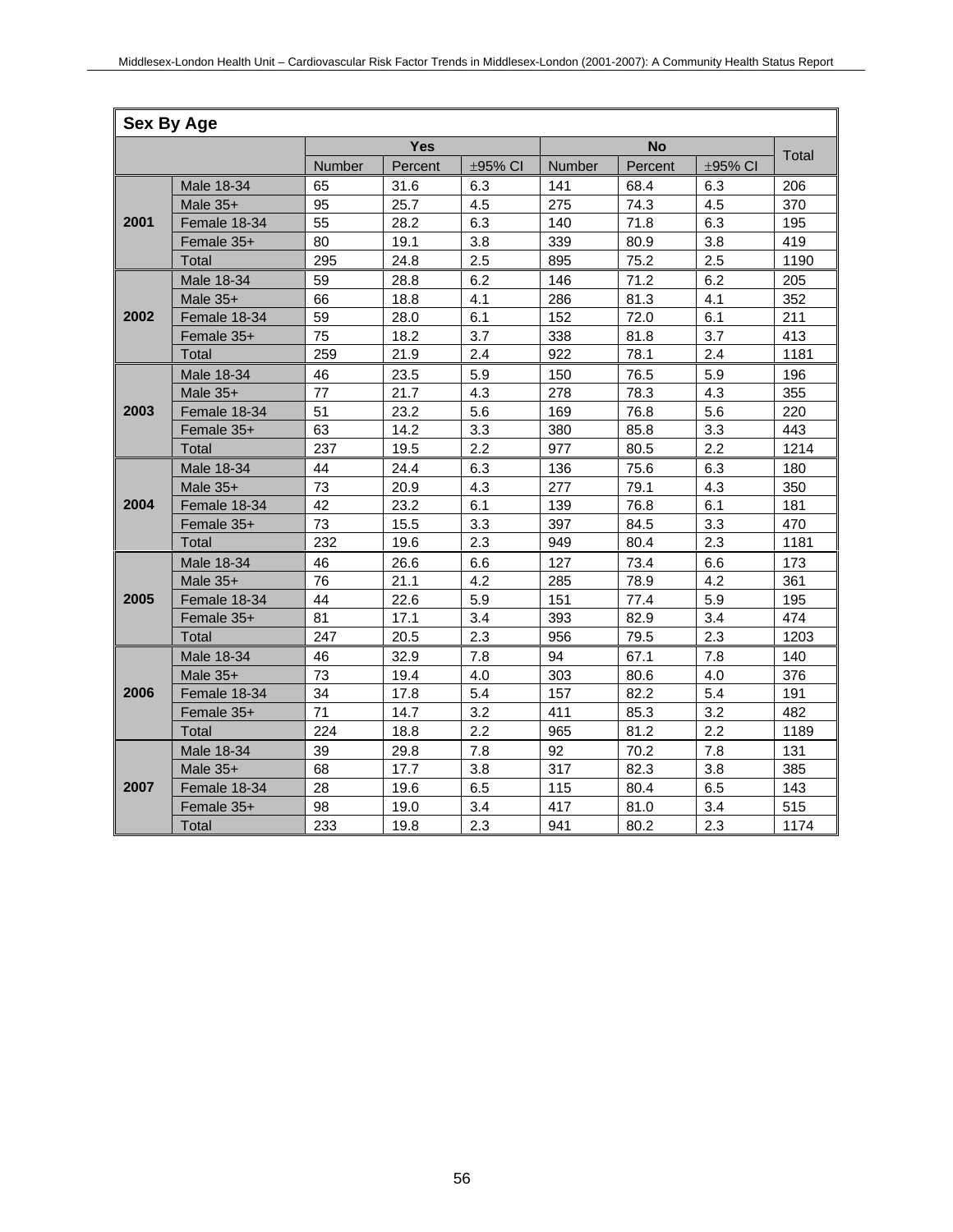|      | <b>Education</b>                                                                                                    |               |            |              |               |           |            |       |
|------|---------------------------------------------------------------------------------------------------------------------|---------------|------------|--------------|---------------|-----------|------------|-------|
|      |                                                                                                                     |               | <b>Yes</b> |              |               | <b>No</b> |            |       |
|      |                                                                                                                     | <b>Number</b> | Percent    | $\pm$ 95% CI | <b>Number</b> | Percent   | ±95% CI    | Total |
|      | <high school<="" td=""><td>44</td><td>33.3</td><td>8.0</td><td>88</td><td>66.7</td><td>8.0</td><td>132</td></high>  | 44            | 33.3       | 8.0          | 88            | 66.7      | 8.0        | 132   |
| 2001 | High school                                                                                                         | 132           | 28.6       | 4.1          | 329           | 71.4      | 4.1        | 461   |
|      | Post-secondary                                                                                                      | 119           | 19.7       | 3.2          | 484           | 80.3      | 3.2        | 603   |
|      | Total                                                                                                               | 295           | 24.7       | 2.4          | 901           | 75.3      | 2.4        | 1196  |
|      | <high school<="" td=""><td>40</td><td>28.6</td><td>7.5</td><td>100</td><td>71.4</td><td>7.5</td><td>140</td></high> | 40            | 28.6       | 7.5          | 100           | 71.4      | 7.5        | 140   |
|      | High school                                                                                                         | 109           | 22.4       | 3.7          | 377           | 77.6      | 3.7        | 486   |
| 2002 | Completed post                                                                                                      |               |            |              |               |           |            |       |
|      | secondary                                                                                                           | 113           | 19.8       | 3.3          | 457           | 80.2      | 3.3        | 570   |
|      | Total                                                                                                               | 262           | 21.9       | 2.3          | 934           | 78.1      | 2.3        | 1196  |
|      | <high school<="" td=""><td>37</td><td>28.0</td><td>7.7</td><td>95</td><td>72.0</td><td>7.7</td><td>132</td></high>  | 37            | 28.0       | 7.7          | 95            | 72.0      | 7.7        | 132   |
|      | High school                                                                                                         | 98            | 21.8       | 3.8          | 352           | 78.2      | 3.8        | 450   |
| 2003 | <b>Completed post</b>                                                                                               |               |            |              |               |           |            |       |
|      | secondary                                                                                                           | 100           | 15.6       | 2.8          | 540           | 84.4      | 2.8        | 640   |
|      | Total                                                                                                               | 235           | 19.2       | 2.2          | 987           | 80.8      | 2.2        | 1222  |
|      | <high school<="" td=""><td>42</td><td>30.0</td><td>7.6</td><td>98</td><td>70.0</td><td>7.6</td><td>140</td></high>  | 42            | 30.0       | 7.6          | 98            | 70.0      | 7.6        | 140   |
|      | High school                                                                                                         | 95            | 22.0       | 3.9          | 337           | 78.0      | 3.9        | 432   |
| 2004 | Completed post                                                                                                      | 92            |            |              |               |           |            |       |
|      | secondary                                                                                                           |               | 15.0       | 2.8<br>2.2   | 523           | 85.0      | 2.8<br>2.2 | 615   |
|      | Total                                                                                                               | 229           | 19.3       |              | 958           | 80.7      |            | 1187  |
|      | <high school<="" td=""><td>35</td><td>31.3</td><td>8.6</td><td>77</td><td>68.8</td><td>8.6</td><td>112</td></high>  | 35            | 31.3       | 8.6          | 77            | 68.8      | 8.6        | 112   |
| 2005 | High school<br>Completed post                                                                                       | 113           | 24.0       | 3.9          | 357           | 76.0      | 3.9        | 470   |
|      | secondary                                                                                                           | 102           | 16.2       | 2.9          | 527           | 83.8      | 2.9        | 629   |
|      | Total                                                                                                               | 250           | 20.6       | 2.3          | 961           | 79.4      | 2.3        | 1211  |
|      | <high school<="" td=""><td>40</td><td>31.7</td><td>8.1</td><td>86</td><td>68.3</td><td>8.1</td><td>126</td></high>  | 40            | 31.7       | 8.1          | 86            | 68.3      | 8.1        | 126   |
|      | High school                                                                                                         | 89            | 21.4       | 3.9          | 326           | 78.6      | 3.9        | 415   |
| 2006 | <b>Completed post</b>                                                                                               |               |            |              |               |           |            |       |
|      | secondary                                                                                                           | 97            | 14.8       | 2.7          | 558           | 85.2      | 2.7        | 655   |
|      | Total                                                                                                               | 226           | 18.9       | 2.2          | 970           | 81.1      | 2.2        | 1196  |
|      | <high school<="" td=""><td>32</td><td>27.8</td><td>8.2</td><td>83</td><td>72.2</td><td>8.2</td><td>115</td></high>  | 32            | 27.8       | 8.2          | 83            | 72.2      | 8.2        | 115   |
|      | High school                                                                                                         | 112           | 25.5       | 4.1          | 327           | 74.5      | 4.1        | 439   |
| 2007 | <b>Completed post</b>                                                                                               |               |            |              |               |           |            |       |
|      | secondary                                                                                                           | 92            | 14.6       | 2.8          | 537           | 85.4      | 2.8        | 629   |
|      | Total                                                                                                               | 236           | 19.9       | 2.3          | 947           | 80.1      | 2.3        | 1183  |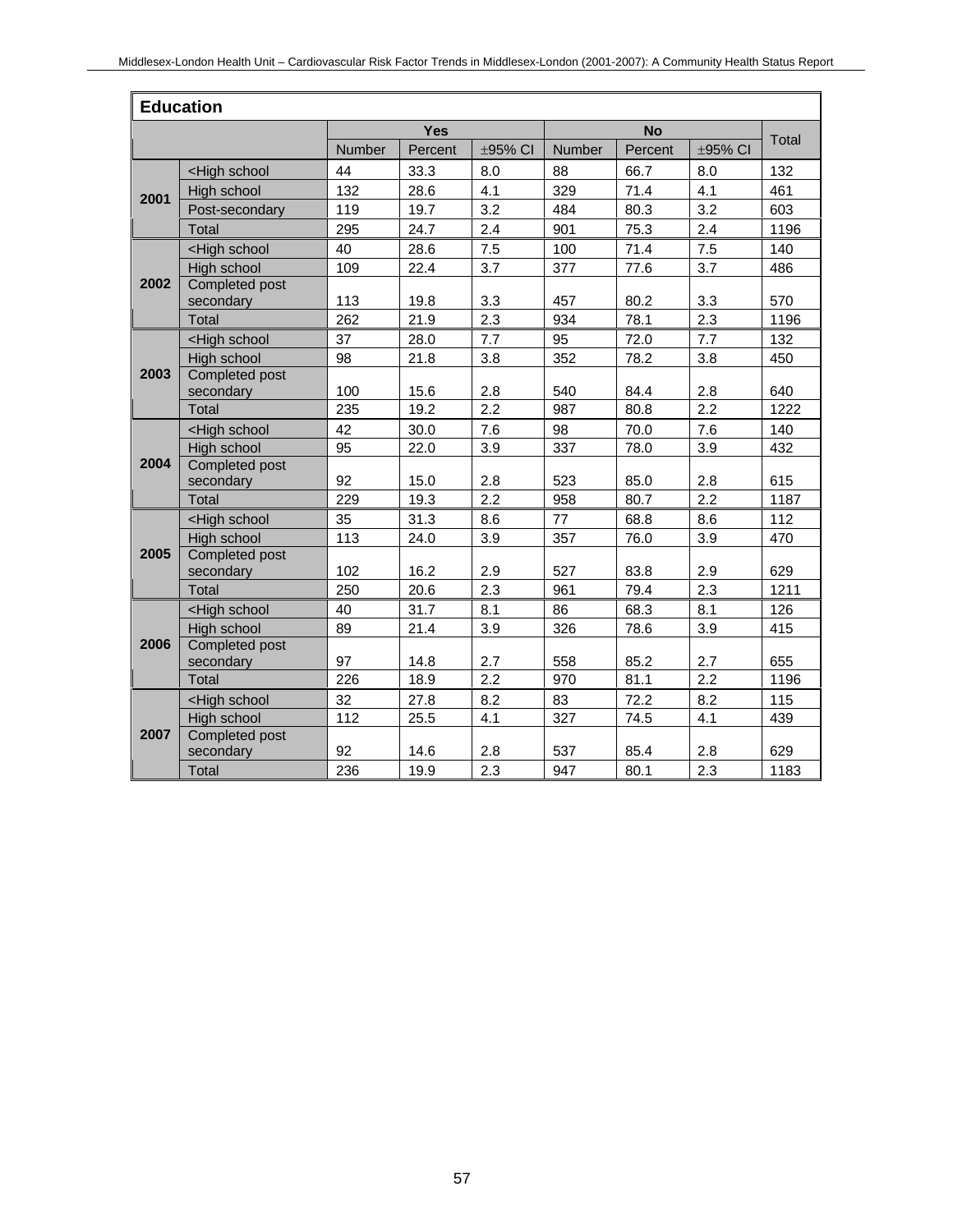# **Appendix C3. Data Tables: Youth Smoking Status**

Smoking Status Among Youth in the Middlesex-London Area (12-19 years) Source: CCHS 2000/01; 2003; 2005

Access to Tobacco by Minors Source: RRFSS 2001, 2005, Sept-Dec 2007 (waves 1 to 12; 49 to 60; 81 to 84)

# **C3 A: SMOKING STATUS AMONG YOUTH IN THE MIDDLESEX-LONDON AREA (12-19 YEARS)**

| <b>SMOKING STATUS</b> |                |               |         |              |         |              |                |               |  |  |
|-----------------------|----------------|---------------|---------|--------------|---------|--------------|----------------|---------------|--|--|
|                       |                |               |         |              |         | <b>Males</b> | <b>Females</b> |               |  |  |
|                       |                | <b>Number</b> | Percent | $\pm$ 95% CI | Percent | $\pm$ 95% CI | Percent        | $\pm 95\%$ CI |  |  |
| 2000/                 | Current smoker | 6379          | $14.2*$ | 6.1          | $14.3*$ | 7.8          | $14*$          | 8.2           |  |  |
| 2001                  | Former smoker  | 7030          | $15.6*$ | 6.7          | F       | F            | $14.5*$        | 7.6           |  |  |
|                       | Never smoked   | 31220         | 69.4    | 8.6          | 67.4    | 12.6         | 71.5           | 11.3          |  |  |
|                       | Current smoker | 7284          | $15.9*$ | 6.3          | $15.9*$ | 8.8          | $15.9*$        | 9.6           |  |  |
| 2003                  | Former smoker  | 5141          | 11.2    | 5.4          | $8.5*$  | 6            | F              | F             |  |  |
|                       | Never smoked   | 33307         | 72.8    | 7.6          | 75.6    | 9.6          | 70             | 12.5          |  |  |
|                       | Current smoker | F             | F       | F            | E       | F            | F              | F             |  |  |
| 2005                  | Former smoker  | F             | F       | F            | F       | F            | F              | F             |  |  |
|                       | Never smoked   | 38137         | 82      | 11.5         | 77.5    | 15.5         | 86.7           | 16.9          |  |  |

\* High coefficient of variation; interpret with caution

### **C3 B: ASKED BY MINORS TO GIVE CIGARETTES**

| <b>Smoking Status</b> |  |
|-----------------------|--|
|-----------------------|--|

|      |                       | <b>Yes</b>    |         |              |               | Total   |              |      |
|------|-----------------------|---------------|---------|--------------|---------------|---------|--------------|------|
|      |                       | <b>Number</b> | Percent | $\pm$ 95% CI | <b>Number</b> | Percent | $\pm$ 95% CI |      |
|      | Non Smoker            | 88            | 10.1    | 2.0          | 784           | 89.9    | 2.0          | 872  |
| 2001 | <b>Current Smoker</b> | 104           | 35.4    | 5.5          | 190           | 64.6    | 5.5          | 294  |
|      | Total                 | 192           | 16.5    | 2.1          | 974           | 83.5    | 2.1          | 1166 |
|      | Non Smoker            | 60            | 6.3     | 1.5          | 890           | 93.7    | 1.5          | 950  |
| 2005 | <b>Current Smoker</b> | 69            | 27.7    | 5.6          | 180           | 72.3    | 5.6          | 249  |
|      | Total                 | 129           | 10.8    | 1.8          | 1070          | 89.2    | 1.8          | 1199 |
|      | Non Smoker            | 11            | 3.3     | 1.9          | 326           | 96.7    | 1.9          | 337  |
| 2007 | Current Smoker        | 15            | 19.7    | 8.9          | 61            | 80.3    | 8.9          | 76   |
|      | Total                 | 26            | 6.3     | 2.3          | 387           | 93.7    | 2.3          | 413  |

### **C3 C: ASKED BY MINORS TO PURCHASE CIGARETTES**

#### **SMOKING STATUS**

|      |                       |               | Yes     |         |               | <b>No</b> |              |       |
|------|-----------------------|---------------|---------|---------|---------------|-----------|--------------|-------|
|      |                       | <b>Number</b> | Percent | ±95% CI | <b>Number</b> | Percent   | $\pm$ 95% CI | Total |
|      | Non Smoker            | 95            | 10.9    | 2.1     | 779           | 89.1      | 2.1          | 874   |
| 2001 | <b>Current Smoker</b> | 96            | 32.7    | 5.4     | 198           | 67.3      | 5.4          | 294   |
|      | Total                 | 191           | 16.4    | 2.1     | 977           | 83.6      | 2.1          | 1168  |
|      | Non Smoker            | 53            | 5.6     | 1.5     | 897           | 94.4      | 1.5          | 950   |
| 2005 | <b>Current Smoker</b> | 48            | 19.4    | 4.9     | 200           | 80.6      | 4.9          | 248   |
|      | Total                 | 101           | 8.4     | 1.6     | 1097          | 91.6      | 1.6          | 1198  |
|      | Non Smoker            | 12            | 3.6     | 2.0     | 325           | 96.4      | 2.0          | 337   |
| 2007 | <b>Current Smoker</b> |               | 9.3     | 6.6     | 68            | 90.7      | 6.6          | 75    |
|      | Total                 | 19            | 4.6     | 2.0     | 393           | 95.4      | 2.0          | 412   |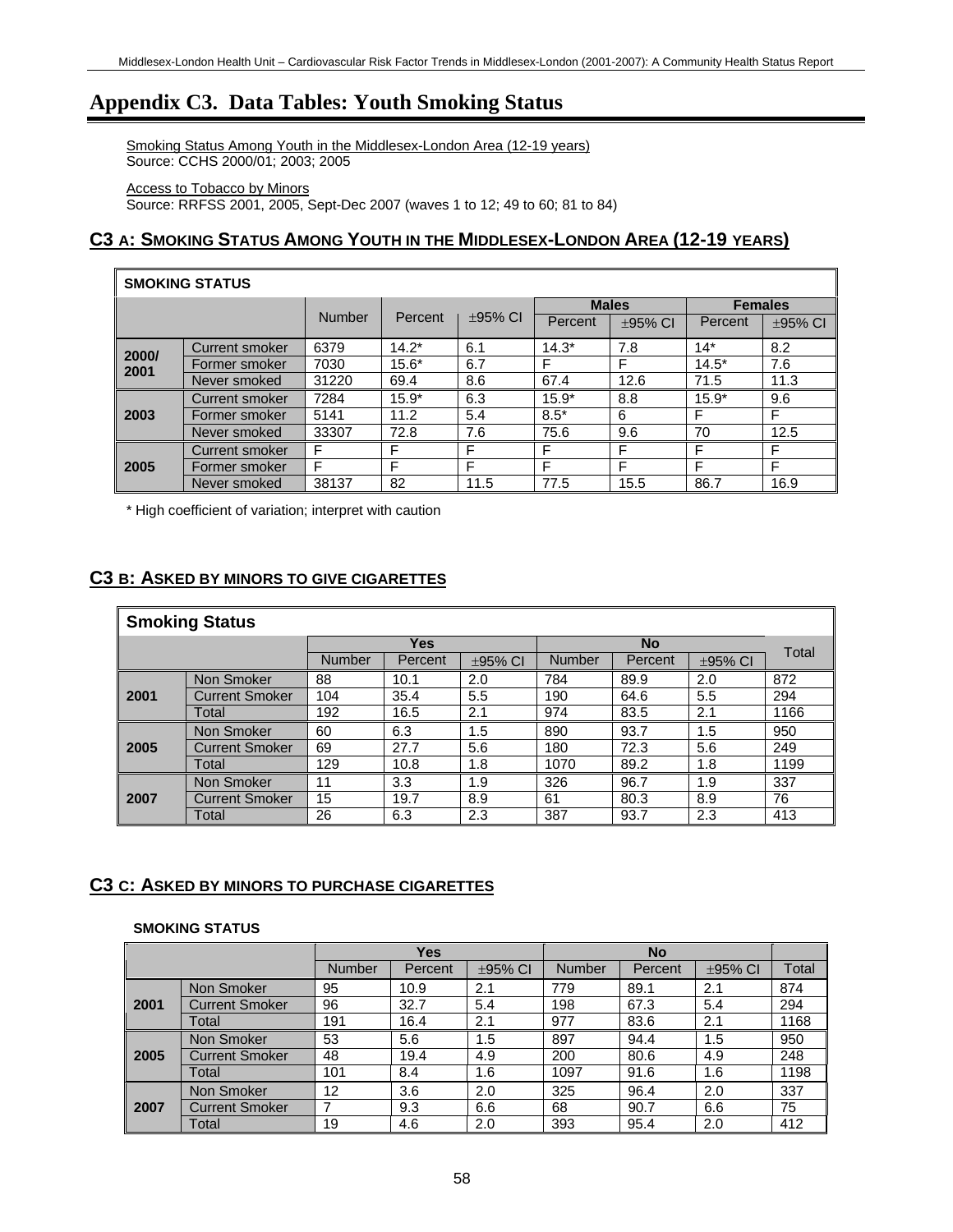# **Appendix C4. Data Tables**: **Smoke-free Homes and Vehicles**

Smoke-free Homes and Vehicles Among Adults 18+ Smoke-free Homes Among Adults 18+

Source: RRFSS May-Dec 2001, 2002-7, Waves 5-84 Smoke-free Vehicles Among Adults 18+

Source: RRFSS 2001-3, 2007, Waves 1-36, 73-84

# **C4 A: RULES ABOUT SMOKING IN HOMES**

|      |               | <b>Never allowed</b> | <b>Allowed some or</b><br>all of the time | <b>Allowed except</b><br>in presence<br>of children | <b>Total</b> |
|------|---------------|----------------------|-------------------------------------------|-----------------------------------------------------|--------------|
| 2001 | Number        | 439                  | 312                                       | 42                                                  | 793          |
|      | Percent       | 55.4                 | 39.3                                      | 5.3                                                 | 100.0        |
|      | ±95% CI       | 3.5                  | 3.4                                       | 1.6                                                 |              |
|      | Number        | 804                  | 351                                       | 47                                                  | 1202         |
| 2002 | Percent       | 66.9                 | 29.2                                      | 3.9                                                 | 100.0        |
|      | $\pm$ 95% CI  | 2.7                  | 2.6                                       | 1.1                                                 |              |
|      | Number        | 853                  | 321                                       | 51                                                  | 1225         |
| 2003 | Percent       | 69.6                 | 26.2                                      | 4.2                                                 | 100.0        |
|      | $\pm$ 95% CI  | 2.6                  | 2.5                                       | 1.1                                                 |              |
|      | Number        | 847                  | 294                                       | 48                                                  | 1189         |
| 2004 | Percent       | 71.2                 | 24.7                                      | 4.0                                                 | 100.0        |
|      | $\pm 95\%$ CI | 2.6                  | 2.5                                       | 1.1                                                 |              |
|      | Number        | 896                  | 270                                       | 46                                                  | 1212         |
| 2005 | Percent       | 73.9                 | 22.3                                      | 3.8                                                 | 100.0        |
|      | $\pm 95\%$ CI | 2.5                  | 2.3                                       | 1.1                                                 |              |
|      | Number        | 935                  | 218                                       | 37                                                  | 1190         |
| 2006 | Percent       | 78.6                 | 18.3                                      | 3.1                                                 | 100.0        |
|      | $\pm 95\%$ CI | 2.3                  | 2.2                                       | 1.0                                                 |              |
|      | Number        | 947                  | 182                                       | 54                                                  | 1183         |
| 2007 | Percent       | 80.1                 | 15.4                                      | 4.6                                                 | 100.0        |
|      | ±95% CI       | 2.3                  | 2.1                                       | 1.2                                                 |              |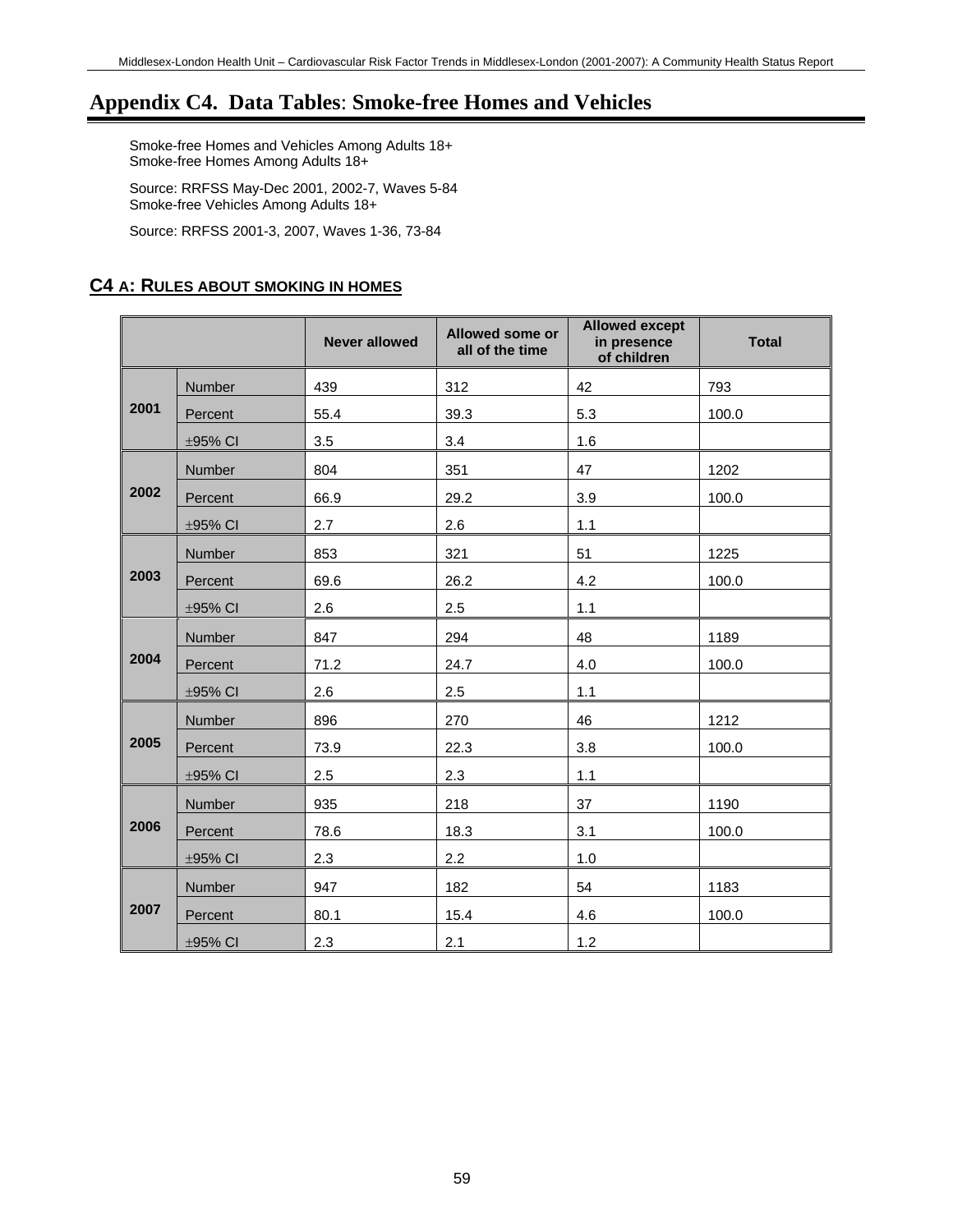| <b>Sex</b> |        |               |         |              |           |         |              |       |  |
|------------|--------|---------------|---------|--------------|-----------|---------|--------------|-------|--|
|            |        | <b>Yes</b>    |         |              | <b>No</b> |         |              |       |  |
|            |        | <b>Number</b> | Percent | $\pm$ 95% CI | Number    | Percent | $\pm$ 95% CI | Total |  |
| 2001       | Male   | 218           | 56.0    | 4.9          | 171       | 44.0    | 4.9          | 389   |  |
|            | Female | 221           | 54.7    | 4.9          | 183       | 45.3    | 4.9          | 404   |  |
|            | Total  | 439           | 55.4    | 3.5          | 354       | 44.6    | 3.5          | 793   |  |
|            | Male   | 366           | 65.5    | 3.9          | 193       | 34.5    | 3.9          | 559   |  |
| 2002       | Female | 437           | 68.2    | 3.6          | 204       | 31.8    | 3.6          | 641   |  |
|            | Total  | 803           | 66.9    | 2.7          | 397       | 33.1    | 2.7          | 1200  |  |
|            | Male   | 366           | 65.8    | 3.9          | 190       | 34.2    | 3.9          | 556   |  |
| 2003       | Female | 487           | 72.8    | 3.4          | 182       | 27.2    | 3.4          | 669   |  |
|            | Total  | 853           | 69.6    | $2.6\,$      | 372       | 30.4    | 2.6          | 1225  |  |
| 2004       | Male   | 390           | 72.8    | 3.8          | 146       | 27.2    | 3.8          | 536   |  |
|            | Female | 457           | 70.1    | 3.5          | 195       | 29.9    | 3.5          | 652   |  |
|            | Total  | 847           | 71.3    | 2.6          | 341       | 28.7    | 2.6          | 1188  |  |
| 2005       | Male   | 377           | 71.3    | 3.9          | 152       | 28.7    | 3.9          | 529   |  |
|            | Female | 519           | 76.0    | 3.2          | 164       | 24.0    | 3.2          | 683   |  |
|            | Total  | 896           | 73.9    | 2.5          | 316       | 26.1    | 2.5          | 1212  |  |
| 2006       | Male   | 402           | 77.6    | 3.6          | 116       | 22.4    | 3.6          | 518   |  |
|            | Female | 533           | 79.2    | 3.1          | 140       | 20.8    | 3.1          | 673   |  |
|            | Total  | 935           | 78.5    | 2.3          | 256       | 21.5    | 2.3          | 1191  |  |
| 2007       | Male   | 424           | 82.7    | 3.3          | 89        | 17.3    | 3.3          | 513   |  |
|            | Female | 523           | 78.2    | 3.1          | 146       | 21.8    | 3.1          | 669   |  |
|            | Total  | 947           | 80.1    | 2.3          | 235       | 19.9    | 2.3          | 1182  |  |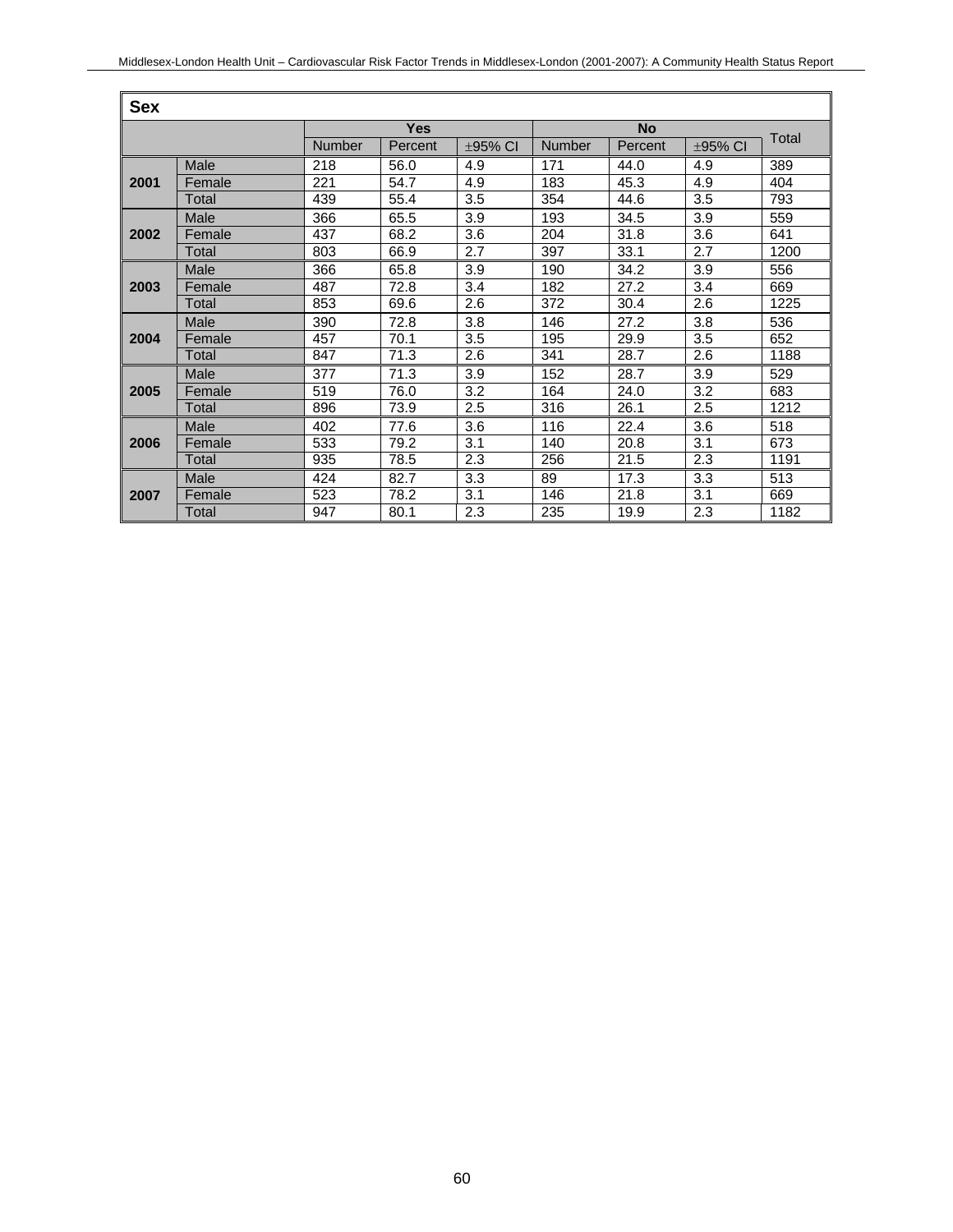# **C4 B: COMPLETELY SMOKE-FREE HOMES**

| <b>Sex</b> |        |            |         |              |           |         |              |       |
|------------|--------|------------|---------|--------------|-----------|---------|--------------|-------|
|            |        | <b>Yes</b> |         |              | <b>No</b> |         |              |       |
|            |        | Number     | Percent | $\pm$ 95% CI | Number    | Percent | $\pm$ 95% CI | Total |
| 2001       | Male   | 218        | 56.0    | 4.9          | 171       | 44.0    | 4.9          | 389   |
|            | Female | 221        | 54.7    | 4.9          | 183       | 45.3    | 4.9          | 404   |
|            | Total  | 439        | 55.4    | 3.5          | 354       | 44.6    | 3.5          | 793   |
|            | Male   | 366        | 65.5    | 3.9          | 193       | 34.5    | 3.9          | 559   |
| 2002       | Female | 437        | 68.2    | 3.6          | 204       | 31.8    | 3.6          | 641   |
|            | Total  | 803        | 66.9    | 2.7          | 397       | 33.1    | 2.7          | 1200  |
|            | Male   | 366        | 65.8    | 3.9          | 190       | 34.2    | 3.9          | 556   |
| 2003       | Female | 487        | 72.8    | 3.4          | 182       | 27.2    | 3.4          | 669   |
|            | Total  | 853        | 69.6    | 2.6          | 372       | 30.4    | 2.6          | 1225  |
|            | Male   | 390        | 72.8    | 3.8          | 146       | 27.2    | 3.8          | 536   |
| 2004       | Female | 457        | 70.1    | 3.5          | 195       | 29.9    | 3.5          | 652   |
|            | Total  | 847        | 71.3    | 2.6          | 341       | 28.7    | 2.6          | 1188  |
| 2005       | Male   | 377        | 71.3    | 3.9          | 152       | 28.7    | 3.9          | 529   |
|            | Female | 519        | 76.0    | 3.2          | 164       | 24.0    | 3.2          | 683   |
|            | Total  | 896        | 73.9    | 2.5          | 316       | 26.1    | 2.5          | 1212  |
| 2006       | Male   | 402        | 77.6    | 3.6          | 116       | 22.4    | 3.6          | 518   |
|            | Female | 533        | 79.2    | 3.1          | 140       | 20.8    | 3.1          | 673   |
|            | Total  | 935        | 78.5    | 2.3          | 256       | 21.5    | 2.3          | 1191  |
| 2007       | Male   | 424        | 82.7    | 3.3          | 89        | 17.3    | 3.3          | 513   |
|            | Female | 523        | 78.2    | 3.1          | 146       | 21.8    | 3.1          | 669   |
|            | Total  | 947        | 80.1    | 2.3          | 235       | 19.9    | 2.3          | 1182  |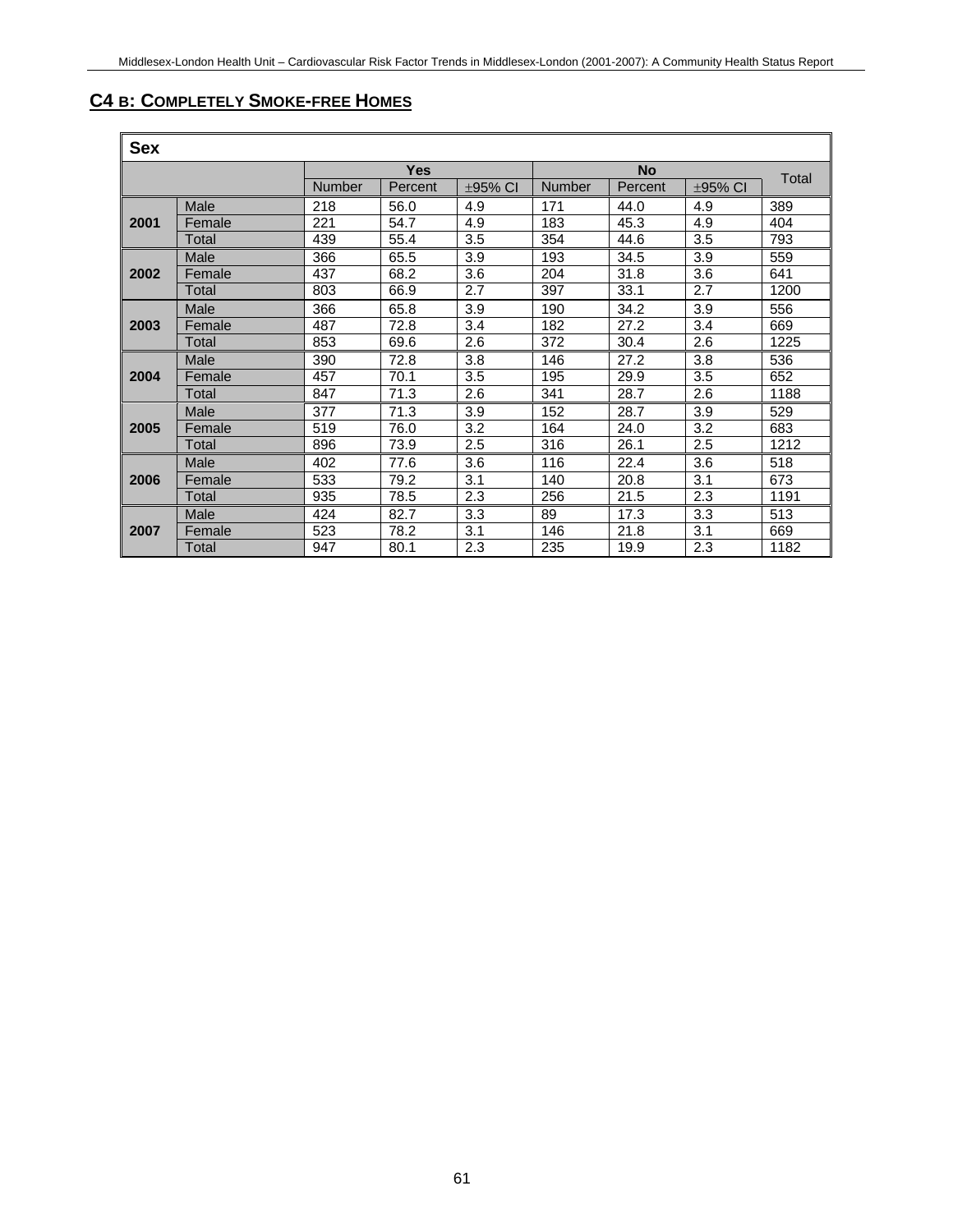| <b>Age Group</b> |           |                  |         |                  |                 |                   |                  |       |
|------------------|-----------|------------------|---------|------------------|-----------------|-------------------|------------------|-------|
|                  |           | Yes              |         |                  | <b>No</b>       |                   |                  |       |
|                  |           | Number           | Percent | ±95% CI          | Number          | Percent           | ±95% CI          | Total |
| 2001             | 18-24     | 66               | 50.4    | 8.6              | 65              | 49.6              | 8.6              | 131   |
|                  | 25-44     | 158              | 53.4    | $\overline{5.7}$ | 138             | 46.6              | $\overline{5.7}$ | 296   |
|                  | 45-64     | 151              | 58.5    | 6.0              | 107             | 41.5              | 6.0              | 258   |
|                  | $65+$     | 54               | 55.7    | 9.9              | 43              | 44.3              | 9.9              | 97    |
|                  | Total     | 429              | 54.9    | 3.5              | 353             | 45.1              | 3.5              | 782   |
|                  | 18-24     | 136              | 62.1    | 6.4              | 83              | 37.9              | 6.4              | 219   |
|                  | 25-44     | 282              | 65.6    | 4.5              | 148             | 34.4              | 4.5              | 430   |
| 2002             | 45-64     | 258              | 70.1    | 4.7              | 110             | 29.9              | 4.7              | 368   |
|                  | $65+$     | 109              | 67.7    | 7.2              | 52              | 32.3              | 7.2              | 161   |
|                  | Total     | 785              | 66.6    | 2.7              | 393             | 33.4              | 2.7              | 1178  |
|                  | 18-24     | 132              | 64.7    | 6.6              | 72              | 35.3              | 6.6              | 204   |
|                  | 25-44     | 329              | 73.4    | 4.1              | 119             | 26.6              | 4.1              | 448   |
| 2003             | $45 - 64$ | 253              | 66.8    | 4.7              | 126             | 33.2              | 4.7              | 379   |
|                  | $65+$     | 124              | 70.1    | 6.7              | $\overline{53}$ | 29.9              | 6.7              | 177   |
|                  | Total     | 838              | 69.4    | $\overline{2.6}$ | 370             | 30.6              | $\overline{2.6}$ | 1208  |
|                  | 18-24     | 102              | 61.8    | 7.4              | 63              | 38.2              | 7.4              | 165   |
|                  | 25-44     | $\overline{323}$ | 75.1    | 4.1              | 107             | 24.9              | 4.1              | 430   |
| 2004             | 45-64     | $\overline{275}$ | 69.3    | 4.5              | 122             | 30.7              | 4.5              | 397   |
|                  | $65+$     | 133              | 74.7    | 6.4              | 45              | 25.3              | 6.4              | 178   |
|                  | Total     | 833              | 71.2    | $\overline{2.6}$ | 337             | 28.8              | $\overline{2.6}$ | 1170  |
| 2005             | 18-24     | 106              | 60.2    | $\overline{7.2}$ | $\overline{70}$ | 39.8              | 7.2              | 176   |
|                  | $25 - 44$ | 350              | 77.6    | $\overline{3.8}$ | 101             | 22.4              | $\overline{3.8}$ | 451   |
|                  | 45-64     | 297              | 73.2    | 4.3              | 109             | 26.8              | 4.3              | 406   |
|                  | $65+$     | 128              | 80.0    | 6.2              | $\overline{32}$ | 20.0              | 6.2              | 160   |
|                  | Total     | 881              | 73.8    | 2.5              | 312             | 26.2              | 2.5              | 1193  |
|                  | 18-24     | $\overline{123}$ | 77.8    | 6.5              | $\overline{35}$ | $\overline{22.2}$ | 6.5              | 158   |
|                  | 25-44     | $\overline{307}$ | 79.5    | 4.0              | 79              | $\overline{2}0.5$ | 4.0              | 386   |
| 2006             | 45-64     | 348              | 78.2    | 3.8              | 97              | 21.8              | 3.8              | 445   |
|                  | $65+$     | 147              | 77.4    | 6.0              | 43              | 22.6              | 6.0              | 190   |
|                  | Total     | 925              | 78.5    | 2.3              | 254             | 21.5              | 2.3              | 1179  |
|                  | 18-24     | 67               | 71.3    | 9.1              | 27              | 28.7              | 9.1              | 94    |
|                  | 25-44     | 333              | 83.0    | $\overline{3.7}$ | 68              | 17.0              | $\overline{3.7}$ | 401   |
| 2007             | 45-64     | $\overline{375}$ | 78.5    | 3.7              | 103             | 21.5              | 3.7              | 478   |
|                  | $65+$     | 154              | 80.6    | 5.6              | $\overline{37}$ | 19.4              | 5.6              | 191   |
|                  | Total     | 929              | 79.8    | 2.3              | 235             | 20.2              | 2.3              | 1164  |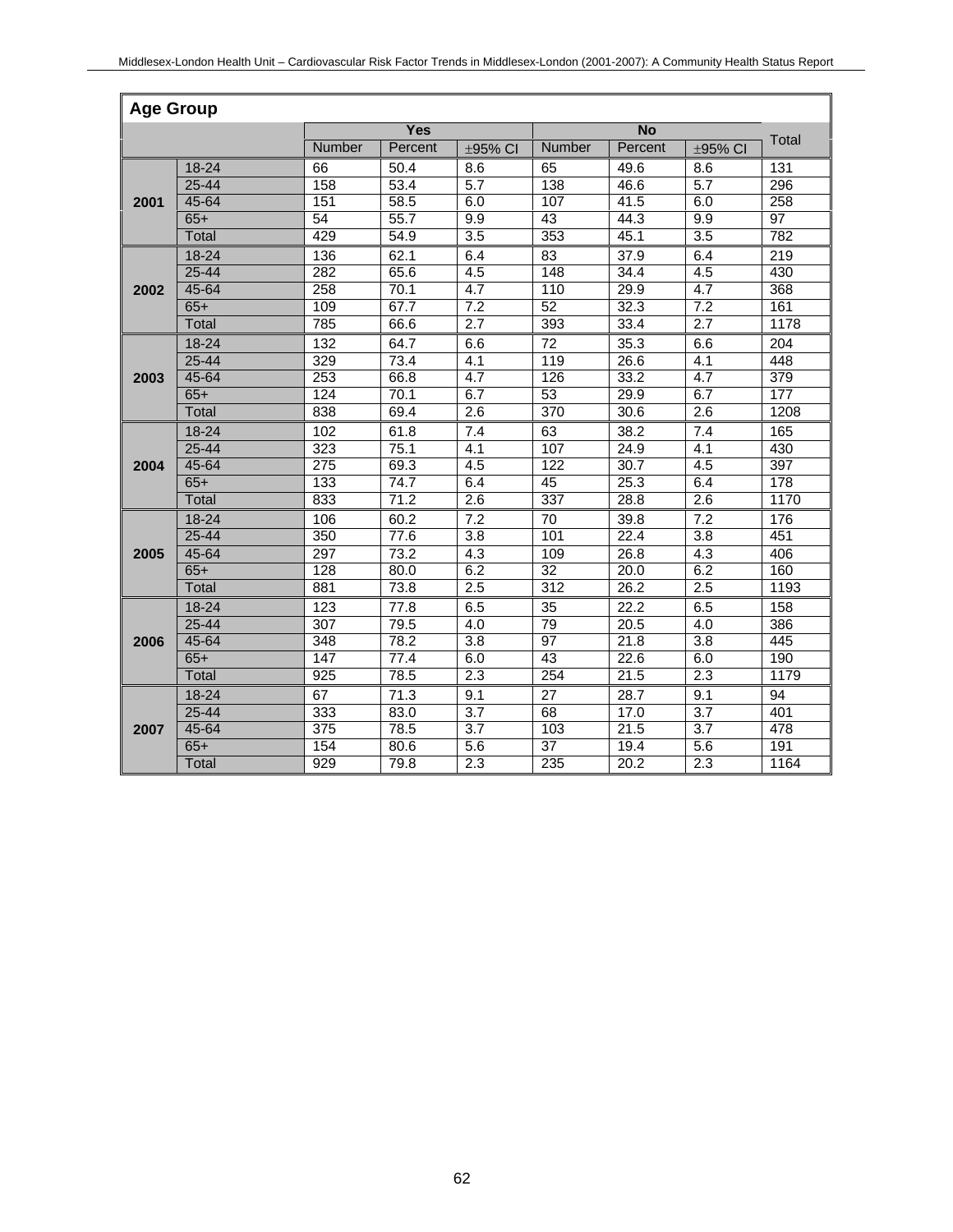|      | <b>SEX by AGE</b> |                  |            |                  |                   |                   |                  |                  |  |  |
|------|-------------------|------------------|------------|------------------|-------------------|-------------------|------------------|------------------|--|--|
|      |                   |                  | <b>Yes</b> |                  |                   | <b>No</b>         |                  |                  |  |  |
|      |                   | Number           | Percent    | ±95% CI          | <b>Number</b>     | Percent           | $\pm$ 95% CI     | Total            |  |  |
|      | Male 18-34        | 73               | 54.5       | 8.4              | 61                | 45.5              | 8.4              | 134              |  |  |
|      | Male 35+          | 140              | 56.0       | 6.2              | 110               | 44.0              | 6.2              | 250              |  |  |
| 2001 | Female 18-34      | $\overline{57}$  | 50.0       | 9.2              | $\overline{57}$   | 50.0              | 9.2              | 114              |  |  |
|      | Female 35+        | 160              | 55.9       | 5.8              | 126               | 44.1              | 5.8              | 286              |  |  |
|      | Total             | 430              | 54.8       | $\overline{3.5}$ | 354               | 45.2              | $\overline{3.5}$ | 784              |  |  |
|      | Male 18-34        | 118              | 57.6       | 6.8              | $\overline{87}$   | 42.4              | 6.8              | 205              |  |  |
|      | Male 35+          | 243              | 69.6       | 4.8              | 106               | 30.4              | 4.8              | 349              |  |  |
| 2002 | Female 18-34      | 148              | 70.5       | 6.2              | 62                | 29.5              | 6.2              | 210              |  |  |
|      | Female 35+        | 276              | 66.7       | 4.5              | 138               | 33.3              | 4.5              | 414              |  |  |
|      | Total             | 785              | 66.6       | 2.7              | 393               | 33.4              | 2.7              | 1178             |  |  |
|      | Male 18-34        | 118              | 60.5       | 6.9              | 77                | 39.5              | 6.9              | 195              |  |  |
|      | Male $35+$        | 244              | 68.5       | 4.8              | 112               | 31.5              | 4.8              | 356              |  |  |
| 2003 | Female 18-34      | 167              | 75.9       | 5.7              | $\overline{53}$   | 24.1              | 5.7              | $\overline{220}$ |  |  |
|      | Female 35+        | 307              | 70.6       | 4.3              | 128               | 29.4              | 4.3              | 435              |  |  |
|      | Total             | 836              | 69.3       | 2.6              | 370               | 30.7              | 2.6              | 1206             |  |  |
|      | Male 18-34        | 102              | 61.8       | 7.4              | 63                | 38.2              | 7.4              | 165              |  |  |
|      | Male 35+          | 323              | 75.1       | 4.1              | 107               | 24.9              | 4.1              | 430              |  |  |
| 2004 | Female 18-34      | 275              | 69.3       | 4.5              | 122               | 30.7              | 4.5              | 397              |  |  |
|      | Female 35+        | 133              | 74.7       | 6.4              | 45                | 25.3              | 6.4              | 178              |  |  |
|      | Total             | 833              | 71.2       | $\overline{2.6}$ | 337               | 28.8              | 2.6              | 1170             |  |  |
|      | Male 18-34        | 103              | 59.5       | 7.3              | 70                | 40.5              | 7.3              | 173              |  |  |
|      | Male $35+$        | 270              | 76.9       | 4.4              | 81                | 23.1              | 4.4              | 351              |  |  |
| 2005 | Female 18-34      | 148              | 75.9       | 6.0              | 47                | 24.1              | 6.0              | 195              |  |  |
|      | Female 35+        | 361              | 76.0       | $\overline{3.8}$ | 114               | 24.0              | $\overline{3.8}$ | 475              |  |  |
|      | <b>Total</b>      | 882              | 73.9       | 2.5              | 312               | 26.1              | 2.5              | 1194             |  |  |
|      | Male 18-34        | 106              | 76.3       | 7.1              | $\overline{33}$   | 23.7              | 7.1              | 139              |  |  |
|      | Male 35+          | 293              | 78.1       | 4.2              | $\overline{82}$   | 21.9              | 4.2              | $\overline{375}$ |  |  |
| 2006 | Female 18-34      | 154              | 80.6       | 5.6              | 37                | 19.4              | 5.6              | 191              |  |  |
|      | Female 35+        | 373              | 78.5       | 3.7              | 102               | 21.5              | 3.7              | 475              |  |  |
|      | <b>Total</b>      | $\overline{926}$ | 78.5       | 2.3              | 254               | 21.5              | 2.3              | 1180             |  |  |
|      | Male 18-34        | 102              | 80.3       | 6.9              | 25                | 19.7              | 6.9              | 127              |  |  |
|      | Male 35+          | 317              | 83.2       | 3.8              | 64                | 16.8              | 3.8              | 381              |  |  |
| 2007 | Female 18-34      | $\overline{113}$ | 79.0       | 6.7              | 30                | 21.0              | 6.7              | $\frac{1}{143}$  |  |  |
|      | Female 35+        | 395              | 77.5       | 3.6              | $\frac{115}{115}$ | 22.5              | 3.6              | 510              |  |  |
|      | Total             | $\overline{927}$ | 79.8       | 2.3              | 234               | $\overline{20.2}$ | 2.3              | 1161             |  |  |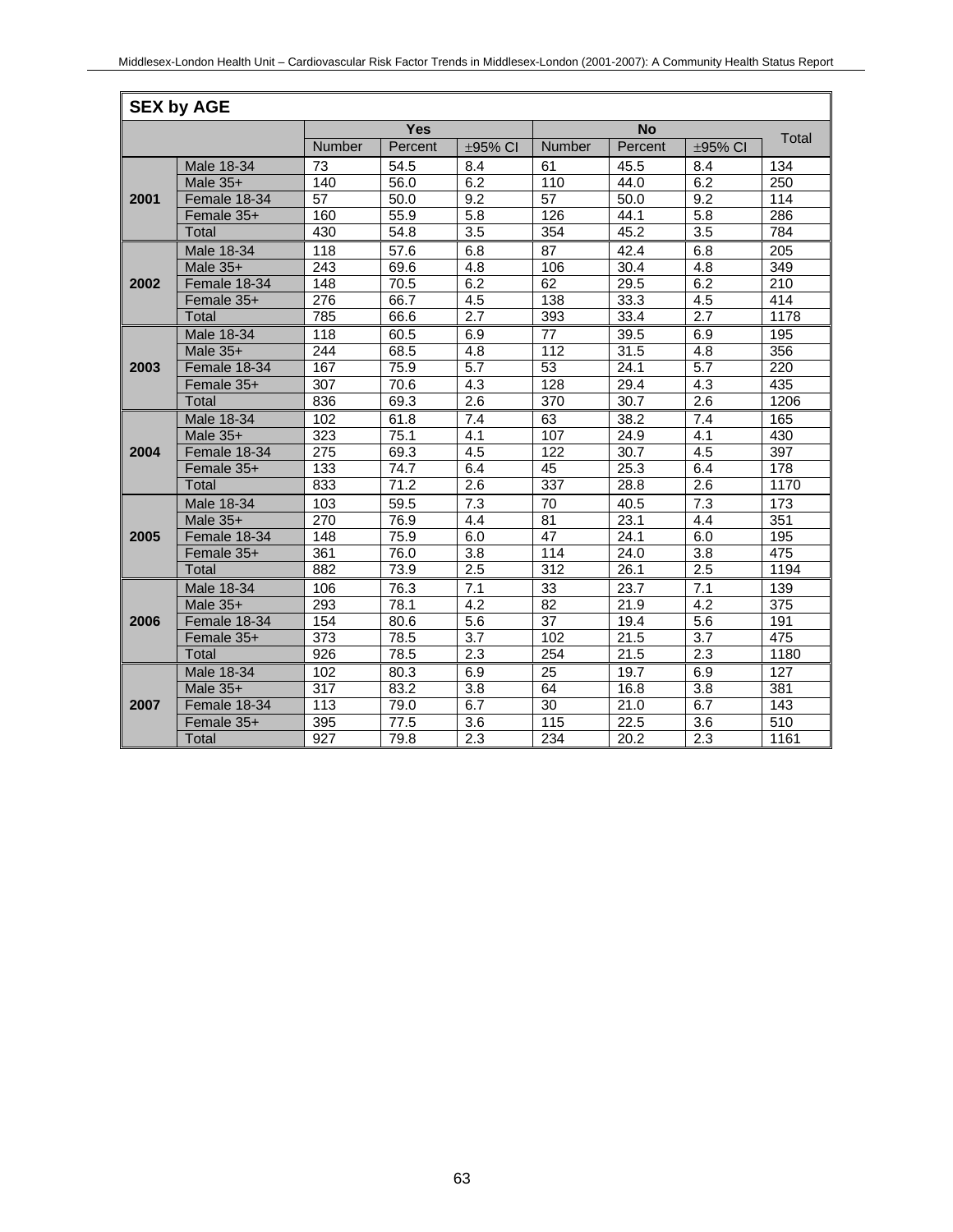|      | <b>Education</b>                                                                                                                           |                  |                   |                  |                 |                   |                  |       |  |  |
|------|--------------------------------------------------------------------------------------------------------------------------------------------|------------------|-------------------|------------------|-----------------|-------------------|------------------|-------|--|--|
|      |                                                                                                                                            |                  | <b>Yes</b>        |                  |                 | <b>No</b>         |                  |       |  |  |
|      |                                                                                                                                            | Number           | Percent           | ±95% CI          | <b>Number</b>   | Percent           | ±95% CI          | Total |  |  |
|      | <high school<="" th=""><th>42</th><th>46.2</th><th>10.2</th><th>49</th><th>53.8</th><th>10.2</th><th>91</th></high>                        | 42               | 46.2              | 10.2             | 49              | 53.8              | 10.2             | 91    |  |  |
|      | <b>High school</b>                                                                                                                         | 158              | 50.2              | $\overline{5.5}$ | 157             | 49.8              | 5.5              | 315   |  |  |
| 2001 | <b>Completed post</b><br>secondary                                                                                                         | $\overline{237}$ | 62.0              | 4.9              | 145             | 38.0              | 4.9              | 382   |  |  |
|      | Total                                                                                                                                      | 437              | 55.5              | 3.5              | 351             | 44.5              | 3.5              | 788   |  |  |
|      | <high school<="" th=""><th>72</th><th>51.1</th><th>8.3</th><th>69</th><th>48.9</th><th>8.3</th><th>141</th></high>                         | 72               | 51.1              | 8.3              | 69              | 48.9              | 8.3              | 141   |  |  |
|      | High school                                                                                                                                | 299              | 61.6              | $\overline{4.3}$ | 186             | 38.4              | $\overline{4.3}$ | 485   |  |  |
| 2002 | Completed post<br>secondary                                                                                                                | 424              | 74.9              | $\overline{3.6}$ | 142             | 25.1              | $\overline{3.6}$ | 566   |  |  |
|      | Total                                                                                                                                      | 795              | 66.7              | $\overline{2.7}$ | 397             | 33.3              | $\overline{2.7}$ | 1192  |  |  |
|      | <high school<="" th=""><th>80</th><th>62.0</th><th>8.4</th><th>49</th><th>38.0</th><th>8.4</th><th>129</th></high>                         | 80               | 62.0              | 8.4              | 49              | 38.0              | 8.4              | 129   |  |  |
|      | High school                                                                                                                                | 280              | 62.5              | 4.5              | 168             | 37.5              | 4.5              | 448   |  |  |
| 2003 | <b>Completed post</b><br>secondary                                                                                                         | 487              | 76.3              | $\overline{3.3}$ | 151             | 23.7              | $\overline{3.3}$ | 638   |  |  |
|      | Total                                                                                                                                      | 847              | 69.7              | 2.6              | 368             | 30.3              | 2.6              | 1215  |  |  |
|      | <high school<="" th=""><th>80</th><th>58.8</th><th>8.3</th><th>56</th><th>41.2</th><th>8.3</th><th>136</th></high>                         | 80               | 58.8              | 8.3              | 56              | 41.2              | 8.3              | 136   |  |  |
|      | High school                                                                                                                                | 273              | 64.2              | 4.6              | 152             | 35.8              | 4.6              | 425   |  |  |
| 2004 | <b>Completed post</b><br>secondary                                                                                                         | 485              | 79.0              | 3.2              | 129             | 21.0              | 3.2              | 614   |  |  |
|      | <b>Total</b>                                                                                                                               | 838              | $\overline{71.3}$ | $\overline{2.6}$ | 337             | 28.7              | $\overline{2.6}$ | 1175  |  |  |
|      | <high school<="" th=""><th>61</th><th>54.5</th><th>9.2</th><th>51</th><th>45.5</th><th>9.2</th><th>112</th></high>                         | 61               | 54.5              | 9.2              | 51              | 45.5              | 9.2              | 112   |  |  |
|      | High school                                                                                                                                | 339              | 72.9              | $\overline{4.0}$ | 126             | 27.1              | 4.0              | 465   |  |  |
| 2005 | Completed post<br>secondary                                                                                                                | 490              | 78.3              | 3.2              | 136             | 21.7              | 3.2              | 626   |  |  |
|      | Total                                                                                                                                      | 890              | 74.0              | 2.5              | 313             | 26.0              | 2.5              | 1203  |  |  |
|      | <high school<="" th=""><th>77</th><th>61.6</th><th>8.5</th><th><math>\overline{48}</math></th><th>38.4</th><th>8.5</th><th>125</th></high> | 77               | 61.6              | 8.5              | $\overline{48}$ | 38.4              | 8.5              | 125   |  |  |
|      | <b>High school</b>                                                                                                                         | 309              | 75.2              | 4.2              | 102             | 24.8              | 4.2              | 411   |  |  |
| 2006 | Completed post<br>secondary                                                                                                                | 546              | 84.1              | 2.8              | 103             | 15.9              | 2.8              | 649   |  |  |
|      | Total                                                                                                                                      | 932              | 78.6              | 2.3              | 253             | 21.4              | 2.3              | 1185  |  |  |
|      | <high school<="" th=""><th>82</th><th>72.6</th><th>8.2</th><th>31</th><th>27.4</th><th>8.2</th><th>113</th></high>                         | 82               | 72.6              | 8.2              | 31              | 27.4              | 8.2              | 113   |  |  |
|      | High school                                                                                                                                | 320              | 73.2              | 4.2              | 117             | 26.8              | $\overline{4.2}$ | 437   |  |  |
| 2007 | <b>Completed post</b><br>secondary                                                                                                         | 536              | 86.0              | 2.7              | 87              | $\overline{1}4.0$ | 2.7              | 623   |  |  |
|      | Total                                                                                                                                      | 938              | 80.0              | 2.3              | 235             | 20.0              | 2.3              | 1173  |  |  |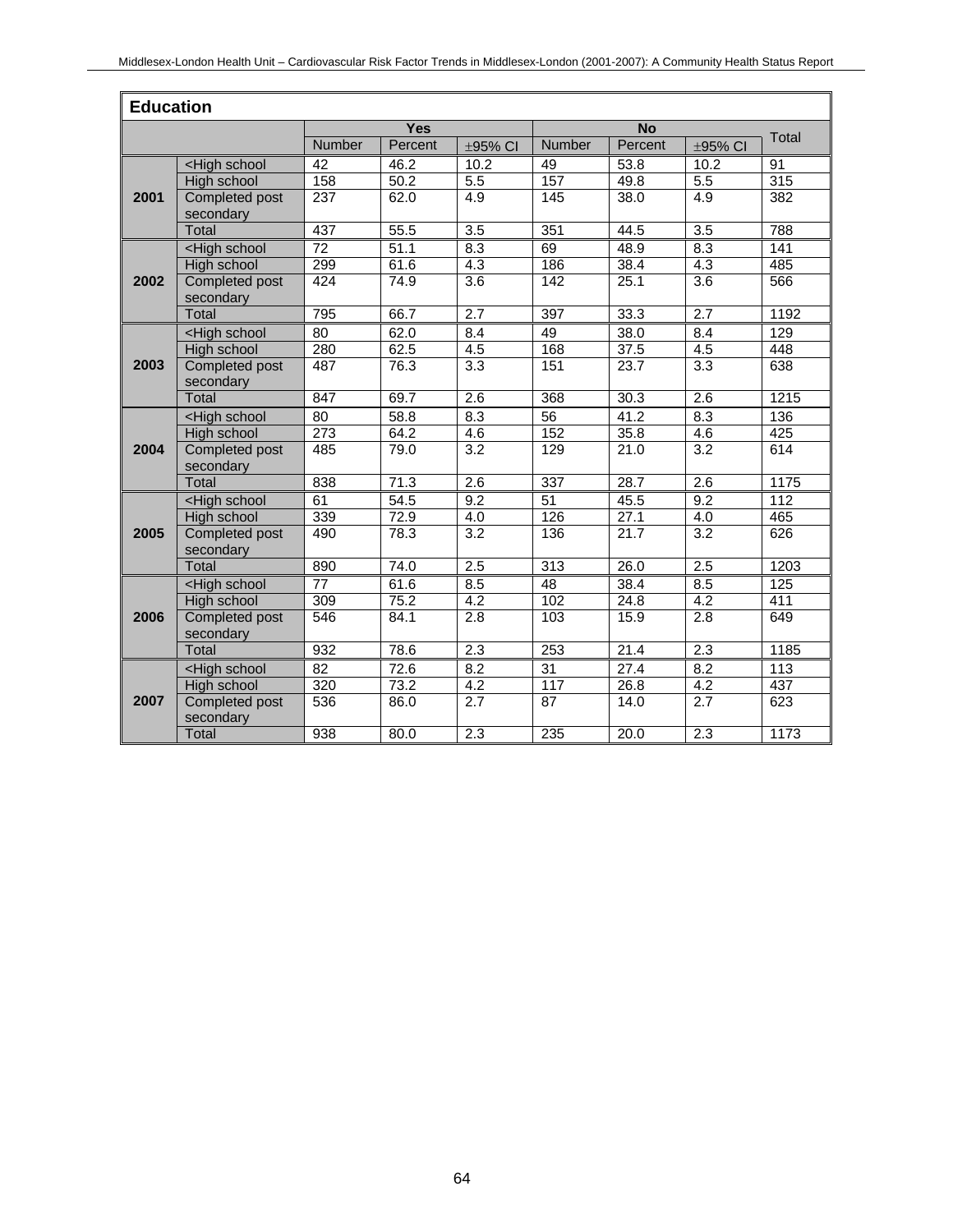|      | <b>Smoking Status</b> |               |            |              |               |           |              |       |  |
|------|-----------------------|---------------|------------|--------------|---------------|-----------|--------------|-------|--|
|      |                       |               | <b>Yes</b> |              |               | <b>No</b> |              |       |  |
|      |                       | <b>Number</b> | Percent    | $\pm$ 95% CI | <b>Number</b> | Percent   | $\pm$ 95% CI | Total |  |
|      | Non-smoker            | 399           | 66.2       | 3.8          | 204           | 33.8      | 3.8          | 603   |  |
| 2001 | Current smoker        | 40            | 21.3       | 5.9          | 148           | 78.7      | 5.9          | 188   |  |
|      | Total                 | 439           | 55.5       | 3.5          | 352           | 44.5      | 3.5          | 791   |  |
|      | Non-smoker            | 713           | 76.2       | 2.7          | 223           | 23.8      | 2.7          | 936   |  |
| 2002 | <b>Current smoker</b> | 88            | 33.7       | 5.7          | 173           | 66.3      | 5.7          | 261   |  |
|      | Total                 | 801           | 66.9       | 2.7          | 396           | 33.1      | 2.7          | 1197  |  |
|      | Non-smoker            | 766           | 77.8       | 2.6          | 218           | 22.2      | 2.6          | 984   |  |
| 2003 | Current smoker        | 86            | 36.4       | 6.1          | 150           | 63.6      | 6.1          | 236   |  |
|      | Total                 | 852           | 69.8       | 2.6          | 368           | 30.2      | 2.6          | 1220  |  |
|      | Non-smoker            | 765           | 80.0       | 2.5          | 191           | 20.0      | 2.5          | 956   |  |
| 2004 | <b>Current smoker</b> | 79            | 34.5       | 6.2          | 150           | 65.5      | 6.2          | 229   |  |
|      | Total                 | 844           | 71.2       | 2.6          | 341           | 28.8      | 2.6          | 1185  |  |
|      | Non-smoker            | 764           | 79.8       | 2.5          | 193           | 20.2      | 2.5          | 957   |  |
| 2005 | <b>Current smoker</b> | 127           | 51.0       | 6.2          | 122           | 49.0      | 6.2          | 249   |  |
|      | Total                 | 891           | 73.9       | 2.5          | 315           | 26.1      | 2.5          | 1206  |  |
|      | Non-smoker            | 820           | 85.0       | 2.3          | 145           | 15.0      | 2.3          | 965   |  |
| 2006 | <b>Current smoker</b> | 114           | 50.9       | 6.5          | 110           | 49.1      | 6.5          | 224   |  |
|      | Total                 | 934           | 78.6       | 2.3          | 255           | 21.4      | 2.3          | 1189  |  |
|      | Non-smoker            | 830           | 87.7       | 2.1          | 116           | $12.3*$   | 2.1          | 946   |  |
| 2007 | <b>Current smoker</b> | 114           | 48.7       | 6.4          | 120           | 51.3      | 6.4          | 234   |  |
|      | Total                 | 944           | 80.0       | 2.3          | 236           | 20.0      | 2.3          | 1180  |  |

\* High coefficient of variation; interpret with caution.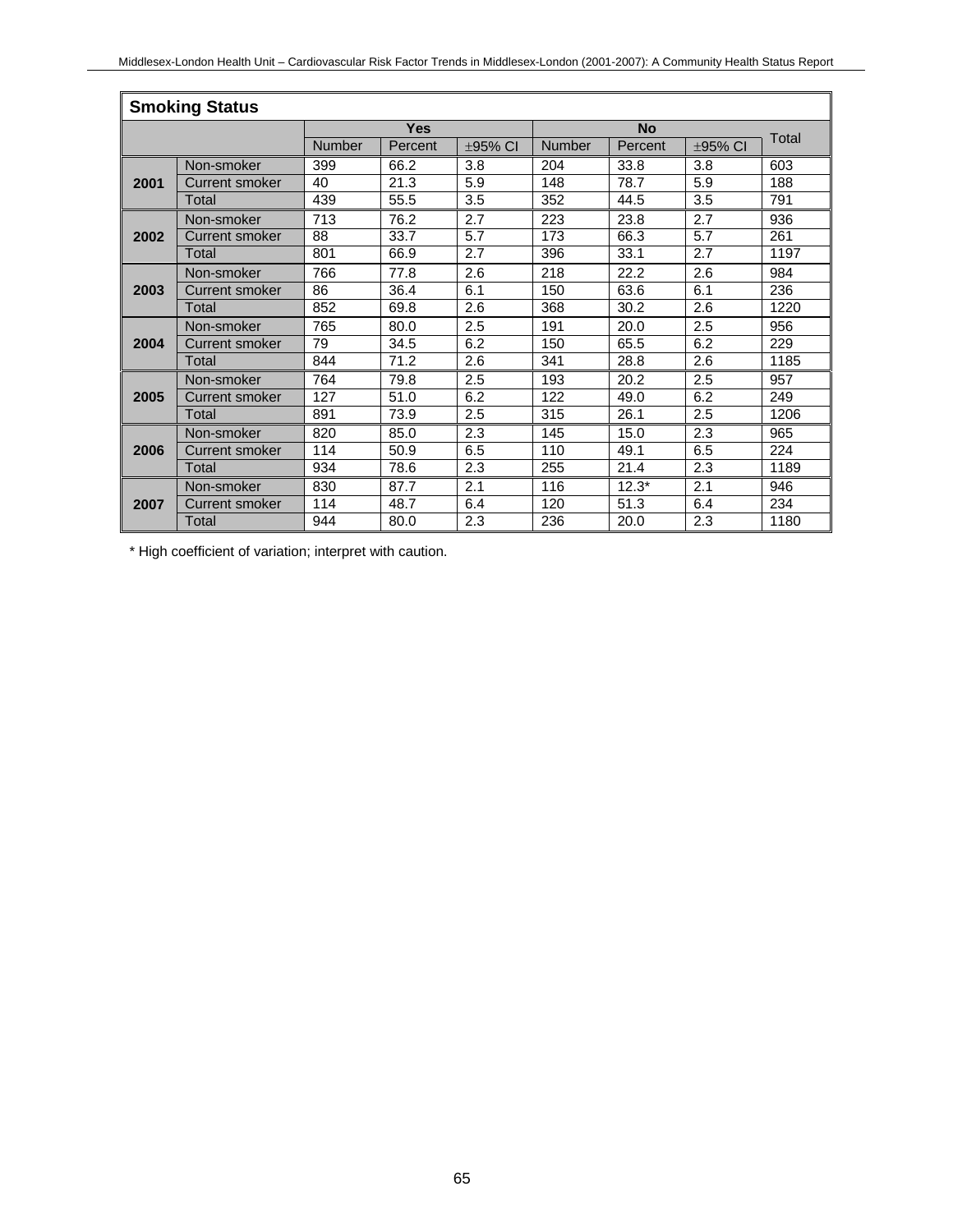#### **C4 C: RULES ABOUT SMOKING IN VEHICLES**

|      |               | <b>Never allowed</b> | Allowed some or<br>all of the time | <b>Allowed except</b><br>in presence of<br>children | <b>Total</b> |
|------|---------------|----------------------|------------------------------------|-----------------------------------------------------|--------------|
|      | <b>Number</b> | 792                  | 258                                | 97                                                  | 1147         |
| 2001 | Percent       | 69.0                 | 22.5                               | 8.5                                                 | 100.0        |
|      | $\pm$ 95% CI  | 2.7                  | 2.4                                | 1.6                                                 |              |
|      | <b>Number</b> | 844                  | 221                                | 82                                                  | 1147         |
| 2002 | Percent       | 73.6                 | 19.3                               | 7.1                                                 | 100.0        |
|      | $\pm$ 95% CI  | 2.6                  | 2.3                                | 1.5                                                 |              |
|      | <b>Number</b> | 880                  | 204                                | 98                                                  | 1182         |
| 2003 | Percent       | 74.5                 | 17.3                               | 8.3                                                 | 100.0        |
|      | $\pm$ 95% CI  | 2.5                  | 2.2                                | 1.6                                                 |              |
|      | <b>Number</b> | 925                  | 128                                | 86                                                  | 1139         |
| 2007 | Percent       | 81.2                 | 11.2                               | 7.6                                                 | 100.0        |
|      | $\pm$ 95% CI  | 2.3                  | 1.8                                | 1.5                                                 |              |

#### **C4 D: COMPLETELY SMOKE-FREE VEHICLES**

| <b>Sex</b> |        |               |            |               |               |           |              |       |
|------------|--------|---------------|------------|---------------|---------------|-----------|--------------|-------|
|            |        |               | <b>Yes</b> |               |               | <b>No</b> |              |       |
|            |        | <b>Number</b> | Percent    | $\pm 95\%$ CI | <b>Number</b> | Percent   | $\pm$ 95% CI | Total |
|            | Male   | 355           | 65.9       | 4.0           | 184           | 34.1      | 4.0          | 539   |
| 2001       | Female | 437           | 71.9       | 3.6           | 171           | 28.1      | 3.6          | 608   |
|            | Total  | 792           | 69.0       | 2.7           | 355           | 31.0      | 2.7          | 1147  |
|            | Male   | 368           | 71.2       | 3.9           | 149           | 28.8      | 3.9          | 517   |
| 2002       | Female | 476           | 75.6       | 3.4           | 154           | 24.4      | 3.4          | 630   |
|            | Total  | 844           | 73.6       | 2.6           | 303           | 26.4      | 2.6          | 1147  |
|            | Male   | 370           | 70.3       | 3.9           | 156           | 29.7      | 3.9          | 526   |
| 2003       | Female | 510           | 77.7       | 3.2           | 146           | 22.3      | 3.2          | 656   |
|            | Total  | 880           | 74.5       | 2.5           | 302           | 25.5      | 2.5          | 1182  |
|            | Male   | 380           | 79.5       | 3.6           | 98            | 20.5      | 3.6          | 478   |
| 2007       | Female | 545           | 82.5       | 2.9           | 116           | 17.5      | 2.9          | 661   |
|            | Total  | 925           | 81.2       | 2.3           | 214           | 18.8      | 2.3          | 1139  |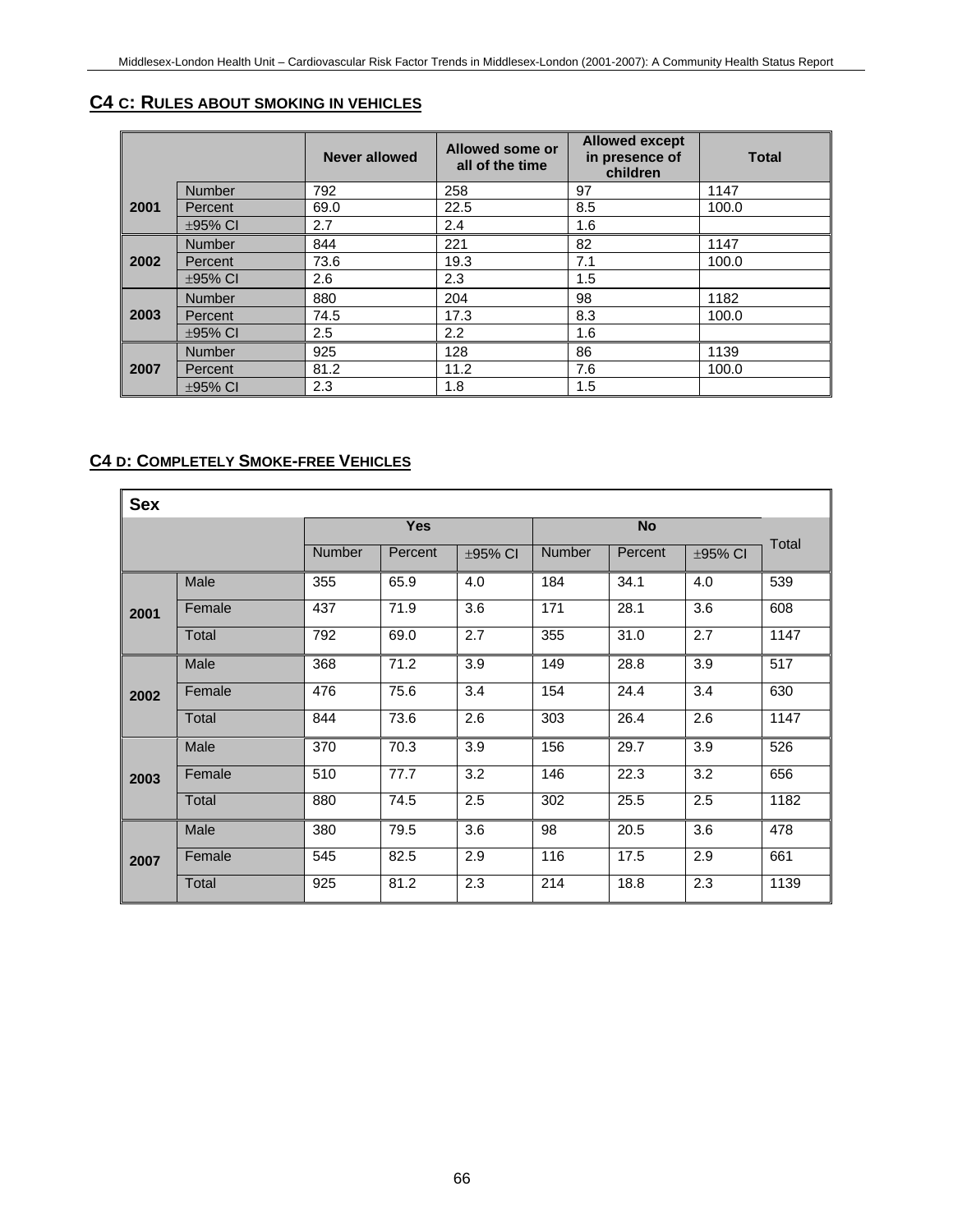|      | <b>Age-Group</b> |               |            |         |               |           |         |       |  |  |  |
|------|------------------|---------------|------------|---------|---------------|-----------|---------|-------|--|--|--|
|      |                  |               | <b>Yes</b> |         |               | <b>No</b> |         | Total |  |  |  |
|      |                  | <b>Number</b> | Percent    | ±95% CI | <b>Number</b> | Percent   | ±95% CI |       |  |  |  |
|      | $18 - 24$        | 85            | 61.6       | 8.1     | 53            | 38.4      | 8.1     | 138   |  |  |  |
|      | 25-44            | 307           | 64.8       | 4.3     | 167           | 35.2      | 4.3     | 474   |  |  |  |
| 2001 | 45-64            | 256           | 72.9       | 4.6     | 95            | 27.1      | 4.6     | 351   |  |  |  |
|      | $65+$            | 130           | 77.4       | 6.3     | 38            | 22.6      | 6.3     | 168   |  |  |  |
|      | Total            | 778           | 68.8       | 2.7     | 353           | 31.2      | 2.7     | 1131  |  |  |  |
|      | 18-24            | 99            | 58.2       | 7.4     | 71            | 41.8      | 7.4     | 170   |  |  |  |
| 2002 | 25-44            | 300           | 69.3       | 4.3     | 133           | 30.7      | 4.3     | 433   |  |  |  |
|      | 45-64            | 278           | 80.3       | 4.2     | 68            | 19.7      | 4.2     | 346   |  |  |  |
|      | $65+$            | 148           | 84.1       | 5.4     | 28            | 15.9      | 5.4     | 176   |  |  |  |
|      | Total            | 825           | 73.3       | 2.6     | 300           | 26.7      | 2.6     | 1125  |  |  |  |
|      | 18-24            | 88            | 61.5       | 8.0     | 55            | 38.5      | 8.0     | 143   |  |  |  |
|      | $25 - 44$        | 331           | 73.2       | 4.1     | 121           | 26.8      | 4.1     | 452   |  |  |  |
| 2003 | 45-64            | 284           | 76.3       | 4.3     | 88            | 23.7      | 4.3     | 372   |  |  |  |
|      | $65+$            | 161           | 81.3       | 5.4     | 37            | 18.7      | 5.4     | 198   |  |  |  |
|      | Total            | 864           | 74.2       | 2.5     | 301           | 25.8      | 2.5     | 1165  |  |  |  |
|      | 18-24            | 43            | 67.2       | 11.5    | 21            | 32.8      | 11.5    | 64    |  |  |  |
| 2007 | 25-44            | 301           | 77.6       | 4.2     | 87            | 22.4      | 4.2     | 388   |  |  |  |
|      | 45-64            | 368           | 83.3       | 3.5     | 74            | 16.7      | 3.5     | 442   |  |  |  |
|      | $65+$            | 196           | 86.3       | 4.5     | 31            | 13.7      | 4.5     | 227   |  |  |  |

|      | Sex by Age   |               |            |              |               |           |         |       |  |  |
|------|--------------|---------------|------------|--------------|---------------|-----------|---------|-------|--|--|
|      |              |               | <b>Yes</b> |              |               | <b>No</b> |         | Total |  |  |
|      |              | <b>Number</b> | Percent    | $\pm$ 95% CI | <b>Number</b> | Percent   | ±95% CI |       |  |  |
|      | Male 18-34   | 108           | 62.1       | 7.2          | 66            | 37.9      | 7.2     | 174   |  |  |
|      | Male $35+$   | 241           | 67.5       | 4.9          | 116           | 32.5      | 4.9     | 357   |  |  |
| 2001 | Female 18-34 | 109           | 63.4       | 7.2          | 63            | 36.6      | 7.2     | 172   |  |  |
|      | Female 35+   | 320           | 74.8       | 4.1          | 108           | 25.2      | 4.1     | 428   |  |  |
|      | Total        | 778           | 68.8       | 2.7          | 353           | 31.2      | 2.7     | 1131  |  |  |
|      | Male 18-34   | 103           | 59.9       | 7.3          | 69            | 40.1      | 7.3     | 172   |  |  |
|      | Male $35+$   | 261           | 76.8       | 4.5          | 79            | 23.2      | 4.5     | 340   |  |  |
| 2002 | Female 18-34 | 125           | 66.8       | 6.7          | 62            | 33.2      | 6.7     | 187   |  |  |
|      | Female 35+   | 336           | 78.9       | 3.9          | 90            | 21.1      | 3.9     | 426   |  |  |
|      | Total        | 825           | 73.3       | 2.6          | 300           | 26.7      | 2.6     | 1125  |  |  |
|      | Male 18-34   | 95            | 59.4       | 7.6          | 65            | 40.6      | 7.6     | 160   |  |  |
|      | Male $35+$   | 270           | 74.8       | 4.5          | 91            | 25.2      | 4.5     | 361   |  |  |
| 2003 | Female 18-34 | 138           | 71.1       | 6.4          | 56            | 28.9      | 6.4     | 194   |  |  |
|      | Female 35+   | 361           | 80.2       | 3.7          | 89            | 19.8      | 3.7     | 450   |  |  |
|      | Total        | 864           | 74.2       | 2.5          | 301           | 25.8      | 2.5     | 1165  |  |  |
|      | Male 18-34   | 72            | 66.1       | 8.9          | 37            | 33.9      | 8.9     | 109   |  |  |
|      | Male $35+$   | 304           | 83.3       | 3.8          | 61            | 16.7      | 3.8     | 365   |  |  |
| 2007 | Female 18-34 | 97            | 74.6       | 7.5          | 33            | 25.4      | 7.5     | 130   |  |  |
|      | Female 35+   | 435           | 84.1       | 3.1          | 82            | 15.9      | 3.1     | 517   |  |  |
|      | Total        | 908           | 81.0       | 2.3          | 213           | 19.0      | 2.3     | 1121  |  |  |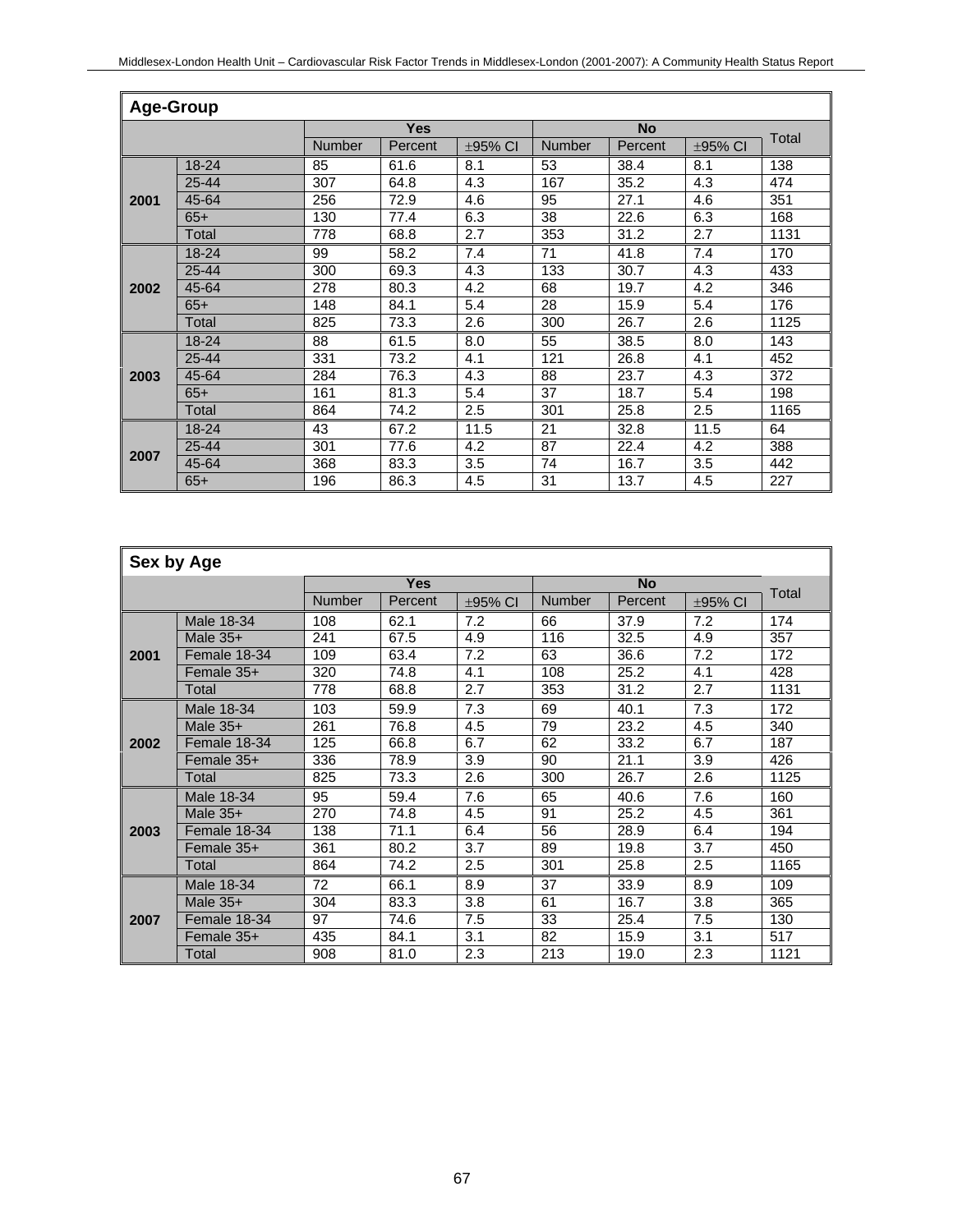|      | <b>Education</b>                                                                                                   |               |            |        |               |           |        |       |  |  |
|------|--------------------------------------------------------------------------------------------------------------------|---------------|------------|--------|---------------|-----------|--------|-------|--|--|
|      |                                                                                                                    |               | <b>Yes</b> |        |               | <b>No</b> |        | Total |  |  |
|      |                                                                                                                    | <b>Number</b> | Percent    | 95% CI | <b>Number</b> | Percent   | 95% CI |       |  |  |
|      | <high school<="" th=""><th>72</th><th>55.0</th><th>8.5</th><th>59</th><th>45.0</th><th>8.5</th><th>131</th></high> | 72            | 55.0       | 8.5    | 59            | 45.0      | 8.5    | 131   |  |  |
| 2001 | High school                                                                                                        | 262           | 63.3       | 4.6    | 152           | 36.7      | 4.6    | 414   |  |  |
|      | Post-secondary                                                                                                     | 453           | 76.1       | 3.4    | 142           | 23.9      | 3.4    | 595   |  |  |
|      | Total                                                                                                              | 787           | 69.0       | 2.7    | 353           | 31.0      | 2.7    | 1140  |  |  |
|      | <high school<="" th=""><th>84</th><th>63.2</th><th>8.2</th><th>49</th><th>36.8</th><th>8.2</th><th>133</th></high> | 84            | 63.2       | 8.2    | 49            | 36.8      | 8.2    | 133   |  |  |
|      | High school                                                                                                        | 320           | 70.5       | 4.2    | 134           | 29.5      | 4.2    | 454   |  |  |
| 2002 | Completed post                                                                                                     | 434           | 78.6       | 3.4    | 118           | 21.4      | 3.4    | 552   |  |  |
|      | secondary                                                                                                          |               |            |        |               |           |        |       |  |  |
|      | Total                                                                                                              | 838           | 73.6       | 2.6    | 301           | 26.4      | 2.6    | 1139  |  |  |
|      | <high school<="" th=""><th>93</th><th>71.5</th><th>7.8</th><th>37</th><th>28.5</th><th>7.8</th><th>130</th></high> | 93            | 71.5       | 7.8    | 37            | 28.5      | 7.8    | 130   |  |  |
|      | High school                                                                                                        | 287           | 68.3       | 4.4    | 133           | 31.7      | 4.4    | 420   |  |  |
| 2003 | Completed post                                                                                                     | 494           | 79.4       | 3.2    | 128           | 20.6      | 3.2    | 622   |  |  |
|      | secondary                                                                                                          |               |            |        |               |           |        |       |  |  |
|      | Total                                                                                                              | 874           | 74.6       | 2.5    | 298           | 25.4      | 2.5    | 1172  |  |  |
|      | <high school<="" th=""><th>81</th><th>69.8</th><th>8.4</th><th>35</th><th>30.2</th><th>8.4</th><th>116</th></high> | 81            | 69.8       | 8.4    | 35            | 30.2      | 8.4    | 116   |  |  |
|      | High school                                                                                                        | 303           | 77.1       | 4.2    | 90            | 22.9      | 4.2    | 393   |  |  |
| 2007 | Completed post                                                                                                     | 533           | 85.8       | 2.7    | 88            | 14.2      | 2.7    | 621   |  |  |
|      | secondary                                                                                                          |               |            |        |               |           |        |       |  |  |
|      | Total                                                                                                              | 917           | 81.2       | 2.3    | 213           | 18.8      | 2.3    | 1130  |  |  |

| <b>Smoking Status</b> |                |               |            |              |               |           |              |       |  |
|-----------------------|----------------|---------------|------------|--------------|---------------|-----------|--------------|-------|--|
|                       |                |               | <b>Yes</b> |              |               | <b>No</b> |              | Total |  |
|                       |                | <b>Number</b> | Percent    | $\pm$ 95% CI | <b>Number</b> | Percent   | $\pm$ 95% CI |       |  |
|                       | Non-smoker     | 714           | 82.3       | 2.5          | 154           | 17.7      | 2.5          | 868   |  |
| 2001                  | Current smoker | 76            | 27.5       | 5.3          | 200           | 72.5      | 5.3          | 276   |  |
|                       | Total          | 790           | 69.1       | 2.7          | 354           | 30.9      | 2.7          | 1144  |  |
|                       | Non-smoker     | 757           | 84.8       | 2.4          | 136           | 15.2      | 2.4          | 893   |  |
| 2002                  | Current smoker | 86            | 34.1       | 5.9          | 166           | 65.9      | 5.9          | 252   |  |
|                       | Total          | 843           | 73.6       | 2.6          | 302           | 26.4      | 2.6          | 1145  |  |
|                       | Non-smoker     | 807           | 84.7       | 2.3          | 146           | 15.3      | 2.3          | 953   |  |
| 2003                  | Current smoker | 71            | 31.4       | 6.1          | 155           | 68.6      | 6.1          | 226   |  |
|                       | Total          | 878           | 74.5       | 2.5          | 301           | 25.5      | 2.5          | 1179  |  |
|                       | Non-smoker     | 848           | 91.3       | 1.8          | 81            | 8.7       | 1.8          | 929   |  |
| 2007                  | Current smoker | 75            | 36.1       | 6.5          | 133           | 63.9      | 6.5          | 208   |  |
|                       | Total          | 923           | 81.2       | 2.3          | 214           | 18.8      | 2.3          | 1137  |  |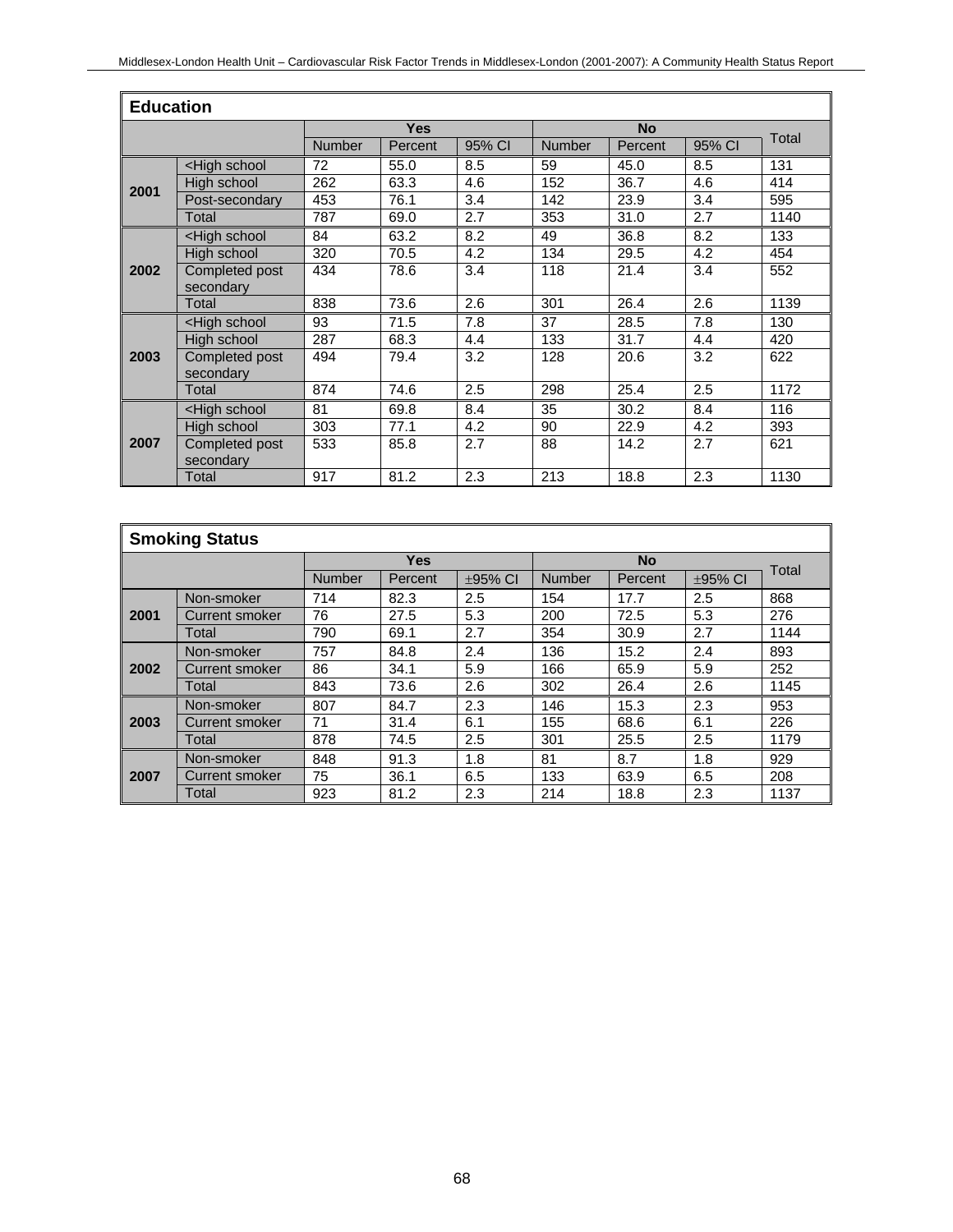### **Appendix C5. Data Tables: Physical Activity**

Physical Activity Among Adults 18-69 Source: RRFSS 2004-7, Waves 37-84

Recreational Trail Knowledge and Use Among Adults 18+ Source: RRFSS May 2001 – May 2003, Waves 5-29

|      |               | High | <b>Moderate</b> | Low              | <b>Total</b> |
|------|---------------|------|-----------------|------------------|--------------|
|      | <b>Number</b> | 581  | 245             | 137              | 963          |
| 2004 | Percent       | 60.3 | 25.4            | 14.2             | 100          |
|      | $\pm$ 95% CI  | 3.1  | 2.8             | 2.2              |              |
|      | <b>Number</b> | 561  | 308             | 157              | 1026         |
| 2005 | Percent       | 54.7 | 30.0            | 15.3             | 100          |
|      | $\pm$ 95% CI  | 3.0  | 2.8             | 2.2              |              |
|      | <b>Number</b> | 550  | 278             | 161              | 989          |
| 2006 | Percent       | 55.6 | 28.1            | 16.3             | 100          |
|      | $\pm$ 95% CI  | 3.1  | 2.8             | 2.3              |              |
|      | <b>Number</b> | 567  | 263             | 134              | 964          |
| 2007 | Percent       | 58.8 | 27.3            | 13.9             | 100          |
|      | $\pm$ 95% CI  | 3.1  | 2.8             | $2.2\phantom{0}$ |              |

#### **C5 A: PHYSICAL ACTIVITY AMONG ADULTS 18-69**

#### **C5 B: HIGH LEVEL OF PHYSICAL ACTIVITY**

| <b>Sex</b> |        |               |            |              |               |         |              |       |
|------------|--------|---------------|------------|--------------|---------------|---------|--------------|-------|
|            |        |               | <b>Yes</b> |              | <b>No</b>     |         |              | Total |
|            |        | <b>Number</b> | Percent    | $\pm$ 95% CI | <b>Number</b> | Percent | $\pm$ 95% CI |       |
|            | Male   | 287           | 64.9       | 4.4          | 155           | 35.1    | 4.4          | 442   |
| 2004       | Female | 294           | 56.4       | 4.3          | 227           | 43.6    | 4.3          | 521   |
|            | Total  | 581           | 60.3       | 3.1          | 382           | 39.7    | 3.1          | 963   |
|            | Male   | 280           | 61.3       | 4.5          | 177           | 38.7    | 4.5          | 457   |
| 2005       | Female | 281           | 49.3       | 4.1          | 289           | 50.7    | 4.1          | 570   |
|            | Total  | 561           | 54.6       | 3.0          | 466           | 45.4    | 3.0          | 1027  |
|            | Male   | 262           | 61.8       | 4.6          | 162           | 38.2    | 4.6          | 424   |
| 2006       | Female | 288           | 51.1       | 4.1          | 276           | 48.9    | 4.1          | 564   |
|            | Total  | 550           | 55.7       | 3.1          | 438           | 44.3    | 3.1          | 988   |
|            | Male   | 274           | 64.8       | 4.6          | 149           | 35.2    | 4.6          | 423   |
| 2007       | Female | 293           | 54.3       | 4.2          | 247           | 45.7    | 4.2          | 540   |
|            | Total  | 567           | 58.9       | 3.1          | 396           | 41.1    | 3.1          | 963   |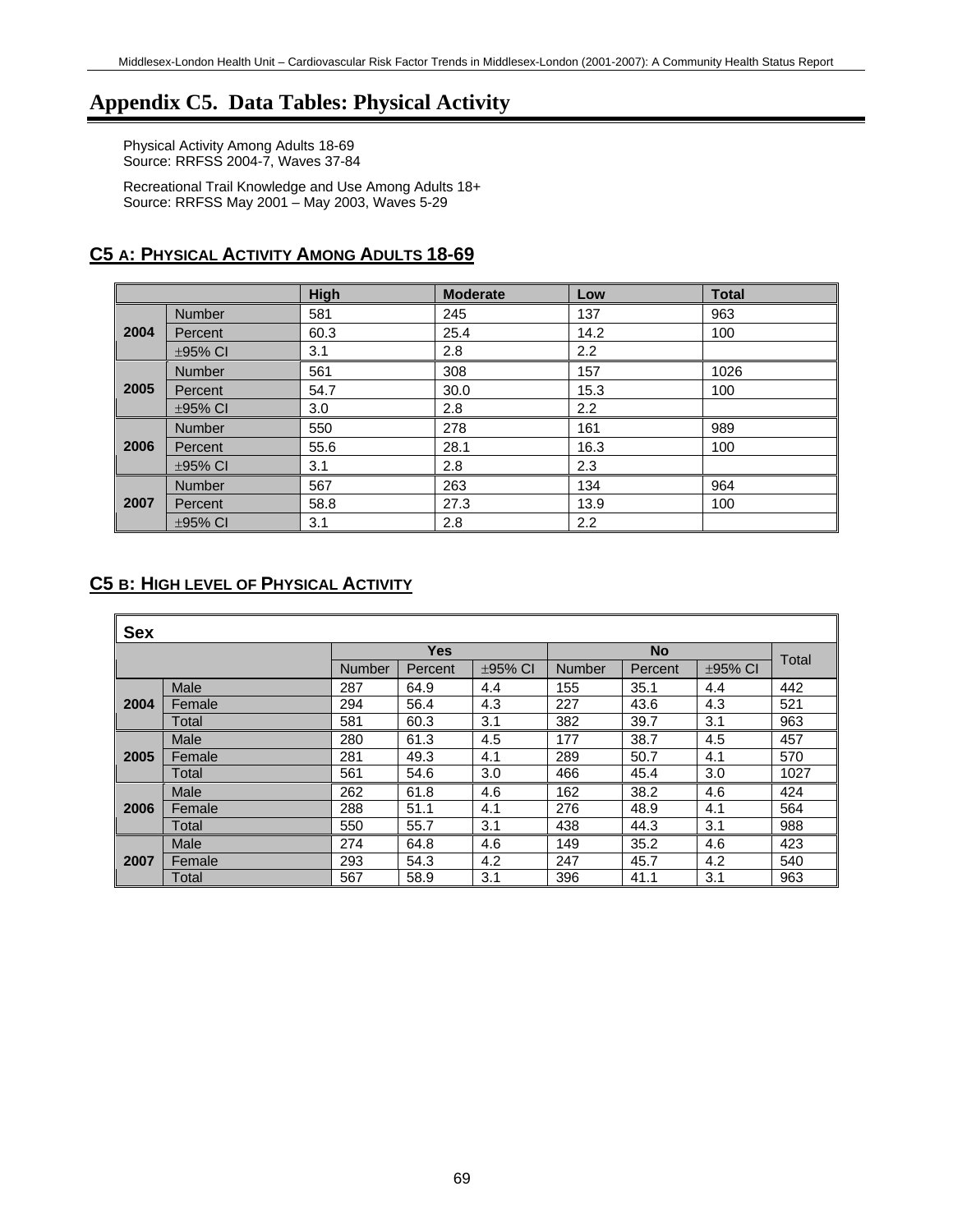|      | <b>Age Group</b> |        |            |              |        |           |         |       |  |  |  |
|------|------------------|--------|------------|--------------|--------|-----------|---------|-------|--|--|--|
|      |                  |        | <b>Yes</b> |              |        | <b>No</b> |         | Total |  |  |  |
|      |                  | Number | Percent    | $\pm$ 95% CI | Number | Percent   | ±95% CI |       |  |  |  |
|      | 18-24            | 102    | 66.2       | 7.5          | 52     | 33.8      | 7.5     | 154   |  |  |  |
|      | 25-44            | 243    | 61.2       | 4.8          | 154    | 38.8      | 4.8     | 397   |  |  |  |
| 2004 | 45-64            | 216    | 58.5       | 5.0          | 153    | 41.5      | 5.0     | 369   |  |  |  |
|      | 65-69            | 20     | 46.5       | 14.9         | 23     | 53.5      | 14.9    | 43    |  |  |  |
|      | Total            | 581    | 60.3       | 3.1          | 382    | 39.7      | 3.1     | 963   |  |  |  |
|      | 18-24            | 91     | 53.5       | 7.5          | 79     | 46.5      | 7.5     | 170   |  |  |  |
|      | 25-44            | 237    | 56.7       | 4.8          | 181    | 43.3      | 4.8     | 418   |  |  |  |
| 2005 | 45-64            | 209    | 53.7       | 5.0          | 180    | 46.3      | 5.0     | 389   |  |  |  |
|      | 65-69            | 23     | 45.1       | 13.7         | 28     | 54.9      | 13.7    | 51    |  |  |  |
|      | Total            | 560    | 54.5       | 3.0          | 468    | 45.5      | 3.0     | 1028  |  |  |  |
|      | 18-24            | 83     | 55.3       | 8.0          | 67     | 44.7      | 8.0     | 150   |  |  |  |
|      | 25-44            | 215    | 59.2       | 5.1          | 148    | 40.8      | 5.1     | 363   |  |  |  |
| 2006 | 45-64            | 226    | 55.0       | 4.8          | 185    | 45.0      | 4.8     | 411   |  |  |  |
|      | 65-69            | 26     | 41.3       | 12.2         | 37     | 58.7      | 12.2    | 63    |  |  |  |
|      | Total            | 550    | 55.7       | 3.1          | 437    | 44.3      | 3.1     | 987   |  |  |  |
|      | 18-24            | 52     | 57.1       | 10.2         | 39     | 42.9      | 10.2    | 91    |  |  |  |
|      | 25-44            | 232    | 62.5       | 4.9          | 139    | 37.5      | 4.9     | 371   |  |  |  |
| 2007 | 45-64            | 249    | 56.3       | 4.6          | 193    | 43.7      | 4.6     | 442   |  |  |  |
|      | 65-69            | 34     | 57.6       | 12.6         | 25     | 42.4      | 12.6    | 59    |  |  |  |
|      | Total            | 567    | 58.9       | 3.1          | 396    | 41.1      | 3.1     | 963   |  |  |  |

|      | Sex by Age   |               |            |              |               |           |              |       |
|------|--------------|---------------|------------|--------------|---------------|-----------|--------------|-------|
|      |              |               | <b>Yes</b> |              |               | <b>No</b> |              |       |
|      |              | <b>Number</b> | Percent    | $\pm$ 95% CI | <b>Number</b> | Percent   | $\pm$ 95% CI | Total |
|      | Male 18-34   | 124           | 72.5       | 6.7          | 47            | 27.5      | 6.7          | 171   |
|      | Male 35-69   | 163           | 60.1       | 5.8          | 108           | 39.9      | 5.8          | 271   |
| 2004 | Female 18-34 | 85            | 51.8       | 7.6          | 79            | 48.2      | 7.6          | 164   |
|      | Female 35-69 | 210           | 58.7       | 5.1          | 148           | 41.3      | 5.1          | 358   |
|      | Total        | 582           | 60.4       | 3.1          | 382           | 39.6      | 3.1          | 964   |
|      | Male 18-34   | 103           | 64.8       | 7.4          | 56            | 35.2      | 7.4          | 159   |
| 2005 | Male 35-69   | 176           | 59.1       | 5.6          | 122           | 40.9      | 5.6          | 298   |
|      | Female 18-34 | 99            | 52.9       | 7.2          | 88            | 47.1      | 7.2          | 187   |
|      | Female 35-69 | 182           | 47.5       | 5.0          | 201           | 52.5      | 5.0          | 383   |
|      | Total        | 560           | 54.5       | 3.0          | 467           | 45.5      | 3.0          | 1027  |
|      | Male 18-34   | 92            | 71.9       | 7.8          | 36            | 28.1      | 7.8          | 128   |
|      | Male 35-69   | 170           | 57.4       | 5.6          | 126           | 42.6      | 5.6          | 296   |
| 2006 | Female 18-34 | 93            | 52.0       | 7.3          | 86            | 48.0      | 7.3          | 179   |
|      | Female 35-69 | 194           | 50.4       | 5.0          | 191           | 49.6      | 5.0          | 385   |
|      | Total        | 549           | 55.6       | 3.1          | 439           | 44.4      | 3.1          | 988   |
|      | Male 18-34   | 81            | 68.1       | 8.4          | 38            | 31.9      | 8.4          | 119   |
|      | Male 35-69   | 193           | 63.5       | 5.4          | 111           | 36.5      | 5.4          | 304   |
| 2007 | Female 18-34 | 77            | 57.0       | 8.4          | 58            | 43.0      | 8.4          | 135   |
|      | Female 35-69 | 217           | 53.4       | 4.9          | 189           | 46.6      | 4.9          | 406   |
|      | Total        | 568           | 58.9       | 3.1          | 396           | 41.1      | 3.1          | 964   |

 $\overline{1}$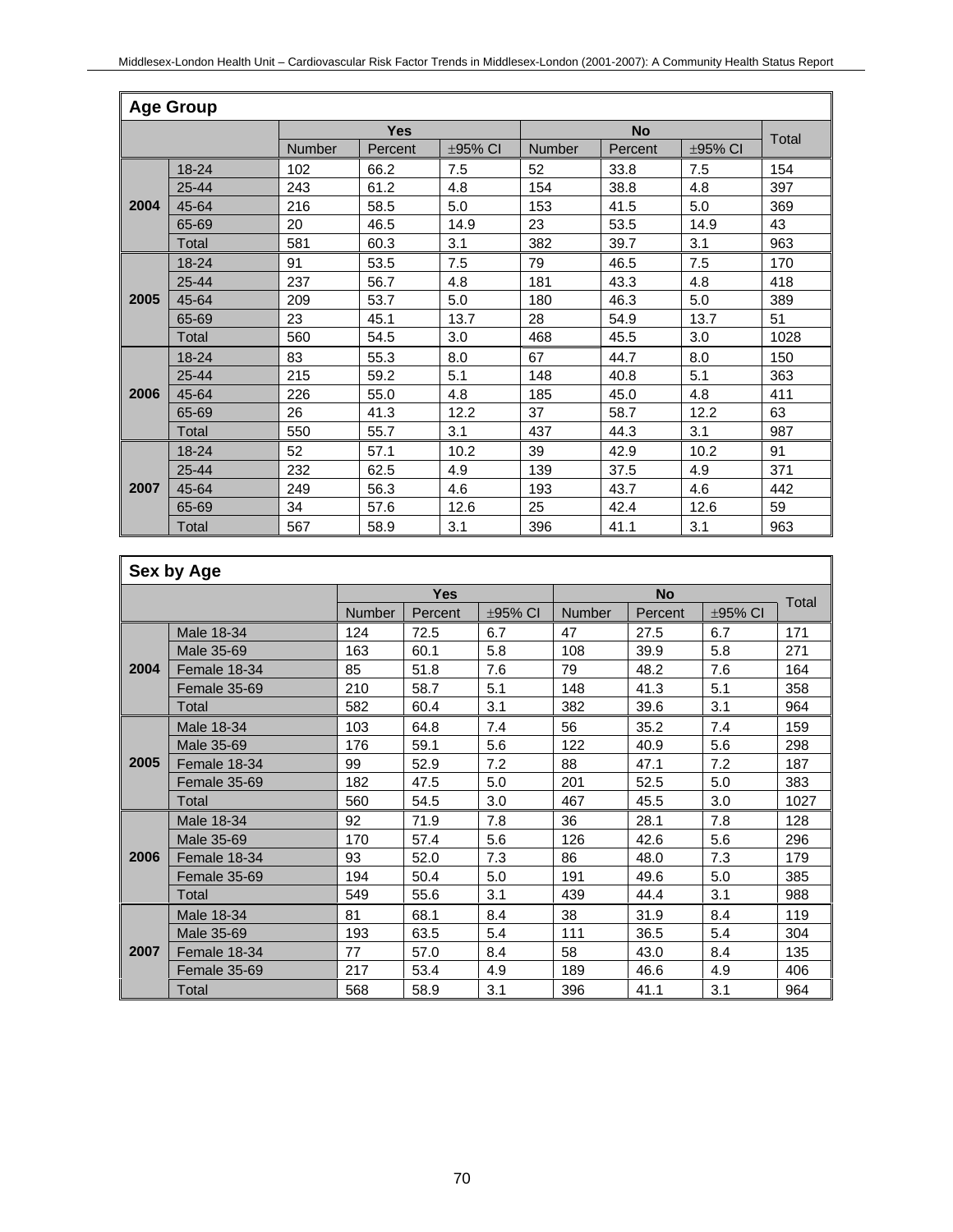| <b>Education</b> |                                                                                                                     |               |            |              |               |           |         |              |  |  |
|------------------|---------------------------------------------------------------------------------------------------------------------|---------------|------------|--------------|---------------|-----------|---------|--------------|--|--|
|                  |                                                                                                                     |               | <b>Yes</b> |              |               | <b>No</b> |         | <b>Total</b> |  |  |
|                  |                                                                                                                     | <b>Number</b> | Percent    | $\pm$ 95% CI | <b>Number</b> | Percent   | ±95% CI |              |  |  |
|                  | <high school<="" td=""><td>51</td><td>66.2</td><td>10.6</td><td>26</td><td>33.8</td><td>10.6</td><td>77</td></high> | 51            | 66.2       | 10.6         | 26            | 33.8      | 10.6    | 77           |  |  |
|                  | High school                                                                                                         | 201           | 59.1       | 5.2          | 139           | 40.9      | 5.2     | 340          |  |  |
| 2004             | Completed post<br>secondary                                                                                         | 327           | 60.3       | 4.1          | 215           | 39.7      | 4.1     | 542          |  |  |
|                  | <b>Total</b>                                                                                                        | 579           | 60.4       | 3.1          | 380           | 39.6      | 3.1     | 959          |  |  |
|                  | <high school<="" td=""><td>34</td><td>45.9</td><td>11.4</td><td>40</td><td>54.1</td><td>11.4</td><td>74</td></high> | 34            | 45.9       | 11.4         | 40            | 54.1      | 11.4    | 74           |  |  |
| 2005             | High school                                                                                                         | 203           | 53.6       | 5.0          | 176           | 46.4      | 5.0     | 379          |  |  |
|                  | Completed post<br>secondary                                                                                         | 320           | 56.5       | 4.1          | 246           | 43.5      | 4.1     | 566          |  |  |
|                  | <b>Total</b>                                                                                                        | 557           | 54.7       | 3.1          | 462           | 45.3      | 3.1     | 1019         |  |  |
|                  | <high school<="" td=""><td>40</td><td>56.3</td><td>11.5</td><td>31</td><td>43.7</td><td>11.5</td><td>71</td></high> | 40            | 56.3       | 11.5         | 31            | 43.7      | 11.5    | 71           |  |  |
|                  | High school                                                                                                         | 181           | 54.8       | 5.4          | 149           | 45.2      | 5.4     | 330          |  |  |
| 2006             | Completed post<br>secondary                                                                                         | 328           | 56.2       | 4.0          | 256           | 43.8      | 4.0     | 584          |  |  |
|                  | Total                                                                                                               | 549           | 55.7       | 3.1          | 436           | 44.3      | 3.1     | 985          |  |  |
|                  | <high school<="" td=""><td>42</td><td>60.9</td><td>11.5</td><td>27</td><td>39.1</td><td>11.5</td><td>69</td></high> | 42            | 60.9       | 11.5         | 27            | 39.1      | 11.5    | 69           |  |  |
| 2007             | High school                                                                                                         | 206           | 59.5       | 5.2          | 140           | 40.5      | 5.2     | 346          |  |  |
|                  | Completed post<br>secondary                                                                                         | 319           | 58.4       | 4.1          | 227           | 41.6      | 4.1     | 546          |  |  |
|                  | Total                                                                                                               | 567           | 59.0       | 3.1          | 394           | 41.0      | 3.1     | 961          |  |  |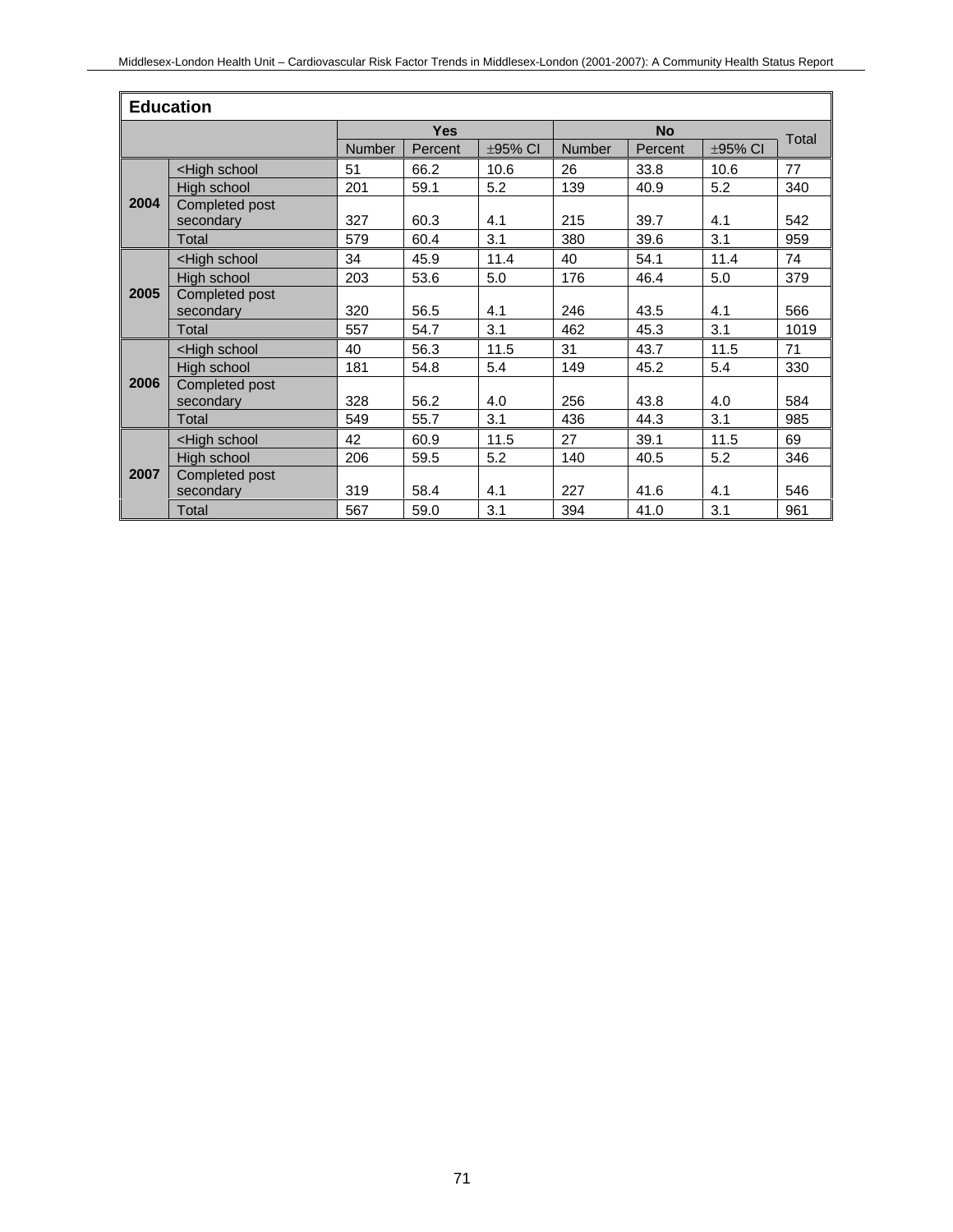### **C5 C: KNOWLEDGE OF WALKING, BIKING, OR NATURE TRAILS IN MIDDLESEX-LONDON**

| <b>Sex</b> |                |               |            |         |               |           |         |       |  |  |
|------------|----------------|---------------|------------|---------|---------------|-----------|---------|-------|--|--|
|            |                |               | <b>Yes</b> |         |               | <b>No</b> |         | Total |  |  |
|            |                | <b>Number</b> | Percent    | ±95% CI | <b>Number</b> | Percent   | ±95% CI |       |  |  |
|            | <b>Males</b>   | 315           | 81.4       | 3.9     | 72            | $18.6*$   | 3.9     | 387   |  |  |
| 2001       | Females        | 324           | 79.8       | 3.9     | 82            | 20.2      | 3.9     | 406   |  |  |
|            | Total          | 639           | 80.6       | 2.8     | 154           | 19.4      | 2.8     | 793   |  |  |
|            | <b>Males</b>   | 499           | 88.6       | 2.6     | 64            | $11.4*$   | 2.6     | 563   |  |  |
| 2002       | Females        | 513           | 80.0       | 3.1     | 128           | 20.0      | 3.1     | 641   |  |  |
|            | Total          | 1012          | 84.1       | 2.1     | 192           | 15.9      | 2.1     | 1204  |  |  |
| 2003       | <b>Males</b>   | F             | F          | F       | F             | F         | F       | F     |  |  |
|            | <b>Females</b> | 195           | 83.3       | 4.8     | 39            | $16.7*$   | 4.8     | 234   |  |  |
|            | Total          | 376           | 86.0       | 3.2     | 61            | 14.0      | 3.2     | 437   |  |  |

\* High coefficient of variation; interpret with caution.

| <b>Age Group</b> |       |               |            |              |               |                |              |       |  |
|------------------|-------|---------------|------------|--------------|---------------|----------------|--------------|-------|--|
|                  |       |               | <b>Yes</b> |              |               | <b>No</b>      |              | Total |  |
|                  |       | <b>Number</b> | Percent    | $\pm$ 95% CI | <b>Number</b> | <b>Percent</b> | $\pm$ 95% CI |       |  |
|                  | 18-24 | 94            | 72.3       | 7.7          | 36            | 27.7           | 7.7          | 130   |  |
|                  | 25-44 | 249           | 83.8       | 4.2          | 48            | $16.2*$        | 4.2          | 297   |  |
| 2001             | 45-64 | 218           | 83.8       | 4.5          | 42            | $16.2*$        | 4.5          | 260   |  |
|                  | $65+$ | 70            | 70.7       | 9.0          | 29            | 29.3           | 9.0          | 99    |  |
|                  | Total | 631           | 80.3       | 2.8          | 155           | 19.7           | 2.8          | 786   |  |
|                  | 18-24 | 175           | 79.9       | 5.3          | 44            | 20.1           | 5.3          | 219   |  |
|                  | 25-44 | 383           | 88.9       | 3.0          | 48            | $11.1*$        | 3.0          | 431   |  |
| 2002             | 45-64 | 327           | 88.4       | 3.3          | 43            | $11.6*$        | 3.3          | 370   |  |
|                  | $65+$ | 113           | 70.2       | 7.1          | 48            | 29.8           | 7.1          | 161   |  |
|                  | Total | 998           | 84.5       | 2.1          | 183           | 15.5           | 2.1          | 1181  |  |
|                  | 18-24 | 42            | 76.4       | 11.2         | 13            | $23.6*$        | 11.2         | 55    |  |
|                  | 25-44 | F             | F          | F            | F             | F              | F            | F     |  |
| 2003             | 45-64 | F             | F          | F            | F             | F              | F            | F     |  |
|                  | $65+$ | 51            | 70.8       | 10.5         | 21            | $29.2*$        | 10.5         | 72    |  |
|                  | Total | 373           | 86.1       | 3.3          | 60            | 13.9           | 3.3          | 433   |  |

| <b>Education</b> |                                                                                                                                   |               |            |              |               |           |              |       |  |  |
|------------------|-----------------------------------------------------------------------------------------------------------------------------------|---------------|------------|--------------|---------------|-----------|--------------|-------|--|--|
|                  |                                                                                                                                   |               | <b>Yes</b> |              |               | <b>No</b> |              | Total |  |  |
|                  |                                                                                                                                   | <b>Number</b> | Percent    | $\pm$ 95% CI | <b>Number</b> | Percent   | $\pm$ 95% CI |       |  |  |
|                  | <high school<="" td=""><td>58</td><td>63.7</td><td>9.9</td><td>33</td><td>36.3</td><td>9.9</td><td>91</td></high>                 | 58            | 63.7       | 9.9          | 33            | 36.3      | 9.9          | 91    |  |  |
|                  | High school                                                                                                                       | 246           | 78.1       | 4.6          | 69            | 21.9      | 4.6          | 315   |  |  |
| 2001             | Completed post                                                                                                                    |               |            |              |               |           |              |       |  |  |
|                  | secondary                                                                                                                         | 331           | 86.6       | 3.4          | 51            | $13.4*$   | 3.4          | 382   |  |  |
|                  | Total                                                                                                                             | 635           | 80.6       | 2.8          | 153           | 19.4      | 2.8          | 788   |  |  |
|                  | <high school<="" td=""><td>100</td><td>70.4</td><td>7.5</td><td>42</td><td>29.6</td><td>7.5</td><td>142</td></high>               | 100           | 70.4       | 7.5          | 42            | 29.6      | 7.5          | 142   |  |  |
|                  | High school                                                                                                                       | 388           | 80.2       | 3.6          | 96            | 19.8      | 3.6          | 484   |  |  |
| 2002             | Completed post                                                                                                                    |               |            |              |               |           |              |       |  |  |
|                  | secondary                                                                                                                         | 520           | 91.4       | 2.3          | 49            | $8.6*$    | 2.3          | 569   |  |  |
|                  | Total                                                                                                                             | 1008          | 84.4       | 2.1          | 187           | 15.6      | 2.1          | 1195  |  |  |
|                  | <high school<="" th=""><th>32</th><th>71.1</th><th>13.2</th><th>13</th><th><math>28.9*</math></th><th>13.2</th><th>45</th></high> | 32            | 71.1       | 13.2         | 13            | $28.9*$   | 13.2         | 45    |  |  |
|                  | High school                                                                                                                       | 133           | 82.6       | 5.9          | 28            | $17.4*$   | 5.9          | 161   |  |  |
| 2003             | Completed post<br>secondary                                                                                                       | F             | F          | F            | F             | F         | F            | F     |  |  |
|                  | Total                                                                                                                             | 375           | 86.6       | 3.2          | 58            | 13.4      | 3.2          | 433   |  |  |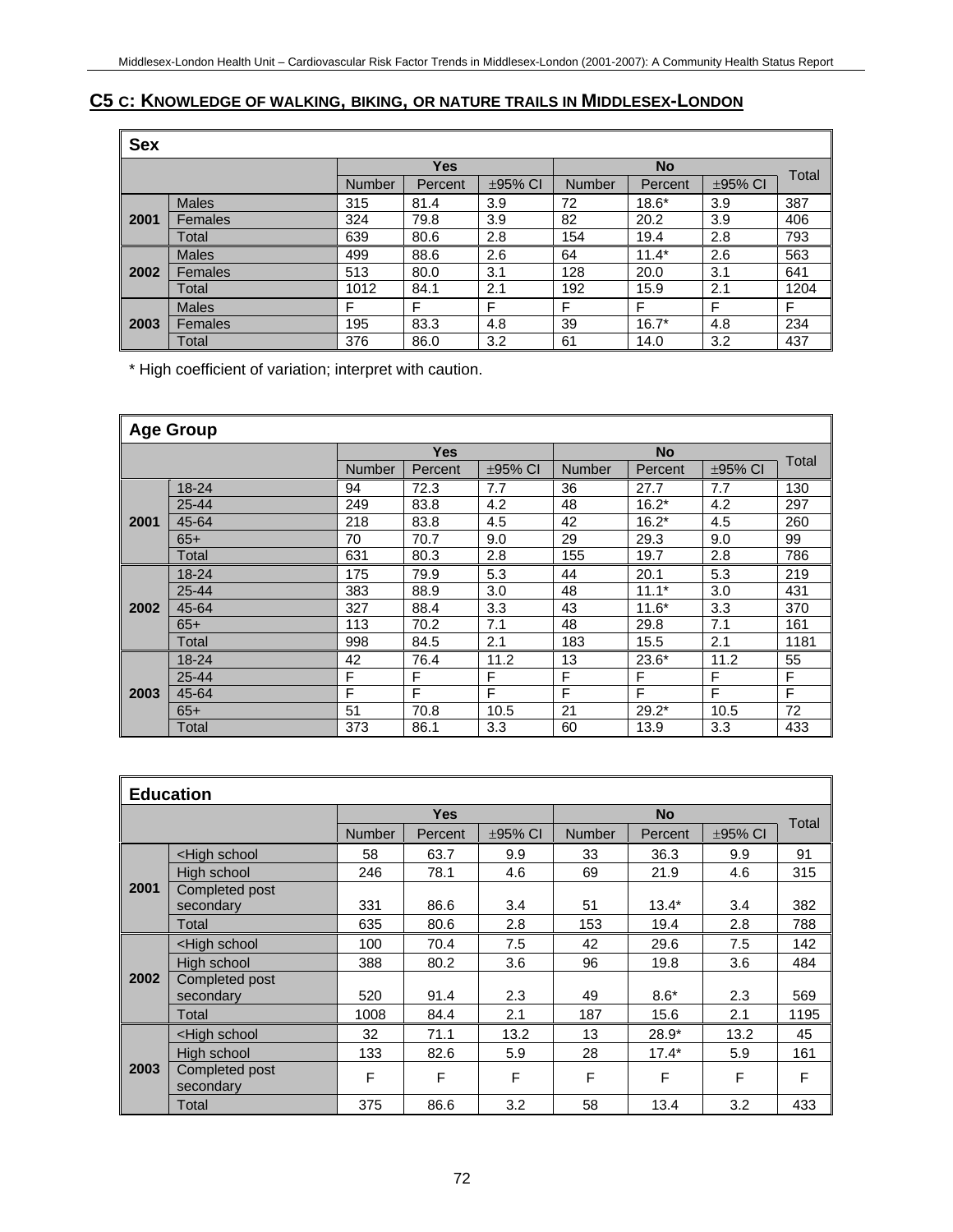### \* High coefficient of variation; interpret with caution.

## **C5 D: USE OF WALKING, BIKING, OR NATURE TRAILS IN LAST 12 MONTHS**

| <b>Sex</b> |              |               |                                          |     |     |           |              |       |  |  |
|------------|--------------|---------------|------------------------------------------|-----|-----|-----------|--------------|-------|--|--|
|            |              |               | <b>Yes</b>                               |     |     | <b>No</b> |              | Total |  |  |
|            |              | <b>Number</b> | <b>Number</b><br>$\pm$ 95% CI<br>Percent |     |     | Percent   | $\pm$ 95% CI |       |  |  |
|            | <b>Males</b> | 206           | 66.0                                     | 5.3 | 106 | 34.0      | 5.3          | 312   |  |  |
| 2001       | Females      | 203           | 62.8                                     | 5.3 | 120 | 37.2      | 5.3          | 323   |  |  |
|            | Total        | 409           | 64.4                                     | 3.7 | 226 | 35.6      | 3.7          | 635   |  |  |
|            | <b>Males</b> | 349           | 69.9                                     | 4.0 | 150 | 30.1      | 4.0          | 499   |  |  |
| 2002       | Females      | 358           | 70.1                                     | 4.0 | 153 | 29.9      | 4.0          | 511   |  |  |
|            | Total        | 707           | 70.0                                     | 2.8 | 303 | 30.0      | 2.8          | 1010  |  |  |
|            | <b>Males</b> | 121           | 66.9                                     | 6.9 | 60  | 33.1      | 6.9          | 181   |  |  |
| 2003       | Females      | 122           | 62.6                                     | 6.8 | 73  | 37.4      | 6.8          | 195   |  |  |
|            | Total        | 243           | 64.6                                     | 4.8 | 133 | 35.4      | 4.8          | 376   |  |  |

|      | <b>Age Group</b> |               |            |              |               |           |              |       |  |  |
|------|------------------|---------------|------------|--------------|---------------|-----------|--------------|-------|--|--|
|      |                  |               | <b>Yes</b> |              |               | <b>No</b> |              |       |  |  |
|      |                  | <b>Number</b> | Percent    | $\pm$ 95% CI | <b>Number</b> | Percent   | $\pm$ 95% CI | Total |  |  |
|      | $18 - 24$        | 74            | 78.7       | 8.3          | 20            | 21.3      | 8.3          | 94    |  |  |
|      | $25 - 44$        | 174           | 70.4       | 5.7          | 73            | 29.6      | 5.7          | 247   |  |  |
| 2001 | 45-64            | 130           | 60.5       | 6.5          | 85            | 39.5      | 6.5          | 215   |  |  |
|      | $65+$            | 25            | 35.7       | 11.2         | 45            | 64.3      | 11.2         | 70    |  |  |
|      | Total            | 403           | 64.4       | 3.8          | 223           | 35.6      | 3.8          | 626   |  |  |
|      | $18 - 24$        | 131           | 74.9       | 6.4          | 44            | 25.1      | 6.4          | 175   |  |  |
|      | 25-44            | 307           | 79.9       | 4.0          | 77            | 20.1      | 4.0          | 384   |  |  |
| 2002 | 45-64            | 219           | 67.2       | 5.1          | 107           | 32.8      | 5.1          | 326   |  |  |
|      | $65+$            | 42            | 37.2       | 8.9          | 71            | 62.8      | 8.9          | 113   |  |  |
|      | Total            | 699           | 70.0       | 2.8          | 299           | 30.0      | 2.8          | 998   |  |  |
|      | $18 - 24$        | 27            | 64.3       | 14.5         | 15            | 35.7      | 14.5         | 42    |  |  |
|      | 25-44            | 119           | 75.8       | 6.7          | 38            | 24.2      | 6.7          | 157   |  |  |
| 2003 | 45-64            | 79            | 64.2       | 8.5          | 44            | 35.8      | 8.5          | 123   |  |  |
|      | $65+$            | 17            | 33.3       | 12.9         | 34            | 66.7      | 12.9         | 51    |  |  |
|      | Total            | 242           | 64.9       | 4.8          | 131           | 35.1      | 4.8          | 373   |  |  |

|      | <b>Education</b>                                                                                                    |               |            |              |               |           |              |       |  |  |  |
|------|---------------------------------------------------------------------------------------------------------------------|---------------|------------|--------------|---------------|-----------|--------------|-------|--|--|--|
|      |                                                                                                                     |               | <b>Yes</b> |              |               | <b>No</b> |              | Total |  |  |  |
|      |                                                                                                                     | <b>Number</b> | Percent    | $\pm$ 95% CI | <b>Number</b> | Percent   | $\pm$ 95% CI |       |  |  |  |
|      | <high school<="" td=""><td>18</td><td>30.5</td><td>11.7</td><td>41</td><td>69.5</td><td>11.7</td><td>59</td></high> | 18            | 30.5       | 11.7         | 41            | 69.5      | 11.7         | 59    |  |  |  |
|      | High school                                                                                                         | 156           | 63.9       | 6.0          | 88            | 36.1      | 6.0          | 244   |  |  |  |
| 2001 | Completed post                                                                                                      |               |            |              |               |           |              |       |  |  |  |
|      | secondary                                                                                                           | 233           | 71.0       | 4.9          | 95            | 29.0      | 4.9          | 328   |  |  |  |
|      | Total                                                                                                               | 407           | 64.5       | 3.7          | 224           | 35.5      | 3.7          | 631   |  |  |  |
|      | <high school<="" td=""><td>42</td><td>42.0</td><td>9.7</td><td>58</td><td>58.0</td><td>9.7</td><td>100</td></high>  | 42            | 42.0       | 9.7          | 58            | 58.0      | 9.7          | 100   |  |  |  |
|      | High school                                                                                                         | 261           | 67.1       | 4.7          | 128           | 32.9      | 4.7          | 389   |  |  |  |
| 2002 | Completed post                                                                                                      |               |            |              |               |           |              |       |  |  |  |
|      | secondary                                                                                                           | 402           | 77.6       | 3.6          | 116           | 22.4      | 3.6          | 518   |  |  |  |
|      | Total                                                                                                               | 705           | 70.0       | 2.8          | 302           | 30.0      | 2.8          | 1007  |  |  |  |
|      | <high school<="" th=""><th>9</th><th>28.1</th><th>15.6</th><th>23</th><th>71.9</th><th>15.6</th><th>32</th></high>  | 9             | 28.1       | 15.6         | 23            | 71.9      | 15.6         | 32    |  |  |  |
|      | High school                                                                                                         | 82            | 61.7       | 8.3          | 51            | 38.3      | 8.3          | 133   |  |  |  |
| 2003 | Completed post                                                                                                      |               |            |              |               |           |              |       |  |  |  |
|      | secondary                                                                                                           | 152           | 72.4       | 6.0          | 58            | 27.6      | 6.0          | 210   |  |  |  |
|      | Total                                                                                                               | 243           | 64.8       | 4.8          | 132           | 35.2      | 4.8          | 375   |  |  |  |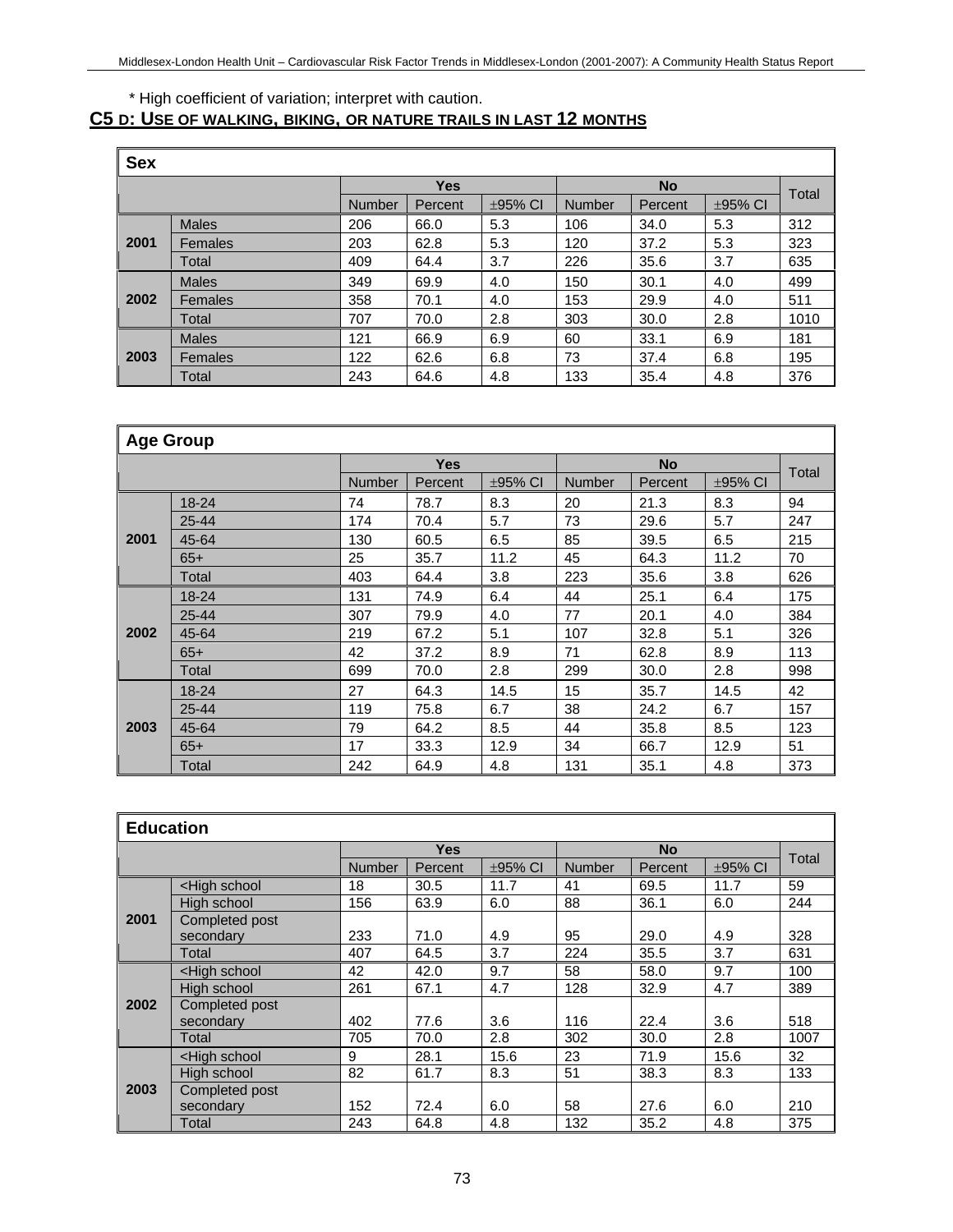## **Appendix C6. Data Tables: Healthy Eating**

Healthy Eating Among Adults 18+

Source: RRFSS Jan-Apr; Jul-Dec 2001, 2002, Jan-Aug 2004, 2005; 2007; Waves 1-4, 7-12, 37-48, 49-60, 73-84.

### **C6 A: FRUIT AND VEGETABLE INTAKE 5 OR MORE SERVINGS/DAY**

| <b>Sex</b> |        |               |            |              |               |           |              |       |  |  |
|------------|--------|---------------|------------|--------------|---------------|-----------|--------------|-------|--|--|
|            |        |               | <b>Yes</b> |              |               | <b>No</b> |              |       |  |  |
|            |        | <b>Number</b> | Percent    | $\pm$ 95% CI | <b>Number</b> | Percent   | $\pm$ 95% CI | Total |  |  |
|            | Male   | 105           | 22.7       | 3.8          | 357           | 77.3      | 3.8          | 462   |  |  |
| 2001       | Female | 188           | 36.9       | 4.2          | 322           | 63.1      | 4.2          | 510   |  |  |
|            | Total  | 293           | 30.1       | 2.9          | 679           | 69.9      | 2.9          | 972   |  |  |
|            | Male   | 157           | 28.4       | 3.8          | 396           | 71.6      | 3.8          | 553   |  |  |
| 2002       | Female | 271           | 43.4       | 3.9          | 353           | 56.6      | 3.9          | 624   |  |  |
|            | Total  | 428           | 36.4       | 2.7          | 749           | 63.6      | 2.7          | 1177  |  |  |
|            | Male   | 75            | 21.8       | 4.4          | 269           | 78.2      | 4.4          | 344   |  |  |
| 2004       | Female | 184           | 41.6       | 4.6          | 258           | 58.4      | 4.6          | 442   |  |  |
|            | Total  | 259           | 33.0       | 3.3          | 527           | 67.0      | 3.3          | 786   |  |  |
|            | Male   | 145           | 27.9       | 3.9          | 374           | 72.1      | 3.9          | 519   |  |  |
| 2005       | Female | 289           | 43.5       | 3.8          | 375           | 56.5      | 3.8          | 664   |  |  |
|            | Total  | 434           | 36.7       | 2.7          | 749           | 63.3      | 2.7          | 1183  |  |  |
|            | Male   | 126           | 25.1       | 3.8          | 375           | 74.9      | 3.8          | 501   |  |  |
| 2007       | Female | 280           | 42.6       | 3.8          | 377           | 57.4      | 3.8          | 657   |  |  |
|            | Total  | 406           | 35.1       | 2.7          | 752           | 64.9      | 2.7          | 1158  |  |  |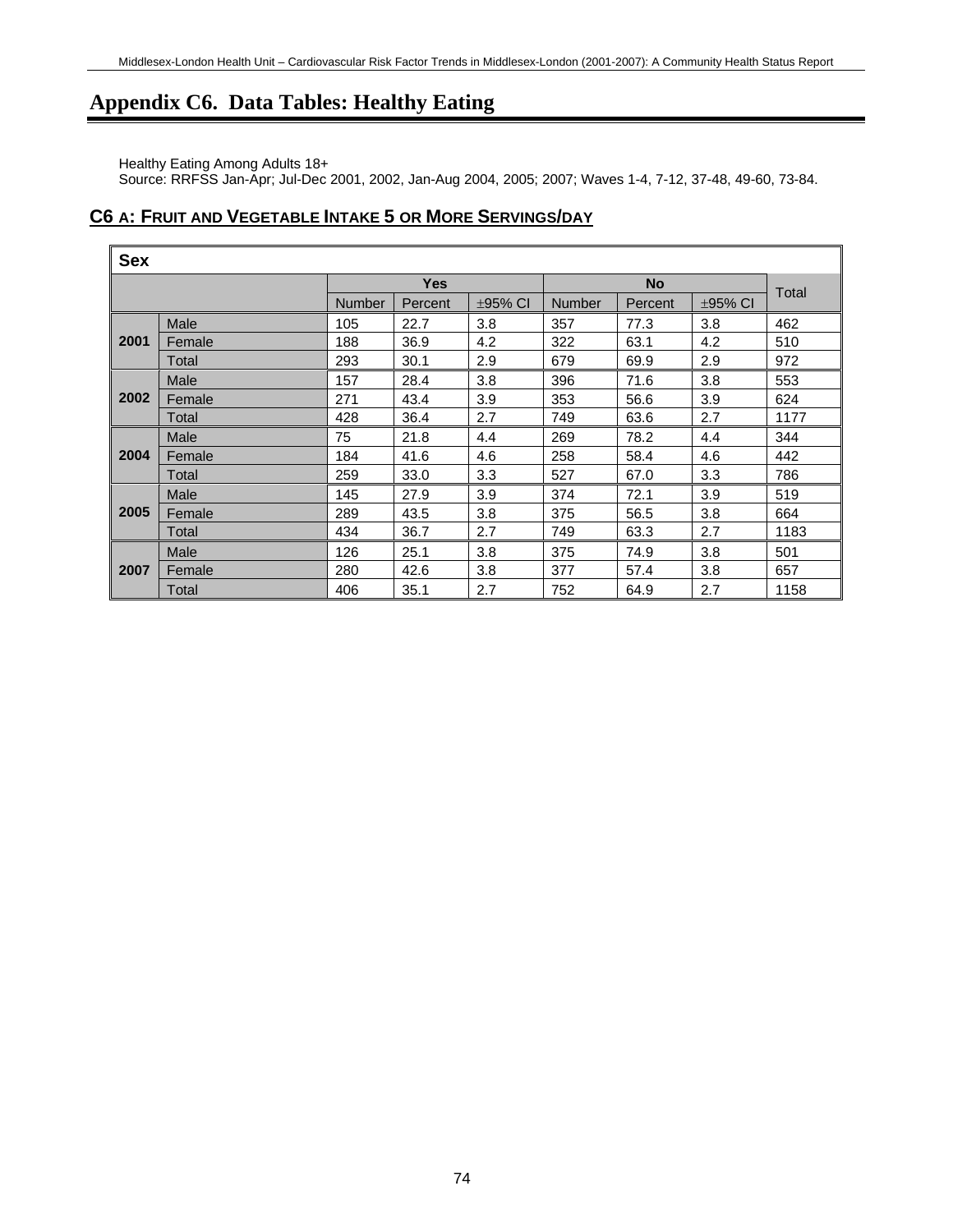|      | <b>Age Group</b> |        |            |              |                 |           |              |       |  |  |  |
|------|------------------|--------|------------|--------------|-----------------|-----------|--------------|-------|--|--|--|
|      |                  |        | <b>Yes</b> |              |                 | <b>No</b> |              |       |  |  |  |
|      |                  | Number | Percent    | $\pm$ 95% CI | <b>Number</b>   | Percent   | $\pm$ 95% CI | Total |  |  |  |
|      | 18-24            | 44     | 25.3       | 6.5          | 130             | 74.7      | 6.5          | 174   |  |  |  |
|      | $25 - 44$        | 104    | 28.0       | 4.6          | 268             | 72.0      | 4.6          | 372   |  |  |  |
| 2001 | 45-64            | 96     | 31.6       | 5.2          | 208             | 68.4      | 5.2          | 304   |  |  |  |
|      | $65+$            | 44     | 39.6       | 9.1          | 67              | 60.4      | 9.1          | 111   |  |  |  |
|      | Total            | 288    | 30.0       | 2.9          | 673             | 70.0      | 2.9          | 961   |  |  |  |
|      | 18-24            | 78     | 36.3       | 6.4          | 137             | 63.7      | 6.4          | 215   |  |  |  |
|      | $25 - 44$        | 128    | 29.9       | 4.3          | 300             | 70.1      | 4.3          | 428   |  |  |  |
| 2002 | 45-64            | 135    | 37.2       | 5.0          | 228             | 62.8      | 5.0          | 363   |  |  |  |
|      | $65+$            | 78     | 52.3       | 8.0          | $\overline{71}$ | 47.7      | 8.0          | 149   |  |  |  |
|      | <b>Total</b>     | 419    | 36.3       | 2.8          | 736             | 63.7      | 2.8          | 1155  |  |  |  |
|      | $18 - 24$        | 26     | 23.4       | 7.9          | 85              | 76.6      | 7.9          | 111   |  |  |  |
|      | $25 - 44$        | 93     | 32.3       | 5.4          | 195             | 67.7      | 5.4          | 288   |  |  |  |
| 2004 | 45-64            | 92     | 34.5       | 5.7          | 175             | 65.5      | 5.7          | 267   |  |  |  |
|      | $65+$            | 39     | 37.1       | 9.2          | 66              | 62.9      | 9.2          | 105   |  |  |  |
|      | <b>Total</b>     | 250    | 32.4       | 3.3          | 521             | 67.6      | 3.3          | 771   |  |  |  |
|      | $18 - 24$        | 46     | 26.4       | 6.6          | 128             | 73.6      | 6.6          | 174   |  |  |  |
|      | 25-44            | 166    | 38.1       | 4.6          | 270             | 61.9      | 4.6          | 436   |  |  |  |
| 2005 | 45-64            | 154    | 38.7       | 4.8          | 244             | 61.3      | 4.8          | 398   |  |  |  |
|      | $65+$            | 61     | 39.1       | 7.7          | 95              | 60.9      | 7.7          | 156   |  |  |  |
|      | Total            | 427    | 36.7       | 2.8          | 737             | 63.3      | 2.8          | 1164  |  |  |  |
|      | 18-24            | 32     | 34.0       | 9.6          | 62              | 66.0      | 9.6          | 94    |  |  |  |
|      | $25 - 44$        | 122    | 30.9       | 4.6          | 273             | 69.1      | 4.6          | 395   |  |  |  |
| 2007 | 45-64            | 153    | 32.6       | 4.2          | 316             | 67.4      | 4.2          | 469   |  |  |  |
|      | $65+$            | 91     | 50.0       | 7.3          | 91              | 50.0      | 7.3          | 182   |  |  |  |
|      | Total            | 398    | 34.9       | 2.8          | 742             | 65.1      | 2.8          | 1140  |  |  |  |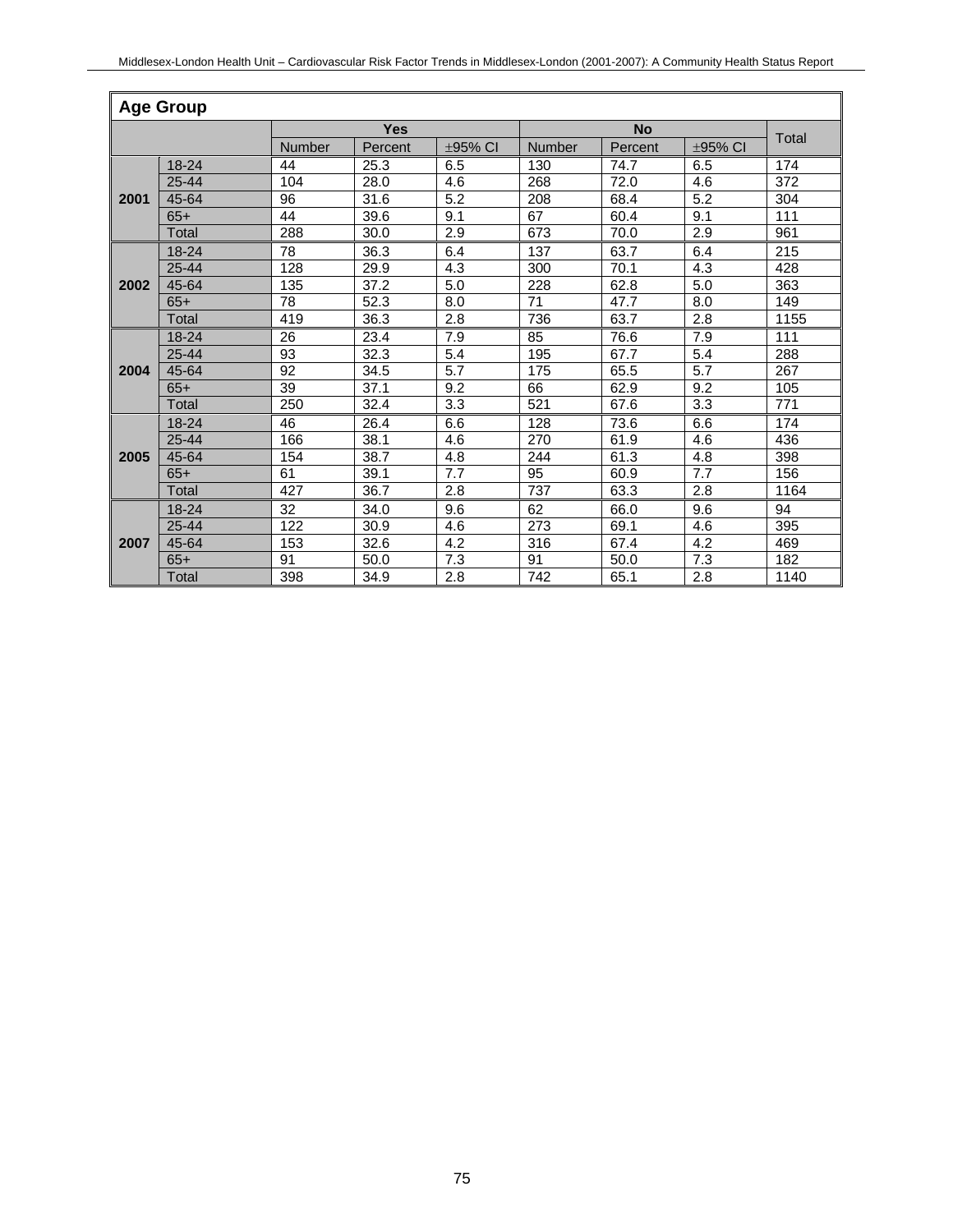| Sex by Age |              |        |            |         |        |           |         |       |  |  |
|------------|--------------|--------|------------|---------|--------|-----------|---------|-------|--|--|
|            |              |        | <b>Yes</b> |         |        | <b>No</b> |         |       |  |  |
|            |              | Number | Percent    | ±95% CI | Number | Percent   | ±95% CI | Total |  |  |
|            | Male 18-34   | 45     | 27.1       | 6.8     | 121    | 72.9      | 6.8     | 166   |  |  |
|            | Male $35+$   | 57     | 19.7       | 4.6     | 233    | 80.3      | 4.6     | 290   |  |  |
| 2001       | Female 18-34 | 50     | 29.8       | 6.9     | 118    | 70.2      | 6.9     | 168   |  |  |
|            | Female 35+   | 136    | 40.4       | 5.2     | 201    | 59.6      | 5.2     | 337   |  |  |
|            | Total        | 288    | 30.0       | 2.9     | 673    | 70.0      | 2.9     | 961   |  |  |
|            | Male 18-34   | 65     | 32.0       | 6.4     | 138    | 68.0      | 6.4     | 203   |  |  |
|            | Male $35+$   | 92     | 26.7       | 4.7     | 253    | 73.3      | 4.7     | 345   |  |  |
| 2002       | Female 18-34 | 75     | 36.4       | 6.6     | 131    | 63.6      | 6.6     | 206   |  |  |
|            | Female 35+   | 187    | 46.6       | 4.9     | 214    | 53.4      | 4.9     | 401   |  |  |
|            | Total        | 419    | 36.3       | 2.8     | 736    | 63.7      | 2.8     | 1155  |  |  |
|            | Male 18-34   | 19     | 17.3       | 7.1     | 91     | 82.7      | 7.1     | 110   |  |  |
|            | Male $35+$   | 53     | 23.5       | 5.5     | 173    | 76.5      | 5.5     | 226   |  |  |
| 2004       | Female 18-34 | 47     | 36.4       | 8.3     | 82     | 63.6      | 8.3     | 129   |  |  |
|            | Female 35+   | 130    | 42.5       | 5.5     | 176    | 57.5      | 5.5     | 306   |  |  |
|            | Total        | 249    | 32.3       | 3.3     | 522    | 67.7      | 3.3     | 771   |  |  |
|            | Male 18-34   | 43     | 25.4       | 6.6     | 126    | 74.6      | 6.6     | 169   |  |  |
|            | Male $35+$   | 100    | 29.0       | 4.8     | 245    | 71.0      | 4.8     | 345   |  |  |
| 2005       | Female 18-34 | 77     | 40.3       | 7.0     | 114    | 59.7      | 7.0     | 191   |  |  |
|            | Female 35+   | 206    | 44.9       | 4.6     | 253    | 55.1      | 4.6     | 459   |  |  |
|            | Total        | 426    | 36.6       | 2.8     | 738    | 63.4      | 2.8     | 1164  |  |  |
|            | Male 18-34   | 30     | 23.4       | 7.3     | 98     | 76.6      | 7.3     | 128   |  |  |
|            | Male $35+$   | 96     | 25.9       | 4.5     | 275    | 74.1      | 4.5     | 371   |  |  |
| 2007       | Female 18-34 | 52     | 36.4       | 7.9     | 91     | 63.6      | 7.9     | 143   |  |  |
|            | Female 35+   | 221    | 44.3       | 4.4     | 278    | 55.7      | 4.4     | 499   |  |  |
|            | Total        | 399    | 35.0       | 2.8     | 742    | 65.0      | 2.8     | 1141  |  |  |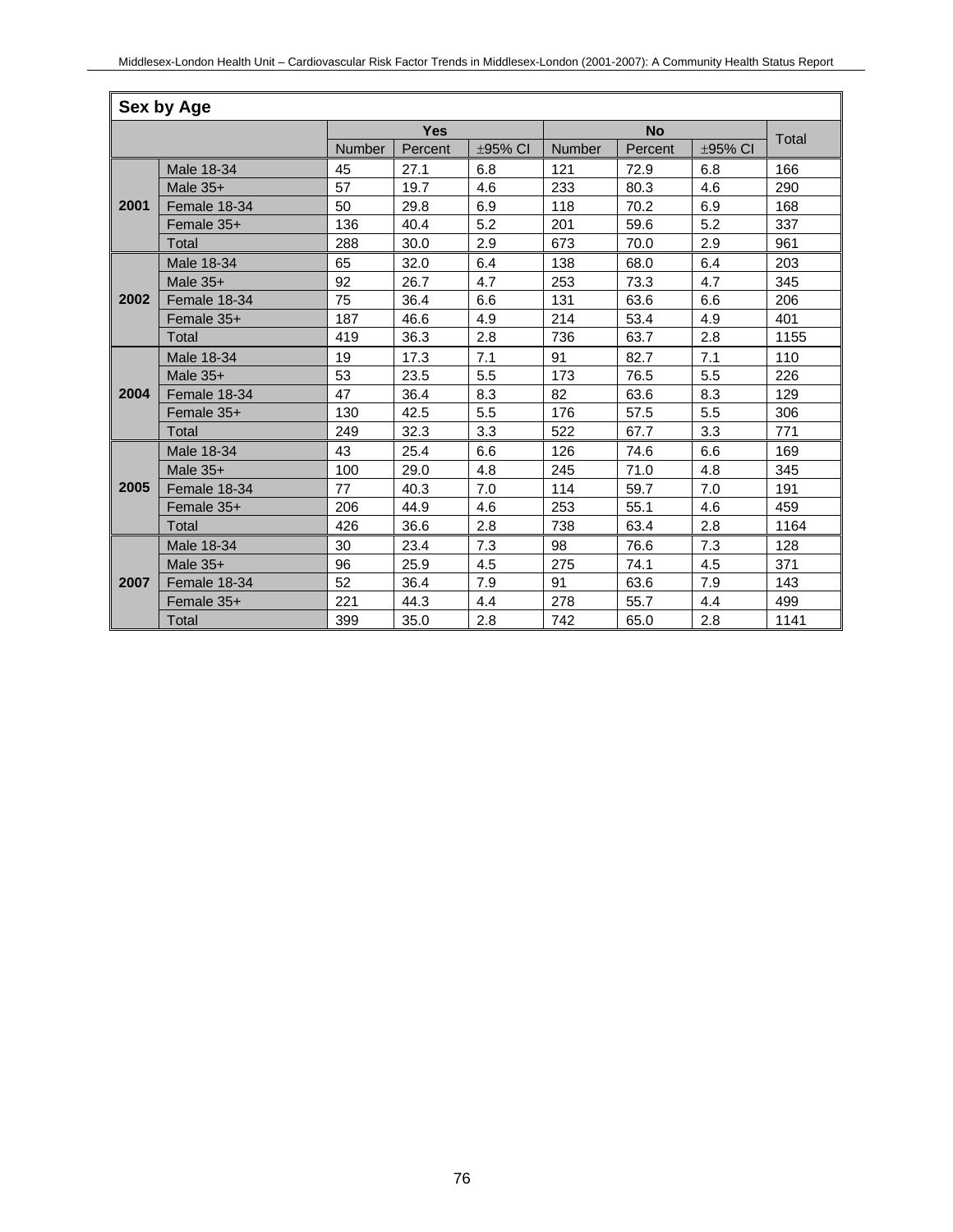| <b>Education</b> |                                                                                                                    |               |            |               |        |           |              |       |  |
|------------------|--------------------------------------------------------------------------------------------------------------------|---------------|------------|---------------|--------|-----------|--------------|-------|--|
|                  |                                                                                                                    |               | <b>Yes</b> |               |        | <b>No</b> |              |       |  |
|                  |                                                                                                                    | <b>Number</b> | Percent    | $\pm 95\%$ CI | Number | Percent   | $\pm$ 95% CI | Total |  |
|                  | <high school<="" td=""><td>17</td><td>17.9</td><td>7.7</td><td>78</td><td>82.1</td><td>7.7</td><td>95</td></high>  | 17            | 17.9       | 7.7           | 78     | 82.1      | 7.7          | 95    |  |
|                  | High school                                                                                                        | 100           | 27.4       | 4.6           | 265    | 72.6      | 4.6          | 365   |  |
| 2001             | Completed post                                                                                                     |               |            |               |        |           |              |       |  |
|                  | secondary                                                                                                          | 173           | 34.3       | 4.1           | 332    | 65.7      | 4.1          | 505   |  |
|                  | <b>Total</b>                                                                                                       | 290           | 30.1       | 2.9           | 675    | 69.9      | 2.9          | 965   |  |
|                  | <high school<="" td=""><td>42</td><td>31.6</td><td>7.9</td><td>91</td><td>68.4</td><td>7.9</td><td>133</td></high> | 42            | 31.6       | 7.9           | 91     | 68.4      | 7.9          | 133   |  |
|                  | High school                                                                                                        | 162           | 34.3       | 4.3           | 310    | 65.7      | 4.3          | 472   |  |
| 2002             | Completed post                                                                                                     |               |            |               |        |           |              |       |  |
|                  | secondary                                                                                                          | 221           | 39.3       | 4.0           | 342    | 60.7      | 4.0          | 563   |  |
|                  | Total                                                                                                              | 425           | 36.4       | 2.8           | 743    | 63.6      | 2.8          | 1168  |  |
|                  | <high school<="" td=""><td>29</td><td>33.0</td><td>9.8</td><td>59</td><td>67.0</td><td>9.8</td><td>88</td></high>  | 29            | 33.0       | 9.8           | 59     | 67.0      | 9.8          | 88    |  |
|                  | High school                                                                                                        | 88            | 29.4       | 5.2           | 211    | 70.6      | 5.2          | 299   |  |
| 2004             | Completed post                                                                                                     |               |            |               |        |           |              |       |  |
|                  | secondary                                                                                                          | 141           | 36.2       | 4.8           | 249    | 63.8      | 4.8          | 390   |  |
|                  | Total                                                                                                              | 258           | 33.2       | 3.3           | 519    | 66.8      | 3.3          | 777   |  |
|                  | <high school<="" td=""><td>29</td><td>28.4</td><td>8.8</td><td>73</td><td>71.6</td><td>8.8</td><td>102</td></high> | 29            | 28.4       | 8.8           | 73     | 71.6      | 8.8          | 102   |  |
|                  | High school                                                                                                        | 142           | 31.3       | 4.3           | 312    | 68.7      | 4.3          | 454   |  |
| 2005             | Completed post                                                                                                     |               |            |               |        |           |              |       |  |
|                  | secondary                                                                                                          | 262           | 42.3       | 3.9           | 357    | 57.7      | 3.9          | 619   |  |
|                  | Total                                                                                                              | 433           | 36.9       | 2.8           | 742    | 63.1      | 2.8          | 1175  |  |
|                  | <high school<="" td=""><td>29</td><td>26.9</td><td>8.4</td><td>79</td><td>73.1</td><td>8.4</td><td>108</td></high> | 29            | 26.9       | 8.4           | 79     | 73.1      | 8.4          | 108   |  |
|                  | High school                                                                                                        | 142           | 33.7       | 4.5           | 279    | 66.3      | 4.5          | 421   |  |
| 2007             | Completed post                                                                                                     |               |            |               |        |           |              |       |  |
|                  | secondary                                                                                                          | 231           | 37.3       | 3.8           | 389    | 62.7      | 3.8          | 620   |  |
|                  | <b>Total</b>                                                                                                       | 402           | 35.0       | 2.8           | 747    | 65.0      | 2.8          | 1149  |  |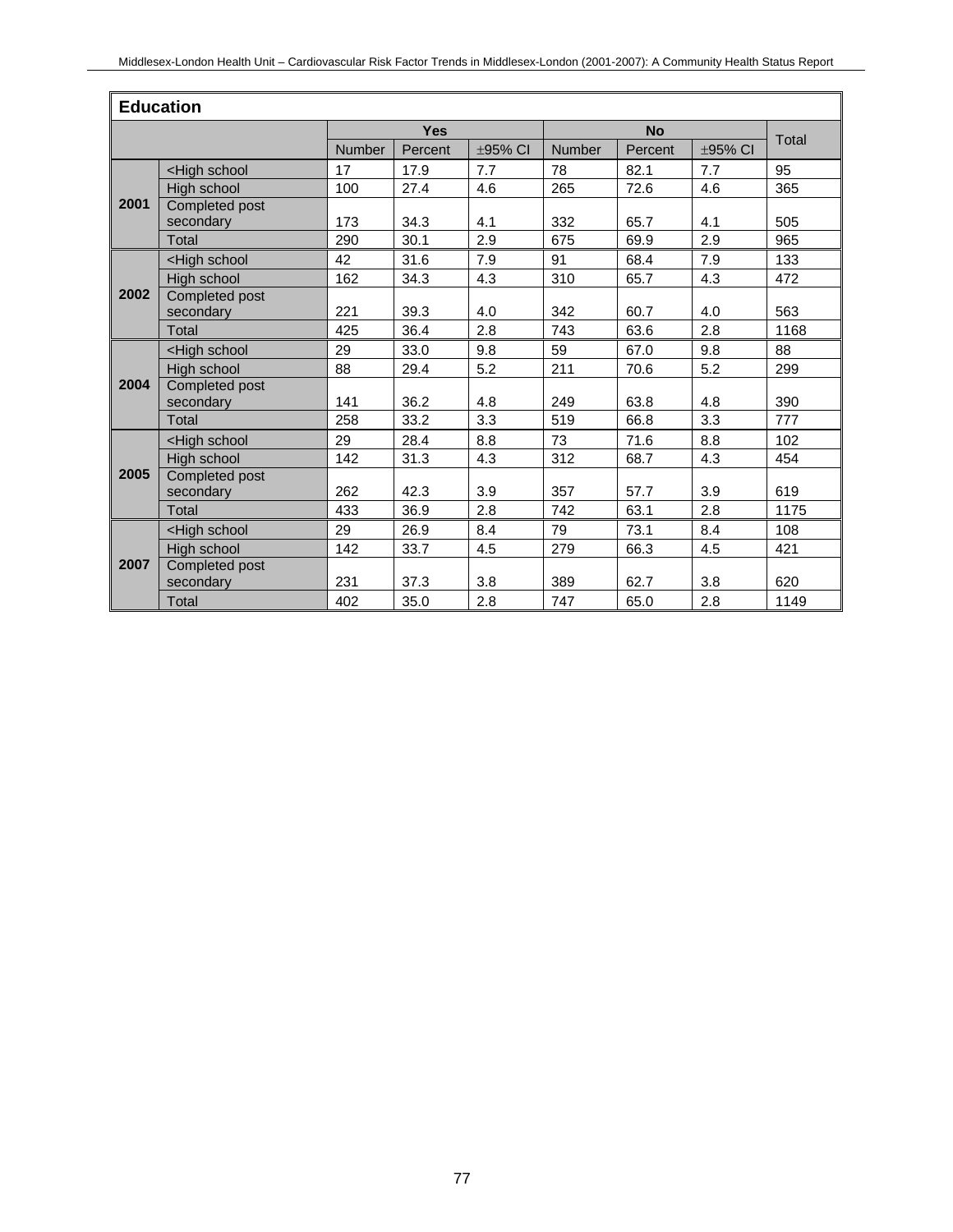# **Appendix C7. Data Tables: Healthy Weights**

Source: RRFSS 2001-7, Waves 1-84

### **C7 A: BODY MASS INDEX (ADULTS 20-64 YEARS)**

|      |               | <b>Underweight</b> | <b>Normal</b> | Overweight | <b>Obese</b> | <b>Total</b> |
|------|---------------|--------------------|---------------|------------|--------------|--------------|
| 2001 | Number        | 21                 | 432           | 328        | 129          | 910          |
|      | Percent       | 2.3                | 47.4          | 36.1       | 14.2         | 100.0        |
|      | $\pm$ 95% CI  | 1.0                | 3.2           | 3.1        | 2.3          |              |
|      | Number        | 17                 | 425           | 310        | 155          | 907          |
| 2002 | Percent       | 1.9                | 46.9          | 34.2       | 17.1         | 100.0        |
|      | $\pm$ 95% CI  | 0.9                | 3.2           | 3.1        | 2.4          |              |
|      | <b>Number</b> | 14                 | 434           | 322        | 119          | 889          |
| 2003 | Percent       | 1.5                | 48.8          | 36.2       | 13.4         | 100.0        |
|      | 95% CI        | 0.8                | 3.3           | 3.2        | 2.2          |              |
|      | <b>Number</b> | 13                 | 421           | 325        | 133          | 891          |
| 2004 | Percent       | 1.4                | 47.2          | 36.4       | 14.9         | 100.0        |
|      | ±95% CI       | 0.8                | 3.3           | 3.2        | 2.3          |              |
|      | <b>Number</b> | 21                 | 410           | 334        | 140          | 905          |
| 2005 | Percent       | 2.3                | 45.3          | 36.9       | 15.5         | 100.0        |
|      | 95% CI        | 1.0                | 3.2           | 3.1        | 2.4          |              |
|      | <b>Number</b> | 22                 | 401           | 328        | 151          | 902          |
| 2006 | Percent       | 2.4                | 44.5          | 36.3       | 16.7         | 100.0        |
|      | $\pm$ 95% CI  | 1.0                | 3.2           | 3.1        | 2.4          |              |
|      | Number        | 14                 | 344           | 375        | 169          | 902          |
| 2007 | Percent       | 1.6                | 38.1          | 41.6       | 18.7         | 100.0        |
|      | $\pm$ 95% CI  | 0.8                | 3.2           | 3.2        | 2.5          |              |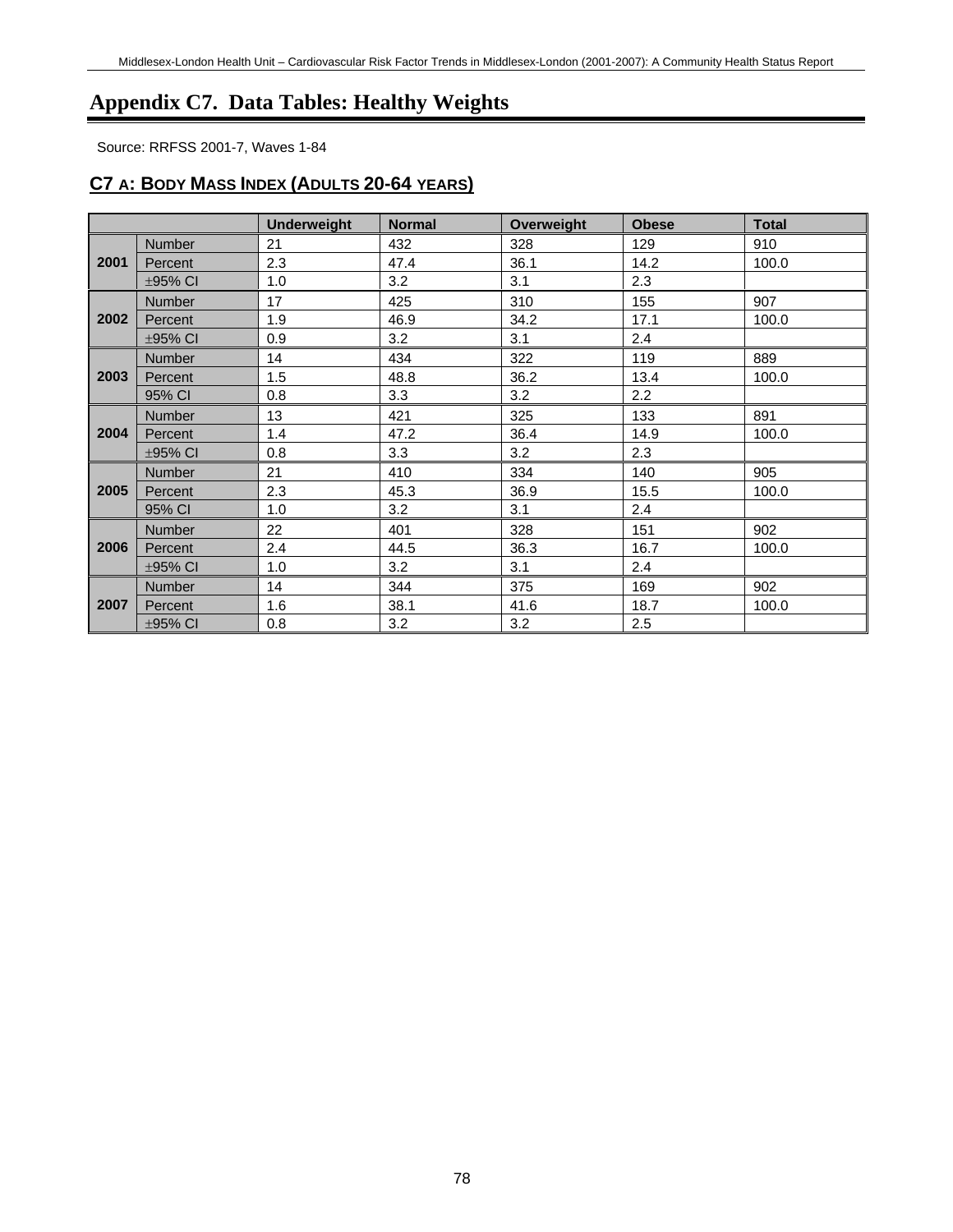### **C7 B: OVERWEIGHT OR OBESE BODY MASS INDEX (ADULTS 20-64 YEARS)**

| <b>Sex</b> |        |               |         |         |               |         |         |       |  |
|------------|--------|---------------|---------|---------|---------------|---------|---------|-------|--|
|            |        | <b>Yes</b>    |         |         | <b>No</b>     |         |         |       |  |
|            |        | <b>Number</b> | Percent | ±95% CI | <b>Number</b> | Percent | ±95% CI | Total |  |
| 2001       | Male   | 306           | 64.7    | 4.3     | 167           | 35.3    | 4.3     | 473   |  |
|            | Female | 151           | 34.6    | 4.5     | 286           | 65.4    | 4.5     | 437   |  |
|            | Total  | 457           | 50.2    | 3.2     | 453           | 49.8    | 3.2     | 910   |  |
|            | Male   | 294           | 64.3    | 4.4     | 163           | 35.7    | 4.4     | 457   |  |
| 2002       | Female | 171           | 38.1    | 4.5     | 278           | 61.9    | 4.5     | 449   |  |
|            | Total  | 465           | 51.3    | 3.3     | 441           | 48.7    | 3.3     | 906   |  |
|            | Male   | 256           | 62.3    | 4.7     | 155           | 37.7    | 4.7     | 411   |  |
| 2003       | Female | 185           | 38.7    | 4.4     | 293           | 61.3    | 4.4     | 478   |  |
|            | Total  | 441           | 49.6    | 3.3     | 448           | 50.4    | 3.3     | 889   |  |
|            | Male   | 269           | 63.6    | 4.6     | 154           | 36.4    | 4.6     | 423   |  |
| 2004       | Female | 189           | 40.3    | 4.4     | 280           | 59.7    | 4.4     | 469   |  |
|            | Total  | 458           | 51.3    | 3.3     | 434           | 48.7    | 3.3     | 892   |  |
|            | Male   | 256           | 64.0    | 4.7     | 144           | 36.0    | 4.7     | 400   |  |
| 2005       | Female | 219           | 43.3    | 4.3     | 287           | 56.7    | 4.3     | 506   |  |
|            | Total  | 475           | 52.4    | 3.3     | 431           | 47.6    | 3.3     | 906   |  |
|            | Male   | 273           | 68.1    | 4.6     | 128           | 31.9    | 4.6     | 401   |  |
| 2006       | Female | 206           | 41.1    | 4.3     | 295           | 58.9    | 4.3     | 501   |  |
|            | Total  | 479           | 53.1    | 3.3     | 423           | 46.9    | 3.3     | 902   |  |
|            | Male   | 304           | 72.0    | 4.3     | 118           | 28.0    | 4.3     | 422   |  |
| 2007       | Female | 239           | 49.9    | 4.5     | 240           | 50.1    | 4.5     | 479   |  |
|            | Total  | 543           | 60.3    | 3.2     | 358           | 39.7    | 3.2     | 901   |  |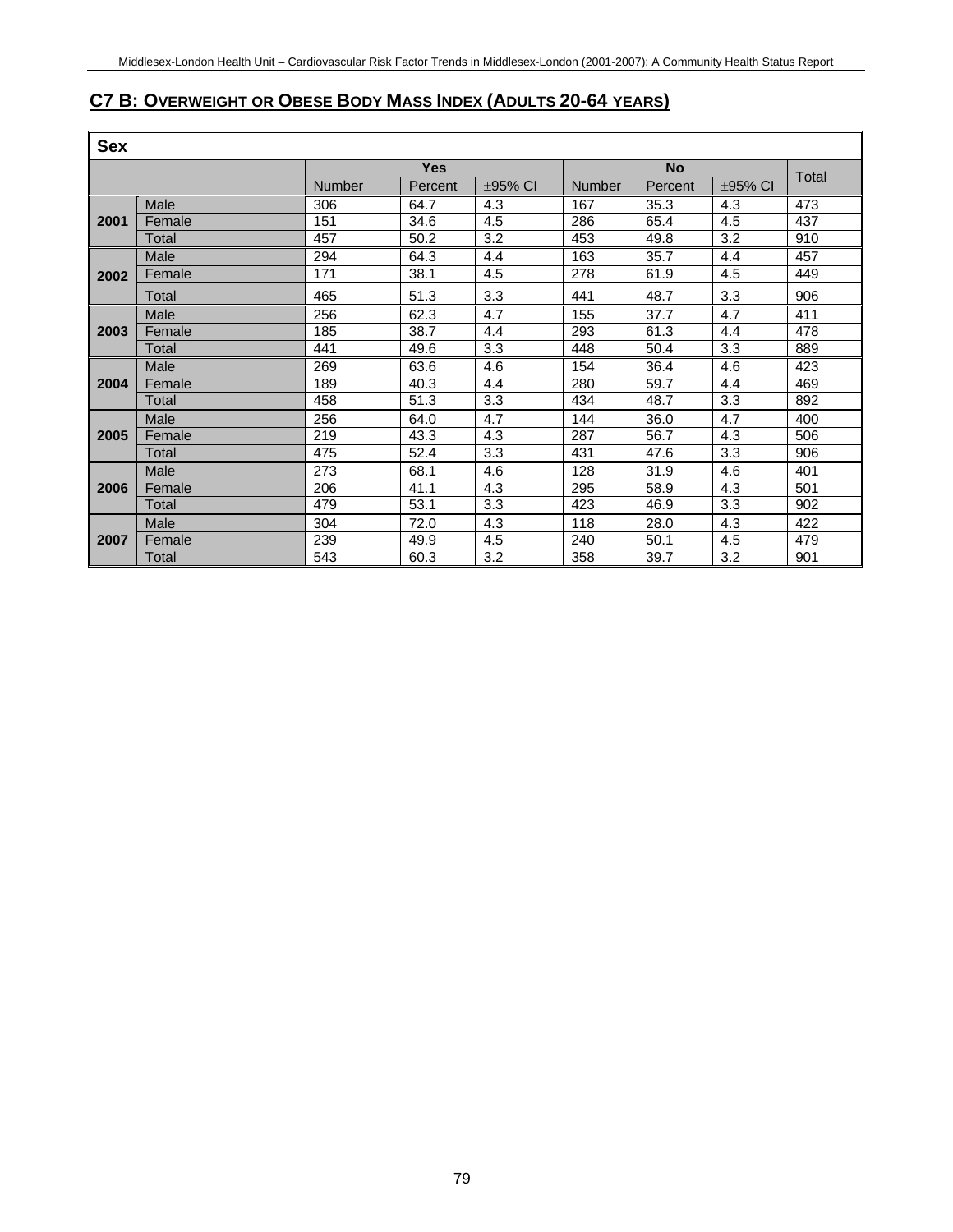| <b>Age Group</b> |              |            |         |         |        |         |         |     |  |
|------------------|--------------|------------|---------|---------|--------|---------|---------|-----|--|
|                  |              | <b>Yes</b> |         |         |        | Total   |         |     |  |
|                  |              | Number     | Percent | ±95% CI | Number | Percent | ±95% CI |     |  |
|                  | $20 - 24$    | 34         | 22.5    | 6.7     | 117    | 77.5    | 6.7     | 151 |  |
| 2001             | $25 - 44$    | 222        | 52.5    | 4.8     | 201    | 47.5    | 4.8     | 423 |  |
|                  | 45-64        | 201        | 59.8    | 5.2     | 135    | 40.2    | 5.2     | 336 |  |
|                  | Total        | 457        | 50.2    | 3.2     | 453    | 49.8    | 3.2     | 910 |  |
|                  | $20 - 24$    | 55         | 34.6    | 7.4     | 104    | 65.4    | 7.4     | 159 |  |
| 2002             | $25 - 44$    | 190        | 47.3    | 4.9     | 212    | 52.7    | 4.9     | 402 |  |
|                  | 45-64        | 220        | 63.8    | 5.1     | 125    | 36.2    | 5.1     | 345 |  |
|                  | Total        | 465        | 51.3    | 3.3     | 441    | 48.7    | 3.3     | 906 |  |
|                  | $20 - 24$    | 43         | 28.3    | 7.2     | 109    | 71.7    | 7.2     | 152 |  |
| 2003             | $25 - 44$    | 193        | 48.6    | 4.9     | 204    | 51.4    | 4.9     | 397 |  |
|                  | 45-64        | 205        | 60.3    | 5.2     | 135    | 39.7    | 5.2     | 340 |  |
|                  | Total        | 441        | 49.6    | 3.3     | 448    | 50.4    | 3.3     | 889 |  |
|                  | $20 - 24$    | 25         | 21.2    | 7.4     | 93     | 78.8    | 7.4     | 118 |  |
| 2004             | 25-44        | 207        | 51.2    | 4.9     | 197    | 48.8    | 4.9     | 404 |  |
|                  | 45-64        | 226        | 61.2    | 5.0     | 143    | 38.8    | 5.0     | 369 |  |
|                  | Total        | 458        | 51.4    | 3.3     | 433    | 48.6    | 3.3     | 891 |  |
|                  | $20 - 24$    | 43         | 35.2    | 8.5     | 79     | 64.8    | 8.5     | 122 |  |
| 2005             | $25 - 44$    | 208        | 52.1    | 4.9     | 191    | 47.9    | 4.9     | 399 |  |
|                  | 45-64        | 223        | 58.1    | 4.9     | 161    | 41.9    | 4.9     | 384 |  |
|                  | <b>Total</b> | 474        | 52.4    | 3.3     | 431    | 47.6    | 3.3     | 905 |  |
|                  | $20 - 24$    | 30         | 26.1    | 8.0     | 85     | 73.9    | 8.0     | 115 |  |
| 2006             | 25-44        | 193        | 53.6    | 5.2     | 167    | 46.4    | 5.2     | 360 |  |
|                  | 45-64        | 256        | 60.0    | 4.6     | 171    | 40.0    | 4.6     | 427 |  |
|                  | Total        | 479        | 53.1    | 3.3     | 423    | 46.9    | 3.3     | 902 |  |
|                  | $20 - 24$    | 23         | 39.7    | 12.6    | 35     | 60.3    | 12.6    | 58  |  |
|                  | $25 - 44$    | 217        | 57.3    | 5.0     | 162    | 42.7    | 5.0     | 379 |  |
| 2007             | 45-64        | 303        | 65.3    | 4.3     | 161    | 34.7    | 4.3     | 464 |  |
|                  | Total        | 543        | 60.3    | 3.2     | 358    | 39.7    | 3.2     | 901 |  |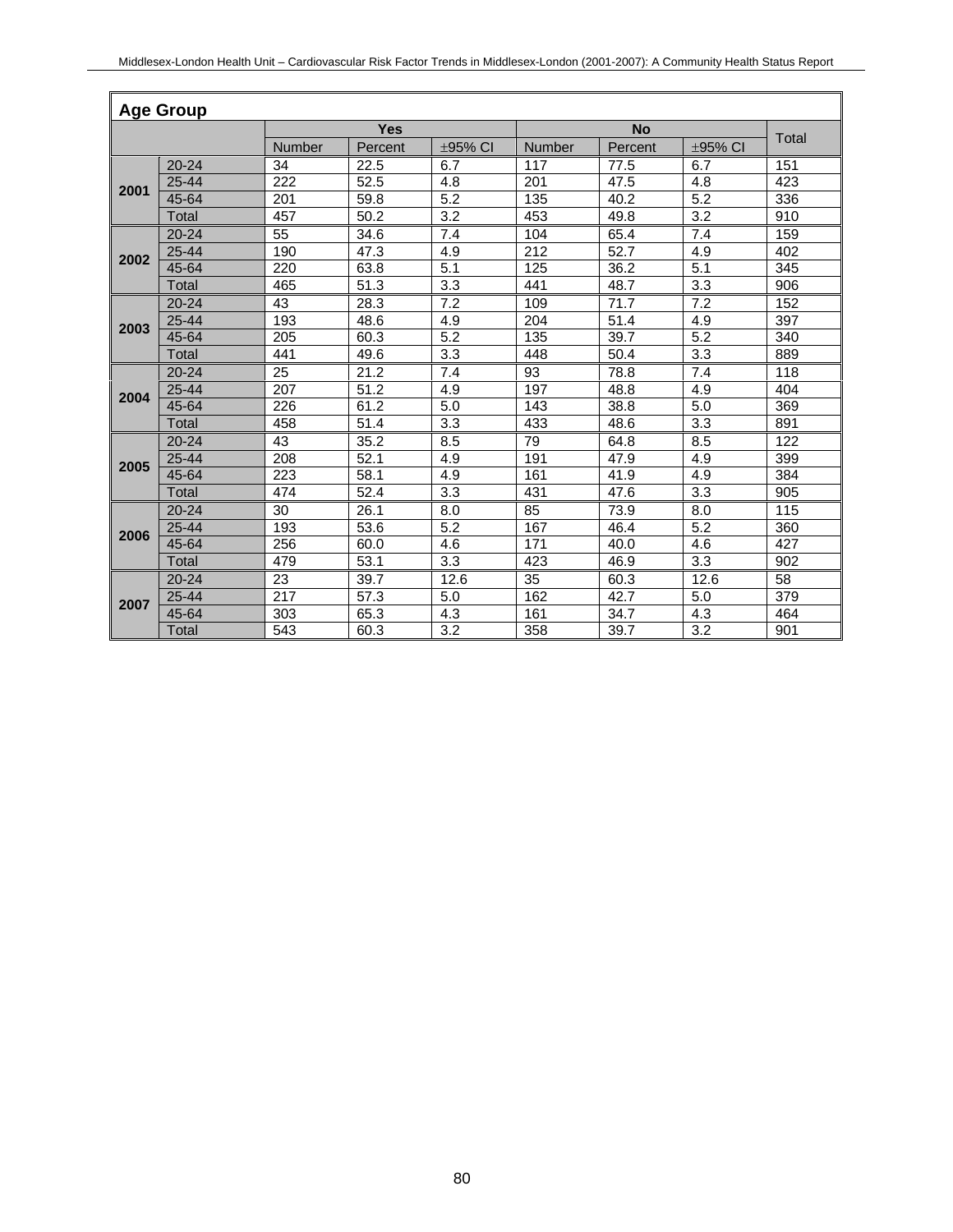| Sex by Age |              |            |         |         |        |         |         |       |  |
|------------|--------------|------------|---------|---------|--------|---------|---------|-------|--|
|            |              | <b>Yes</b> |         |         |        |         |         |       |  |
|            |              | Number     | Percent | ±95% CI | Number | Percent | ±95% CI | Total |  |
|            | Male 20-34   | 88         | 50.6    | 7.4     | 86     | 49.4    | 7.4     | 174   |  |
|            | Male 35-64   | 218        | 73.2    | 5.0     | 80     | 26.8    | 5.0     | 298   |  |
| 2001       | Female 20-34 | 30         | 19.6    | 6.3     | 123    | 80.4    | 6.3     | 153   |  |
|            | Female 35-64 | 121        | 42.6    | 5.8     | 163    | 57.4    | 5.8     | 284   |  |
|            | Total        | 457        | 50.3    | 3.3     | 452    | 49.7    | 3.3     | 909   |  |
|            | Male 20-34   | 92         | 53.2    | 7.4     | 81     | 46.8    | 7.4     | 173   |  |
|            | Male 35-64   | 202        | 71.1    | 5.3     | 82     | 28.9    | 5.3     | 284   |  |
| 2002       | Female 20-34 | 43         | 25.6    | 6.6     | 125    | 74.4    | 6.6     | 168   |  |
|            | Female 35-64 | 128        | 45.6    | 5.8     | 153    | 54.4    | 5.8     | 281   |  |
|            | Total        | 465        | 51.3    | 3.3     | 441    | 48.7    | 3.3     | 906   |  |
|            | Male 20-34   | 85         | 53.8    | 7.8     | 73     | 46.2    | 7.8     | 158   |  |
|            | Male 35-64   | 171        | 67.3    | 5.8     | 83     | 32.7    | 5.8     | 254   |  |
| 2003       | Female 20-34 | 46         | 25.4    | 6.3     | 135    | 74.6    | 6.3     | 181   |  |
|            | Female 35-64 | 139        | 47.4    | 5.7     | 154    | 52.6    | 5.7     | 293   |  |
|            | Total        | 441        | 49.8    | 3.3     | 445    | 50.2    | 3.3     | 886   |  |
|            | Male 20-34   | 76         | 49.4    | 7.9     | 78     | 50.6    | 7.9     | 154   |  |
|            | Male 35-64   | 193        | 71.7    | 5.4     | 76     | 28.3    | 5.4     | 269   |  |
| 2004       | Female 20-34 | 35         | 24.0    | 6.9     | 111    | 76.0    | 6.9     | 146   |  |
|            | Female 35-64 | 154        | 47.7    | 5.4     | 169    | 52.3    | 5.4     | 323   |  |
|            | Total        | 458        | 51.3    | 3.3     | 434    | 48.7    | 3.3     | 892   |  |
|            | Male 20-34   | 73         | 56.2    | 8.5     | 57     | 43.8    | 8.5     | 130   |  |
|            | Male 35-64   | 183        | 67.8    | 5.6     | 87     | 32.2    | 5.6     | 270   |  |
| 2005       | Female 20-34 | 54         | 34.4    | 7.4     | 103    | 65.6    | 7.4     | 157   |  |
|            | Female 35-64 | 165        | 47.3    | 5.2     | 184    | 52.7    | 5.2     | 349   |  |
|            | Total        | 475        | 52.4    | 3.3     | 431    | 47.6    | 3.3     | 906   |  |
|            | Male 20-34   | 67         | 56.3    | 8.9     | 52     | 43.7    | 8.9     | 119   |  |
|            | Male 35-64   | 206        | 72.8    | 5.2     | 77     | 27.2    | 5.2     | 283   |  |
| 2006       | Female 20-34 | 45         | 28.7    | 7.1     | 112    | 71.3    | 7.1     | 157   |  |
|            | Female 35-64 | 161        | 46.9    | 5.3     | 182    | 53.1    | 5.3     | 343   |  |
|            | Total        | 479        | 53.1    | 3.3     | 423    | 46.9    | 3.3     | 902   |  |
|            | Male 20-34   | 66         | 57.4    | 9.0     | 49     | 42.6    | 9.0     | 115   |  |
|            | Male 35-64   | 238        | 77.5    | 4.7     | 69     | 22.5    | 4.7     | 307   |  |
| 2007       | Female 20-34 | 40         | 35.1    | 8.8     | 74     | 64.9    | 8.8     | 114   |  |
|            | Female 35-64 | 200        | 54.8    | 5.1     | 165    | 45.2    | 5.1     | 365   |  |
|            | Total        | 544        | 60.4    | 3.2     | 357    | 39.6    | 3.2     | 901   |  |